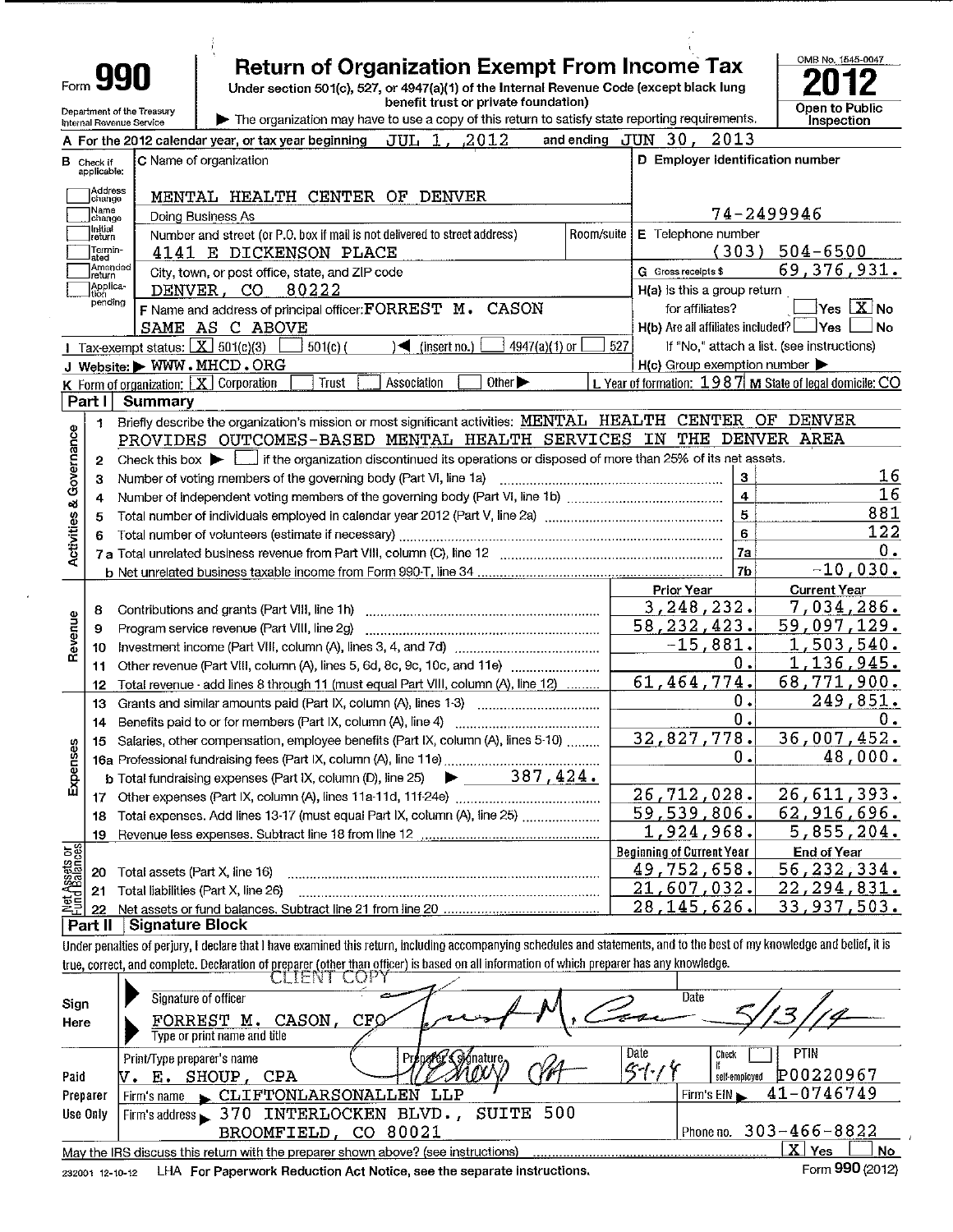|                          | 74-2499946<br>MENTAL HEALTH CENTER OF DENVER<br>Page 2<br>Form 990 (2012)                                                                                                                        |
|--------------------------|--------------------------------------------------------------------------------------------------------------------------------------------------------------------------------------------------|
|                          | Part III   Statement of Program Service Accomplishments                                                                                                                                          |
|                          | $\overline{\mathbf{X}}$                                                                                                                                                                          |
| $\mathbf{1}$             | Briefly describe the organization's mission:<br>THE MISSION STATEMENT OF MENTAL HEALTH CENTER OF DENVER IS ENRICHING                                                                             |
|                          | LIVES AND MINDS BY FOCUSING ON STRENGTHS AND RECOVERY. MENTAL HEALTH                                                                                                                             |
|                          | CENTER OF DENVER PROVIDES OUTCOMES-BASED MENTAL HEALTH SERVICES TO                                                                                                                               |
|                          | INDIVIDUALS IN THE CITY AND COUNTY OF DENVER.                                                                                                                                                    |
| $\mathbf{2}$             | Did the organization undertake any significant program services during the year which were not listed on                                                                                         |
|                          | $\vert$ Yes $\boxed{\text{X}}$ No<br>the prior Form 990 or 990-EZ?                                                                                                                               |
|                          | If "Yes," describe these new services on Schedule O.<br>$Yes \  \  \boxed{X} No$<br>Did the organization cease conducting, or make significant changes in how it conducts, any program services? |
| 3                        | If "Yes," describe these changes on Schedule O.                                                                                                                                                  |
| 4                        | Describe the organization's program service accomplishments for each of its three largest program services, as measured by expenses.                                                             |
|                          | Section 501(c)(3) and 501(c)(4) organizations are required to report the amount of grants and allocations to others, the total expenses, and                                                     |
|                          | revenue, if any, for each program service reported.                                                                                                                                              |
| 4a                       | 36,687,589.<br>32,058,910. including grants of \$<br>) (Expenses \$<br>(Revenue \$<br>(Code:                                                                                                     |
|                          | ADULT OUTPATIENT PROGRAMS: MHCD PROVIDES INDIVIDUAL AND GROUP THERAPY,<br>CRISIS AND EMERGENCY SERVICES AND INTENSIVE CASE MANAGEMENT FOR                                                        |
|                          | INDIVIDUALS WITH THE GREATEST MENTAL HEALTH NEEDS.                                                                                                                                               |
|                          |                                                                                                                                                                                                  |
|                          |                                                                                                                                                                                                  |
|                          |                                                                                                                                                                                                  |
|                          |                                                                                                                                                                                                  |
|                          |                                                                                                                                                                                                  |
|                          |                                                                                                                                                                                                  |
|                          |                                                                                                                                                                                                  |
|                          |                                                                                                                                                                                                  |
| 4b                       | 9,070,948.<br>$7,755,521$ $\cdot$ including grants of \$<br>) (Revenue \$<br>(Code:<br>(Expenses \$                                                                                              |
|                          | CHILD AND FAMILY: MHCD OWNS AND WORKS IN OUTPATIENT CLINICS, PROVIDES                                                                                                                            |
|                          | HOME AND SCHOOL BASED PROGRAMS, AND PARTICIPATES<br>IN COMMUNITY                                                                                                                                 |
|                          | PARTNERSHIPS.                                                                                                                                                                                    |
|                          |                                                                                                                                                                                                  |
|                          |                                                                                                                                                                                                  |
|                          |                                                                                                                                                                                                  |
|                          |                                                                                                                                                                                                  |
|                          |                                                                                                                                                                                                  |
|                          |                                                                                                                                                                                                  |
|                          |                                                                                                                                                                                                  |
|                          |                                                                                                                                                                                                  |
| 4c                       | 7,824,829.<br>$249,851.$ ) (Revenue \$<br>$7,554,980$ $\cdot$ including grants of \$<br>(Code:<br>(Expenses \$<br>RESIDENTIAL FACILITIES: MHCD PROVIDES TEMPORARY ALTERNATIVES<br>TО             |
|                          | HOSPITALIZATION FOR SUBSTANCE ABUSE AND MENTAL HEALTH TREATMENT BY                                                                                                                               |
|                          | PROVIDING HOUSING AND FINANCIAL SUPPORT FOR INDEPENDENT LIVING IN                                                                                                                                |
|                          | <b>APARTMENTS.</b>                                                                                                                                                                               |
|                          |                                                                                                                                                                                                  |
|                          |                                                                                                                                                                                                  |
|                          |                                                                                                                                                                                                  |
|                          |                                                                                                                                                                                                  |
|                          |                                                                                                                                                                                                  |
|                          |                                                                                                                                                                                                  |
|                          |                                                                                                                                                                                                  |
| 4d                       | Other program services (Describe in Schedule O.)                                                                                                                                                 |
|                          | 5, 513, 763.<br>5, 121, 849. including grants of \$<br>(Expenses \$<br>(Revenue \$                                                                                                               |
| 4е                       | 52,491,260.<br>Total program service expenses                                                                                                                                                    |
| 232002<br>$12 - 10 - 12$ | Form 990 (2012)                                                                                                                                                                                  |
|                          | $\overline{a}$                                                                                                                                                                                   |
|                          | 180606 099347 011-01237000 2012.05090 MENTAL HEALTH CENTER OF DEN 011-1H01                                                                                                                       |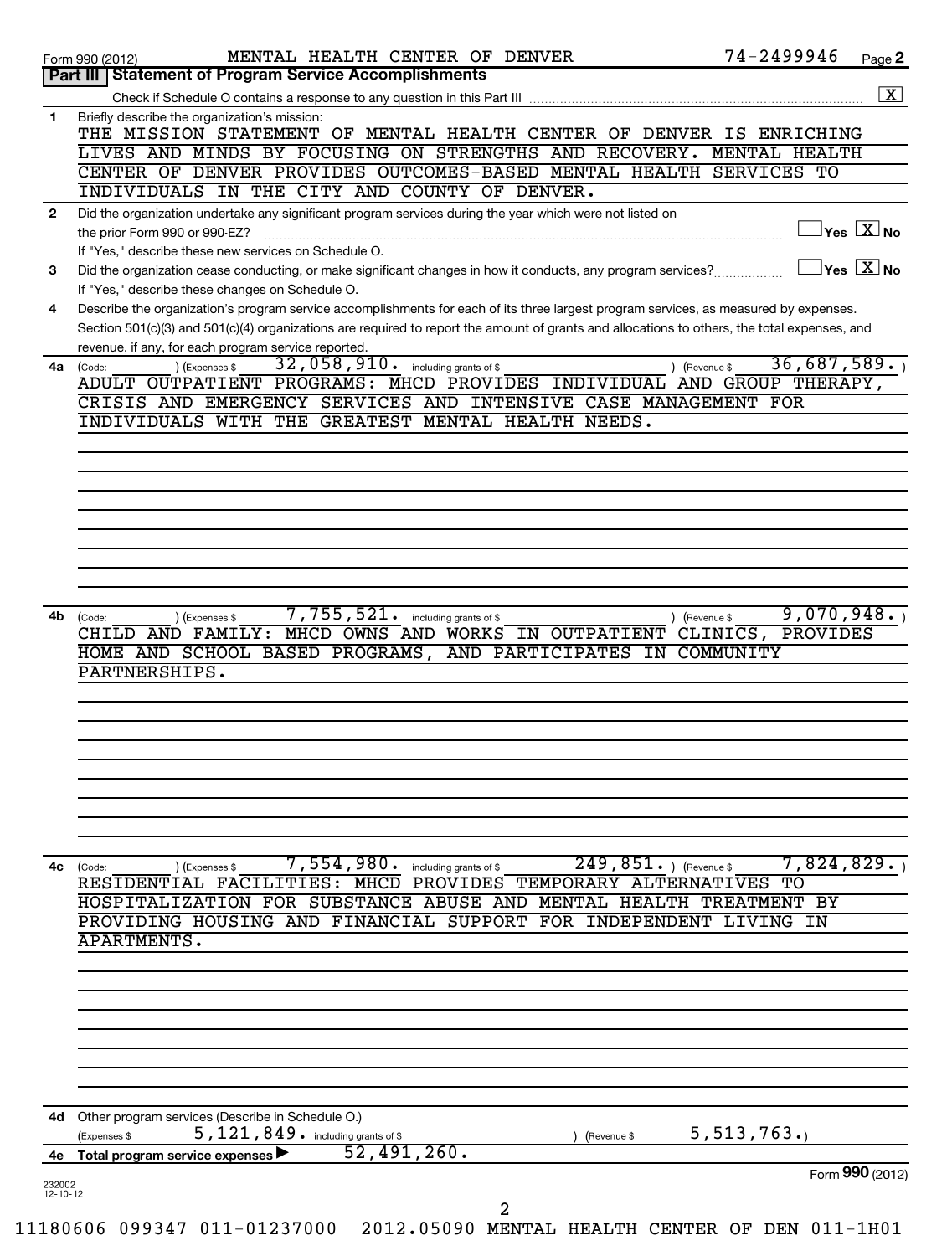| ן בו טבע וווט ו |                                                  |  |
|-----------------|--------------------------------------------------|--|
|                 | <b>Part IV   Checklist of Required Schedules</b> |  |

|     |                                                                                                                                                                     |                 | Yes                   | No                      |
|-----|---------------------------------------------------------------------------------------------------------------------------------------------------------------------|-----------------|-----------------------|-------------------------|
| 1.  | Is the organization described in section $501(c)(3)$ or $4947(a)(1)$ (other than a private foundation)?                                                             |                 |                       |                         |
|     | If "Yes," complete Schedule A                                                                                                                                       | 1.              | х                     |                         |
| 2   |                                                                                                                                                                     | $\mathbf{2}$    | $\overline{\text{x}}$ |                         |
| 3   | Did the organization engage in direct or indirect political campaign activities on behalf of or in opposition to candidates for                                     | З               |                       | x                       |
| 4   | Section 501(c)(3) organizations. Did the organization engage in lobbying activities, or have a section 501(h) election in effect                                    |                 |                       |                         |
|     |                                                                                                                                                                     | 4               | х                     |                         |
| 5   | Is the organization a section 501(c)(4), 501(c)(5), or 501(c)(6) organization that receives membership dues, assessments, or                                        | 5               |                       | x                       |
| 6   | Did the organization maintain any donor advised funds or any similar funds or accounts for which donors have the right to                                           |                 |                       |                         |
|     | provide advice on the distribution or investment of amounts in such funds or accounts? If "Yes," complete Schedule D, Part I                                        | 6               |                       | х                       |
| 7   | Did the organization receive or hold a conservation easement, including easements to preserve open space,                                                           |                 |                       |                         |
|     |                                                                                                                                                                     | $\overline{7}$  |                       | х                       |
| 8   | Did the organization maintain collections of works of art, historical treasures, or other similar assets? If "Yes," complete<br>Schedule D, Part III                | 8               |                       | x                       |
| 9   | Did the organization report an amount in Part X, line 21, for escrow or custodial account liability; serve as a custodian for                                       |                 |                       |                         |
|     | amounts not listed in Part X; or provide credit counseling, debt management, credit repair, or debt negotiation services?<br>If "Yes," complete Schedule D, Part IV | 9               |                       | х                       |
| 10  | Did the organization, directly or through a related organization, hold assets in temporarily restricted endowments, permanent                                       |                 |                       |                         |
|     |                                                                                                                                                                     | 10              | х                     |                         |
| 11  | If the organization's answer to any of the following questions is "Yes," then complete Schedule D, Parts VI, VII, VIII, IX, or X                                    |                 |                       |                         |
|     | as applicable.                                                                                                                                                      |                 |                       |                         |
|     | a Did the organization report an amount for land, buildings, and equipment in Part X, line 10? If "Yes," complete Schedule D,<br>Part VI                            | 11a             | х                     |                         |
|     | <b>b</b> Did the organization report an amount for investments - other securities in Part X, line 12 that is 5% or more of its total                                |                 |                       |                         |
|     |                                                                                                                                                                     | 11b             |                       | х                       |
|     | c Did the organization report an amount for investments - program related in Part X, line 13 that is 5% or more of its total                                        |                 |                       |                         |
|     |                                                                                                                                                                     | 11c             |                       | x                       |
|     | d Did the organization report an amount for other assets in Part X, line 15 that is 5% or more of its total assets reported in                                      |                 |                       |                         |
|     |                                                                                                                                                                     | 11d             |                       | x                       |
|     |                                                                                                                                                                     | 11e             | х                     |                         |
| f   | Did the organization's separate or consolidated financial statements for the tax year include a footnote that addresses                                             |                 |                       | x                       |
|     | the organization's liability for uncertain tax positions under FIN 48 (ASC 740)? If "Yes," complete Schedule D, Part X                                              | 11f             |                       |                         |
|     | 12a Did the organization obtain separate, independent audited financial statements for the tax year? If "Yes," complete<br>Schedule D, Parts XI and XII             | 12a             |                       | х                       |
|     | <b>b</b> Was the organization included in consolidated, independent audited financial statements for the tax year?                                                  |                 |                       |                         |
|     | If "Yes," and if the organization answered "No" to line 12a, then completing Schedule D, Parts XI and XII is optional                                               | 12 <sub>b</sub> | х                     |                         |
| 13  |                                                                                                                                                                     | 13              |                       | X                       |
| 14a |                                                                                                                                                                     | 14a             |                       | $\overline{\mathtt{x}}$ |
|     | <b>b</b> Did the organization have aggregate revenues or expenses of more than \$10,000 from grantmaking, fundraising, business,                                    |                 |                       |                         |
|     | investment, and program service activities outside the United States, or aggregate foreign investments valued at \$100,000                                          |                 |                       |                         |
|     |                                                                                                                                                                     | 14b             |                       | х                       |
| 15  | Did the organization report on Part IX, column (A), line 3, more than \$5,000 of grants or assistance to any organization                                           |                 |                       |                         |
|     |                                                                                                                                                                     | 15              |                       | х                       |
| 16  | Did the organization report on Part IX, column (A), line 3, more than \$5,000 of aggregate grants or assistance to individuals                                      |                 |                       |                         |
|     |                                                                                                                                                                     | 16              |                       | x                       |
| 17  | Did the organization report a total of more than \$15,000 of expenses for professional fundraising services on Part IX,                                             | 17              | х                     |                         |
| 18  | Did the organization report more than \$15,000 total of fundraising event gross income and contributions on Part VIII, lines                                        |                 |                       |                         |
|     | 1c and 8a? If "Yes," complete Schedule G, Part II                                                                                                                   | 18              | х                     |                         |
| 19  | Did the organization report more than \$15,000 of gross income from gaming activities on Part VIII, line 9a? If "Yes,"                                              |                 |                       |                         |
|     | complete Schedule G, Part III                                                                                                                                       | 19              |                       | x                       |
|     | 20a Did the organization operate one or more hospital facilities? If "Yes," complete Schedule H                                                                     | 20a             |                       | $\overline{\texttt{X}}$ |
|     |                                                                                                                                                                     | 20 <sub>b</sub> |                       |                         |

Form (2012) **990**

232003 12-10-12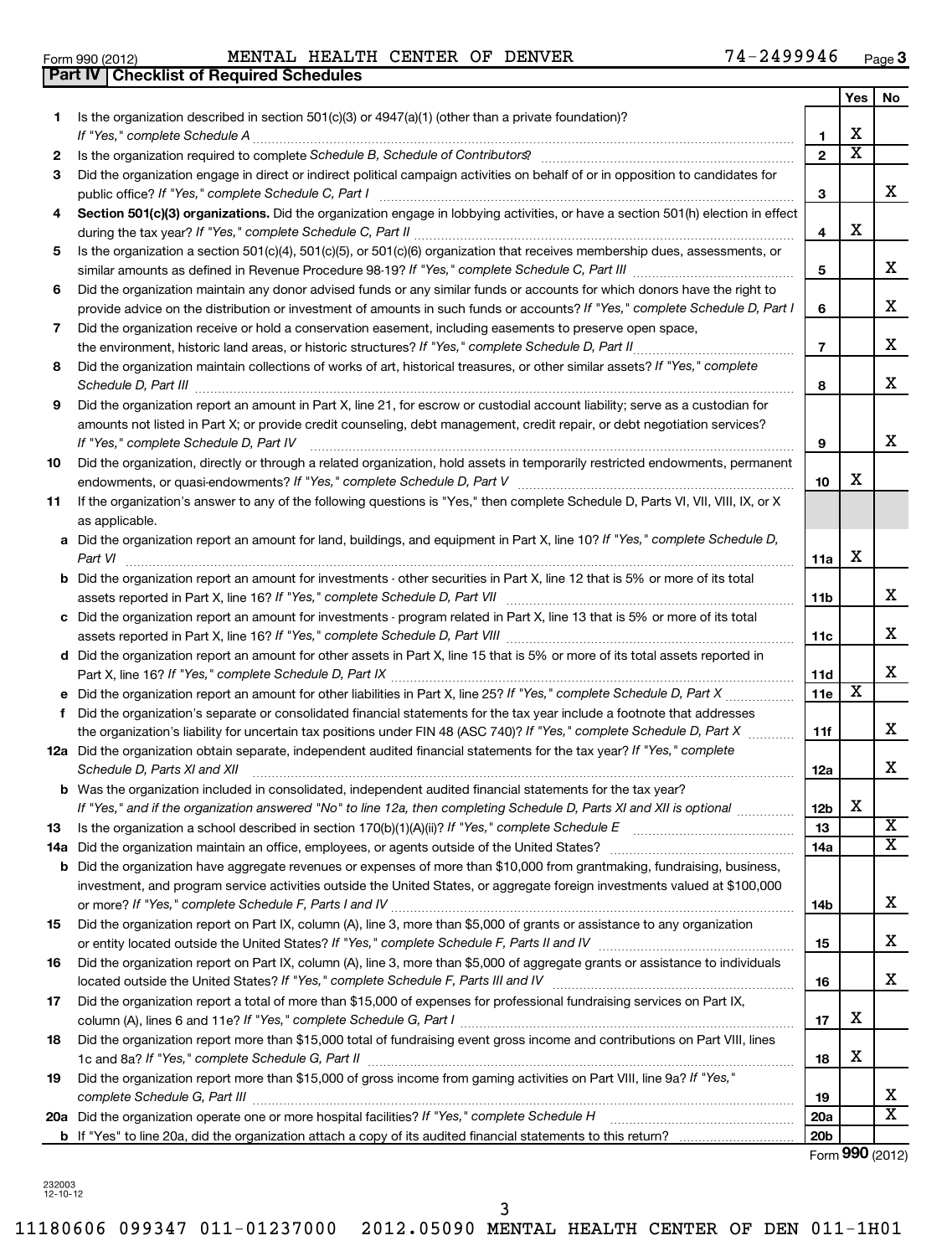11180606 099347 011-01237000 2012.05090 MENTAL HEALTH CENTER OF DEN 011-1H01 4

| Form 990 (2012)                     | <b>MENTAL</b> | <b>HEALTH</b> | CENTER | OF | <b>DENVER</b> | -<br>Page |
|-------------------------------------|---------------|---------------|--------|----|---------------|-----------|
| $R_{\text{out}}$ $N/L_{\text{out}}$ |               |               |        |    |               |           |

**4**

| Yes<br>No<br>Did the organization report more than \$5,000 of grants and other assistance to any government or organization in the<br>21<br>х<br>21<br>Did the organization report more than \$5,000 of grants and other assistance to individuals in the United States on Part IX,<br>22<br>x<br>column (A), line 2? If "Yes," complete Schedule I, Parts I and III<br>22<br>Did the organization answer "Yes" to Part VII, Section A, line 3, 4, or 5 about compensation of the organization's current<br>23<br>and former officers, directors, trustees, key employees, and highest compensated employees? If "Yes," complete<br>х<br>Schedule J<br>23<br>24a Did the organization have a tax-exempt bond issue with an outstanding principal amount of more than \$100,000 as of the<br>last day of the year, that was issued after December 31, 2002? If "Yes," answer lines 24b through 24d and complete<br>X<br>Schedule K. If "No", go to line 25<br>24a<br>X<br>b Did the organization invest any proceeds of tax-exempt bonds beyond a temporary period exception?<br>24b<br>c Did the organization maintain an escrow account other than a refunding escrow at any time during the year to defease<br>х<br>24c<br>$\overline{\texttt{x}}$<br>24d<br>25a Section 501(c)(3) and 501(c)(4) organizations. Did the organization engage in an excess benefit transaction with a<br>x<br>25a<br><b>b</b> Is the organization aware that it engaged in an excess benefit transaction with a disqualified person in a prior year, and<br>that the transaction has not been reported on any of the organization's prior Forms 990 or 990-EZ? If "Yes," complete<br>x<br>Schedule L, Part I<br>25b<br>Was a loan to or by a current or former officer, director, trustee, key employee, highest compensated employee, or disqualified<br>26<br>X.<br>26<br>Did the organization provide a grant or other assistance to an officer, director, trustee, key employee, substantial<br>27<br>contributor or employee thereof, a grant selection committee member, or to a 35% controlled entity or family member<br>x<br>27<br>Was the organization a party to a business transaction with one of the following parties (see Schedule L, Part IV<br>28<br>instructions for applicable filing thresholds, conditions, and exceptions):<br>X<br>A current or former officer, director, trustee, or key employee? If "Yes," complete Schedule L, Part IV<br>28a<br>а<br>$\overline{\mathtt{x}}$<br>A family member of a current or former officer, director, trustee, or key employee? If "Yes," complete Schedule L, Part IV<br>28 <sub>b</sub><br>b<br>c An entity of which a current or former officer, director, trustee, or key employee (or a family member thereof) was an officer,<br>х<br>director, trustee, or direct or indirect owner? If "Yes," complete Schedule L, Part IV<br>28c<br>$\overline{\mathtt{x}}$<br>29<br>29<br>Did the organization receive contributions of art, historical treasures, or other similar assets, or qualified conservation<br>30<br>x<br>30<br>Did the organization liquidate, terminate, or dissolve and cease operations?<br>31<br>x<br>31<br>Did the organization sell, exchange, dispose of, or transfer more than 25% of its net assets?/f "Yes," complete<br>32<br>х<br>Schedule N, Part II<br>32<br>Did the organization own 100% of an entity disregarded as separate from the organization under Regulations<br>33<br>x<br>33<br>Was the organization related to any tax-exempt or taxable entity? If "Yes," complete Schedule R, Part II, III, or IV, and<br>34<br>х<br>Part V, line 1<br>34<br>$\overline{\textbf{X}}$<br>35a<br>b If "Yes" to line 35a, did the organization receive any payment from or engage in any transaction with a controlled entity<br>х<br>35b<br>Section 501(c)(3) organizations. Did the organization make any transfers to an exempt non-charitable related organization?<br>36<br>x<br>36<br>Did the organization conduct more than 5% of its activities through an entity that is not a related organization<br>37<br>x<br>37<br>Did the organization complete Schedule O and provide explanations in Schedule O for Part VI, lines 11b and 19?<br>38<br>х<br>38 | <b>Part IV   Checklist of Required Schedules (continued)</b> |  |  |
|--------------------------------------------------------------------------------------------------------------------------------------------------------------------------------------------------------------------------------------------------------------------------------------------------------------------------------------------------------------------------------------------------------------------------------------------------------------------------------------------------------------------------------------------------------------------------------------------------------------------------------------------------------------------------------------------------------------------------------------------------------------------------------------------------------------------------------------------------------------------------------------------------------------------------------------------------------------------------------------------------------------------------------------------------------------------------------------------------------------------------------------------------------------------------------------------------------------------------------------------------------------------------------------------------------------------------------------------------------------------------------------------------------------------------------------------------------------------------------------------------------------------------------------------------------------------------------------------------------------------------------------------------------------------------------------------------------------------------------------------------------------------------------------------------------------------------------------------------------------------------------------------------------------------------------------------------------------------------------------------------------------------------------------------------------------------------------------------------------------------------------------------------------------------------------------------------------------------------------------------------------------------------------------------------------------------------------------------------------------------------------------------------------------------------------------------------------------------------------------------------------------------------------------------------------------------------------------------------------------------------------------------------------------------------------------------------------------------------------------------------------------------------------------------------------------------------------------------------------------------------------------------------------------------------------------------------------------------------------------------------------------------------------------------------------------------------------------------------------------------------------------------------------------------------------------------------------------------------------------------------------------------------------------------------------------------------------------------------------------------------------------------------------------------------------------------------------------------------------------------------------------------------------------------------------------------------------------------------------------------------------------------------------------------------------------------------------------------------------------------------------------------------------------------------------------------------------------------------------------------------------------------------------------------------------------------------------------------------------------------------------------------------------------------------------------------------------------------------------------------------------------------------------------------------------------------------------------------------------------------------|--------------------------------------------------------------|--|--|
|                                                                                                                                                                                                                                                                                                                                                                                                                                                                                                                                                                                                                                                                                                                                                                                                                                                                                                                                                                                                                                                                                                                                                                                                                                                                                                                                                                                                                                                                                                                                                                                                                                                                                                                                                                                                                                                                                                                                                                                                                                                                                                                                                                                                                                                                                                                                                                                                                                                                                                                                                                                                                                                                                                                                                                                                                                                                                                                                                                                                                                                                                                                                                                                                                                                                                                                                                                                                                                                                                                                                                                                                                                                                                                                                                                                                                                                                                                                                                                                                                                                                                                                                                                                                                                                  |                                                              |  |  |
|                                                                                                                                                                                                                                                                                                                                                                                                                                                                                                                                                                                                                                                                                                                                                                                                                                                                                                                                                                                                                                                                                                                                                                                                                                                                                                                                                                                                                                                                                                                                                                                                                                                                                                                                                                                                                                                                                                                                                                                                                                                                                                                                                                                                                                                                                                                                                                                                                                                                                                                                                                                                                                                                                                                                                                                                                                                                                                                                                                                                                                                                                                                                                                                                                                                                                                                                                                                                                                                                                                                                                                                                                                                                                                                                                                                                                                                                                                                                                                                                                                                                                                                                                                                                                                                  |                                                              |  |  |
|                                                                                                                                                                                                                                                                                                                                                                                                                                                                                                                                                                                                                                                                                                                                                                                                                                                                                                                                                                                                                                                                                                                                                                                                                                                                                                                                                                                                                                                                                                                                                                                                                                                                                                                                                                                                                                                                                                                                                                                                                                                                                                                                                                                                                                                                                                                                                                                                                                                                                                                                                                                                                                                                                                                                                                                                                                                                                                                                                                                                                                                                                                                                                                                                                                                                                                                                                                                                                                                                                                                                                                                                                                                                                                                                                                                                                                                                                                                                                                                                                                                                                                                                                                                                                                                  |                                                              |  |  |
|                                                                                                                                                                                                                                                                                                                                                                                                                                                                                                                                                                                                                                                                                                                                                                                                                                                                                                                                                                                                                                                                                                                                                                                                                                                                                                                                                                                                                                                                                                                                                                                                                                                                                                                                                                                                                                                                                                                                                                                                                                                                                                                                                                                                                                                                                                                                                                                                                                                                                                                                                                                                                                                                                                                                                                                                                                                                                                                                                                                                                                                                                                                                                                                                                                                                                                                                                                                                                                                                                                                                                                                                                                                                                                                                                                                                                                                                                                                                                                                                                                                                                                                                                                                                                                                  |                                                              |  |  |
|                                                                                                                                                                                                                                                                                                                                                                                                                                                                                                                                                                                                                                                                                                                                                                                                                                                                                                                                                                                                                                                                                                                                                                                                                                                                                                                                                                                                                                                                                                                                                                                                                                                                                                                                                                                                                                                                                                                                                                                                                                                                                                                                                                                                                                                                                                                                                                                                                                                                                                                                                                                                                                                                                                                                                                                                                                                                                                                                                                                                                                                                                                                                                                                                                                                                                                                                                                                                                                                                                                                                                                                                                                                                                                                                                                                                                                                                                                                                                                                                                                                                                                                                                                                                                                                  |                                                              |  |  |
|                                                                                                                                                                                                                                                                                                                                                                                                                                                                                                                                                                                                                                                                                                                                                                                                                                                                                                                                                                                                                                                                                                                                                                                                                                                                                                                                                                                                                                                                                                                                                                                                                                                                                                                                                                                                                                                                                                                                                                                                                                                                                                                                                                                                                                                                                                                                                                                                                                                                                                                                                                                                                                                                                                                                                                                                                                                                                                                                                                                                                                                                                                                                                                                                                                                                                                                                                                                                                                                                                                                                                                                                                                                                                                                                                                                                                                                                                                                                                                                                                                                                                                                                                                                                                                                  |                                                              |  |  |
|                                                                                                                                                                                                                                                                                                                                                                                                                                                                                                                                                                                                                                                                                                                                                                                                                                                                                                                                                                                                                                                                                                                                                                                                                                                                                                                                                                                                                                                                                                                                                                                                                                                                                                                                                                                                                                                                                                                                                                                                                                                                                                                                                                                                                                                                                                                                                                                                                                                                                                                                                                                                                                                                                                                                                                                                                                                                                                                                                                                                                                                                                                                                                                                                                                                                                                                                                                                                                                                                                                                                                                                                                                                                                                                                                                                                                                                                                                                                                                                                                                                                                                                                                                                                                                                  |                                                              |  |  |
|                                                                                                                                                                                                                                                                                                                                                                                                                                                                                                                                                                                                                                                                                                                                                                                                                                                                                                                                                                                                                                                                                                                                                                                                                                                                                                                                                                                                                                                                                                                                                                                                                                                                                                                                                                                                                                                                                                                                                                                                                                                                                                                                                                                                                                                                                                                                                                                                                                                                                                                                                                                                                                                                                                                                                                                                                                                                                                                                                                                                                                                                                                                                                                                                                                                                                                                                                                                                                                                                                                                                                                                                                                                                                                                                                                                                                                                                                                                                                                                                                                                                                                                                                                                                                                                  |                                                              |  |  |
|                                                                                                                                                                                                                                                                                                                                                                                                                                                                                                                                                                                                                                                                                                                                                                                                                                                                                                                                                                                                                                                                                                                                                                                                                                                                                                                                                                                                                                                                                                                                                                                                                                                                                                                                                                                                                                                                                                                                                                                                                                                                                                                                                                                                                                                                                                                                                                                                                                                                                                                                                                                                                                                                                                                                                                                                                                                                                                                                                                                                                                                                                                                                                                                                                                                                                                                                                                                                                                                                                                                                                                                                                                                                                                                                                                                                                                                                                                                                                                                                                                                                                                                                                                                                                                                  |                                                              |  |  |
|                                                                                                                                                                                                                                                                                                                                                                                                                                                                                                                                                                                                                                                                                                                                                                                                                                                                                                                                                                                                                                                                                                                                                                                                                                                                                                                                                                                                                                                                                                                                                                                                                                                                                                                                                                                                                                                                                                                                                                                                                                                                                                                                                                                                                                                                                                                                                                                                                                                                                                                                                                                                                                                                                                                                                                                                                                                                                                                                                                                                                                                                                                                                                                                                                                                                                                                                                                                                                                                                                                                                                                                                                                                                                                                                                                                                                                                                                                                                                                                                                                                                                                                                                                                                                                                  |                                                              |  |  |
|                                                                                                                                                                                                                                                                                                                                                                                                                                                                                                                                                                                                                                                                                                                                                                                                                                                                                                                                                                                                                                                                                                                                                                                                                                                                                                                                                                                                                                                                                                                                                                                                                                                                                                                                                                                                                                                                                                                                                                                                                                                                                                                                                                                                                                                                                                                                                                                                                                                                                                                                                                                                                                                                                                                                                                                                                                                                                                                                                                                                                                                                                                                                                                                                                                                                                                                                                                                                                                                                                                                                                                                                                                                                                                                                                                                                                                                                                                                                                                                                                                                                                                                                                                                                                                                  |                                                              |  |  |
|                                                                                                                                                                                                                                                                                                                                                                                                                                                                                                                                                                                                                                                                                                                                                                                                                                                                                                                                                                                                                                                                                                                                                                                                                                                                                                                                                                                                                                                                                                                                                                                                                                                                                                                                                                                                                                                                                                                                                                                                                                                                                                                                                                                                                                                                                                                                                                                                                                                                                                                                                                                                                                                                                                                                                                                                                                                                                                                                                                                                                                                                                                                                                                                                                                                                                                                                                                                                                                                                                                                                                                                                                                                                                                                                                                                                                                                                                                                                                                                                                                                                                                                                                                                                                                                  |                                                              |  |  |
|                                                                                                                                                                                                                                                                                                                                                                                                                                                                                                                                                                                                                                                                                                                                                                                                                                                                                                                                                                                                                                                                                                                                                                                                                                                                                                                                                                                                                                                                                                                                                                                                                                                                                                                                                                                                                                                                                                                                                                                                                                                                                                                                                                                                                                                                                                                                                                                                                                                                                                                                                                                                                                                                                                                                                                                                                                                                                                                                                                                                                                                                                                                                                                                                                                                                                                                                                                                                                                                                                                                                                                                                                                                                                                                                                                                                                                                                                                                                                                                                                                                                                                                                                                                                                                                  |                                                              |  |  |
|                                                                                                                                                                                                                                                                                                                                                                                                                                                                                                                                                                                                                                                                                                                                                                                                                                                                                                                                                                                                                                                                                                                                                                                                                                                                                                                                                                                                                                                                                                                                                                                                                                                                                                                                                                                                                                                                                                                                                                                                                                                                                                                                                                                                                                                                                                                                                                                                                                                                                                                                                                                                                                                                                                                                                                                                                                                                                                                                                                                                                                                                                                                                                                                                                                                                                                                                                                                                                                                                                                                                                                                                                                                                                                                                                                                                                                                                                                                                                                                                                                                                                                                                                                                                                                                  |                                                              |  |  |
|                                                                                                                                                                                                                                                                                                                                                                                                                                                                                                                                                                                                                                                                                                                                                                                                                                                                                                                                                                                                                                                                                                                                                                                                                                                                                                                                                                                                                                                                                                                                                                                                                                                                                                                                                                                                                                                                                                                                                                                                                                                                                                                                                                                                                                                                                                                                                                                                                                                                                                                                                                                                                                                                                                                                                                                                                                                                                                                                                                                                                                                                                                                                                                                                                                                                                                                                                                                                                                                                                                                                                                                                                                                                                                                                                                                                                                                                                                                                                                                                                                                                                                                                                                                                                                                  |                                                              |  |  |
|                                                                                                                                                                                                                                                                                                                                                                                                                                                                                                                                                                                                                                                                                                                                                                                                                                                                                                                                                                                                                                                                                                                                                                                                                                                                                                                                                                                                                                                                                                                                                                                                                                                                                                                                                                                                                                                                                                                                                                                                                                                                                                                                                                                                                                                                                                                                                                                                                                                                                                                                                                                                                                                                                                                                                                                                                                                                                                                                                                                                                                                                                                                                                                                                                                                                                                                                                                                                                                                                                                                                                                                                                                                                                                                                                                                                                                                                                                                                                                                                                                                                                                                                                                                                                                                  |                                                              |  |  |
|                                                                                                                                                                                                                                                                                                                                                                                                                                                                                                                                                                                                                                                                                                                                                                                                                                                                                                                                                                                                                                                                                                                                                                                                                                                                                                                                                                                                                                                                                                                                                                                                                                                                                                                                                                                                                                                                                                                                                                                                                                                                                                                                                                                                                                                                                                                                                                                                                                                                                                                                                                                                                                                                                                                                                                                                                                                                                                                                                                                                                                                                                                                                                                                                                                                                                                                                                                                                                                                                                                                                                                                                                                                                                                                                                                                                                                                                                                                                                                                                                                                                                                                                                                                                                                                  |                                                              |  |  |
|                                                                                                                                                                                                                                                                                                                                                                                                                                                                                                                                                                                                                                                                                                                                                                                                                                                                                                                                                                                                                                                                                                                                                                                                                                                                                                                                                                                                                                                                                                                                                                                                                                                                                                                                                                                                                                                                                                                                                                                                                                                                                                                                                                                                                                                                                                                                                                                                                                                                                                                                                                                                                                                                                                                                                                                                                                                                                                                                                                                                                                                                                                                                                                                                                                                                                                                                                                                                                                                                                                                                                                                                                                                                                                                                                                                                                                                                                                                                                                                                                                                                                                                                                                                                                                                  |                                                              |  |  |
|                                                                                                                                                                                                                                                                                                                                                                                                                                                                                                                                                                                                                                                                                                                                                                                                                                                                                                                                                                                                                                                                                                                                                                                                                                                                                                                                                                                                                                                                                                                                                                                                                                                                                                                                                                                                                                                                                                                                                                                                                                                                                                                                                                                                                                                                                                                                                                                                                                                                                                                                                                                                                                                                                                                                                                                                                                                                                                                                                                                                                                                                                                                                                                                                                                                                                                                                                                                                                                                                                                                                                                                                                                                                                                                                                                                                                                                                                                                                                                                                                                                                                                                                                                                                                                                  |                                                              |  |  |
|                                                                                                                                                                                                                                                                                                                                                                                                                                                                                                                                                                                                                                                                                                                                                                                                                                                                                                                                                                                                                                                                                                                                                                                                                                                                                                                                                                                                                                                                                                                                                                                                                                                                                                                                                                                                                                                                                                                                                                                                                                                                                                                                                                                                                                                                                                                                                                                                                                                                                                                                                                                                                                                                                                                                                                                                                                                                                                                                                                                                                                                                                                                                                                                                                                                                                                                                                                                                                                                                                                                                                                                                                                                                                                                                                                                                                                                                                                                                                                                                                                                                                                                                                                                                                                                  |                                                              |  |  |
|                                                                                                                                                                                                                                                                                                                                                                                                                                                                                                                                                                                                                                                                                                                                                                                                                                                                                                                                                                                                                                                                                                                                                                                                                                                                                                                                                                                                                                                                                                                                                                                                                                                                                                                                                                                                                                                                                                                                                                                                                                                                                                                                                                                                                                                                                                                                                                                                                                                                                                                                                                                                                                                                                                                                                                                                                                                                                                                                                                                                                                                                                                                                                                                                                                                                                                                                                                                                                                                                                                                                                                                                                                                                                                                                                                                                                                                                                                                                                                                                                                                                                                                                                                                                                                                  |                                                              |  |  |
|                                                                                                                                                                                                                                                                                                                                                                                                                                                                                                                                                                                                                                                                                                                                                                                                                                                                                                                                                                                                                                                                                                                                                                                                                                                                                                                                                                                                                                                                                                                                                                                                                                                                                                                                                                                                                                                                                                                                                                                                                                                                                                                                                                                                                                                                                                                                                                                                                                                                                                                                                                                                                                                                                                                                                                                                                                                                                                                                                                                                                                                                                                                                                                                                                                                                                                                                                                                                                                                                                                                                                                                                                                                                                                                                                                                                                                                                                                                                                                                                                                                                                                                                                                                                                                                  |                                                              |  |  |
|                                                                                                                                                                                                                                                                                                                                                                                                                                                                                                                                                                                                                                                                                                                                                                                                                                                                                                                                                                                                                                                                                                                                                                                                                                                                                                                                                                                                                                                                                                                                                                                                                                                                                                                                                                                                                                                                                                                                                                                                                                                                                                                                                                                                                                                                                                                                                                                                                                                                                                                                                                                                                                                                                                                                                                                                                                                                                                                                                                                                                                                                                                                                                                                                                                                                                                                                                                                                                                                                                                                                                                                                                                                                                                                                                                                                                                                                                                                                                                                                                                                                                                                                                                                                                                                  |                                                              |  |  |
|                                                                                                                                                                                                                                                                                                                                                                                                                                                                                                                                                                                                                                                                                                                                                                                                                                                                                                                                                                                                                                                                                                                                                                                                                                                                                                                                                                                                                                                                                                                                                                                                                                                                                                                                                                                                                                                                                                                                                                                                                                                                                                                                                                                                                                                                                                                                                                                                                                                                                                                                                                                                                                                                                                                                                                                                                                                                                                                                                                                                                                                                                                                                                                                                                                                                                                                                                                                                                                                                                                                                                                                                                                                                                                                                                                                                                                                                                                                                                                                                                                                                                                                                                                                                                                                  |                                                              |  |  |
|                                                                                                                                                                                                                                                                                                                                                                                                                                                                                                                                                                                                                                                                                                                                                                                                                                                                                                                                                                                                                                                                                                                                                                                                                                                                                                                                                                                                                                                                                                                                                                                                                                                                                                                                                                                                                                                                                                                                                                                                                                                                                                                                                                                                                                                                                                                                                                                                                                                                                                                                                                                                                                                                                                                                                                                                                                                                                                                                                                                                                                                                                                                                                                                                                                                                                                                                                                                                                                                                                                                                                                                                                                                                                                                                                                                                                                                                                                                                                                                                                                                                                                                                                                                                                                                  |                                                              |  |  |
|                                                                                                                                                                                                                                                                                                                                                                                                                                                                                                                                                                                                                                                                                                                                                                                                                                                                                                                                                                                                                                                                                                                                                                                                                                                                                                                                                                                                                                                                                                                                                                                                                                                                                                                                                                                                                                                                                                                                                                                                                                                                                                                                                                                                                                                                                                                                                                                                                                                                                                                                                                                                                                                                                                                                                                                                                                                                                                                                                                                                                                                                                                                                                                                                                                                                                                                                                                                                                                                                                                                                                                                                                                                                                                                                                                                                                                                                                                                                                                                                                                                                                                                                                                                                                                                  |                                                              |  |  |
|                                                                                                                                                                                                                                                                                                                                                                                                                                                                                                                                                                                                                                                                                                                                                                                                                                                                                                                                                                                                                                                                                                                                                                                                                                                                                                                                                                                                                                                                                                                                                                                                                                                                                                                                                                                                                                                                                                                                                                                                                                                                                                                                                                                                                                                                                                                                                                                                                                                                                                                                                                                                                                                                                                                                                                                                                                                                                                                                                                                                                                                                                                                                                                                                                                                                                                                                                                                                                                                                                                                                                                                                                                                                                                                                                                                                                                                                                                                                                                                                                                                                                                                                                                                                                                                  |                                                              |  |  |
|                                                                                                                                                                                                                                                                                                                                                                                                                                                                                                                                                                                                                                                                                                                                                                                                                                                                                                                                                                                                                                                                                                                                                                                                                                                                                                                                                                                                                                                                                                                                                                                                                                                                                                                                                                                                                                                                                                                                                                                                                                                                                                                                                                                                                                                                                                                                                                                                                                                                                                                                                                                                                                                                                                                                                                                                                                                                                                                                                                                                                                                                                                                                                                                                                                                                                                                                                                                                                                                                                                                                                                                                                                                                                                                                                                                                                                                                                                                                                                                                                                                                                                                                                                                                                                                  |                                                              |  |  |
|                                                                                                                                                                                                                                                                                                                                                                                                                                                                                                                                                                                                                                                                                                                                                                                                                                                                                                                                                                                                                                                                                                                                                                                                                                                                                                                                                                                                                                                                                                                                                                                                                                                                                                                                                                                                                                                                                                                                                                                                                                                                                                                                                                                                                                                                                                                                                                                                                                                                                                                                                                                                                                                                                                                                                                                                                                                                                                                                                                                                                                                                                                                                                                                                                                                                                                                                                                                                                                                                                                                                                                                                                                                                                                                                                                                                                                                                                                                                                                                                                                                                                                                                                                                                                                                  |                                                              |  |  |
|                                                                                                                                                                                                                                                                                                                                                                                                                                                                                                                                                                                                                                                                                                                                                                                                                                                                                                                                                                                                                                                                                                                                                                                                                                                                                                                                                                                                                                                                                                                                                                                                                                                                                                                                                                                                                                                                                                                                                                                                                                                                                                                                                                                                                                                                                                                                                                                                                                                                                                                                                                                                                                                                                                                                                                                                                                                                                                                                                                                                                                                                                                                                                                                                                                                                                                                                                                                                                                                                                                                                                                                                                                                                                                                                                                                                                                                                                                                                                                                                                                                                                                                                                                                                                                                  |                                                              |  |  |
|                                                                                                                                                                                                                                                                                                                                                                                                                                                                                                                                                                                                                                                                                                                                                                                                                                                                                                                                                                                                                                                                                                                                                                                                                                                                                                                                                                                                                                                                                                                                                                                                                                                                                                                                                                                                                                                                                                                                                                                                                                                                                                                                                                                                                                                                                                                                                                                                                                                                                                                                                                                                                                                                                                                                                                                                                                                                                                                                                                                                                                                                                                                                                                                                                                                                                                                                                                                                                                                                                                                                                                                                                                                                                                                                                                                                                                                                                                                                                                                                                                                                                                                                                                                                                                                  |                                                              |  |  |
|                                                                                                                                                                                                                                                                                                                                                                                                                                                                                                                                                                                                                                                                                                                                                                                                                                                                                                                                                                                                                                                                                                                                                                                                                                                                                                                                                                                                                                                                                                                                                                                                                                                                                                                                                                                                                                                                                                                                                                                                                                                                                                                                                                                                                                                                                                                                                                                                                                                                                                                                                                                                                                                                                                                                                                                                                                                                                                                                                                                                                                                                                                                                                                                                                                                                                                                                                                                                                                                                                                                                                                                                                                                                                                                                                                                                                                                                                                                                                                                                                                                                                                                                                                                                                                                  |                                                              |  |  |
|                                                                                                                                                                                                                                                                                                                                                                                                                                                                                                                                                                                                                                                                                                                                                                                                                                                                                                                                                                                                                                                                                                                                                                                                                                                                                                                                                                                                                                                                                                                                                                                                                                                                                                                                                                                                                                                                                                                                                                                                                                                                                                                                                                                                                                                                                                                                                                                                                                                                                                                                                                                                                                                                                                                                                                                                                                                                                                                                                                                                                                                                                                                                                                                                                                                                                                                                                                                                                                                                                                                                                                                                                                                                                                                                                                                                                                                                                                                                                                                                                                                                                                                                                                                                                                                  |                                                              |  |  |
|                                                                                                                                                                                                                                                                                                                                                                                                                                                                                                                                                                                                                                                                                                                                                                                                                                                                                                                                                                                                                                                                                                                                                                                                                                                                                                                                                                                                                                                                                                                                                                                                                                                                                                                                                                                                                                                                                                                                                                                                                                                                                                                                                                                                                                                                                                                                                                                                                                                                                                                                                                                                                                                                                                                                                                                                                                                                                                                                                                                                                                                                                                                                                                                                                                                                                                                                                                                                                                                                                                                                                                                                                                                                                                                                                                                                                                                                                                                                                                                                                                                                                                                                                                                                                                                  |                                                              |  |  |
|                                                                                                                                                                                                                                                                                                                                                                                                                                                                                                                                                                                                                                                                                                                                                                                                                                                                                                                                                                                                                                                                                                                                                                                                                                                                                                                                                                                                                                                                                                                                                                                                                                                                                                                                                                                                                                                                                                                                                                                                                                                                                                                                                                                                                                                                                                                                                                                                                                                                                                                                                                                                                                                                                                                                                                                                                                                                                                                                                                                                                                                                                                                                                                                                                                                                                                                                                                                                                                                                                                                                                                                                                                                                                                                                                                                                                                                                                                                                                                                                                                                                                                                                                                                                                                                  |                                                              |  |  |
|                                                                                                                                                                                                                                                                                                                                                                                                                                                                                                                                                                                                                                                                                                                                                                                                                                                                                                                                                                                                                                                                                                                                                                                                                                                                                                                                                                                                                                                                                                                                                                                                                                                                                                                                                                                                                                                                                                                                                                                                                                                                                                                                                                                                                                                                                                                                                                                                                                                                                                                                                                                                                                                                                                                                                                                                                                                                                                                                                                                                                                                                                                                                                                                                                                                                                                                                                                                                                                                                                                                                                                                                                                                                                                                                                                                                                                                                                                                                                                                                                                                                                                                                                                                                                                                  |                                                              |  |  |
|                                                                                                                                                                                                                                                                                                                                                                                                                                                                                                                                                                                                                                                                                                                                                                                                                                                                                                                                                                                                                                                                                                                                                                                                                                                                                                                                                                                                                                                                                                                                                                                                                                                                                                                                                                                                                                                                                                                                                                                                                                                                                                                                                                                                                                                                                                                                                                                                                                                                                                                                                                                                                                                                                                                                                                                                                                                                                                                                                                                                                                                                                                                                                                                                                                                                                                                                                                                                                                                                                                                                                                                                                                                                                                                                                                                                                                                                                                                                                                                                                                                                                                                                                                                                                                                  |                                                              |  |  |
|                                                                                                                                                                                                                                                                                                                                                                                                                                                                                                                                                                                                                                                                                                                                                                                                                                                                                                                                                                                                                                                                                                                                                                                                                                                                                                                                                                                                                                                                                                                                                                                                                                                                                                                                                                                                                                                                                                                                                                                                                                                                                                                                                                                                                                                                                                                                                                                                                                                                                                                                                                                                                                                                                                                                                                                                                                                                                                                                                                                                                                                                                                                                                                                                                                                                                                                                                                                                                                                                                                                                                                                                                                                                                                                                                                                                                                                                                                                                                                                                                                                                                                                                                                                                                                                  |                                                              |  |  |
|                                                                                                                                                                                                                                                                                                                                                                                                                                                                                                                                                                                                                                                                                                                                                                                                                                                                                                                                                                                                                                                                                                                                                                                                                                                                                                                                                                                                                                                                                                                                                                                                                                                                                                                                                                                                                                                                                                                                                                                                                                                                                                                                                                                                                                                                                                                                                                                                                                                                                                                                                                                                                                                                                                                                                                                                                                                                                                                                                                                                                                                                                                                                                                                                                                                                                                                                                                                                                                                                                                                                                                                                                                                                                                                                                                                                                                                                                                                                                                                                                                                                                                                                                                                                                                                  |                                                              |  |  |
|                                                                                                                                                                                                                                                                                                                                                                                                                                                                                                                                                                                                                                                                                                                                                                                                                                                                                                                                                                                                                                                                                                                                                                                                                                                                                                                                                                                                                                                                                                                                                                                                                                                                                                                                                                                                                                                                                                                                                                                                                                                                                                                                                                                                                                                                                                                                                                                                                                                                                                                                                                                                                                                                                                                                                                                                                                                                                                                                                                                                                                                                                                                                                                                                                                                                                                                                                                                                                                                                                                                                                                                                                                                                                                                                                                                                                                                                                                                                                                                                                                                                                                                                                                                                                                                  |                                                              |  |  |
|                                                                                                                                                                                                                                                                                                                                                                                                                                                                                                                                                                                                                                                                                                                                                                                                                                                                                                                                                                                                                                                                                                                                                                                                                                                                                                                                                                                                                                                                                                                                                                                                                                                                                                                                                                                                                                                                                                                                                                                                                                                                                                                                                                                                                                                                                                                                                                                                                                                                                                                                                                                                                                                                                                                                                                                                                                                                                                                                                                                                                                                                                                                                                                                                                                                                                                                                                                                                                                                                                                                                                                                                                                                                                                                                                                                                                                                                                                                                                                                                                                                                                                                                                                                                                                                  |                                                              |  |  |
|                                                                                                                                                                                                                                                                                                                                                                                                                                                                                                                                                                                                                                                                                                                                                                                                                                                                                                                                                                                                                                                                                                                                                                                                                                                                                                                                                                                                                                                                                                                                                                                                                                                                                                                                                                                                                                                                                                                                                                                                                                                                                                                                                                                                                                                                                                                                                                                                                                                                                                                                                                                                                                                                                                                                                                                                                                                                                                                                                                                                                                                                                                                                                                                                                                                                                                                                                                                                                                                                                                                                                                                                                                                                                                                                                                                                                                                                                                                                                                                                                                                                                                                                                                                                                                                  |                                                              |  |  |
|                                                                                                                                                                                                                                                                                                                                                                                                                                                                                                                                                                                                                                                                                                                                                                                                                                                                                                                                                                                                                                                                                                                                                                                                                                                                                                                                                                                                                                                                                                                                                                                                                                                                                                                                                                                                                                                                                                                                                                                                                                                                                                                                                                                                                                                                                                                                                                                                                                                                                                                                                                                                                                                                                                                                                                                                                                                                                                                                                                                                                                                                                                                                                                                                                                                                                                                                                                                                                                                                                                                                                                                                                                                                                                                                                                                                                                                                                                                                                                                                                                                                                                                                                                                                                                                  |                                                              |  |  |
|                                                                                                                                                                                                                                                                                                                                                                                                                                                                                                                                                                                                                                                                                                                                                                                                                                                                                                                                                                                                                                                                                                                                                                                                                                                                                                                                                                                                                                                                                                                                                                                                                                                                                                                                                                                                                                                                                                                                                                                                                                                                                                                                                                                                                                                                                                                                                                                                                                                                                                                                                                                                                                                                                                                                                                                                                                                                                                                                                                                                                                                                                                                                                                                                                                                                                                                                                                                                                                                                                                                                                                                                                                                                                                                                                                                                                                                                                                                                                                                                                                                                                                                                                                                                                                                  |                                                              |  |  |
|                                                                                                                                                                                                                                                                                                                                                                                                                                                                                                                                                                                                                                                                                                                                                                                                                                                                                                                                                                                                                                                                                                                                                                                                                                                                                                                                                                                                                                                                                                                                                                                                                                                                                                                                                                                                                                                                                                                                                                                                                                                                                                                                                                                                                                                                                                                                                                                                                                                                                                                                                                                                                                                                                                                                                                                                                                                                                                                                                                                                                                                                                                                                                                                                                                                                                                                                                                                                                                                                                                                                                                                                                                                                                                                                                                                                                                                                                                                                                                                                                                                                                                                                                                                                                                                  |                                                              |  |  |
|                                                                                                                                                                                                                                                                                                                                                                                                                                                                                                                                                                                                                                                                                                                                                                                                                                                                                                                                                                                                                                                                                                                                                                                                                                                                                                                                                                                                                                                                                                                                                                                                                                                                                                                                                                                                                                                                                                                                                                                                                                                                                                                                                                                                                                                                                                                                                                                                                                                                                                                                                                                                                                                                                                                                                                                                                                                                                                                                                                                                                                                                                                                                                                                                                                                                                                                                                                                                                                                                                                                                                                                                                                                                                                                                                                                                                                                                                                                                                                                                                                                                                                                                                                                                                                                  |                                                              |  |  |
|                                                                                                                                                                                                                                                                                                                                                                                                                                                                                                                                                                                                                                                                                                                                                                                                                                                                                                                                                                                                                                                                                                                                                                                                                                                                                                                                                                                                                                                                                                                                                                                                                                                                                                                                                                                                                                                                                                                                                                                                                                                                                                                                                                                                                                                                                                                                                                                                                                                                                                                                                                                                                                                                                                                                                                                                                                                                                                                                                                                                                                                                                                                                                                                                                                                                                                                                                                                                                                                                                                                                                                                                                                                                                                                                                                                                                                                                                                                                                                                                                                                                                                                                                                                                                                                  |                                                              |  |  |
|                                                                                                                                                                                                                                                                                                                                                                                                                                                                                                                                                                                                                                                                                                                                                                                                                                                                                                                                                                                                                                                                                                                                                                                                                                                                                                                                                                                                                                                                                                                                                                                                                                                                                                                                                                                                                                                                                                                                                                                                                                                                                                                                                                                                                                                                                                                                                                                                                                                                                                                                                                                                                                                                                                                                                                                                                                                                                                                                                                                                                                                                                                                                                                                                                                                                                                                                                                                                                                                                                                                                                                                                                                                                                                                                                                                                                                                                                                                                                                                                                                                                                                                                                                                                                                                  |                                                              |  |  |
|                                                                                                                                                                                                                                                                                                                                                                                                                                                                                                                                                                                                                                                                                                                                                                                                                                                                                                                                                                                                                                                                                                                                                                                                                                                                                                                                                                                                                                                                                                                                                                                                                                                                                                                                                                                                                                                                                                                                                                                                                                                                                                                                                                                                                                                                                                                                                                                                                                                                                                                                                                                                                                                                                                                                                                                                                                                                                                                                                                                                                                                                                                                                                                                                                                                                                                                                                                                                                                                                                                                                                                                                                                                                                                                                                                                                                                                                                                                                                                                                                                                                                                                                                                                                                                                  |                                                              |  |  |
|                                                                                                                                                                                                                                                                                                                                                                                                                                                                                                                                                                                                                                                                                                                                                                                                                                                                                                                                                                                                                                                                                                                                                                                                                                                                                                                                                                                                                                                                                                                                                                                                                                                                                                                                                                                                                                                                                                                                                                                                                                                                                                                                                                                                                                                                                                                                                                                                                                                                                                                                                                                                                                                                                                                                                                                                                                                                                                                                                                                                                                                                                                                                                                                                                                                                                                                                                                                                                                                                                                                                                                                                                                                                                                                                                                                                                                                                                                                                                                                                                                                                                                                                                                                                                                                  |                                                              |  |  |
|                                                                                                                                                                                                                                                                                                                                                                                                                                                                                                                                                                                                                                                                                                                                                                                                                                                                                                                                                                                                                                                                                                                                                                                                                                                                                                                                                                                                                                                                                                                                                                                                                                                                                                                                                                                                                                                                                                                                                                                                                                                                                                                                                                                                                                                                                                                                                                                                                                                                                                                                                                                                                                                                                                                                                                                                                                                                                                                                                                                                                                                                                                                                                                                                                                                                                                                                                                                                                                                                                                                                                                                                                                                                                                                                                                                                                                                                                                                                                                                                                                                                                                                                                                                                                                                  |                                                              |  |  |

Form (2012) **990**

232004 12-10-12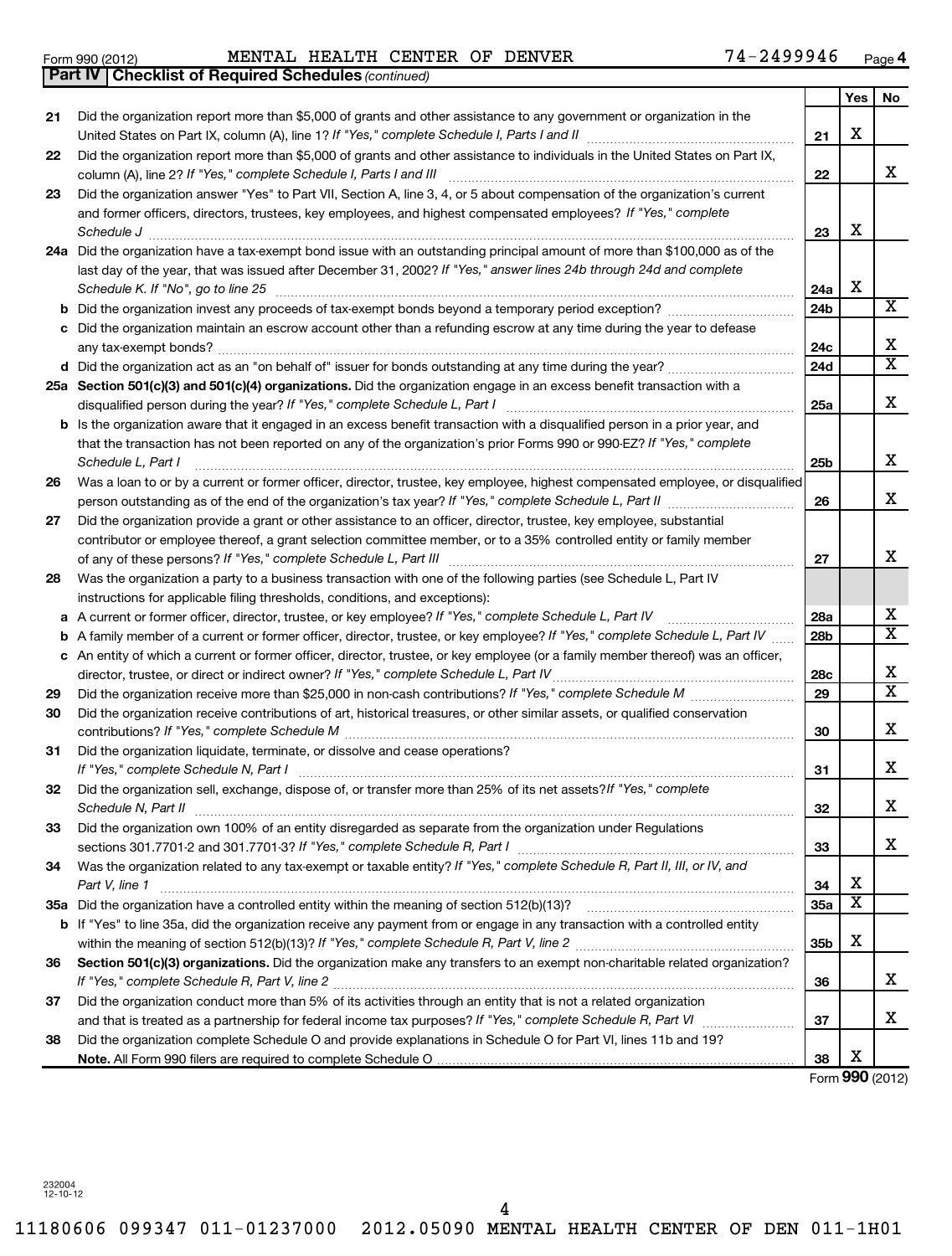| <b>Part V</b> | <b>Statements Regarding Other IRS Filings and Tax Compliance</b>                                                                                |                |     |    |
|---------------|-------------------------------------------------------------------------------------------------------------------------------------------------|----------------|-----|----|
|               | Check if Schedule O contains a response to any question in this Part V                                                                          |                |     |    |
|               |                                                                                                                                                 |                | Yes | No |
|               | 135<br>1a Enter the number reported in Box 3 of Form 1096. Enter -0- if not applicable<br>1a                                                    |                |     |    |
| b             | 0<br>Enter the number of Forms W-2G included in line 1a. Enter -0- if not applicable<br>1b                                                      |                |     |    |
| c             | Did the organization comply with backup withholding rules for reportable payments to vendors and reportable gaming                              |                |     |    |
|               |                                                                                                                                                 | 1c             |     |    |
|               | 2a Enter the number of employees reported on Form W-3, Transmittal of Wage and Tax Statements,                                                  |                |     |    |
|               | 881<br>filed for the calendar year ending with or within the year covered by this return <i>manumumumum</i><br>2a                               |                |     |    |
|               | <b>b</b> If at least one is reported on line 2a, did the organization file all required federal employment tax returns?                         | 2 <sub>b</sub> | X   |    |
|               | Note. If the sum of lines 1a and 2a is greater than 250, you may be required to e-file (see instructions)                                       |                |     |    |
|               | 3a Did the organization have unrelated business gross income of \$1,000 or more during the year?                                                | За             | х   |    |
|               | <b>b</b> If "Yes," has it filed a Form 990-T for this year? If "No," provide an explanation in Schedule O                                       | 3b             | Χ   |    |
|               | 4a At any time during the calendar year, did the organization have an interest in, or a signature or other authority over, a                    |                |     |    |
|               | financial account in a foreign country (such as a bank account, securities account, or other financial account)?                                | 4a             |     | X  |
|               | <b>b</b> If "Yes," enter the name of the foreign country: $\blacktriangleright$                                                                 |                |     |    |
|               | See instructions for filing requirements for Form TD F 90-22.1, Report of Foreign Bank and Financial Accounts.                                  |                |     |    |
|               |                                                                                                                                                 | 5a             |     | х  |
|               |                                                                                                                                                 | 5b             |     | x  |
|               |                                                                                                                                                 | 5c             |     |    |
|               | 6a Does the organization have annual gross receipts that are normally greater than \$100,000, and did the organization solicit                  |                |     |    |
|               | any contributions that were not tax deductible as charitable contributions?                                                                     | 6a             |     | х  |
|               | <b>b</b> If "Yes," did the organization include with every solicitation an express statement that such contributions or gifts                   |                |     |    |
|               |                                                                                                                                                 | 6b             |     |    |
| 7             | Organizations that may receive deductible contributions under section 170(c).                                                                   |                |     |    |
| a             | Did the organization receive a payment in excess of \$75 made partly as a contribution and partly for goods and services provided to the payor? | 7a             |     | x  |
|               |                                                                                                                                                 | 7b             |     |    |
|               | c Did the organization sell, exchange, or otherwise dispose of tangible personal property for which it was required                             |                |     |    |
|               | to file Form 8282?                                                                                                                              | 7c             |     | х  |
|               | 7d                                                                                                                                              |                |     |    |
| е             | Did the organization receive any funds, directly or indirectly, to pay premiums on a personal benefit contract?                                 | 7e             |     | х  |
| f.            |                                                                                                                                                 | 7f             |     | х  |
| g             | If the organization received a contribution of qualified intellectual property, did the organization file Form 8899 as required?                | 7g             |     |    |
|               | h If the organization received a contribution of cars, boats, airplanes, or other vehicles, did the organization file a Form 1098-C?            | 7h             |     |    |
| 8             | Sponsoring organizations maintaining donor advised funds and section 509(a)(3) supporting organizations. Did the supporting                     |                |     |    |
|               | organization, or a donor advised fund maintained by a sponsoring organization, have excess business holdings at any time during the year?       | 8              |     |    |
| 9             | Sponsoring organizations maintaining donor advised funds.                                                                                       |                |     |    |
| а             |                                                                                                                                                 | 9а             |     |    |
| b             |                                                                                                                                                 | 9b             |     |    |
| 10            | Section 501(c)(7) organizations. Enter:                                                                                                         |                |     |    |
| а             | 10a                                                                                                                                             |                |     |    |
| b             | Gross receipts, included on Form 990, Part VIII, line 12, for public use of club facilities<br>10 <sub>b</sub>                                  |                |     |    |
| 11            | Section 501(c)(12) organizations. Enter:                                                                                                        |                |     |    |
| а             | 11a                                                                                                                                             |                |     |    |
| b             | Gross income from other sources (Do not net amounts due or paid to other sources against                                                        |                |     |    |
|               | 11b                                                                                                                                             |                |     |    |
|               | 12a Section 4947(a)(1) non-exempt charitable trusts. Is the organization filing Form 990 in lieu of Form 1041?                                  | 12a            |     |    |
| b             | If "Yes," enter the amount of tax-exempt interest received or accrued during the year<br>12b                                                    |                |     |    |
| 13            | Section 501(c)(29) qualified nonprofit health insurance issuers.                                                                                |                |     |    |
| а             |                                                                                                                                                 | 13a            |     |    |
|               | Note. See the instructions for additional information the organization must report on Schedule O.                                               |                |     |    |
|               | <b>b</b> Enter the amount of reserves the organization is required to maintain by the states in which the                                       |                |     |    |
|               | 13 <sub>b</sub>                                                                                                                                 |                |     |    |
|               | 13с                                                                                                                                             |                |     | х  |
|               | <b>14a</b> Did the organization receive any payments for indoor tanning services during the tax year?                                           | 14a            |     |    |
|               |                                                                                                                                                 | 14b            |     |    |

Form 990 (2012) **MENTAL HEALTH CENTER OF DENVER 7 4**-2499946 <sub>Page</sub>

Form **990** (2012)

**5**

232005 12-10-12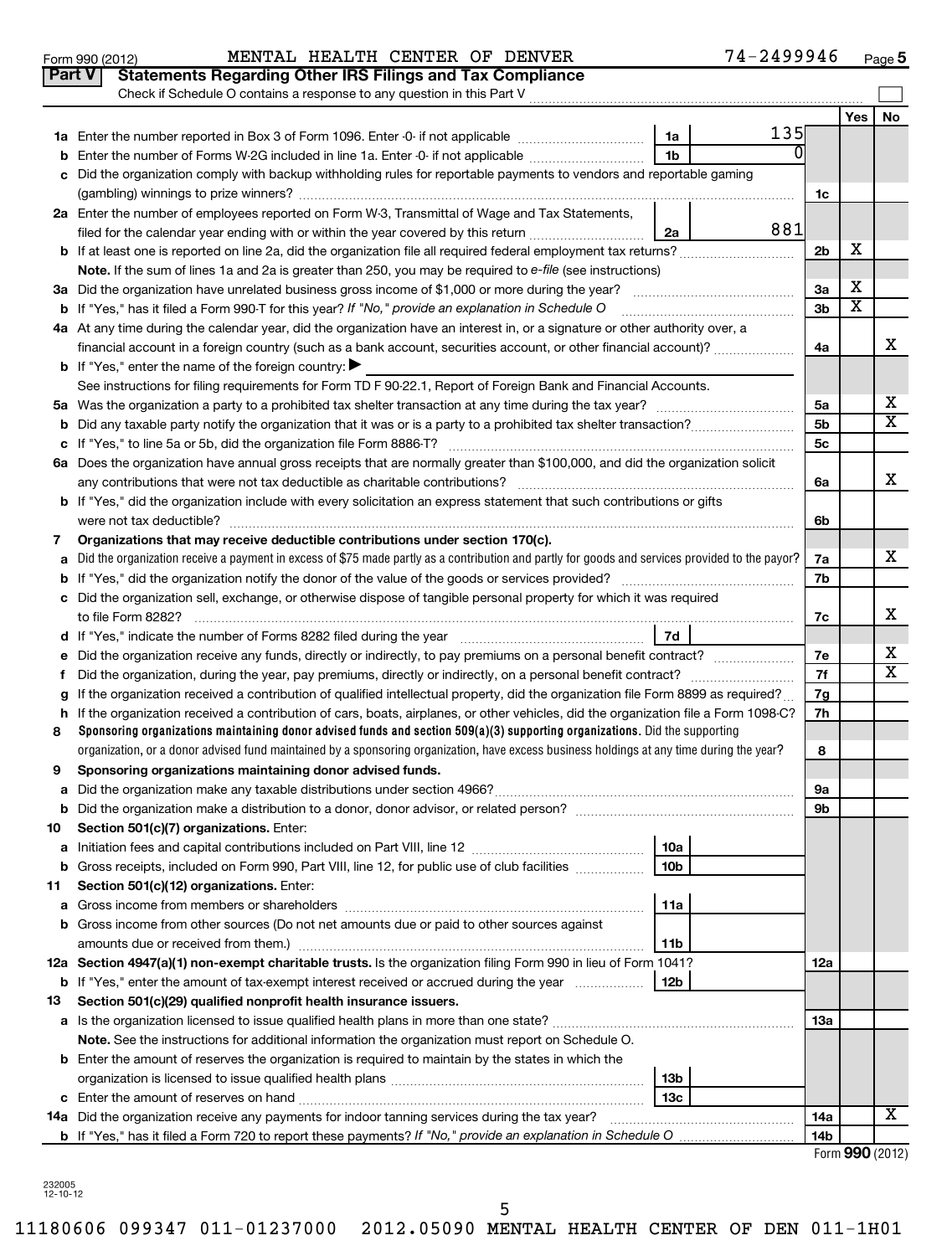# Form 990 (2012) **MENTAL HEALTH CENTER OF DENVER** 7 4-2 4 9 9 9 4 6 <sub>Page</sub>

*For each "Yes" response to lines 2 through 7b below, and for a "No" response* **6**

| L VI   QOVETHANCE, MANAGEMENT, AND DISCIOSULE FOR each "Yes" response to lines 2 through 7D below, and for a "No" respons |  |
|---------------------------------------------------------------------------------------------------------------------------|--|
| to line 8a, 8b, or 10b below, describe the circumstances, processes, or changes in Schedule O. See instructions.          |  |

|     | to line 8a, 8b, or 10b below, describe the circumstances, processes, or changes in Schedule O. See instructions.                                                                                                               |                 |                         |                         |
|-----|--------------------------------------------------------------------------------------------------------------------------------------------------------------------------------------------------------------------------------|-----------------|-------------------------|-------------------------|
|     |                                                                                                                                                                                                                                |                 |                         | $\overline{\mathbf{x}}$ |
|     | <b>Section A. Governing Body and Management</b>                                                                                                                                                                                |                 |                         |                         |
|     |                                                                                                                                                                                                                                |                 | Yes                     | No                      |
|     | 16<br>1a<br>1a Enter the number of voting members of the governing body at the end of the tax year <i>manumum</i>                                                                                                              |                 |                         |                         |
|     | If there are material differences in voting rights among members of the governing body, or if the governing                                                                                                                    |                 |                         |                         |
|     | body delegated broad authority to an executive committee or similar committee, explain in Schedule O.                                                                                                                          |                 |                         |                         |
|     | 16<br>Enter the number of voting members included in line 1a, above, who are independent<br>1b                                                                                                                                 |                 |                         |                         |
| 2   | Did any officer, director, trustee, or key employee have a family relationship or a business relationship with any other                                                                                                       |                 |                         |                         |
|     | officer, director, trustee, or key employee?                                                                                                                                                                                   | $\mathbf{2}$    |                         | х                       |
| 3   | Did the organization delegate control over management duties customarily performed by or under the direct supervision                                                                                                          |                 |                         |                         |
|     |                                                                                                                                                                                                                                | 3               |                         | X                       |
| 4   | Did the organization make any significant changes to its governing documents since the prior Form 990 was filed?                                                                                                               | 4               |                         | X                       |
| 5   |                                                                                                                                                                                                                                | 5               |                         | X                       |
| 6   |                                                                                                                                                                                                                                | 6               |                         | X                       |
| 7а  | Did the organization have members, stockholders, or other persons who had the power to elect or appoint one or                                                                                                                 |                 |                         |                         |
|     |                                                                                                                                                                                                                                |                 |                         | X                       |
|     |                                                                                                                                                                                                                                | 7a              |                         |                         |
|     | <b>b</b> Are any governance decisions of the organization reserved to (or subject to approval by) members, stockholders, or                                                                                                    |                 |                         | x                       |
|     | persons other than the governing body?                                                                                                                                                                                         | 7b              |                         |                         |
| 8   | Did the organization contemporaneously document the meetings held or written actions undertaken during the year by the following:                                                                                              |                 | х                       |                         |
| a   |                                                                                                                                                                                                                                | 8а              | X                       |                         |
| b   |                                                                                                                                                                                                                                | 8b              |                         |                         |
| 9   | Is there any officer, director, trustee, or key employee listed in Part VII, Section A, who cannot be reached at the                                                                                                           |                 |                         |                         |
|     | organization's mailing address? If "Yes," provide the names and addresses in Schedule O                                                                                                                                        | 9               |                         | X                       |
|     | <b>Section B. Policies</b> (This Section B requests information about policies not required by the Internal Revenue Code.)                                                                                                     |                 |                         |                         |
|     |                                                                                                                                                                                                                                |                 | Yes                     | No                      |
|     |                                                                                                                                                                                                                                | 10a             |                         | x                       |
|     | <b>b</b> If "Yes," did the organization have written policies and procedures governing the activities of such chapters, affiliates,                                                                                            |                 |                         |                         |
|     |                                                                                                                                                                                                                                | 10 <sub>b</sub> |                         |                         |
|     | 11a Has the organization provided a complete copy of this Form 990 to all members of its governing body before filing the form?                                                                                                | 11a             | х                       |                         |
| b   | Describe in Schedule O the process, if any, used by the organization to review this Form 990.                                                                                                                                  |                 |                         |                         |
| 12a | Did the organization have a written conflict of interest policy? If "No," go to line 13                                                                                                                                        | 12a             | X                       |                         |
| b   | Were officers, directors, or trustees, and key employees required to disclose annually interests that could give rise to conflicts?                                                                                            | 12 <sub>b</sub> | х                       |                         |
|     | c Did the organization regularly and consistently monitor and enforce compliance with the policy? If "Yes," describe                                                                                                           |                 |                         |                         |
|     | in Schedule O how this was done                                                                                                                                                                                                | 12c             | х                       |                         |
| 13  |                                                                                                                                                                                                                                | 13              | X                       |                         |
| 14  | Did the organization have a written document retention and destruction policy? [11] manufaction model of the organization have a written document retention and destruction policy?                                            | 14              | $\overline{\textbf{X}}$ |                         |
| 15  | Did the process for determining compensation of the following persons include a review and approval by independent                                                                                                             |                 |                         |                         |
|     | persons, comparability data, and contemporaneous substantiation of the deliberation and decision?                                                                                                                              |                 |                         |                         |
|     | a The organization's CEO, Executive Director, or top management official manufactured content content of the organization's CEO, Executive Director, or top management official manufactured content of the state of the state | 15a             | X                       |                         |
|     | <b>b</b> Other officers or key employees of the organization                                                                                                                                                                   | 15 <sub>b</sub> |                         | X                       |
|     | If "Yes" to line 15a or 15b, describe the process in Schedule O (see instructions).                                                                                                                                            |                 |                         |                         |
|     | 16a Did the organization invest in, contribute assets to, or participate in a joint venture or similar arrangement with a                                                                                                      |                 |                         |                         |
|     | taxable entity during the year?                                                                                                                                                                                                | <b>16a</b>      |                         | х                       |
|     | <b>b</b> If "Yes," did the organization follow a written policy or procedure requiring the organization to evaluate its participation                                                                                          |                 |                         |                         |
|     | in joint venture arrangements under applicable federal tax law, and take steps to safeguard the organization's                                                                                                                 |                 |                         |                         |
|     | exempt status with respect to such arrangements?                                                                                                                                                                               | <b>16b</b>      |                         |                         |
|     | <b>Section C. Disclosure</b>                                                                                                                                                                                                   |                 |                         |                         |
| 17  | <b>NONE</b><br>List the states with which a copy of this Form 990 is required to be filed >                                                                                                                                    |                 |                         |                         |
| 18  | Section 6104 requires an organization to make its Forms 1023 (or 1024 if applicable), 990, and 990-T (Section 501(c)(3)s only) available                                                                                       |                 |                         |                         |
|     | for public inspection. Indicate how you made these available. Check all that apply.                                                                                                                                            |                 |                         |                         |
|     | $\lfloor \underline{X} \rfloor$ Another's website<br>$\lfloor x \rfloor$ Upon request<br>$ \underline{X} $ Own website<br>Other (explain in Schedule O)                                                                        |                 |                         |                         |
| 19  | Describe in Schedule O whether (and if so, how), the organization made its governing documents, conflict of interest policy, and financial                                                                                     |                 |                         |                         |
|     | statements available to the public during the tax year.                                                                                                                                                                        |                 |                         |                         |
|     | sical address, and telephone number of the nerson who pessesses the books and reserve of the examin                                                                                                                            |                 |                         |                         |

| CYNTHIA NELSON $-$ (303) 504-6500 | 20 State the name, physical address, and telephone number of the person who possesses the books and records of the organization: |  |
|-----------------------------------|----------------------------------------------------------------------------------------------------------------------------------|--|
|                                   |                                                                                                                                  |  |

|                |  | 4141 E DICKENSON PLACE, DENVER, CO |  | 80219 |
|----------------|--|------------------------------------|--|-------|
| 232006         |  |                                    |  |       |
| $12 - 10 - 12$ |  |                                    |  |       |

|  |                                                                                |  |  | $   \sqrt{ }$ |
|--|--------------------------------------------------------------------------------|--|--|---------------|
|  | $11180606$ 099347 011-01237000 2012.05090 MENTAL HEALTH CENTER OF DEN 011-1H01 |  |  |               |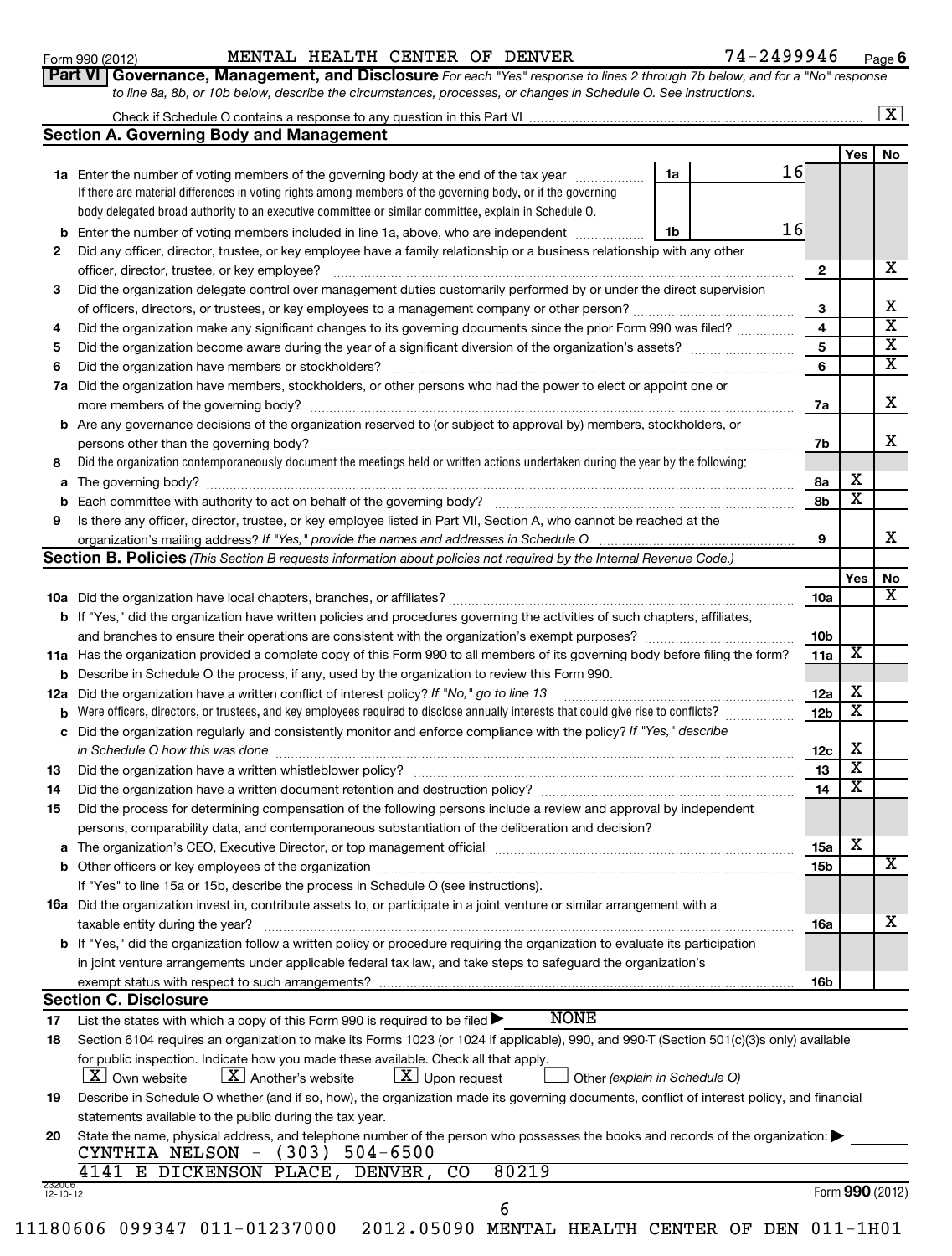| Part VII Compensation of Officers, Directors, Trustees, Key Employees, Highest Compensated                                                                                                                                           |
|--------------------------------------------------------------------------------------------------------------------------------------------------------------------------------------------------------------------------------------|
| <b>Employees, and Independent Contractors</b>                                                                                                                                                                                        |
| Check if Schedule O contains a response to any question in this Part VII                                                                                                                                                             |
| Section A. Officers, Directors, Trustees, Key Employees, and Highest Compensated Employees                                                                                                                                           |
| 1a Complete this table for all persons required to be listed. Report compensation for the calendar year ending with or within the organization's tax year.                                                                           |
| • List all of the organization's current officers, directors, trustees (whether individuals or organizations), regardless of amount of compensation.<br>Enter $-0$ in columns $(D)$ , $(E)$ , and $(F)$ if no compensation was paid. |

**•** List all of the organization's **current** key employees, if any. See instructions for definition of "key employee."

 $\bullet$  List the organization's five  $\tt current$  highest compensated employees (other than an officer, director, trustee, or key employee) who received reportable compensation (Box 5 of Form W-2 and/or Box 7 of Form 1099-MISC) of more than \$100,000 from the organization and any related organizations .

 $\bullet$  List all of the organization's former officers, key employees, and highest compensated employees who received more than \$100,000 of reportable compensation from the organization and any related organizations.

**•** List all of the organization's former directors or trustees that received, in the capacity as a former director or trustee of the organization, more than \$10,000 of reportable compensation from the organization and any related organizations.

List persons in the following order: individual trustees or directors; institutional trustees; officers; key employees; highest compensated employees; and former such persons.

Check this box if neither the organization nor any related organization compensated any current officer, director, or trustee.  $\pm$ 

| Position<br>Name and Title<br>Average<br>Reportable<br>Reportable<br>Estimated<br>(do not check more than one<br>hours per<br>box, unless person is both an<br>compensation<br>compensation<br>amount of<br>officer and a director/trustee)<br>week<br>from<br>from related<br>other<br>Individual trustee or director<br>the<br>(list any<br>organizations<br>compensation<br>hours for<br>organization<br>(W-2/1099-MISC)<br>from the<br>  Highest compensated<br>  employee<br>Institutional trustee<br>(W-2/1099-MISC)<br>related<br>organization<br>Key employee<br>organizations<br>and related<br>below<br>organizations<br>Former<br>Officer<br>line)<br>1.00<br>(1) R.J. ROSS, MDIV, MSA<br>$\mathbf X$<br>$\mathbf X$<br>$\mathbf 0$ .<br>$\mathbf 0$ .<br>$\mathbf 0$ .<br><b>BOARD CHAIR</b><br>1.00<br>REED MORGAN<br>(2)<br>$\mathbf X$<br>$\mathbf X$<br>$\mathbf 0$<br>0<br>$\mathbf 0$ .<br>VICE CHAIR<br>1.00<br>(3) RICK SIMMS, PC<br>$\mathbf X$<br>$\mathbf X$<br>$\mathbf 0$<br>0<br>$\mathbf 0$ .<br><b>TREASURER</b><br>1.00<br>(4) ROBERTA PAYNE, PHD<br>$\mathbf X$<br>$\mathbf X$<br>$\mathbf 0$ .<br>$\mathbf 0$<br>$\mathbf 0$ .<br><b>SECRETARY</b><br>1.00<br>(5) JUDITH A. KILBOURNE<br>$\mathbf X$<br>0<br>$\mathbf 0$ .<br>$\mathbf 0$<br>DEVELOPMENT COMMITTEE CHAIR<br>1.00<br>DR. NANCY GARY, PSYD<br>(6)<br>$\mathbf X$<br>$\mathbf 0$<br>0<br>$\mathbf 0$ .<br>NOMINATING COMMITTEE CHAIR<br>1.00<br>(7) ELIZABETH A. ELDRIDGE<br>$\mathbf 0$<br>$\mathbf 0$ .<br>$\mathbf X$<br>$\mathbf 0$ .<br><b>DIRECTOR</b><br>1.00<br>CHARLES EVERILL<br>(8)<br>$\mathbf X$<br>0.<br>$\mathbf 0$<br>$\mathbf 0$ .<br><b>DIRECTOR</b><br>1.00<br>(9) NATASHA FELTEN<br>$\mathbf X$<br>$\mathbf 0$<br>0.<br>$\mathbf 0$ .<br><b>DIRECTOR</b><br>1.00<br>(10) BARBARA FORD<br>0<br>0<br>$\mathbf X$<br>$\mathbf 0$ .<br><b>DIRECTOR</b><br>1.00<br>(11) MARY HAYNES<br>0<br>$\mathbf 0$<br>$\mathbf 0$ .<br>$\mathbf X$<br><b>DIRECTOR</b><br>1.00<br>(12) TIM HUDNER<br>$\mathbf 0$ .<br>$\mathbf 0$ .<br>$\mathbf X$<br>$\mathbf 0$<br><b>DIRECTOR</b><br>1.00<br>(13) LUCILLE JOHNSON<br>$\mathbf X$<br>0<br>0.<br>$\mathbf 0$ .<br><b>DIRECTOR</b><br>1.00<br>(14) DOUG LINKHART<br>0<br>$\mathbf 0$ .<br>$\mathbf 0$ .<br>$\mathbf X$<br><b>DIRECTOR</b><br>1.00<br>(15) GARY MAY, MD<br>$\mathbf 0$<br>$\mathbf 0$ .<br>$\mathbf 0$ .<br>X<br><b>DIRECTOR</b><br>1.00<br>(16) JESSE OGAS<br>$\mathbf 0$ .<br>$\mathbf 0$ .<br>$\mathbf 0$ .<br>$\mathbf X$<br><b>DIRECTOR</b><br>1.00<br>(17) CURTIS V. SMITH, JD<br>0<br>0.<br>$0$ .<br>$\mathbf X$<br><b>DIRECTOR</b> | (A) | (B) | (C) |  |  |  |  | (D) | (E) | (F) |  |  |
|----------------------------------------------------------------------------------------------------------------------------------------------------------------------------------------------------------------------------------------------------------------------------------------------------------------------------------------------------------------------------------------------------------------------------------------------------------------------------------------------------------------------------------------------------------------------------------------------------------------------------------------------------------------------------------------------------------------------------------------------------------------------------------------------------------------------------------------------------------------------------------------------------------------------------------------------------------------------------------------------------------------------------------------------------------------------------------------------------------------------------------------------------------------------------------------------------------------------------------------------------------------------------------------------------------------------------------------------------------------------------------------------------------------------------------------------------------------------------------------------------------------------------------------------------------------------------------------------------------------------------------------------------------------------------------------------------------------------------------------------------------------------------------------------------------------------------------------------------------------------------------------------------------------------------------------------------------------------------------------------------------------------------------------------------------------------------------------------------------------------------------------------------------------------------------------------------------------------------------------------------------------------------------------------------------------------------------------------------------------------------------------------------------------------------------------------------------------------------------------------------------------------------------------------------------------------------------------------------------|-----|-----|-----|--|--|--|--|-----|-----|-----|--|--|
|                                                                                                                                                                                                                                                                                                                                                                                                                                                                                                                                                                                                                                                                                                                                                                                                                                                                                                                                                                                                                                                                                                                                                                                                                                                                                                                                                                                                                                                                                                                                                                                                                                                                                                                                                                                                                                                                                                                                                                                                                                                                                                                                                                                                                                                                                                                                                                                                                                                                                                                                                                                                          |     |     |     |  |  |  |  |     |     |     |  |  |
|                                                                                                                                                                                                                                                                                                                                                                                                                                                                                                                                                                                                                                                                                                                                                                                                                                                                                                                                                                                                                                                                                                                                                                                                                                                                                                                                                                                                                                                                                                                                                                                                                                                                                                                                                                                                                                                                                                                                                                                                                                                                                                                                                                                                                                                                                                                                                                                                                                                                                                                                                                                                          |     |     |     |  |  |  |  |     |     |     |  |  |
|                                                                                                                                                                                                                                                                                                                                                                                                                                                                                                                                                                                                                                                                                                                                                                                                                                                                                                                                                                                                                                                                                                                                                                                                                                                                                                                                                                                                                                                                                                                                                                                                                                                                                                                                                                                                                                                                                                                                                                                                                                                                                                                                                                                                                                                                                                                                                                                                                                                                                                                                                                                                          |     |     |     |  |  |  |  |     |     |     |  |  |
|                                                                                                                                                                                                                                                                                                                                                                                                                                                                                                                                                                                                                                                                                                                                                                                                                                                                                                                                                                                                                                                                                                                                                                                                                                                                                                                                                                                                                                                                                                                                                                                                                                                                                                                                                                                                                                                                                                                                                                                                                                                                                                                                                                                                                                                                                                                                                                                                                                                                                                                                                                                                          |     |     |     |  |  |  |  |     |     |     |  |  |
|                                                                                                                                                                                                                                                                                                                                                                                                                                                                                                                                                                                                                                                                                                                                                                                                                                                                                                                                                                                                                                                                                                                                                                                                                                                                                                                                                                                                                                                                                                                                                                                                                                                                                                                                                                                                                                                                                                                                                                                                                                                                                                                                                                                                                                                                                                                                                                                                                                                                                                                                                                                                          |     |     |     |  |  |  |  |     |     |     |  |  |
|                                                                                                                                                                                                                                                                                                                                                                                                                                                                                                                                                                                                                                                                                                                                                                                                                                                                                                                                                                                                                                                                                                                                                                                                                                                                                                                                                                                                                                                                                                                                                                                                                                                                                                                                                                                                                                                                                                                                                                                                                                                                                                                                                                                                                                                                                                                                                                                                                                                                                                                                                                                                          |     |     |     |  |  |  |  |     |     |     |  |  |
|                                                                                                                                                                                                                                                                                                                                                                                                                                                                                                                                                                                                                                                                                                                                                                                                                                                                                                                                                                                                                                                                                                                                                                                                                                                                                                                                                                                                                                                                                                                                                                                                                                                                                                                                                                                                                                                                                                                                                                                                                                                                                                                                                                                                                                                                                                                                                                                                                                                                                                                                                                                                          |     |     |     |  |  |  |  |     |     |     |  |  |
|                                                                                                                                                                                                                                                                                                                                                                                                                                                                                                                                                                                                                                                                                                                                                                                                                                                                                                                                                                                                                                                                                                                                                                                                                                                                                                                                                                                                                                                                                                                                                                                                                                                                                                                                                                                                                                                                                                                                                                                                                                                                                                                                                                                                                                                                                                                                                                                                                                                                                                                                                                                                          |     |     |     |  |  |  |  |     |     |     |  |  |
|                                                                                                                                                                                                                                                                                                                                                                                                                                                                                                                                                                                                                                                                                                                                                                                                                                                                                                                                                                                                                                                                                                                                                                                                                                                                                                                                                                                                                                                                                                                                                                                                                                                                                                                                                                                                                                                                                                                                                                                                                                                                                                                                                                                                                                                                                                                                                                                                                                                                                                                                                                                                          |     |     |     |  |  |  |  |     |     |     |  |  |
|                                                                                                                                                                                                                                                                                                                                                                                                                                                                                                                                                                                                                                                                                                                                                                                                                                                                                                                                                                                                                                                                                                                                                                                                                                                                                                                                                                                                                                                                                                                                                                                                                                                                                                                                                                                                                                                                                                                                                                                                                                                                                                                                                                                                                                                                                                                                                                                                                                                                                                                                                                                                          |     |     |     |  |  |  |  |     |     |     |  |  |
|                                                                                                                                                                                                                                                                                                                                                                                                                                                                                                                                                                                                                                                                                                                                                                                                                                                                                                                                                                                                                                                                                                                                                                                                                                                                                                                                                                                                                                                                                                                                                                                                                                                                                                                                                                                                                                                                                                                                                                                                                                                                                                                                                                                                                                                                                                                                                                                                                                                                                                                                                                                                          |     |     |     |  |  |  |  |     |     |     |  |  |
|                                                                                                                                                                                                                                                                                                                                                                                                                                                                                                                                                                                                                                                                                                                                                                                                                                                                                                                                                                                                                                                                                                                                                                                                                                                                                                                                                                                                                                                                                                                                                                                                                                                                                                                                                                                                                                                                                                                                                                                                                                                                                                                                                                                                                                                                                                                                                                                                                                                                                                                                                                                                          |     |     |     |  |  |  |  |     |     |     |  |  |
|                                                                                                                                                                                                                                                                                                                                                                                                                                                                                                                                                                                                                                                                                                                                                                                                                                                                                                                                                                                                                                                                                                                                                                                                                                                                                                                                                                                                                                                                                                                                                                                                                                                                                                                                                                                                                                                                                                                                                                                                                                                                                                                                                                                                                                                                                                                                                                                                                                                                                                                                                                                                          |     |     |     |  |  |  |  |     |     |     |  |  |
|                                                                                                                                                                                                                                                                                                                                                                                                                                                                                                                                                                                                                                                                                                                                                                                                                                                                                                                                                                                                                                                                                                                                                                                                                                                                                                                                                                                                                                                                                                                                                                                                                                                                                                                                                                                                                                                                                                                                                                                                                                                                                                                                                                                                                                                                                                                                                                                                                                                                                                                                                                                                          |     |     |     |  |  |  |  |     |     |     |  |  |
|                                                                                                                                                                                                                                                                                                                                                                                                                                                                                                                                                                                                                                                                                                                                                                                                                                                                                                                                                                                                                                                                                                                                                                                                                                                                                                                                                                                                                                                                                                                                                                                                                                                                                                                                                                                                                                                                                                                                                                                                                                                                                                                                                                                                                                                                                                                                                                                                                                                                                                                                                                                                          |     |     |     |  |  |  |  |     |     |     |  |  |
|                                                                                                                                                                                                                                                                                                                                                                                                                                                                                                                                                                                                                                                                                                                                                                                                                                                                                                                                                                                                                                                                                                                                                                                                                                                                                                                                                                                                                                                                                                                                                                                                                                                                                                                                                                                                                                                                                                                                                                                                                                                                                                                                                                                                                                                                                                                                                                                                                                                                                                                                                                                                          |     |     |     |  |  |  |  |     |     |     |  |  |
|                                                                                                                                                                                                                                                                                                                                                                                                                                                                                                                                                                                                                                                                                                                                                                                                                                                                                                                                                                                                                                                                                                                                                                                                                                                                                                                                                                                                                                                                                                                                                                                                                                                                                                                                                                                                                                                                                                                                                                                                                                                                                                                                                                                                                                                                                                                                                                                                                                                                                                                                                                                                          |     |     |     |  |  |  |  |     |     |     |  |  |
|                                                                                                                                                                                                                                                                                                                                                                                                                                                                                                                                                                                                                                                                                                                                                                                                                                                                                                                                                                                                                                                                                                                                                                                                                                                                                                                                                                                                                                                                                                                                                                                                                                                                                                                                                                                                                                                                                                                                                                                                                                                                                                                                                                                                                                                                                                                                                                                                                                                                                                                                                                                                          |     |     |     |  |  |  |  |     |     |     |  |  |
|                                                                                                                                                                                                                                                                                                                                                                                                                                                                                                                                                                                                                                                                                                                                                                                                                                                                                                                                                                                                                                                                                                                                                                                                                                                                                                                                                                                                                                                                                                                                                                                                                                                                                                                                                                                                                                                                                                                                                                                                                                                                                                                                                                                                                                                                                                                                                                                                                                                                                                                                                                                                          |     |     |     |  |  |  |  |     |     |     |  |  |
|                                                                                                                                                                                                                                                                                                                                                                                                                                                                                                                                                                                                                                                                                                                                                                                                                                                                                                                                                                                                                                                                                                                                                                                                                                                                                                                                                                                                                                                                                                                                                                                                                                                                                                                                                                                                                                                                                                                                                                                                                                                                                                                                                                                                                                                                                                                                                                                                                                                                                                                                                                                                          |     |     |     |  |  |  |  |     |     |     |  |  |
|                                                                                                                                                                                                                                                                                                                                                                                                                                                                                                                                                                                                                                                                                                                                                                                                                                                                                                                                                                                                                                                                                                                                                                                                                                                                                                                                                                                                                                                                                                                                                                                                                                                                                                                                                                                                                                                                                                                                                                                                                                                                                                                                                                                                                                                                                                                                                                                                                                                                                                                                                                                                          |     |     |     |  |  |  |  |     |     |     |  |  |
|                                                                                                                                                                                                                                                                                                                                                                                                                                                                                                                                                                                                                                                                                                                                                                                                                                                                                                                                                                                                                                                                                                                                                                                                                                                                                                                                                                                                                                                                                                                                                                                                                                                                                                                                                                                                                                                                                                                                                                                                                                                                                                                                                                                                                                                                                                                                                                                                                                                                                                                                                                                                          |     |     |     |  |  |  |  |     |     |     |  |  |
|                                                                                                                                                                                                                                                                                                                                                                                                                                                                                                                                                                                                                                                                                                                                                                                                                                                                                                                                                                                                                                                                                                                                                                                                                                                                                                                                                                                                                                                                                                                                                                                                                                                                                                                                                                                                                                                                                                                                                                                                                                                                                                                                                                                                                                                                                                                                                                                                                                                                                                                                                                                                          |     |     |     |  |  |  |  |     |     |     |  |  |
|                                                                                                                                                                                                                                                                                                                                                                                                                                                                                                                                                                                                                                                                                                                                                                                                                                                                                                                                                                                                                                                                                                                                                                                                                                                                                                                                                                                                                                                                                                                                                                                                                                                                                                                                                                                                                                                                                                                                                                                                                                                                                                                                                                                                                                                                                                                                                                                                                                                                                                                                                                                                          |     |     |     |  |  |  |  |     |     |     |  |  |
|                                                                                                                                                                                                                                                                                                                                                                                                                                                                                                                                                                                                                                                                                                                                                                                                                                                                                                                                                                                                                                                                                                                                                                                                                                                                                                                                                                                                                                                                                                                                                                                                                                                                                                                                                                                                                                                                                                                                                                                                                                                                                                                                                                                                                                                                                                                                                                                                                                                                                                                                                                                                          |     |     |     |  |  |  |  |     |     |     |  |  |
|                                                                                                                                                                                                                                                                                                                                                                                                                                                                                                                                                                                                                                                                                                                                                                                                                                                                                                                                                                                                                                                                                                                                                                                                                                                                                                                                                                                                                                                                                                                                                                                                                                                                                                                                                                                                                                                                                                                                                                                                                                                                                                                                                                                                                                                                                                                                                                                                                                                                                                                                                                                                          |     |     |     |  |  |  |  |     |     |     |  |  |
|                                                                                                                                                                                                                                                                                                                                                                                                                                                                                                                                                                                                                                                                                                                                                                                                                                                                                                                                                                                                                                                                                                                                                                                                                                                                                                                                                                                                                                                                                                                                                                                                                                                                                                                                                                                                                                                                                                                                                                                                                                                                                                                                                                                                                                                                                                                                                                                                                                                                                                                                                                                                          |     |     |     |  |  |  |  |     |     |     |  |  |
|                                                                                                                                                                                                                                                                                                                                                                                                                                                                                                                                                                                                                                                                                                                                                                                                                                                                                                                                                                                                                                                                                                                                                                                                                                                                                                                                                                                                                                                                                                                                                                                                                                                                                                                                                                                                                                                                                                                                                                                                                                                                                                                                                                                                                                                                                                                                                                                                                                                                                                                                                                                                          |     |     |     |  |  |  |  |     |     |     |  |  |
|                                                                                                                                                                                                                                                                                                                                                                                                                                                                                                                                                                                                                                                                                                                                                                                                                                                                                                                                                                                                                                                                                                                                                                                                                                                                                                                                                                                                                                                                                                                                                                                                                                                                                                                                                                                                                                                                                                                                                                                                                                                                                                                                                                                                                                                                                                                                                                                                                                                                                                                                                                                                          |     |     |     |  |  |  |  |     |     |     |  |  |
|                                                                                                                                                                                                                                                                                                                                                                                                                                                                                                                                                                                                                                                                                                                                                                                                                                                                                                                                                                                                                                                                                                                                                                                                                                                                                                                                                                                                                                                                                                                                                                                                                                                                                                                                                                                                                                                                                                                                                                                                                                                                                                                                                                                                                                                                                                                                                                                                                                                                                                                                                                                                          |     |     |     |  |  |  |  |     |     |     |  |  |
|                                                                                                                                                                                                                                                                                                                                                                                                                                                                                                                                                                                                                                                                                                                                                                                                                                                                                                                                                                                                                                                                                                                                                                                                                                                                                                                                                                                                                                                                                                                                                                                                                                                                                                                                                                                                                                                                                                                                                                                                                                                                                                                                                                                                                                                                                                                                                                                                                                                                                                                                                                                                          |     |     |     |  |  |  |  |     |     |     |  |  |
|                                                                                                                                                                                                                                                                                                                                                                                                                                                                                                                                                                                                                                                                                                                                                                                                                                                                                                                                                                                                                                                                                                                                                                                                                                                                                                                                                                                                                                                                                                                                                                                                                                                                                                                                                                                                                                                                                                                                                                                                                                                                                                                                                                                                                                                                                                                                                                                                                                                                                                                                                                                                          |     |     |     |  |  |  |  |     |     |     |  |  |
|                                                                                                                                                                                                                                                                                                                                                                                                                                                                                                                                                                                                                                                                                                                                                                                                                                                                                                                                                                                                                                                                                                                                                                                                                                                                                                                                                                                                                                                                                                                                                                                                                                                                                                                                                                                                                                                                                                                                                                                                                                                                                                                                                                                                                                                                                                                                                                                                                                                                                                                                                                                                          |     |     |     |  |  |  |  |     |     |     |  |  |
|                                                                                                                                                                                                                                                                                                                                                                                                                                                                                                                                                                                                                                                                                                                                                                                                                                                                                                                                                                                                                                                                                                                                                                                                                                                                                                                                                                                                                                                                                                                                                                                                                                                                                                                                                                                                                                                                                                                                                                                                                                                                                                                                                                                                                                                                                                                                                                                                                                                                                                                                                                                                          |     |     |     |  |  |  |  |     |     |     |  |  |
|                                                                                                                                                                                                                                                                                                                                                                                                                                                                                                                                                                                                                                                                                                                                                                                                                                                                                                                                                                                                                                                                                                                                                                                                                                                                                                                                                                                                                                                                                                                                                                                                                                                                                                                                                                                                                                                                                                                                                                                                                                                                                                                                                                                                                                                                                                                                                                                                                                                                                                                                                                                                          |     |     |     |  |  |  |  |     |     |     |  |  |
|                                                                                                                                                                                                                                                                                                                                                                                                                                                                                                                                                                                                                                                                                                                                                                                                                                                                                                                                                                                                                                                                                                                                                                                                                                                                                                                                                                                                                                                                                                                                                                                                                                                                                                                                                                                                                                                                                                                                                                                                                                                                                                                                                                                                                                                                                                                                                                                                                                                                                                                                                                                                          |     |     |     |  |  |  |  |     |     |     |  |  |
|                                                                                                                                                                                                                                                                                                                                                                                                                                                                                                                                                                                                                                                                                                                                                                                                                                                                                                                                                                                                                                                                                                                                                                                                                                                                                                                                                                                                                                                                                                                                                                                                                                                                                                                                                                                                                                                                                                                                                                                                                                                                                                                                                                                                                                                                                                                                                                                                                                                                                                                                                                                                          |     |     |     |  |  |  |  |     |     |     |  |  |
|                                                                                                                                                                                                                                                                                                                                                                                                                                                                                                                                                                                                                                                                                                                                                                                                                                                                                                                                                                                                                                                                                                                                                                                                                                                                                                                                                                                                                                                                                                                                                                                                                                                                                                                                                                                                                                                                                                                                                                                                                                                                                                                                                                                                                                                                                                                                                                                                                                                                                                                                                                                                          |     |     |     |  |  |  |  |     |     |     |  |  |
|                                                                                                                                                                                                                                                                                                                                                                                                                                                                                                                                                                                                                                                                                                                                                                                                                                                                                                                                                                                                                                                                                                                                                                                                                                                                                                                                                                                                                                                                                                                                                                                                                                                                                                                                                                                                                                                                                                                                                                                                                                                                                                                                                                                                                                                                                                                                                                                                                                                                                                                                                                                                          |     |     |     |  |  |  |  |     |     |     |  |  |
|                                                                                                                                                                                                                                                                                                                                                                                                                                                                                                                                                                                                                                                                                                                                                                                                                                                                                                                                                                                                                                                                                                                                                                                                                                                                                                                                                                                                                                                                                                                                                                                                                                                                                                                                                                                                                                                                                                                                                                                                                                                                                                                                                                                                                                                                                                                                                                                                                                                                                                                                                                                                          |     |     |     |  |  |  |  |     |     |     |  |  |
|                                                                                                                                                                                                                                                                                                                                                                                                                                                                                                                                                                                                                                                                                                                                                                                                                                                                                                                                                                                                                                                                                                                                                                                                                                                                                                                                                                                                                                                                                                                                                                                                                                                                                                                                                                                                                                                                                                                                                                                                                                                                                                                                                                                                                                                                                                                                                                                                                                                                                                                                                                                                          |     |     |     |  |  |  |  |     |     |     |  |  |
|                                                                                                                                                                                                                                                                                                                                                                                                                                                                                                                                                                                                                                                                                                                                                                                                                                                                                                                                                                                                                                                                                                                                                                                                                                                                                                                                                                                                                                                                                                                                                                                                                                                                                                                                                                                                                                                                                                                                                                                                                                                                                                                                                                                                                                                                                                                                                                                                                                                                                                                                                                                                          |     |     |     |  |  |  |  |     |     |     |  |  |

7

232007 12-10-12

11180606 099347 011-01237000 2012.05090 MENTAL HEALTH CENTER OF DEN 011-1H01

Form (2012) **990**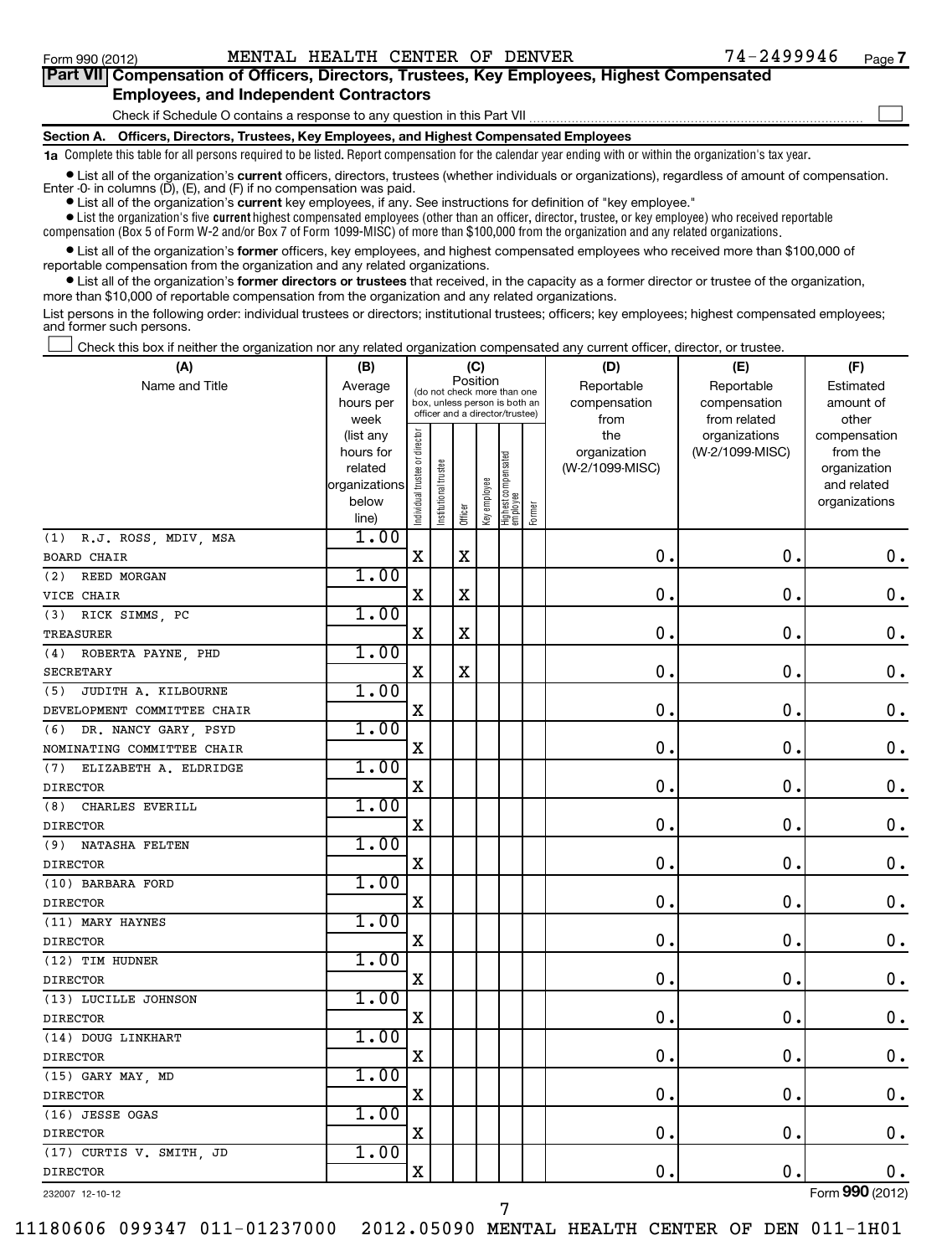Form 990 (2012) **MENTAL HEALTH CENTER OF DENVER** 7 4-2499946 Page

 $74 - 2499946$  Page 8

| Part VII Section A. Officers, Directors, Trustees, Key Employees, and Highest Compensated Employees (continued)                              |                                      |                                |                                                                  |         |              |                                  |        |                                |                               |                  |                     |                       |          |
|----------------------------------------------------------------------------------------------------------------------------------------------|--------------------------------------|--------------------------------|------------------------------------------------------------------|---------|--------------|----------------------------------|--------|--------------------------------|-------------------------------|------------------|---------------------|-----------------------|----------|
| (A)                                                                                                                                          | (B)                                  |                                |                                                                  |         | (C)          |                                  |        | (D)<br>(E)                     |                               |                  |                     | (F)                   |          |
| Name and title                                                                                                                               | Average                              |                                | (do not check more than one                                      |         | Position     |                                  |        | Reportable                     | Reportable                    |                  |                     | Estimated             |          |
|                                                                                                                                              | hours per<br>week                    |                                | box, unless person is both an<br>officer and a director/trustee) |         |              |                                  |        | compensation                   | compensation                  |                  |                     | amount of             |          |
|                                                                                                                                              | (list any                            |                                |                                                                  |         |              |                                  |        | from<br>the                    | from related<br>organizations |                  |                     | other<br>compensation |          |
|                                                                                                                                              | hours for                            | Individual trustee or director |                                                                  |         |              |                                  |        | organization                   | (W-2/1099-MISC)               |                  |                     | from the              |          |
|                                                                                                                                              | related                              |                                |                                                                  |         |              |                                  |        | (W-2/1099-MISC)                |                               |                  |                     | organization          |          |
|                                                                                                                                              | organizations                        |                                | Institutional trustee                                            |         |              | Highest compensated<br> employee |        |                                |                               |                  |                     | and related           |          |
|                                                                                                                                              | below                                |                                |                                                                  | Officer | Key employee |                                  | Former |                                |                               |                  |                     | organizations         |          |
|                                                                                                                                              | line)                                |                                |                                                                  |         |              |                                  |        |                                |                               |                  |                     |                       |          |
| (18) DANIELA E. STAMATOIU, M.D.                                                                                                              | 1.00                                 |                                |                                                                  |         |              |                                  |        |                                |                               |                  |                     |                       |          |
| <b>DIRECTOR</b>                                                                                                                              |                                      | X                              |                                                                  |         |              |                                  |        | 0.                             |                               | $\mathbf 0$ .    |                     |                       | 0.       |
| (19) NANCY WOLLEN                                                                                                                            | 1.00                                 | X                              |                                                                  |         |              |                                  |        |                                |                               | $\mathbf 0$ .    |                     |                       |          |
| <b>DIRECTOR</b><br>$(20)$ CARL CLARK, M.D.                                                                                                   | 40.00                                |                                |                                                                  |         |              |                                  |        | 0.                             |                               |                  |                     |                       | 0.       |
| CEO                                                                                                                                          |                                      |                                |                                                                  | X       |              |                                  |        |                                |                               | $\mathbf 0$ .    |                     |                       |          |
| (21) FORREST M. CASON                                                                                                                        | 40.00                                |                                |                                                                  |         |              |                                  |        | 395,140.                       |                               |                  |                     |                       | 16, 216. |
| CFO                                                                                                                                          |                                      |                                |                                                                  | X       |              |                                  |        | 241,115.                       |                               | $\mathbf 0$ .    |                     |                       | 6,920.   |
| (22) CHERYL A. CLARK, M.D.                                                                                                                   | 40.00                                |                                |                                                                  |         |              |                                  |        |                                |                               |                  |                     |                       |          |
| MEDICAL DIRECTOR                                                                                                                             |                                      |                                |                                                                  |         | X            |                                  |        | 253,453.                       |                               | $\mathbf 0$ .    |                     |                       | 21,089.  |
| (23) KRISTI MOCK                                                                                                                             | 40.00                                |                                |                                                                  |         |              |                                  |        |                                |                               |                  |                     |                       |          |
| DIRECTOR OF ADULT RECOVERY                                                                                                                   |                                      |                                |                                                                  |         | X            |                                  |        | 152,527.                       |                               | $\mathbf 0$ .    |                     |                       | 18,740.  |
| (24) JODY T. RYAN, M.D.                                                                                                                      | 40.00                                |                                |                                                                  |         |              |                                  |        |                                |                               |                  |                     |                       |          |
| PSYCHIATRIST                                                                                                                                 |                                      |                                |                                                                  |         |              | Χ                                |        | 231,842.                       |                               | $\mathbf 0$ .    |                     |                       | 16,069.  |
| (25) YVETTE BUXTON, M.D.                                                                                                                     | 40.00                                |                                |                                                                  |         |              |                                  |        |                                |                               |                  |                     |                       |          |
| PSYCHIATRIST                                                                                                                                 |                                      |                                |                                                                  |         |              | X                                |        | 257,100.                       |                               | $\mathbf 0$ .    |                     |                       | 5,246.   |
| (26) JOHN MENNINGER, M.D.                                                                                                                    | 40.00                                |                                |                                                                  |         |              |                                  |        |                                |                               |                  |                     |                       |          |
| PSYCHIATRIST                                                                                                                                 |                                      |                                |                                                                  |         |              | X                                |        | 186,743.                       |                               | О.               |                     | 30,527.               |          |
| 1b Sub-total                                                                                                                                 |                                      |                                |                                                                  |         |              |                                  |        | 1,717,920.                     |                               | σ.               |                     | 114,807.              |          |
| c Total from continuation sheets to Part VII, Section A                                                                                      |                                      |                                |                                                                  |         |              |                                  |        | 365,836.                       |                               | $\overline{0}$ . |                     | 46,409.               |          |
|                                                                                                                                              |                                      |                                |                                                                  |         |              |                                  |        | 2,083,756.                     |                               | σ.               |                     | 161, 216.             |          |
| Total number of individuals (including but not limited to those listed above) who received more than \$100,000 of reportable<br>$\mathbf{2}$ |                                      |                                |                                                                  |         |              |                                  |        |                                |                               |                  |                     |                       |          |
| compensation from the organization $\blacktriangleright$                                                                                     |                                      |                                |                                                                  |         |              |                                  |        |                                |                               |                  |                     |                       | 32       |
|                                                                                                                                              |                                      |                                |                                                                  |         |              |                                  |        |                                |                               |                  |                     | Yes                   | No       |
| Did the organization list any former officer, director, or trustee, key employee, or highest compensated employee on<br>3                    |                                      |                                |                                                                  |         |              |                                  |        |                                |                               |                  |                     |                       |          |
| line 1a? If "Yes," complete Schedule J for such individual                                                                                   |                                      |                                |                                                                  |         |              |                                  |        |                                |                               |                  | 3                   |                       | X        |
| For any individual listed on line 1a, is the sum of reportable compensation and other compensation from the organization<br>4                |                                      |                                |                                                                  |         |              |                                  |        |                                |                               |                  |                     |                       |          |
|                                                                                                                                              |                                      |                                |                                                                  |         |              |                                  |        |                                |                               |                  | 4                   | $\mathbf X$           |          |
| Did any person listed on line 1a receive or accrue compensation from any unrelated organization or individual for services<br>5              |                                      |                                |                                                                  |         |              |                                  |        |                                |                               |                  |                     |                       |          |
| rendered to the organization? If "Yes," complete Schedule J for such person                                                                  |                                      |                                |                                                                  |         |              |                                  |        |                                |                               |                  | 5                   |                       | X        |
| <b>Section B. Independent Contractors</b>                                                                                                    |                                      |                                |                                                                  |         |              |                                  |        |                                |                               |                  |                     |                       |          |
| Complete this table for your five highest compensated independent contractors that received more than \$100,000 of compensation from<br>1    |                                      |                                |                                                                  |         |              |                                  |        |                                |                               |                  |                     |                       |          |
| the organization. Report compensation for the calendar year ending with or within the organization's tax year.                               |                                      |                                |                                                                  |         |              |                                  |        |                                |                               |                  |                     |                       |          |
| (A)<br>Name and business address                                                                                                             |                                      |                                |                                                                  |         |              |                                  |        | (B)<br>Description of services |                               |                  | (C)<br>Compensation |                       |          |
| TAYLOR KOHRS LLC, 9351 GRANT STREET, SUITE                                                                                                   |                                      |                                |                                                                  |         |              |                                  |        | CONSTRUCTION                   |                               |                  |                     |                       |          |
| 500, DENVER, CO 80229                                                                                                                        |                                      |                                |                                                                  |         |              |                                  |        | SERVICES                       |                               |                  | 8,612,617.          |                       |          |
| DENVER HEALTH AND HOSPITAL AUTHORITY                                                                                                         |                                      |                                |                                                                  |         |              |                                  |        | MENTAL HEALTH                  |                               |                  |                     |                       |          |
|                                                                                                                                              | 777 BANNOCK STREET, DENVER, CO 80204 |                                |                                                                  |         |              |                                  |        | SERVICES                       |                               |                  | 1,516,713.          |                       |          |
| PROCARE PBM, 1267 PROFESSIONAL PARKWAY,                                                                                                      |                                      |                                |                                                                  |         |              |                                  |        | PHARMACEUTICAL                 |                               |                  |                     |                       |          |
| GAINESVILLE, GA 30507                                                                                                                        |                                      |                                |                                                                  |         |              |                                  |        | DISTRIBUTION                   |                               |                  | 1, 175, 546.        |                       |          |
| COLORADO COALITION FOR HOMELESS                                                                                                              |                                      |                                |                                                                  |         |              |                                  |        |                                |                               |                  |                     |                       |          |
| 2111 CHAMPA STREET, DENVER, CO 80205<br>THERAPY SERVICES                                                                                     |                                      |                                |                                                                  |         |              |                                  |        |                                |                               | 939,560.         |                     |                       |          |
| <b>ARAPAHOE HOUSE</b>                                                                                                                        |                                      |                                |                                                                  |         |              |                                  |        |                                |                               |                  |                     |                       |          |
| 8801 LIPAN STREET, THORNTON, CO 80260<br>THERAPY SERVICES                                                                                    |                                      |                                |                                                                  |         |              |                                  |        | 832,410.                       |                               |                  |                     |                       |          |
| Total number of independent contractors (including but not limited to those listed above) who received more than<br>$\mathbf{2}$             |                                      |                                |                                                                  |         |              |                                  |        |                                |                               |                  |                     |                       |          |
| 32<br>\$100,000 of compensation from the organization >                                                                                      |                                      |                                |                                                                  |         |              |                                  |        |                                |                               |                  |                     |                       |          |

232008 12-10-12 SEE PART VII, SECTION A CONTINUATION SHEETS Form (2012) **990**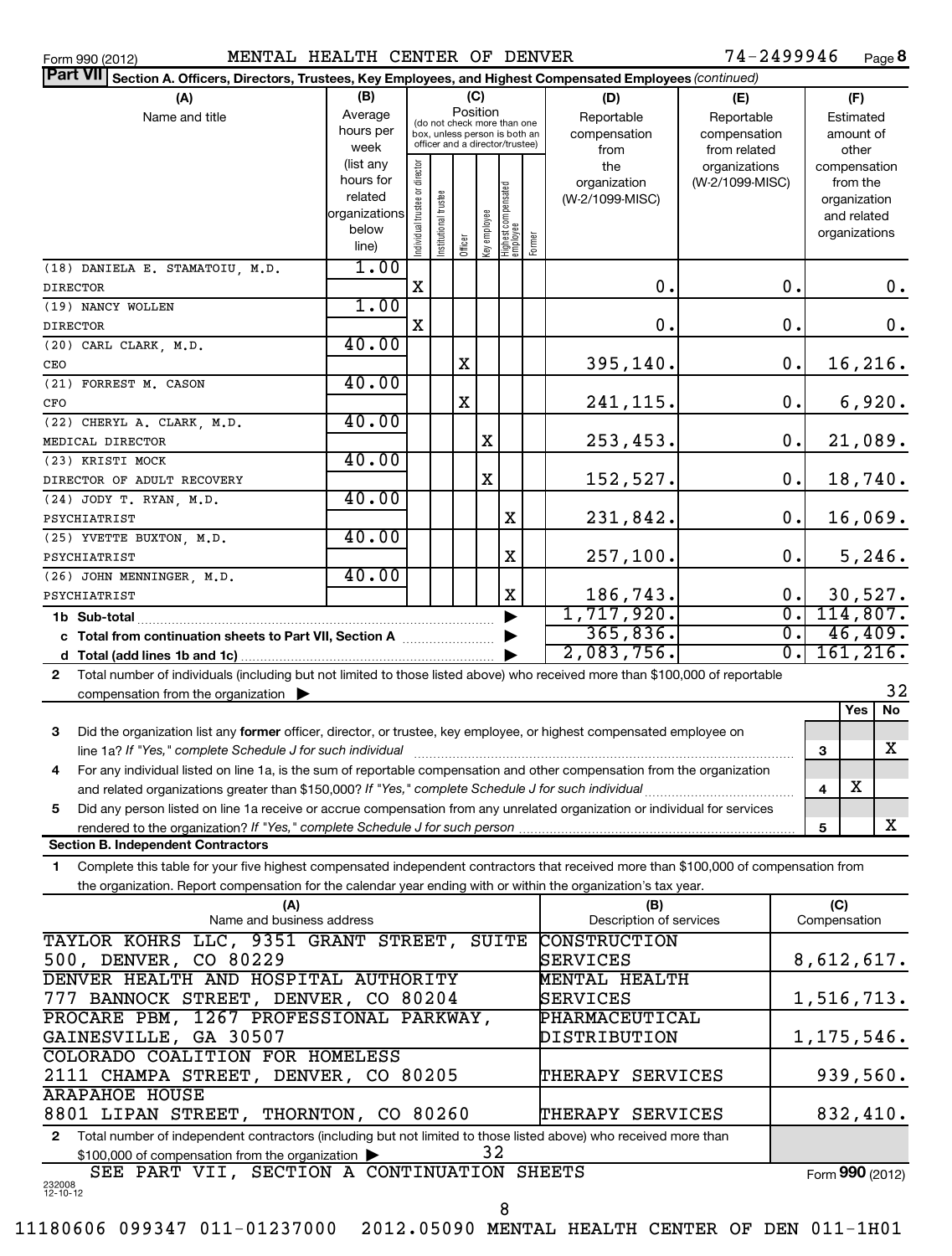MENTAL HEALTH CENTER OF DENVER 74-2499946

| Part VII Section A. Officers, Directors, Trustees, Key Employees, and Highest Compensated Employees (continued) |                                                                                     |                                |                        |          |              |                              |        |                                                |                                                  |                                                                                   |  |
|-----------------------------------------------------------------------------------------------------------------|-------------------------------------------------------------------------------------|--------------------------------|------------------------|----------|--------------|------------------------------|--------|------------------------------------------------|--------------------------------------------------|-----------------------------------------------------------------------------------|--|
| (A)<br>Name and title                                                                                           | (B)<br>Average<br>hours                                                             |                                | (check all that apply) | Position | (C)          |                              |        | (D)<br>Reportable<br>compensation              | (E)<br>Reportable<br>compensation                | (F)<br>Estimated<br>amount of                                                     |  |
|                                                                                                                 | per<br>week<br>(list any<br>hours for<br>related<br>organizations<br>below<br>line) | Individual trustee or director | Institutional trustee  | Officer  | Key employee | Highest compensated employee | Former | from<br>the<br>organization<br>(W-2/1099-MISC) | from related<br>organizations<br>(W-2/1099-MISC) | other<br>compensation<br>from the<br>organization<br>and related<br>organizations |  |
| (27) MARC GOODMAN, M.D.<br>PSYCHIATRIST                                                                         | 40.00                                                                               |                                |                        |          |              | $\mathbf X$                  |        | 180,887.                                       | $\mathbf 0$ .                                    | 30,633.                                                                           |  |
| (28) DALLAS FLEMING                                                                                             | 40.00                                                                               |                                |                        |          |              |                              |        |                                                |                                                  |                                                                                   |  |
| PSYCHIATRIST                                                                                                    |                                                                                     |                                |                        |          |              | $\mathbf X$                  |        | 184,949.                                       | $0$ .                                            | 15,776.                                                                           |  |
|                                                                                                                 |                                                                                     |                                |                        |          |              |                              |        |                                                |                                                  |                                                                                   |  |
|                                                                                                                 |                                                                                     |                                |                        |          |              |                              |        |                                                |                                                  |                                                                                   |  |
|                                                                                                                 |                                                                                     |                                |                        |          |              |                              |        |                                                |                                                  |                                                                                   |  |
|                                                                                                                 |                                                                                     |                                |                        |          |              |                              |        |                                                |                                                  |                                                                                   |  |
|                                                                                                                 |                                                                                     |                                |                        |          |              |                              |        |                                                |                                                  |                                                                                   |  |
|                                                                                                                 |                                                                                     |                                |                        |          |              |                              |        |                                                |                                                  |                                                                                   |  |
|                                                                                                                 |                                                                                     |                                |                        |          |              |                              |        |                                                |                                                  |                                                                                   |  |
|                                                                                                                 |                                                                                     |                                |                        |          |              |                              |        |                                                |                                                  |                                                                                   |  |
|                                                                                                                 |                                                                                     |                                |                        |          |              |                              |        |                                                |                                                  |                                                                                   |  |
|                                                                                                                 |                                                                                     |                                |                        |          |              |                              |        |                                                |                                                  |                                                                                   |  |
|                                                                                                                 |                                                                                     |                                |                        |          |              |                              |        |                                                |                                                  |                                                                                   |  |
|                                                                                                                 |                                                                                     |                                |                        |          |              |                              |        |                                                |                                                  |                                                                                   |  |
|                                                                                                                 |                                                                                     |                                |                        |          |              |                              |        |                                                |                                                  |                                                                                   |  |
|                                                                                                                 |                                                                                     |                                |                        |          |              |                              |        |                                                |                                                  |                                                                                   |  |
|                                                                                                                 |                                                                                     |                                |                        |          |              |                              |        |                                                |                                                  |                                                                                   |  |
|                                                                                                                 |                                                                                     |                                |                        |          |              |                              |        |                                                |                                                  |                                                                                   |  |
|                                                                                                                 |                                                                                     |                                |                        |          |              |                              |        | 365,836.                                       |                                                  | 46, 409.                                                                          |  |

232201 07-25-12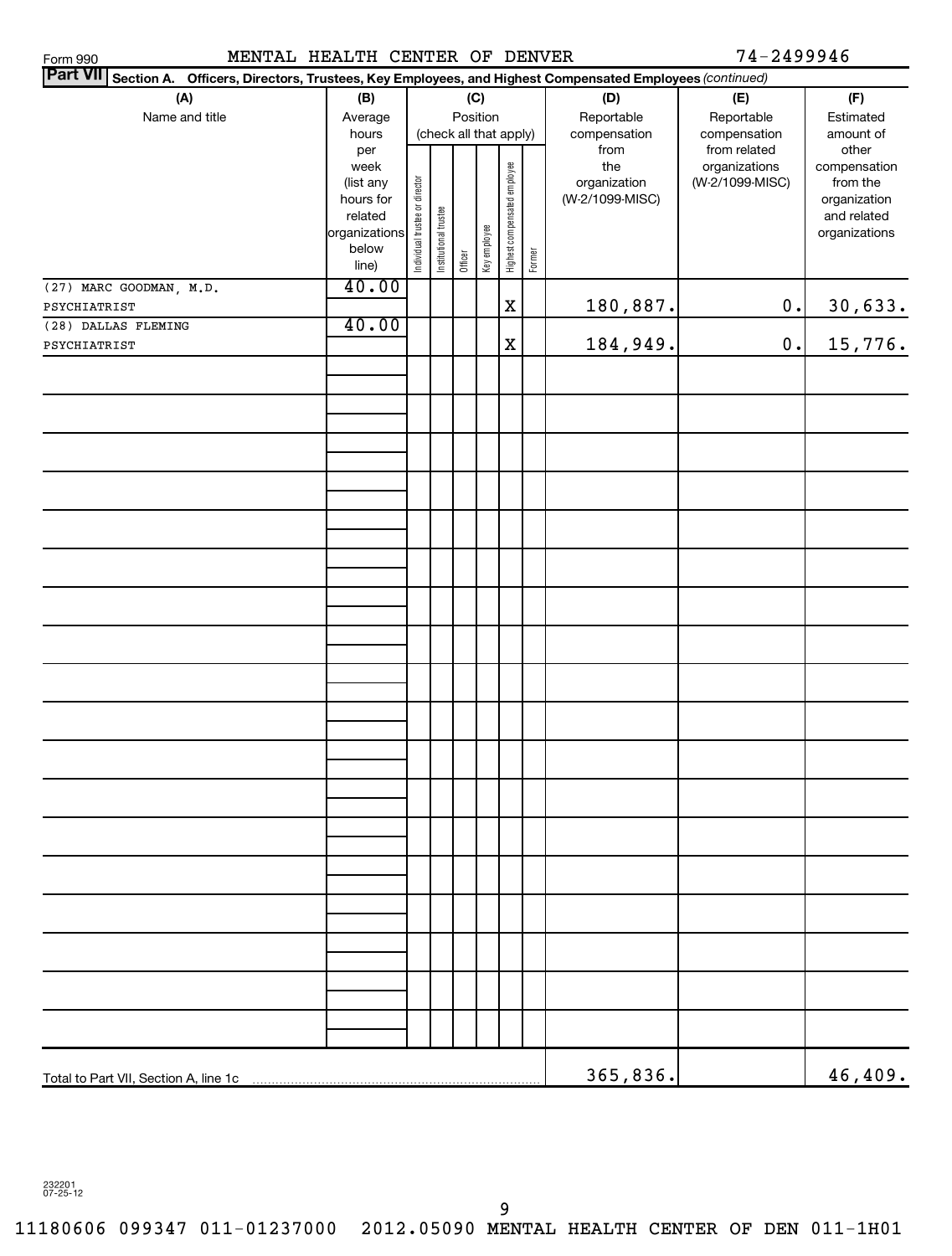| Form 990 (2012) | MENTAL                                |  |
|-----------------|---------------------------------------|--|
|                 | <b>Part VIII Statement of Revenue</b> |  |

# Form 990 (2012) **MENTAL HEALTH CENTER OF DENVER** 7 4-2499946 Page

**9**

|                                                           |    |                                                            |                |   |                      | Total revenue | (B)<br>Related or<br>exempt function<br>revenue | (C)<br>Unrelated<br>business<br>revenue | (D)<br>Revenue excluded<br>from tax under<br>sections 512,<br>513, or 514 |
|-----------------------------------------------------------|----|------------------------------------------------------------|----------------|---|----------------------|---------------|-------------------------------------------------|-----------------------------------------|---------------------------------------------------------------------------|
|                                                           |    | 1 a Federated campaigns                                    | 1a             |   |                      |               |                                                 |                                         |                                                                           |
|                                                           |    | <b>b</b> Membership dues                                   | 1 <sub>b</sub> |   |                      |               |                                                 |                                         |                                                                           |
|                                                           |    | c Fundraising events                                       | 1 <sub>c</sub> |   | 66,585.              |               |                                                 |                                         |                                                                           |
|                                                           |    | d Related organizations                                    | 1 <sub>d</sub> |   |                      |               |                                                 |                                         |                                                                           |
|                                                           |    | e Government grants (contributions)                        | 1e             |   | 5,499,453.           |               |                                                 |                                         |                                                                           |
|                                                           |    | f All other contributions, gifts, grants, and              |                |   |                      |               |                                                 |                                         |                                                                           |
|                                                           |    | similar amounts not included above                         | 1f             |   | 1,468,248.           |               |                                                 |                                         |                                                                           |
|                                                           |    | <b>g</b> Noncash contributions included in lines 1a-1f: \$ |                |   |                      |               |                                                 |                                         |                                                                           |
| Contributions, Gifts, Grants<br>and Other Similar Amounts |    |                                                            |                |   | ▶                    | 7,034,286.    |                                                 |                                         |                                                                           |
|                                                           |    |                                                            |                |   | <b>Business Code</b> |               |                                                 |                                         |                                                                           |
|                                                           |    | 2 a MEDICAID                                               |                |   | 623990               | 33, 391, 208. | 33, 391, 208.                                   |                                         |                                                                           |
| Program Service<br>Revenue                                |    | <b>b</b> COLORADO MENTAL HEALTH                            |                |   | 623990               | 14, 302, 692. | 14,302,692.                                     |                                         |                                                                           |
|                                                           |    | c PHARMACY                                                 |                |   | 446110               | 8,683,285.    | 8,683,285.                                      |                                         |                                                                           |
|                                                           |    | d OTHER STATE AGENCIES                                     |                |   | 623990               | 726,340.      | 726,340.                                        |                                         |                                                                           |
|                                                           |    | CLIENT FEES                                                |                |   | 623990               | 715,089.      | 715,089.                                        |                                         |                                                                           |
|                                                           |    | f All other program service revenue                        |                |   | 623990               | 1,278,515.    | 1,278,515.                                      |                                         |                                                                           |
|                                                           |    |                                                            |                |   | ▶                    | 59,097,129.   |                                                 |                                         |                                                                           |
|                                                           | 3  | Investment income (including dividends, interest, and      |                |   |                      |               |                                                 |                                         |                                                                           |
|                                                           |    |                                                            |                |   |                      | 65,056.       |                                                 |                                         | 65,056.                                                                   |
|                                                           | 4  | Income from investment of tax-exempt bond proceeds         |                |   |                      |               |                                                 |                                         |                                                                           |
|                                                           | 5  |                                                            |                |   |                      |               |                                                 |                                         |                                                                           |
|                                                           |    |                                                            | (i) Real       |   | (ii) Personal        |               |                                                 |                                         |                                                                           |
|                                                           |    | 6 a Gross rents                                            |                |   |                      |               |                                                 |                                         |                                                                           |
|                                                           |    | <b>b</b> Less: rental expenses                             |                |   |                      |               |                                                 |                                         |                                                                           |
|                                                           |    | c Rental income or (loss)                                  |                |   |                      |               |                                                 |                                         |                                                                           |
|                                                           |    |                                                            |                |   | ▶                    |               |                                                 |                                         |                                                                           |
|                                                           |    | <b>7 a</b> Gross amount from sales of                      | (i) Securities |   | (ii) Other           |               |                                                 |                                         |                                                                           |
|                                                           |    | assets other than inventory                                |                |   | 2,010,774.           |               |                                                 |                                         |                                                                           |
|                                                           |    | <b>b</b> Less: cost or other basis                         |                |   |                      |               |                                                 |                                         |                                                                           |
|                                                           |    | and sales expenses                                         |                |   | 572,290.             |               |                                                 |                                         |                                                                           |
|                                                           |    |                                                            |                |   | 1,438,484.           |               |                                                 |                                         |                                                                           |
|                                                           |    |                                                            |                |   | ▶                    | 1,438,484.    |                                                 |                                         | 1,438,484.                                                                |
| 9U                                                        |    | 8 a Gross income from fundraising events (not              |                |   |                      |               |                                                 |                                         |                                                                           |
|                                                           |    | including $\frac{2}{3}$ 66,585. of                         |                |   |                      |               |                                                 |                                         |                                                                           |
| Other Rever                                               |    | contributions reported on line 1c). See                    |                |   |                      |               |                                                 |                                         |                                                                           |
|                                                           |    |                                                            |                |   | 0.<br>32,741.        |               |                                                 |                                         |                                                                           |
|                                                           |    |                                                            |                | b |                      |               |                                                 |                                         |                                                                           |
|                                                           |    | c Net income or (loss) from fundraising events             |                |   | ▶                    | $-32,741.$    |                                                 |                                         | $-32,741.$                                                                |
|                                                           |    | 9 a Gross income from gaming activities. See               |                |   |                      |               |                                                 |                                         |                                                                           |
|                                                           |    |                                                            |                | b |                      |               |                                                 |                                         |                                                                           |
|                                                           |    | c Net income or (loss) from gaming activities              |                |   |                      |               |                                                 |                                         |                                                                           |
|                                                           |    | 10 a Gross sales of inventory, less returns                |                |   |                      |               |                                                 |                                         |                                                                           |
|                                                           |    |                                                            |                |   |                      |               |                                                 |                                         |                                                                           |
|                                                           |    |                                                            |                | b |                      |               |                                                 |                                         |                                                                           |
|                                                           |    | c Net income or (loss) from sales of inventory             |                |   |                      |               |                                                 |                                         |                                                                           |
|                                                           |    | Miscellaneous Revenue                                      |                |   | <b>Business Code</b> |               |                                                 |                                         |                                                                           |
|                                                           |    | 11 a SETTLEMENT PROCEEDS                                   |                |   | 524298               | 725,000.      | 725,000.                                        |                                         |                                                                           |
|                                                           |    | <b>b</b> MISCELLANEOUS INCOME                              |                |   | 900099               | 444,686.      | 444,686.                                        |                                         |                                                                           |
|                                                           | с  |                                                            |                |   |                      |               |                                                 |                                         |                                                                           |
|                                                           |    |                                                            |                |   |                      |               |                                                 |                                         |                                                                           |
|                                                           |    |                                                            |                |   | ▶                    | 1,169,686.    |                                                 |                                         |                                                                           |
|                                                           | 12 | Total revenue. See instructions.                           |                |   |                      | 68,771,900.   | 60,266,815.                                     | 0.                                      | 1,470,799.                                                                |
| 232009<br>12-10-12                                        |    |                                                            |                |   |                      |               |                                                 |                                         | Form 990 (2012)                                                           |

Form (2012) **990**

10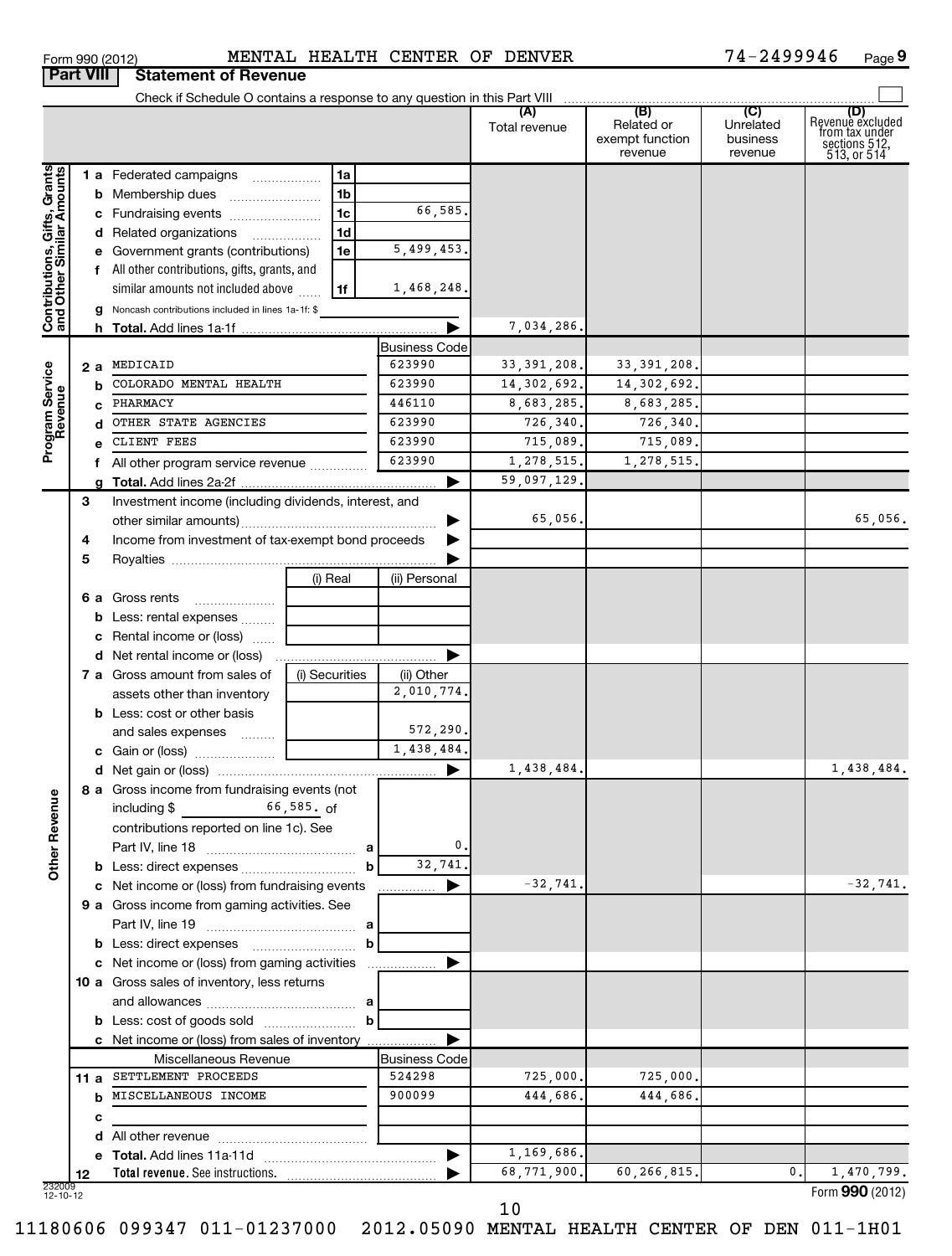**Part IX Statement of Functional Expenses**

# Form 990 (2012) MENTAL HEALTH CENTER OF DENVER 74-2499946  $_{\rm Page}$

74-2499946 <sub>Page</sub> 10

If following SOP 98-2 (ASC 958-720) 232010 12-10-12 **Total functional expenses.**  Add lines 1 through 24e **Joint costs.** Complete this line only if the organization **(A) (B) (C) (D) 1 2 3 4 5 6 7 8 9 10 11 a** Management ~~~~~~~~~~~~~~~~ **b c** Accounting ~~~~~~~~~~~~~~~~~ **d e f g 12 13 14 15 16 17 18 19 20 21 22 23 24 a b c** d MAINTENANCE AND REPAIRS 832,698. 704,201. 126,770. 1,727. **e 25 26** *Section 501(c)(3) and 501(c)(4) organizations must complete all columns. All other organizations must complete column (A).* Grants and other assistance to governments and organizations in the United States. See Part IV, line 21 Compensation not included above, to disqualified persons (as defined under section 4958(f)(1)) and persons described in section 4958(c)(3)(B)  $\quad \quad \ldots \ldots \ldots$ Pension plan accruals and contributions (include section 401(k) and 403(b) employer contributions) Professional fundraising services. See Part IV, line 17 Other. (If line 11g amount exceeds 10% of line 25, column (A) amount, list line 11g expenses on Sch O.) Other expenses. Itemize expenses not covered above. (List miscellaneous expenses in line 24e. If line 24e amount exceeds 10% of line 25, column (A) amount, list line 24e expenses on Schedule O.) reported in column (B) joint costs from a combined educational campaign and fundraising solicitation. Check if Schedule O contains a response to any question in this Part IX Total expenses | Program service expenses Management and general expenses Fundraising expenses Grants and other assistance to individuals in the United States. See Part IV, line 22 Grants and other assistance to governments, organizations, and individuals outside the United States. See Part IV, lines 15 and 16 ~ Benefits paid to or for members .................... Compensation of current officers, directors, trustees, and key employees ......................... Other salaries and wages ~~~~~~~~~~ Other employee benefits ............................... Payroll taxes ~~~~~~~~~~~~~~~~ Fees for services (non-employees): Legal ~~~~~~~~~~~~~~~~~~~~ Lobbying ~~~~~~~~~~~~~~~~~~ Investment management fees ........................ Advertising and promotion ~~~~~~~~~ Office expenses ~~~~~~~~~~~~~~~ Information technology ~~~~~~~~~~~ Royalties ~~~~~~~~~~~~~~~~~~ Occupancy ~~~~~~~~~~~~~~~~~ Travel ………………………………………………… Payments of travel or entertainment expenses for any federal, state, or local public officials Conferences, conventions, and meetings ...... Interest Payments to affiliates ~~~~~~~~~~~~ ~~~~~~~~~~~~~~~~~~ Depreciation, depletion, and amortization ...... Insurance ~~~~~~~~~~~~~~~~~ ~<br>…… All other expenses Check here  $\blacktriangleright$ *Do not include amounts reported on lines 6b, 7b, 8b, 9b, and 10b of Part VIII.*  $\lfloor x \rfloor$  $\Box$ 249,851. 249,851. 1,950,110. 1,126,898. 823,212. 27,000,661. 21,947,682. 4,844,180. 208,799. 512,614. 418,548. 91,272. 2,794. 4,381,963. 3,627,051. 732,487. 22,425. 2,162,104. 1,802,666. 348,761. 10,677. 114,118. 35,667. 78,451. 45,989. 14,374. 31,615. 48,000. 48,000. 4,230,904. 4,083,457. 145,146. 2,301. 519,590. 519,590. 155,402. 58,634. 94,712. 2,056. 1,575,045. 1,017,414. 547,164. 10,467. 1,801,257. 1,775,832. 25,425. 568,716. 493,497. 71,110. 4,109. 316,556. 289,376. 26,659. 521. 2,145,964. 1,870,066. 269,270. 6,628. 338,034. 253,782. 82,893. 1,359. PHARMACEUTICAL COSTS | 8,155,652. 8,155,652. MEDICAL AND LAB 1,340,520. 1,340,520. OTHER COSTS 1,137,612. 115,516. 1,011,895. 10,201. SEE SCH O 3,333,336. 2,590,986. 686,990. 55,360. 62,916,696. 52,491,260. 10,038,012. 387,424.

11180606 099347 011-01237000 2012.05090 MENTAL HEALTH CENTER OF DEN 011-1H01

11

Form **990** (2012)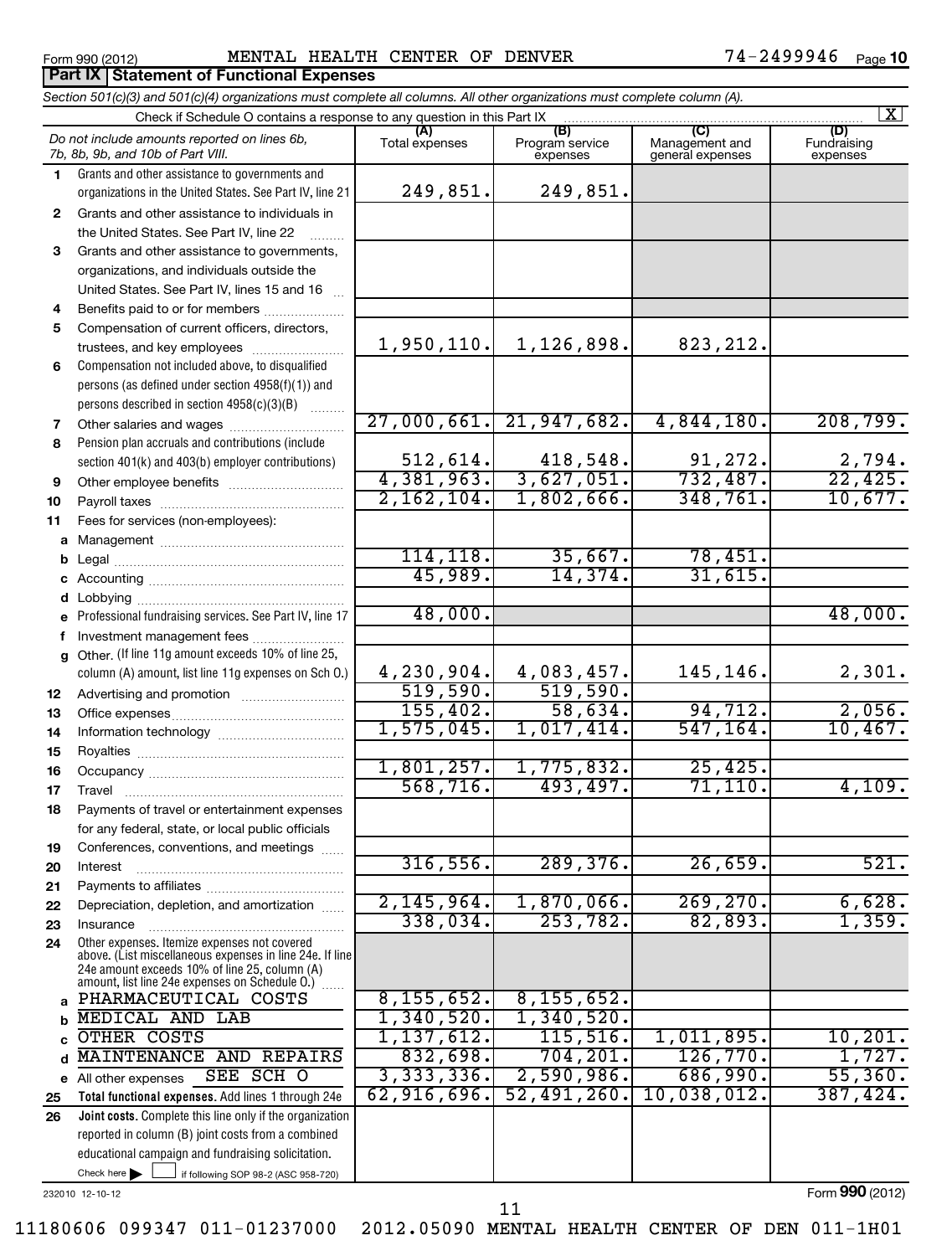| Form 990 (2012)                  |                      | <b>MENTAL</b> | <b>HEALTH</b> | CENTER | ΟF | <b>DENVER</b> | 'ሃ46<br>$\sqrt{ }$<br>$\mathbf{A}$<br>. | Page |
|----------------------------------|----------------------|---------------|---------------|--------|----|---------------|-----------------------------------------|------|
| Part<br>$\overline{\phantom{a}}$ | <b>Balance Sheet</b> |               |               |        |    |               |                                         |      |

|                             |          |                                                                                                                                      | (A)<br>Beginning of year  |                         | (B)<br>End of year          |
|-----------------------------|----------|--------------------------------------------------------------------------------------------------------------------------------------|---------------------------|-------------------------|-----------------------------|
|                             | 1        |                                                                                                                                      | 3,942,650.                | $\blacksquare$          | 10,838,669.                 |
|                             | 2        |                                                                                                                                      | 5,051,585.                | $\overline{2}$          | 829,014.                    |
|                             | 3        |                                                                                                                                      |                           | $\overline{\mathbf{3}}$ | 3,104,609.                  |
|                             | 4        |                                                                                                                                      | 8,324,964.                | $\overline{\mathbf{4}}$ | 5,702,269.                  |
|                             | 5        | Loans and other receivables from current and former officers, directors,                                                             |                           |                         |                             |
|                             |          | trustees, key employees, and highest compensated employees. Complete                                                                 |                           |                         |                             |
|                             |          | Part II of Schedule L                                                                                                                |                           | 5                       |                             |
|                             | 6        | Loans and other receivables from other disqualified persons (as defined under                                                        |                           |                         |                             |
|                             |          | section 4958(f)(1)), persons described in section 4958(c)(3)(B), and contributing                                                    |                           |                         |                             |
|                             |          | employers and sponsoring organizations of section 501(c)(9) voluntary                                                                |                           |                         |                             |
|                             |          | employees' beneficiary organizations (see instr). Complete Part II of Sch L                                                          |                           | 6                       |                             |
| Assets                      | 7        |                                                                                                                                      | 427,506.                  | $\overline{7}$          | 396,692.                    |
|                             | 8        |                                                                                                                                      | 496,710.                  | 8                       | 522, 384.                   |
|                             | 9        | Prepaid expenses and deferred charges                                                                                                | 308,828.                  | 9                       | 412,771.                    |
|                             |          | 10a Land, buildings, and equipment: cost or other                                                                                    |                           |                         |                             |
|                             |          | 40, 717, 181.<br>basis. Complete Part VI of Schedule D  10a<br>17,006,004.                                                           |                           |                         |                             |
|                             |          |                                                                                                                                      | 22,565,259.<br>4,312,927. | 10 <sub>c</sub>         | 23, 711, 177.<br>5,934,155. |
|                             | 11       |                                                                                                                                      |                           | 11                      | 237,579.                    |
|                             | 12       |                                                                                                                                      |                           | 12                      | 2,478,423.                  |
|                             | 13       |                                                                                                                                      |                           | 13                      |                             |
|                             | 14       |                                                                                                                                      | 4,322,229.                | 14<br>15                | 2,064,592.                  |
|                             | 15       |                                                                                                                                      | 49,752,658.               | 16                      | 56, 232, 334.               |
|                             | 16<br>17 |                                                                                                                                      | 4,437,684.                | 17                      | 6, 270, 963.                |
|                             | 18       |                                                                                                                                      |                           | 18                      |                             |
|                             | 19       |                                                                                                                                      | $-13,974.$                | 19                      | 4,772.                      |
|                             | 20       |                                                                                                                                      | 12,778,540.               | 20                      | 13,466,908.                 |
|                             | 21       | Escrow or custodial account liability. Complete Part IV of Schedule D                                                                |                           | 21                      | 890,780.                    |
| Liabilities                 | 22       | Loans and other payables to current and former officers, directors, trustees,                                                        |                           |                         |                             |
|                             |          | key employees, highest compensated employees, and disqualified persons.                                                              |                           |                         |                             |
|                             |          | Complete Part II of Schedule L                                                                                                       |                           | 22                      |                             |
|                             | 23       | Secured mortgages and notes payable to unrelated third parties                                                                       | 1, 269, 843.              | 23                      | 1, 269, 826.                |
|                             | 24       | Unsecured notes and loans payable to unrelated third parties                                                                         |                           | 24                      |                             |
|                             | 25       | Other liabilities (including federal income tax, payables to related third                                                           |                           |                         |                             |
|                             |          | parties, and other liabilities not included on lines 17-24). Complete Part X of                                                      |                           |                         |                             |
|                             |          | Schedule D                                                                                                                           | 3, 134, 939.              | 25                      | 391,582.                    |
|                             | 26       |                                                                                                                                      | 21,607,032.               | 26                      | 22, 294, 831.               |
|                             |          | Organizations that follow SFAS 117 (ASC 958), check here $\blacktriangleright$ $\Box X$ and                                          |                           |                         |                             |
|                             |          | complete lines 27 through 29, and lines 33 and 34.                                                                                   |                           |                         |                             |
|                             | 27       |                                                                                                                                      | 26,878,204.               | 27                      | 32,917,586.                 |
|                             | 28       |                                                                                                                                      | 1, 267, 422.              | 28                      | 1,019,917.                  |
|                             | 29       | Permanently restricted net assets                                                                                                    |                           | 29                      |                             |
|                             |          | Organizations that do not follow SFAS 117 (ASC 958), check here $\blacktriangleright\!\!\!\downarrow$                                |                           |                         |                             |
| Net Assets or Fund Balances |          | and complete lines 30 through 34.                                                                                                    |                           |                         |                             |
|                             | 30       |                                                                                                                                      |                           | 30<br>31                |                             |
|                             | 31       | Paid-in or capital surplus, or land, building, or equipment fund<br>Retained earnings, endowment, accumulated income, or other funds |                           | 32                      |                             |
|                             | 32<br>33 |                                                                                                                                      | 28, 145, 626.             | 33                      | 33,937,503.                 |
|                             | 34       |                                                                                                                                      | 49,752,658.               | 34                      | 56, 232, 334.               |
|                             |          |                                                                                                                                      |                           |                         |                             |

Form (2012) **990**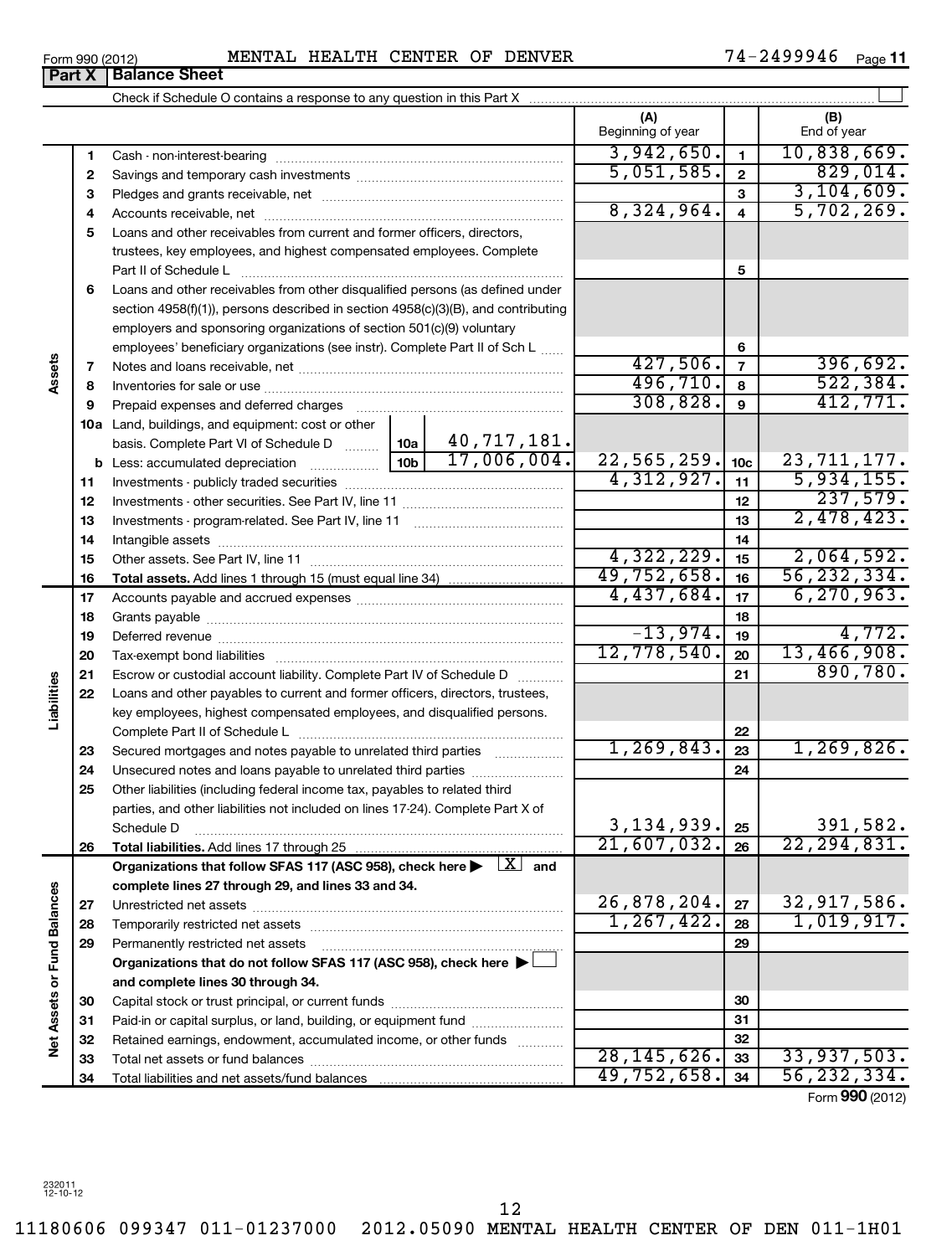separate basis, consolidated basis, or both:

consolidated basis, or both:

11180606 099347 011-01237000 2012.05090 MENTAL HEALTH CENTER OF DEN 011-1H01 13

| $\mathbf{2}$ |                                                                                                                                                                                                                                  |    | 62,916, |      |
|--------------|----------------------------------------------------------------------------------------------------------------------------------------------------------------------------------------------------------------------------------|----|---------|------|
| 3            | Revenue less expenses. Subtract line 2 from line 1                                                                                                                                                                               | 3  | 5,855,  |      |
| 4            |                                                                                                                                                                                                                                  | 4  | 28,145, |      |
| 5            | Net unrealized gains (losses) on investments                                                                                                                                                                                     | 5  |         | -63, |
| 6            | Donated services and use of facilities                                                                                                                                                                                           | 6  |         |      |
| 7            |                                                                                                                                                                                                                                  |    |         |      |
| 8            | Prior period adjustments                                                                                                                                                                                                         | 8  |         |      |
| 9            |                                                                                                                                                                                                                                  | 9  |         |      |
| 10           | Net assets or fund balances at end of year. Combine lines 3 through 9 (must equal Part X, line 33,                                                                                                                               |    |         |      |
|              |                                                                                                                                                                                                                                  | 10 | 33,937, |      |
|              | المسيسين العربي المسيرين المسيسين المسيسين المسيسين المسيسين المسيسين المسيرين المسيرين المسيرين المسيرين المس<br>المسيرين المسيرين المسيرين المسيرين المسيرين المسيرين المسيرين المسيرين المسيرين المسيرين المسيرين المسيرين ال |    |         |      |
|              |                                                                                                                                                                                                                                  |    |         |      |
|              |                                                                                                                                                                                                                                  |    |         | Ye   |
| 1.           | $ \mathbf{X} $ Accrual<br>Accounting method used to prepare the Form 990: $\Box$ Cash<br>Other                                                                                                                                   |    |         |      |

**2 a** Were the organization's financial statements compiled or reviewed by an independent accountant? ~~~~~~~~~~~~

If "Yes," check a box below to indicate whether the financial statements for the year were compiled or reviewed on a

If the organization changed its method of accounting from a prior year or checked "Other," explain in Schedule O.

Separate basis  $\Box$  Consolidated basis  $\Box$  Both consolidated and separate basis

Separate basis  $\Box$  Consolidated basis  $\Box$  Both consolidated and separate basis

or audits, explain why in Schedule O and describe any steps taken to undergo such audits

 $\Box$  Consolidated basis

 $\boxed{\phantom{a}}$  Separate basis  $\boxed{\phantom{a}}$  Consolidated basis

**b** Were the organization's financial statements audited by an independent accountant? ~~~~~~~~~~~~~~~~~~~

review, or compilation of its financial statements and selection of an independent accountant?~~~~~~~~~~~~~~~ If the organization changed either its oversight process or selection process during the tax year, explain in Schedule O.

Act and OMB Circular A-133? ~~~~~~~~~~~~~~~~~~~~~~~~~~~~~~~~~~~~~~~~~~~~~~~

If "Yes," check a box below to indicate whether the financial statements for the year were audited on a separate basis,

**3 a** As a result of a federal award, was the organization required to undergo an audit or audits as set forth in the Single Audit

**b** If "Yes," did the organization undergo the required audit or audits? If the organization did not undergo the required audit

**c** If "Yes" to line 2a or 2b, does the organization have a committee that assumes responsibility for oversight of the audit,

| Form 990 (2012) |  | MENTAL HEALTH CENTER OF DENVER |  |  |  | 74-2499946 | Page |
|-----------------|--|--------------------------------|--|--|--|------------|------|
|-----------------|--|--------------------------------|--|--|--|------------|------|

Total revenue (must equal Part VIII, column (A), line 12) ~~~~~~~~~~~~~~~~~~~~~~~~~~

Check if Schedule O contains a response to any question in this Part XI

**12**

68,771,900. 916,696 5,855,204. 28,145,626. -63,327.

**1**

Form **990** (2012) X

**Yes No**

33,937,503.

 $\lfloor x \rfloor$ 

X

 $\overline{0}$  .

 $\sim$ 

**2a**

**2b**

X

X

X

**2c**

**3a**

**3b**

**Part XI Reconciliation of Net Assets**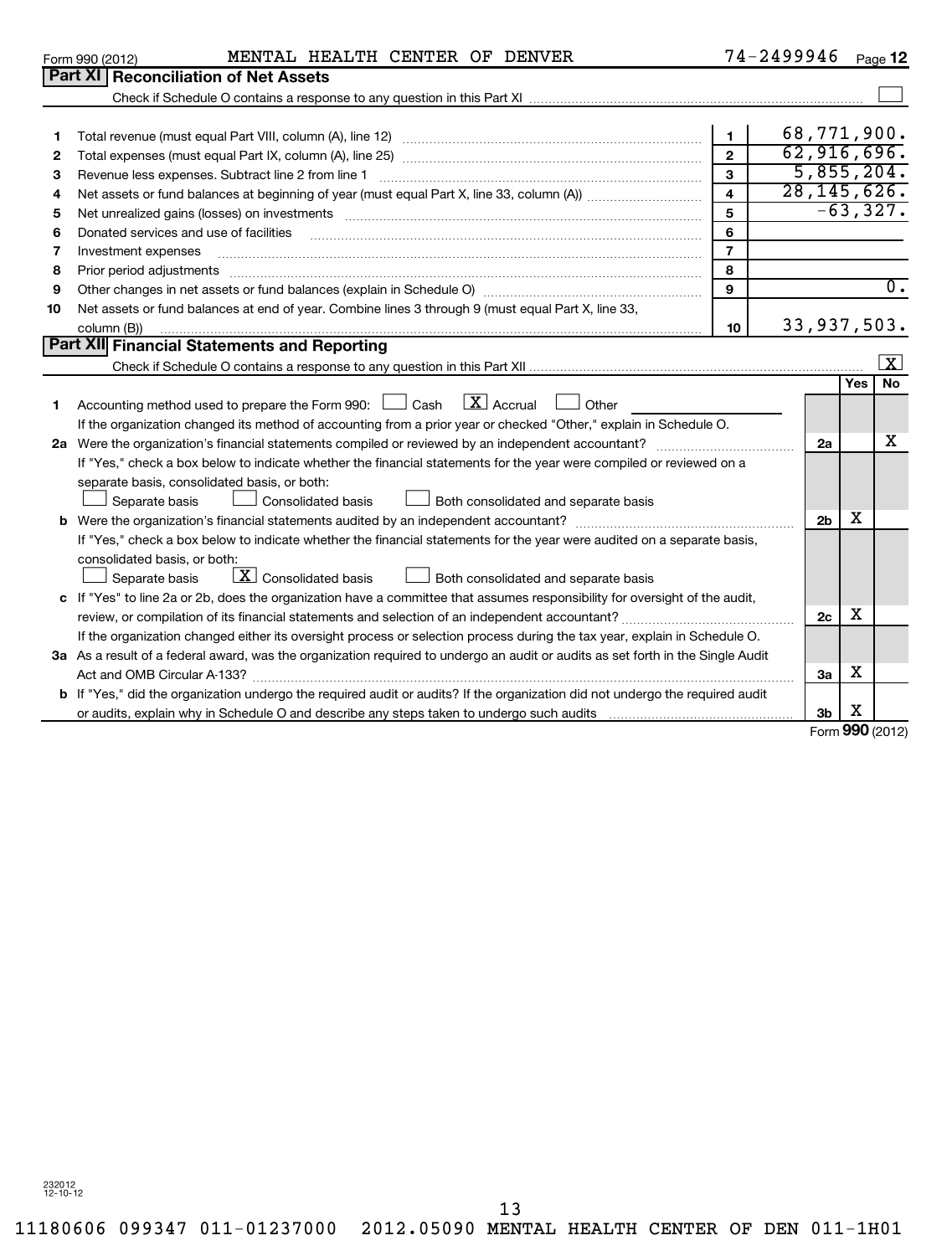|        | <b>SCHEDULE A</b><br><b>Public Charity Status and Public Support</b><br>(Form 990 or 990-EZ)<br>Complete if the organization is a section 501(c)(3) organization or a section<br>4947(a)(1) nonexempt charitable trust.<br>Department of the Treasury<br>Internal Revenue Service<br>Attach to Form 990 or Form 990-EZ. See separate instructions. |                                       |                                               |                                                                                                                                               |                                   | OMB No. 1545-0047<br><b>Open to Public</b>                                       | Inspection                  |                            |                                                                             |    |                                        |         |    |
|--------|----------------------------------------------------------------------------------------------------------------------------------------------------------------------------------------------------------------------------------------------------------------------------------------------------------------------------------------------------|---------------------------------------|-----------------------------------------------|-----------------------------------------------------------------------------------------------------------------------------------------------|-----------------------------------|----------------------------------------------------------------------------------|-----------------------------|----------------------------|-----------------------------------------------------------------------------|----|----------------------------------------|---------|----|
|        |                                                                                                                                                                                                                                                                                                                                                    | Name of the organization              |                                               |                                                                                                                                               |                                   |                                                                                  |                             |                            |                                                                             |    | <b>Employer identification number</b>  |         |    |
|        |                                                                                                                                                                                                                                                                                                                                                    |                                       |                                               | MENTAL HEALTH CENTER OF DENVER                                                                                                                |                                   |                                                                                  |                             |                            |                                                                             |    | 74-2499946                             |         |    |
| Part I |                                                                                                                                                                                                                                                                                                                                                    |                                       |                                               | Reason for Public Charity Status (All organizations must complete this part.) See instructions.                                               |                                   |                                                                                  |                             |                            |                                                                             |    |                                        |         |    |
|        |                                                                                                                                                                                                                                                                                                                                                    |                                       |                                               | The organization is not a private foundation because it is: (For lines 1 through 11, check only one box.)                                     |                                   |                                                                                  |                             |                            |                                                                             |    |                                        |         |    |
| 1      |                                                                                                                                                                                                                                                                                                                                                    |                                       |                                               | A church, convention of churches, or association of churches described in section 170(b)(1)(A)(i).                                            |                                   |                                                                                  |                             |                            |                                                                             |    |                                        |         |    |
| 2      |                                                                                                                                                                                                                                                                                                                                                    |                                       |                                               | A school described in section 170(b)(1)(A)(ii). (Attach Schedule E.)                                                                          |                                   |                                                                                  |                             |                            |                                                                             |    |                                        |         |    |
| 3      |                                                                                                                                                                                                                                                                                                                                                    |                                       |                                               | A hospital or a cooperative hospital service organization described in section 170(b)(1)(A)(iii).                                             |                                   |                                                                                  |                             |                            |                                                                             |    |                                        |         |    |
| 4      |                                                                                                                                                                                                                                                                                                                                                    |                                       |                                               | A medical research organization operated in conjunction with a hospital described in section 170(b)(1)(A)(iii). Enter the hospital's name,    |                                   |                                                                                  |                             |                            |                                                                             |    |                                        |         |    |
|        |                                                                                                                                                                                                                                                                                                                                                    | city, and state:                      |                                               |                                                                                                                                               |                                   |                                                                                  |                             |                            |                                                                             |    |                                        |         |    |
| 5      |                                                                                                                                                                                                                                                                                                                                                    |                                       |                                               | An organization operated for the benefit of a college or university owned or operated by a governmental unit described in                     |                                   |                                                                                  |                             |                            |                                                                             |    |                                        |         |    |
|        |                                                                                                                                                                                                                                                                                                                                                    |                                       | section 170(b)(1)(A)(iv). (Complete Part II.) |                                                                                                                                               |                                   |                                                                                  |                             |                            |                                                                             |    |                                        |         |    |
| 6      |                                                                                                                                                                                                                                                                                                                                                    |                                       |                                               | A federal, state, or local government or governmental unit described in section 170(b)(1)(A)(v).                                              |                                   |                                                                                  |                             |                            |                                                                             |    |                                        |         |    |
| 7      | <u>x  </u>                                                                                                                                                                                                                                                                                                                                         |                                       |                                               | An organization that normally receives a substantial part of its support from a governmental unit or from the general public described in     |                                   |                                                                                  |                             |                            |                                                                             |    |                                        |         |    |
|        |                                                                                                                                                                                                                                                                                                                                                    |                                       | section 170(b)(1)(A)(vi). (Complete Part II.) |                                                                                                                                               |                                   |                                                                                  |                             |                            |                                                                             |    |                                        |         |    |
| 8      |                                                                                                                                                                                                                                                                                                                                                    |                                       |                                               | A community trust described in section 170(b)(1)(A)(vi). (Complete Part II.)                                                                  |                                   |                                                                                  |                             |                            |                                                                             |    |                                        |         |    |
| 9      |                                                                                                                                                                                                                                                                                                                                                    |                                       |                                               | An organization that normally receives: (1) more than 33 1/3% of its support from contributions, membership fees, and gross receipts from     |                                   |                                                                                  |                             |                            |                                                                             |    |                                        |         |    |
|        |                                                                                                                                                                                                                                                                                                                                                    |                                       |                                               | activities related to its exempt functions - subject to certain exceptions, and (2) no more than 33 1/3% of its support from gross investment |                                   |                                                                                  |                             |                            |                                                                             |    |                                        |         |    |
|        |                                                                                                                                                                                                                                                                                                                                                    |                                       |                                               | income and unrelated business taxable income (less section 511 tax) from businesses acquired by the organization after June 30, 1975.         |                                   |                                                                                  |                             |                            |                                                                             |    |                                        |         |    |
|        |                                                                                                                                                                                                                                                                                                                                                    |                                       | See section 509(a)(2). (Complete Part III.)   |                                                                                                                                               |                                   |                                                                                  |                             |                            |                                                                             |    |                                        |         |    |
| 10     |                                                                                                                                                                                                                                                                                                                                                    |                                       |                                               | An organization organized and operated exclusively to test for public safety. See section 509(a)(4).                                          |                                   |                                                                                  |                             |                            |                                                                             |    |                                        |         |    |
| 11     |                                                                                                                                                                                                                                                                                                                                                    |                                       |                                               | An organization organized and operated exclusively for the benefit of, to perform the functions of, or to carry out the purposes of one or    |                                   |                                                                                  |                             |                            |                                                                             |    |                                        |         |    |
|        |                                                                                                                                                                                                                                                                                                                                                    |                                       |                                               | more publicly supported organizations described in section 509(a)(1) or section 509(a)(2). See section 509(a)(3). Check the box that          |                                   |                                                                                  |                             |                            |                                                                             |    |                                        |         |    |
|        |                                                                                                                                                                                                                                                                                                                                                    |                                       |                                               | describes the type of supporting organization and complete lines 11e through 11h.                                                             |                                   |                                                                                  |                             |                            |                                                                             |    |                                        |         |    |
|        |                                                                                                                                                                                                                                                                                                                                                    | Type I<br>a L                         | b <sub>1</sub>                                | Type II<br>c l                                                                                                                                |                                   | Type III - Functionally integrated                                               |                             | d l                        |                                                                             |    | Type III - Non-functionally integrated |         |    |
| e l    |                                                                                                                                                                                                                                                                                                                                                    |                                       |                                               | By checking this box, I certify that the organization is not controlled directly or indirectly by one or more disqualified persons other than |                                   |                                                                                  |                             |                            |                                                                             |    |                                        |         |    |
|        |                                                                                                                                                                                                                                                                                                                                                    |                                       |                                               | foundation managers and other than one or more publicly supported organizations described in section 509(a)(1) or section 509(a)(2).          |                                   |                                                                                  |                             |                            |                                                                             |    |                                        |         |    |
| f      |                                                                                                                                                                                                                                                                                                                                                    |                                       |                                               | If the organization received a written determination from the IRS that it is a Type I, Type II, or Type III                                   |                                   |                                                                                  |                             |                            |                                                                             |    |                                        |         |    |
|        |                                                                                                                                                                                                                                                                                                                                                    |                                       | supporting organization, check this box       |                                                                                                                                               |                                   |                                                                                  |                             |                            |                                                                             |    |                                        |         |    |
| g      |                                                                                                                                                                                                                                                                                                                                                    |                                       |                                               | Since August 17, 2006, has the organization accepted any gift or contribution from any of the following persons?                              |                                   |                                                                                  |                             |                            |                                                                             |    |                                        |         |    |
|        |                                                                                                                                                                                                                                                                                                                                                    | (i)                                   |                                               | A person who directly or indirectly controls, either alone or together with persons described in (ii) and (iii) below,                        |                                   |                                                                                  |                             |                            |                                                                             |    |                                        | Yes     | No |
|        | 11g(i)                                                                                                                                                                                                                                                                                                                                             |                                       |                                               |                                                                                                                                               |                                   |                                                                                  |                             |                            |                                                                             |    |                                        |         |    |
|        | 11g(ii)<br>(ii) A family member of a person described in (i) above?                                                                                                                                                                                                                                                                                |                                       |                                               |                                                                                                                                               |                                   |                                                                                  |                             |                            |                                                                             |    |                                        |         |    |
|        | 11g(iii)                                                                                                                                                                                                                                                                                                                                           |                                       |                                               |                                                                                                                                               |                                   |                                                                                  |                             |                            |                                                                             |    |                                        |         |    |
| h      |                                                                                                                                                                                                                                                                                                                                                    |                                       |                                               | Provide the following information about the supported organization(s).                                                                        |                                   |                                                                                  |                             |                            |                                                                             |    |                                        |         |    |
|        |                                                                                                                                                                                                                                                                                                                                                    | (i) Name of supported<br>organization | (ii) EIN                                      | (iii) Type of organization<br>(described on lines 1-9<br>above or IRC section<br>(see instructions))                                          | in col. (i) listed in your<br>Yes | $(iv)$ is the organization $(v)$ Did you notify the<br>governing document?<br>No | organization in col.<br>Yes | (i) of your support?<br>No | (vi) is the<br>organizátion in col.<br>(i) organized in the $U.S.$ ?<br>Yes | No | (vii) Amount of monetary               | support |    |

| Total               | LHA For Paperwork Reduction Act Notice, see the Instructions for |  |  |  |
|---------------------|------------------------------------------------------------------|--|--|--|
| Form 990 or 990-EZ. |                                                                  |  |  |  |

 $\mathbf{I}$ 

**Schedule A (Form 990 or 990-EZ) 2012**

232021 12-04-12

 $\mathbf{I}$ 

14

 $\mathbf{I}$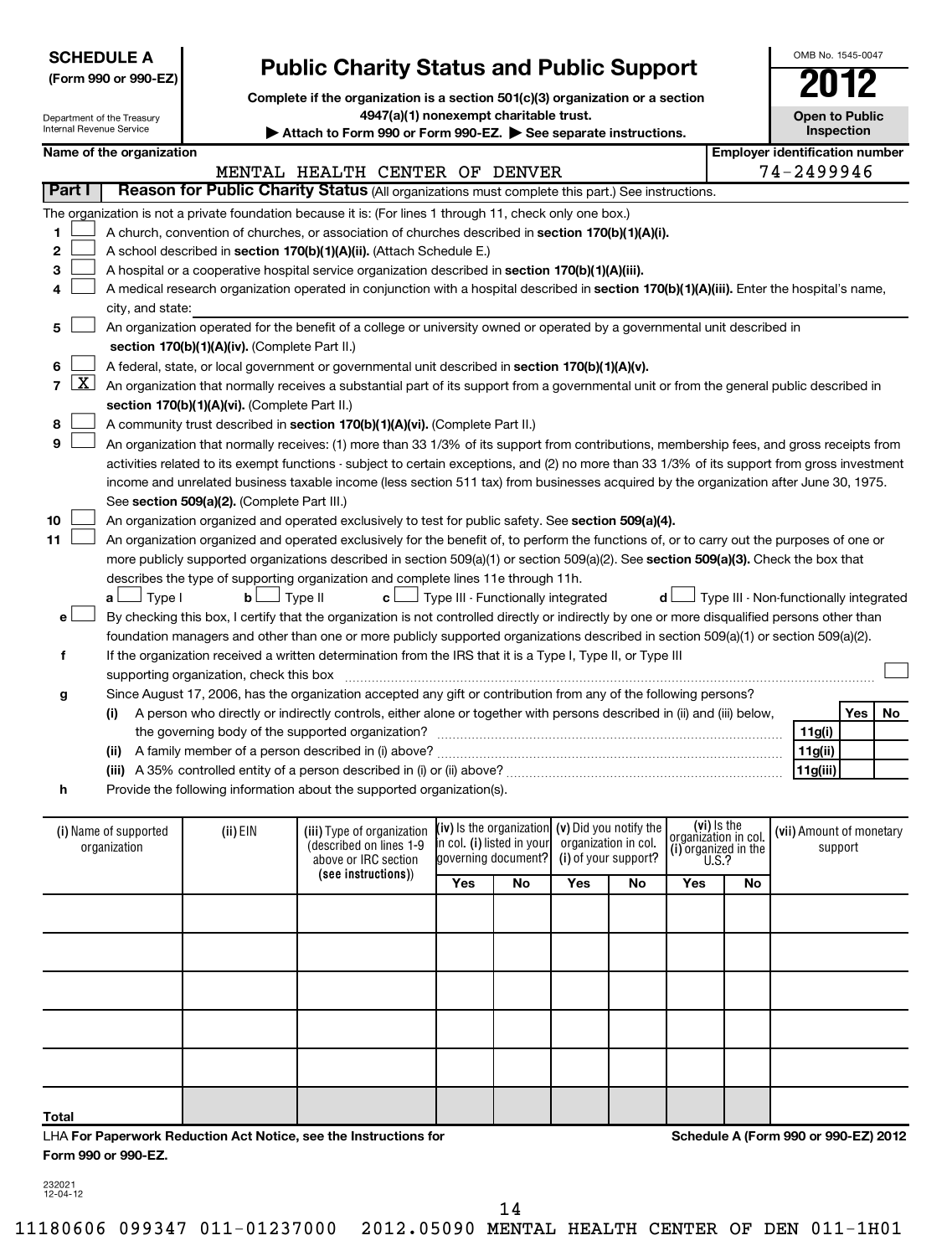# Schedule A (Form 990 or 990-EZ) 2012 MENTAL HEALTH CENTER OF DENVER  $74-2499946$  Page

(Complete only if you checked the box on line 5, 7, or 8 of Part I or if the organization failed to qualify under Part III. If the organization fails to qualify under the tests listed below, please complete Part III.) **Part II Support Schedule for Organizations Described in Sections 170(b)(1)(A)(iv) and 170(b)(1)(A)(vi)**

|    | <b>Section A. Public Support</b>                                                                                                           |            |                                               |                            |                       |                                      |                                          |
|----|--------------------------------------------------------------------------------------------------------------------------------------------|------------|-----------------------------------------------|----------------------------|-----------------------|--------------------------------------|------------------------------------------|
|    | Calendar year (or fiscal year beginning in)                                                                                                | (a) 2008   | (b) 2009                                      | $(c)$ 2010                 | $(d)$ 2011            | (e) 2012                             | (f) Total                                |
|    | 1 Gifts, grants, contributions, and                                                                                                        |            |                                               |                            |                       |                                      |                                          |
|    | membership fees received. (Do not                                                                                                          |            |                                               |                            |                       |                                      |                                          |
|    | include any "unusual grants.")                                                                                                             | 3,505,929. | 4,018,702.                                    | 5,769,501.                 | 7,915,321.            | 7,034,286.                           | 28, 243, 739.                            |
|    | 2 Tax revenues levied for the organ-                                                                                                       |            |                                               |                            |                       |                                      |                                          |
|    | ization's benefit and either paid to                                                                                                       |            |                                               |                            |                       |                                      |                                          |
|    | or expended on its behalf                                                                                                                  |            |                                               |                            |                       |                                      |                                          |
|    | 3 The value of services or facilities                                                                                                      |            |                                               |                            |                       |                                      |                                          |
|    | furnished by a governmental unit to                                                                                                        |            |                                               |                            |                       |                                      |                                          |
|    | the organization without charge                                                                                                            |            |                                               |                            |                       |                                      |                                          |
|    | 4 Total. Add lines 1 through 3                                                                                                             | 3,505,929. | 4,018,702.                                    | $\overline{5}$ , 769, 501. | 7,915,321.            | 7,034,286.                           | 28, 243, 739.                            |
| 5. | The portion of total contributions                                                                                                         |            |                                               |                            |                       |                                      |                                          |
|    | by each person (other than a                                                                                                               |            |                                               |                            |                       |                                      |                                          |
|    | governmental unit or publicly                                                                                                              |            |                                               |                            |                       |                                      |                                          |
|    | supported organization) included                                                                                                           |            |                                               |                            |                       |                                      |                                          |
|    | on line 1 that exceeds 2% of the                                                                                                           |            |                                               |                            |                       |                                      |                                          |
|    | amount shown on line 11,                                                                                                                   |            |                                               |                            |                       |                                      |                                          |
|    | column (f)                                                                                                                                 |            |                                               |                            |                       |                                      | 2,468,460.                               |
|    | 6 Public support. Subtract line 5 from line 4.                                                                                             |            |                                               |                            |                       |                                      | 25, 775, 279.                            |
|    | <b>Section B. Total Support</b>                                                                                                            |            |                                               |                            |                       |                                      |                                          |
|    | Calendar year (or fiscal year beginning in)                                                                                                | (a) 2008   | (b) 2009                                      | $(c)$ 2010                 | $(d)$ 2011            | (e) 2012                             | (f) Total                                |
|    | <b>7</b> Amounts from line 4                                                                                                               | 3,505,929. | 4,018,702.                                    | 5,769,501.                 | 7,915,321             | 7,034,286.                           | 28, 243, 739.                            |
|    | 8 Gross income from interest,                                                                                                              |            |                                               |                            |                       |                                      |                                          |
|    | dividends, payments received on                                                                                                            |            |                                               |                            |                       |                                      |                                          |
|    | securities loans, rents, royalties                                                                                                         |            |                                               |                            |                       |                                      |                                          |
|    | and income from similar sources                                                                                                            |            | $135, 323.$ 125, 181.                         |                            | $108, 361.$ 111, 779. | 543,985.                             | 1,024,629.                               |
|    | <b>9</b> Net income from unrelated business                                                                                                |            |                                               |                            |                       |                                      |                                          |
|    | activities, whether or not the                                                                                                             |            |                                               |                            |                       |                                      |                                          |
|    | business is regularly carried on                                                                                                           |            |                                               |                            |                       |                                      |                                          |
|    | 10 Other income. Do not include gain                                                                                                       |            |                                               |                            |                       |                                      |                                          |
|    | or loss from the sale of capital                                                                                                           |            |                                               |                            |                       |                                      |                                          |
|    | assets (Explain in Part IV.)                                                                                                               |            | 196, 161.   146, 896.   353, 633.   332, 911. |                            |                       | 1,169,686.                           | 2,199,287.                               |
|    | 11 Total support. Add lines 7 through 10                                                                                                   |            |                                               |                            |                       |                                      | 31,467,655.                              |
|    | <b>12</b> Gross receipts from related activities, etc. (see instructions)                                                                  |            |                                               |                            |                       | 12                                   | 275, 526, 118.                           |
|    | 13 First five years. If the Form 990 is for the organization's first, second, third, fourth, or fifth tax year as a section 501(c)(3)      |            |                                               |                            |                       |                                      |                                          |
|    |                                                                                                                                            |            |                                               |                            |                       |                                      |                                          |
|    | <b>Section C. Computation of Public Support Percentage</b>                                                                                 |            |                                               |                            |                       |                                      |                                          |
|    |                                                                                                                                            |            |                                               |                            |                       | 14                                   | 81.91<br>%                               |
|    |                                                                                                                                            |            |                                               |                            |                       | 15                                   | 89.09<br>%                               |
|    | 16a 33 1/3% support test - 2012. If the organization did not check the box on line 13, and line 14 is 33 1/3% or more, check this box and  |            |                                               |                            |                       |                                      |                                          |
|    |                                                                                                                                            |            |                                               |                            |                       |                                      | $\blacktriangleright$ $\boxed{\text{X}}$ |
|    | b 33 1/3% support test - 2011. If the organization did not check a box on line 13 or 16a, and line 15 is 33 1/3% or more, check this box   |            |                                               |                            |                       |                                      |                                          |
|    |                                                                                                                                            |            |                                               |                            |                       |                                      |                                          |
|    | 17a 10% -facts-and-circumstances test - 2012. If the organization did not check a box on line 13, 16a, or 16b, and line 14 is 10% or more, |            |                                               |                            |                       |                                      |                                          |
|    | and if the organization meets the "facts-and-circumstances" test, check this box and stop here. Explain in Part IV how the organization    |            |                                               |                            |                       |                                      |                                          |
|    |                                                                                                                                            |            |                                               |                            |                       |                                      |                                          |
|    | b 10% -facts-and-circumstances test - 2011. If the organization did not check a box on line 13, 16a, 16b, or 17a, and line 15 is 10% or    |            |                                               |                            |                       |                                      |                                          |
|    | more, and if the organization meets the "facts-and-circumstances" test, check this box and stop here. Explain in Part IV how the           |            |                                               |                            |                       |                                      |                                          |
|    | organization meets the "facts-and-circumstances" test. The organization qualifies as a publicly supported organization                     |            |                                               |                            |                       |                                      |                                          |
|    | 18 Private foundation. If the organization did not check a box on line 13, 16a, 16b, 17a, or 17b, check this box and see instructions      |            |                                               |                            |                       |                                      |                                          |
|    |                                                                                                                                            |            |                                               |                            |                       | Schedule A (Form 990 or 990-EZ) 2012 |                                          |

15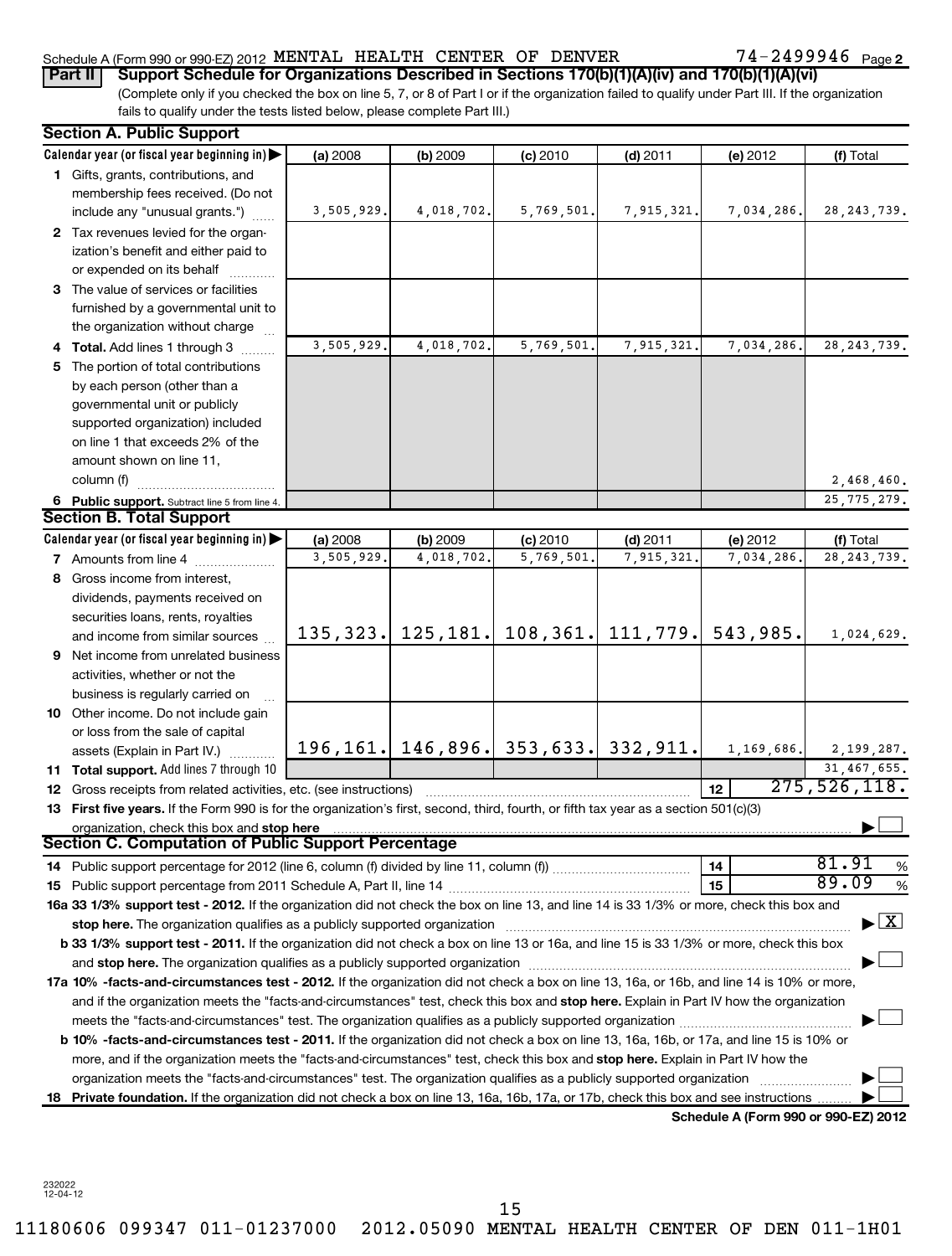# **Part III** Support Schedule for Organizations Described in Section 509(a)(2)

(Complete only if you checked the box on line 9 of Part I or if the organization failed to qualify under Part II. If the organization fails to qualify under the tests listed below, please complete Part II.)

| <b>Section A. Public Support</b>                                                                                                                                                                |          |          |            |            |                                      |           |
|-------------------------------------------------------------------------------------------------------------------------------------------------------------------------------------------------|----------|----------|------------|------------|--------------------------------------|-----------|
| Calendar year (or fiscal year beginning in)                                                                                                                                                     | (a) 2008 | (b) 2009 | $(c)$ 2010 | $(d)$ 2011 | (e) 2012                             | (f) Total |
| 1 Gifts, grants, contributions, and                                                                                                                                                             |          |          |            |            |                                      |           |
| membership fees received. (Do not                                                                                                                                                               |          |          |            |            |                                      |           |
| include any "unusual grants.")                                                                                                                                                                  |          |          |            |            |                                      |           |
| <b>2</b> Gross receipts from admissions,<br>merchandise sold or services per-<br>formed, or facilities furnished in<br>any activity that is related to the<br>organization's tax-exempt purpose |          |          |            |            |                                      |           |
| 3 Gross receipts from activities that<br>are not an unrelated trade or bus-                                                                                                                     |          |          |            |            |                                      |           |
| iness under section 513                                                                                                                                                                         |          |          |            |            |                                      |           |
| Tax revenues levied for the organ-<br>4<br>ization's benefit and either paid to<br>or expended on its behalf                                                                                    |          |          |            |            |                                      |           |
| 5 The value of services or facilities                                                                                                                                                           |          |          |            |            |                                      |           |
| furnished by a governmental unit to<br>the organization without charge                                                                                                                          |          |          |            |            |                                      |           |
| <b>6 Total.</b> Add lines 1 through 5                                                                                                                                                           |          |          |            |            |                                      |           |
| 7a Amounts included on lines 1, 2, and<br>3 received from disqualified persons                                                                                                                  |          |          |            |            |                                      |           |
| <b>b</b> Amounts included on lines 2 and 3 received<br>from other than disqualified persons that<br>exceed the greater of \$5,000 or 1% of the<br>amount on line 13 for the year                |          |          |            |            |                                      |           |
| c Add lines 7a and 7b                                                                                                                                                                           |          |          |            |            |                                      |           |
| 8 Public support (Subtract line 7c from line 6.)                                                                                                                                                |          |          |            |            |                                      |           |
| <b>Section B. Total Support</b>                                                                                                                                                                 |          |          |            |            |                                      |           |
| Calendar year (or fiscal year beginning in)                                                                                                                                                     | (a) 2008 | (b) 2009 | (c) 2010   | $(d)$ 2011 | (e) 2012                             | (f) Total |
| 9 Amounts from line 6                                                                                                                                                                           |          |          |            |            |                                      |           |
| <b>10a</b> Gross income from interest,<br>dividends, payments received on<br>securities loans, rents, royalties<br>and income from similar sources                                              |          |          |            |            |                                      |           |
| <b>b</b> Unrelated business taxable income                                                                                                                                                      |          |          |            |            |                                      |           |
| (less section 511 taxes) from businesses<br>acquired after June 30, 1975<br>$\overline{\phantom{a}}$                                                                                            |          |          |            |            |                                      |           |
| c Add lines 10a and 10b                                                                                                                                                                         |          |          |            |            |                                      |           |
| <b>11</b> Net income from unrelated business<br>activities not included in line 10b,<br>whether or not the business is<br>regularly carried on                                                  |          |          |            |            |                                      |           |
| 12 Other income. Do not include gain<br>or loss from the sale of capital<br>assets (Explain in Part IV.)                                                                                        |          |          |            |            |                                      |           |
| <b>13</b> Total support. (Add lines 9, 10c, 11, and 12.)                                                                                                                                        |          |          |            |            |                                      |           |
| 14 First five years. If the Form 990 is for the organization's first, second, third, fourth, or fifth tax year as a section 501(c)(3) organization,                                             |          |          |            |            |                                      |           |
| check this box and stop here www.communication.communication.com/                                                                                                                               |          |          |            |            |                                      |           |
| Section C. Computation of Public Support Percentage                                                                                                                                             |          |          |            |            |                                      |           |
|                                                                                                                                                                                                 |          |          |            |            | 15                                   | %         |
| Section D. Computation of Investment Income Percentage                                                                                                                                          |          |          |            |            | 16                                   | %         |
|                                                                                                                                                                                                 |          |          |            |            | 17                                   |           |
| 18 Investment income percentage from 2011 Schedule A, Part III, line 17                                                                                                                         |          |          |            |            | 18                                   | %<br>%    |
| 19a 33 1/3% support tests - 2012. If the organization did not check the box on line 14, and line 15 is more than 33 1/3%, and line 17 is not                                                    |          |          |            |            |                                      |           |
| more than 33 1/3%, check this box and stop here. The organization qualifies as a publicly supported organization                                                                                |          |          |            |            |                                      |           |
| b 33 1/3% support tests - 2011. If the organization did not check a box on line 14 or line 19a, and line 16 is more than 33 1/3%, and                                                           |          |          |            |            |                                      |           |
| line 18 is not more than 33 1/3%, check this box and stop here. The organization qualifies as a publicly supported organization                                                                 |          |          |            |            |                                      |           |
| 20                                                                                                                                                                                              |          |          |            |            |                                      |           |
| 232023 12-04-12                                                                                                                                                                                 |          |          |            |            | Schedule A (Form 990 or 990-EZ) 2012 |           |
|                                                                                                                                                                                                 |          |          | 16         |            |                                      |           |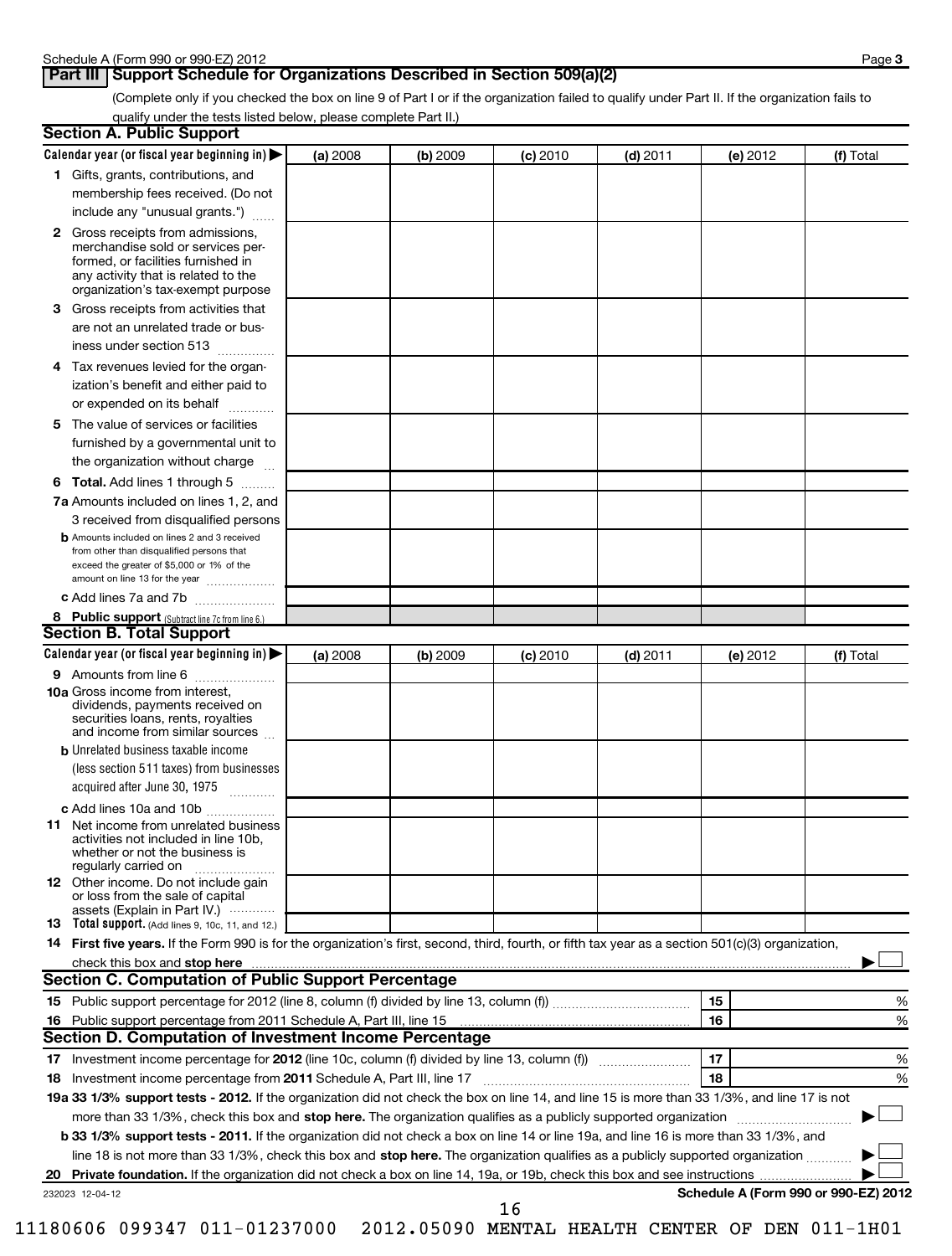|                 |  | Schedule A (Form 990 or 990-EZ) 2012 MENTAL HEALTH CENTER OF DENVER                                |  |    |  |  | 74-2499946 Page 4                                                                                                                |
|-----------------|--|----------------------------------------------------------------------------------------------------|--|----|--|--|----------------------------------------------------------------------------------------------------------------------------------|
| <b>Part IV</b>  |  | and Part III, line 12. Also complete this part for any additional information. (See instructions). |  |    |  |  | Supplemental Information. Complete this part to provide the explanations required by Part II, line 10; Part II, line 17a or 17b; |
|                 |  |                                                                                                    |  |    |  |  | DURING 2013 IT WAS DISCOVERED THAT A PORTION OF PROGRAM SERVICE REVENUE                                                          |
|                 |  |                                                                                                    |  |    |  |  | WAS MISCLASSIFIED AS GOVERNMENT GRANT CONTRIBUTIONS. ACCORDINGLY SCHEDULE                                                        |
|                 |  | A HAS BEEN AMENDED TO PROPERLY CLASSIFY REVENUE.                                                   |  |    |  |  |                                                                                                                                  |
|                 |  |                                                                                                    |  |    |  |  |                                                                                                                                  |
|                 |  |                                                                                                    |  |    |  |  |                                                                                                                                  |
|                 |  |                                                                                                    |  |    |  |  |                                                                                                                                  |
|                 |  |                                                                                                    |  |    |  |  |                                                                                                                                  |
|                 |  |                                                                                                    |  |    |  |  |                                                                                                                                  |
|                 |  |                                                                                                    |  |    |  |  |                                                                                                                                  |
|                 |  |                                                                                                    |  |    |  |  |                                                                                                                                  |
|                 |  |                                                                                                    |  |    |  |  |                                                                                                                                  |
|                 |  |                                                                                                    |  |    |  |  |                                                                                                                                  |
|                 |  |                                                                                                    |  |    |  |  |                                                                                                                                  |
|                 |  |                                                                                                    |  |    |  |  |                                                                                                                                  |
|                 |  |                                                                                                    |  |    |  |  |                                                                                                                                  |
|                 |  |                                                                                                    |  |    |  |  |                                                                                                                                  |
|                 |  |                                                                                                    |  |    |  |  |                                                                                                                                  |
|                 |  |                                                                                                    |  |    |  |  |                                                                                                                                  |
|                 |  |                                                                                                    |  |    |  |  |                                                                                                                                  |
|                 |  |                                                                                                    |  |    |  |  |                                                                                                                                  |
|                 |  |                                                                                                    |  |    |  |  |                                                                                                                                  |
|                 |  |                                                                                                    |  |    |  |  |                                                                                                                                  |
|                 |  |                                                                                                    |  |    |  |  |                                                                                                                                  |
|                 |  |                                                                                                    |  |    |  |  |                                                                                                                                  |
|                 |  |                                                                                                    |  |    |  |  |                                                                                                                                  |
|                 |  |                                                                                                    |  |    |  |  |                                                                                                                                  |
|                 |  |                                                                                                    |  |    |  |  |                                                                                                                                  |
|                 |  |                                                                                                    |  |    |  |  |                                                                                                                                  |
|                 |  |                                                                                                    |  |    |  |  |                                                                                                                                  |
|                 |  |                                                                                                    |  |    |  |  |                                                                                                                                  |
|                 |  |                                                                                                    |  |    |  |  |                                                                                                                                  |
|                 |  |                                                                                                    |  |    |  |  |                                                                                                                                  |
|                 |  |                                                                                                    |  |    |  |  |                                                                                                                                  |
| 232024 12-04-12 |  |                                                                                                    |  | 17 |  |  | Schedule A (Form 990 or 990-EZ) 2012                                                                                             |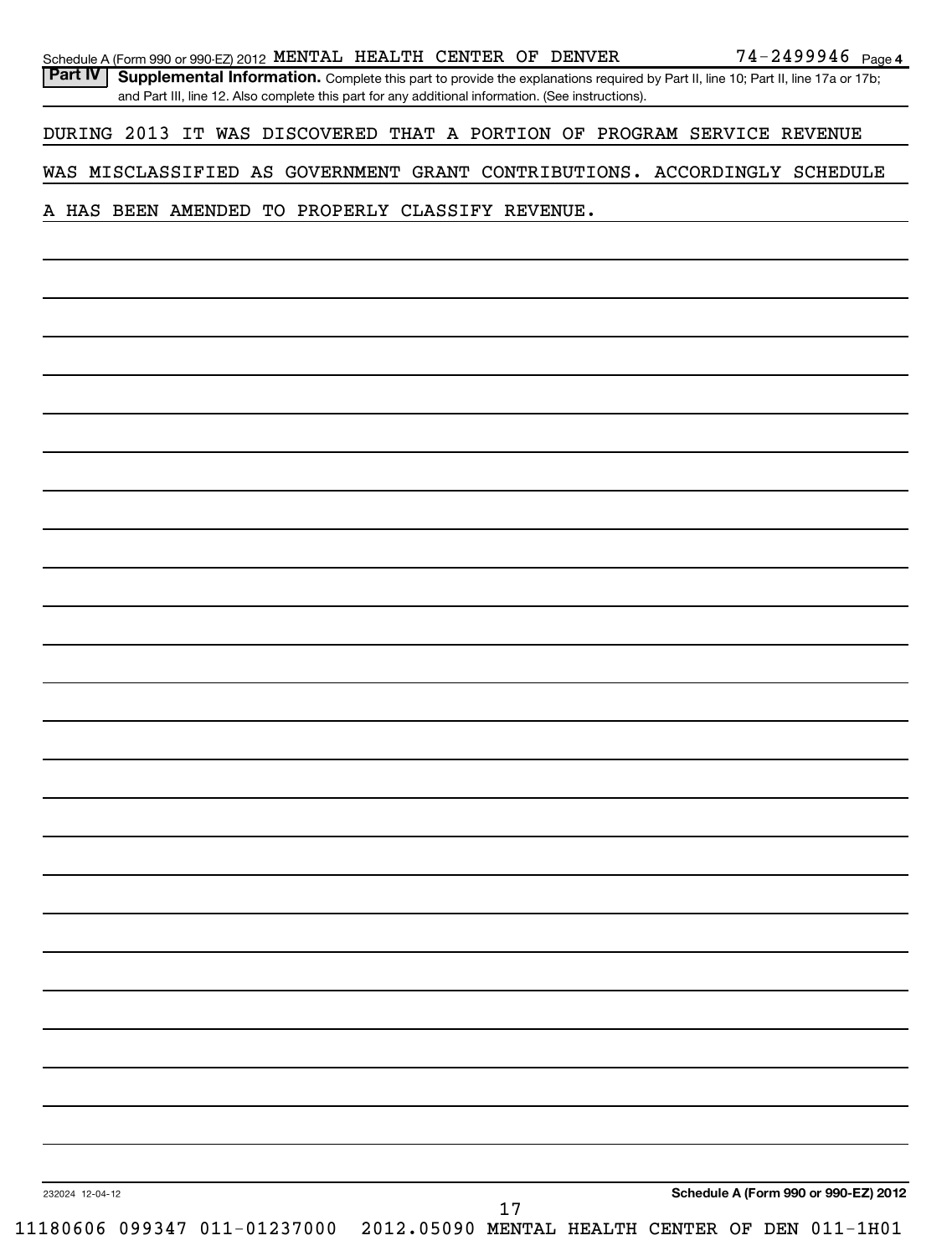223171 05-01-12

# **Identification of Excess Contributions Included on Part II, Line 5 Schedule A <sup>2012</sup>**

**\*\* Do Not File \*\***

**\*\*\* Not Open to Public Inspection \*\*\***

| <b>Contributor's Name</b>                                 | <b>Total</b><br><b>Contributions</b> | <b>Excess</b><br><b>Contributions</b> |
|-----------------------------------------------------------|--------------------------------------|---------------------------------------|
| THE ANSCHULTZ FAMILY FOUNDATION                           | 750,000.                             | 120,647.                              |
| THE COLORADO HEALTH FOUNDATION                            | 2,977,166.                           | 2,347,813.                            |
|                                                           |                                      |                                       |
|                                                           |                                      |                                       |
|                                                           |                                      |                                       |
|                                                           |                                      |                                       |
|                                                           |                                      |                                       |
|                                                           |                                      |                                       |
|                                                           |                                      |                                       |
|                                                           |                                      |                                       |
|                                                           |                                      |                                       |
|                                                           |                                      |                                       |
|                                                           |                                      |                                       |
|                                                           |                                      |                                       |
|                                                           |                                      |                                       |
|                                                           |                                      |                                       |
|                                                           |                                      |                                       |
|                                                           |                                      |                                       |
|                                                           |                                      |                                       |
|                                                           |                                      |                                       |
|                                                           |                                      |                                       |
|                                                           |                                      |                                       |
|                                                           |                                      |                                       |
| Total Excess Contributions to Schedule A, Part II, Line 5 |                                      | 2,468,460.                            |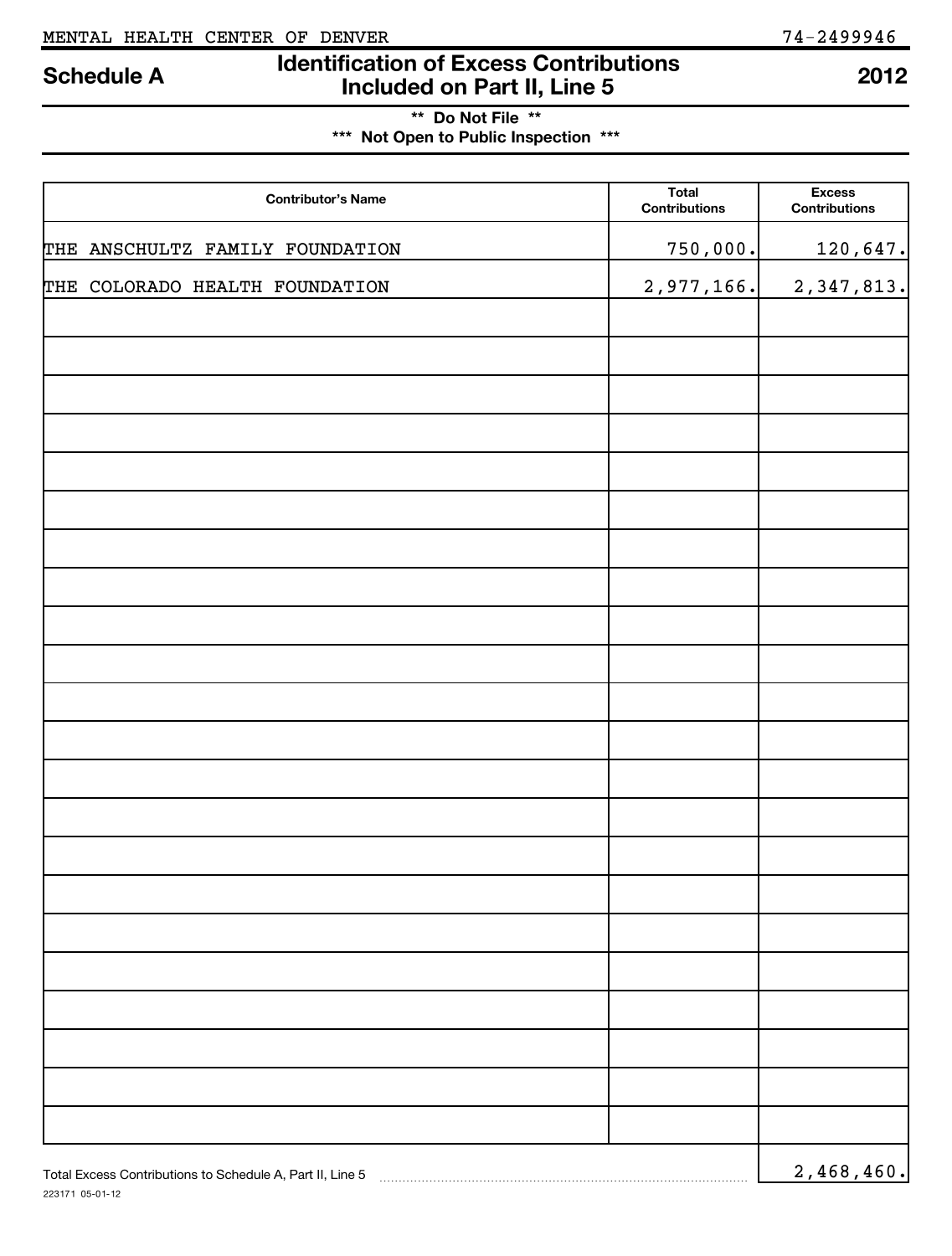# **Schedule B Schedule of Contributors**

**or 990-PF) | Attach to Form 990, Form 990-EZ, or Form 990-PF.**

OMB No. 1545-0047

**2012**

**Name of the organization Employer identification number**

| (Form 990, 990-EZ,<br>or 990-PF) |
|----------------------------------|
| Department of the Treasurv       |
| <b>Internal Revenue Service</b>  |

|                                | CENTER<br>HEALTH<br><b>MENTAL</b><br>OF<br>DENVER                         | 74-2499946 |
|--------------------------------|---------------------------------------------------------------------------|------------|
| Organization type (check one): |                                                                           |            |
| Filers of:                     | Section:                                                                  |            |
| Form 990 or 990-EZ             | $\boxed{\mathbf{X}}$ 501(c)( 3) (enter number) organization               |            |
|                                | 4947(a)(1) nonexempt charitable trust not treated as a private foundation |            |
|                                | 527 political organization                                                |            |
| Form 990-PF                    | 501(c)(3) exempt private foundation                                       |            |
|                                | 4947(a)(1) nonexempt charitable trust treated as a private foundation     |            |
|                                | 501(c)(3) taxable private foundation                                      |            |

Check if your organization is covered by the General Rule or a Special Rule. **Note.**  Only a section 501(c)(7), (8), or (10) organization can check boxes for both the General Rule and a Special Rule. See instructions.

### **General Rule**

For an organization filing Form 990, 990-EZ, or 990-PF that received, during the year, \$5,000 or more (in money or property) from any one contributor. Complete Parts I and II.  $\left\vert \cdot\right\vert$ 

### **Special Rules**

509(a)(1) and 170(b)(1)(A)(vi) and received from any one contributor, during the year, a contribution of the greater of (1**)** \$5,000 or (**2**) 2%  $\boxed{\textbf{X}}$  For a section 501(c)(3) organization filing Form 990 or 990-EZ that met the 33 1/3% support test of the regulations under sections of the amount on (i) Form 990, Part VIII, line 1h, or (ii) Form 990-EZ, line 1. Complete Parts I and II.

total contributions of more than \$1,000 for use exclusively for religious, charitable, scientific, literary, or educational purposes, or For a section 501(c)(7), (8), or (10) organization filing Form 990 or 990-EZ that received from any one contributor, during the year, the prevention of cruelty to children or animals. Complete Parts I, II, and III.  $\left\vert \cdot\right\vert$ 

purpose. Do not complete any of the parts unless the General Rule applies to this organization because it received nonexclusively contributions for use exclusively for religious, charitable, etc., purposes, but these contributions did not total to more than \$1,000. If this box is checked, enter here the total contributions that were received during the year for an exclusively religious, charitable, etc., For a section 501(c)(7), (8), or (10) organization filing Form 990 or 990-EZ that received from any one contributor, during the year, religious, charitable, etc., contributions of \$5,000 or more during the year  $\ldots$   $\ldots$   $\ldots$   $\ldots$   $\ldots$   $\ldots$   $\ldots$   $\ldots$   $\blacktriangleright$  \$  $\left\vert \cdot\right\vert$ 

**Caution.** An organization that is not covered by the General Rule and/or the Special Rules does not file Schedule B (Form 990, 990-EZ, or 990-PF), but it **must** answer "No" on Part IV, line 2, of its Form 990; or check the box on line H of its Form 990-EZ or on Part I, line 2 of its Form 990-PF, to certify that it does not meet the filing requirements of Schedule B (Form 990, 990-EZ, or 990-PF).

LHA For Paperwork Reduction Act Notice, see the Instructions for Form 990, 990-EZ, or 990-PF. Schedule B (Form 990, 990-EZ, or 990-PF) (2012)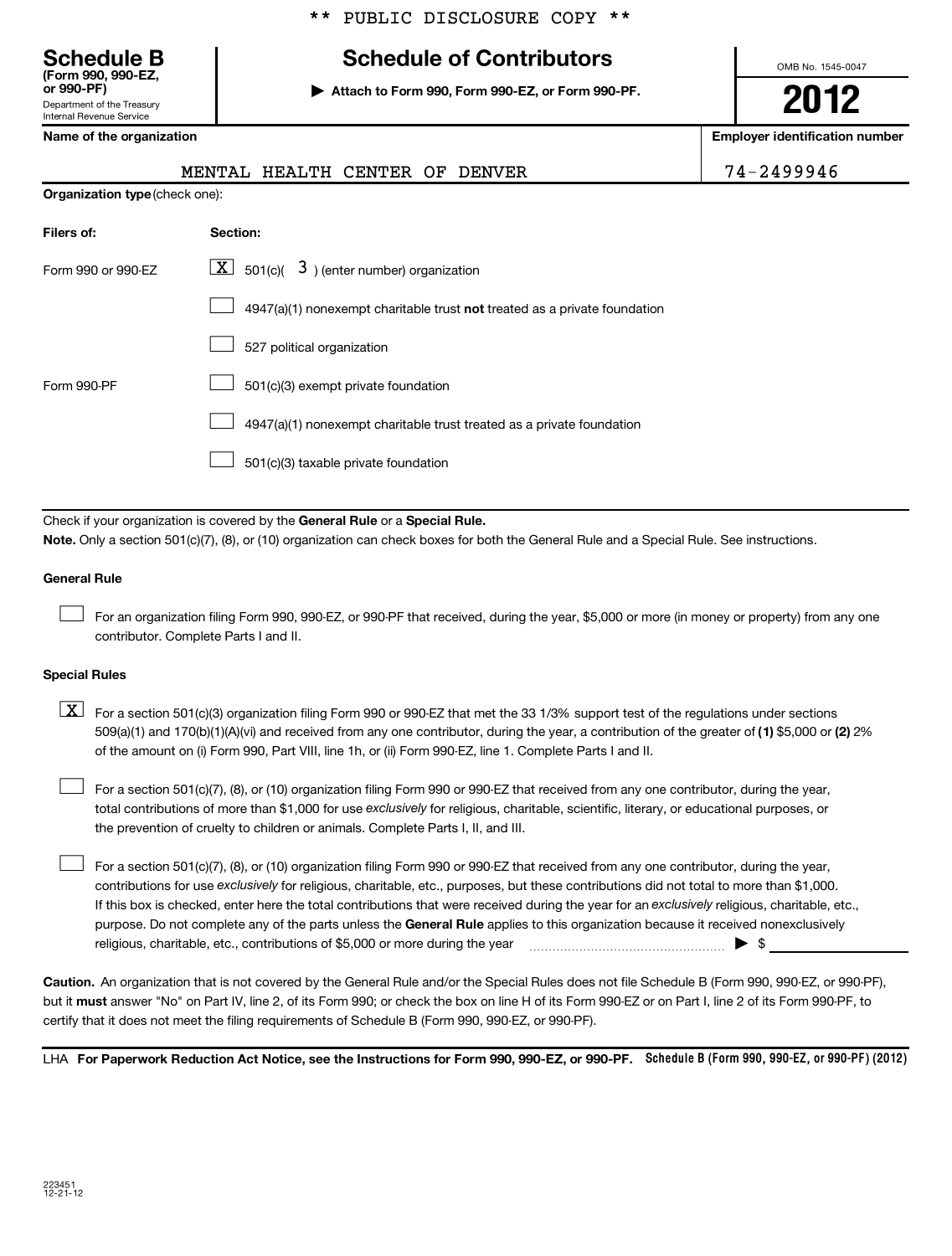**Name of organization Employer identification number**

MENTAL HEALTH CENTER OF DENVER 74-2499946

| Part I               | <b>Contributors</b> (see instructions). Use duplicate copies of Part I if additional space is needed. |                                   |                                                                                                                                                              |
|----------------------|-------------------------------------------------------------------------------------------------------|-----------------------------------|--------------------------------------------------------------------------------------------------------------------------------------------------------------|
| (a)<br>No.           | (b)<br>Name, address, and ZIP + 4                                                                     | (c)<br><b>Total contributions</b> | (d)<br>Type of contribution                                                                                                                                  |
| 2                    |                                                                                                       | 807,412.<br>\$                    | $\mathbf{X}$<br>Person<br>Payroll<br>Noncash<br>(Complete Part II if there<br>is a noncash contribution.)                                                    |
| (a)<br>No.           | (b)<br>Name, address, and ZIP + 4                                                                     | (c)<br><b>Total contributions</b> | (d)<br>Type of contribution                                                                                                                                  |
| 1                    |                                                                                                       | 1,477,166.<br>\$                  | $\mathbf{X}$<br>Person<br>Payroll<br>Noncash<br>(Complete Part II if there<br>is a noncash contribution.)                                                    |
| (a)<br>No.           | (b)<br>Name, address, and ZIP + 4                                                                     | (c)<br><b>Total contributions</b> | (d)<br>Type of contribution                                                                                                                                  |
| 3                    |                                                                                                       | 500,000.<br>\$                    | <u>  x</u><br>Person<br>Payroll<br>Noncash<br>(Complete Part II if there<br>is a noncash contribution.)                                                      |
| (a)<br>No.           | (b)<br>Name, address, and ZIP + 4                                                                     | (c)<br><b>Total contributions</b> | (d)<br>Type of contribution                                                                                                                                  |
| 4                    |                                                                                                       | 601,407.<br>\$                    | $\boxed{\text{X}}$<br>Person<br>Payroll<br>Noncash<br>(Complete Part II if there<br>is a noncash contribution.)                                              |
| (a)<br>No.           | (b)<br>Name, address, and ZIP + 4                                                                     | (c)<br><b>Total contributions</b> | (d)<br>Type of contribution                                                                                                                                  |
| 5                    |                                                                                                       | 210,681.<br>\$                    | $\boxed{\textbf{X}}$<br>Person<br>Payroll<br>Noncash<br>(Complete Part II if there<br>is a noncash contribution.)                                            |
| (a)<br>No.           | (b)<br>Name, address, and ZIP + 4                                                                     | (c)<br><b>Total contributions</b> | (d)<br>Type of contribution                                                                                                                                  |
| 6<br>223452 12-21-12 |                                                                                                       | 341,833.<br>\$                    | $\mathbf{X}$<br>Person<br>Payroll<br>Noncash<br>(Complete Part II if there<br>is a noncash contribution.)<br>Schedule B (Form 990, 990-EZ, or 990-PF) (2012) |

19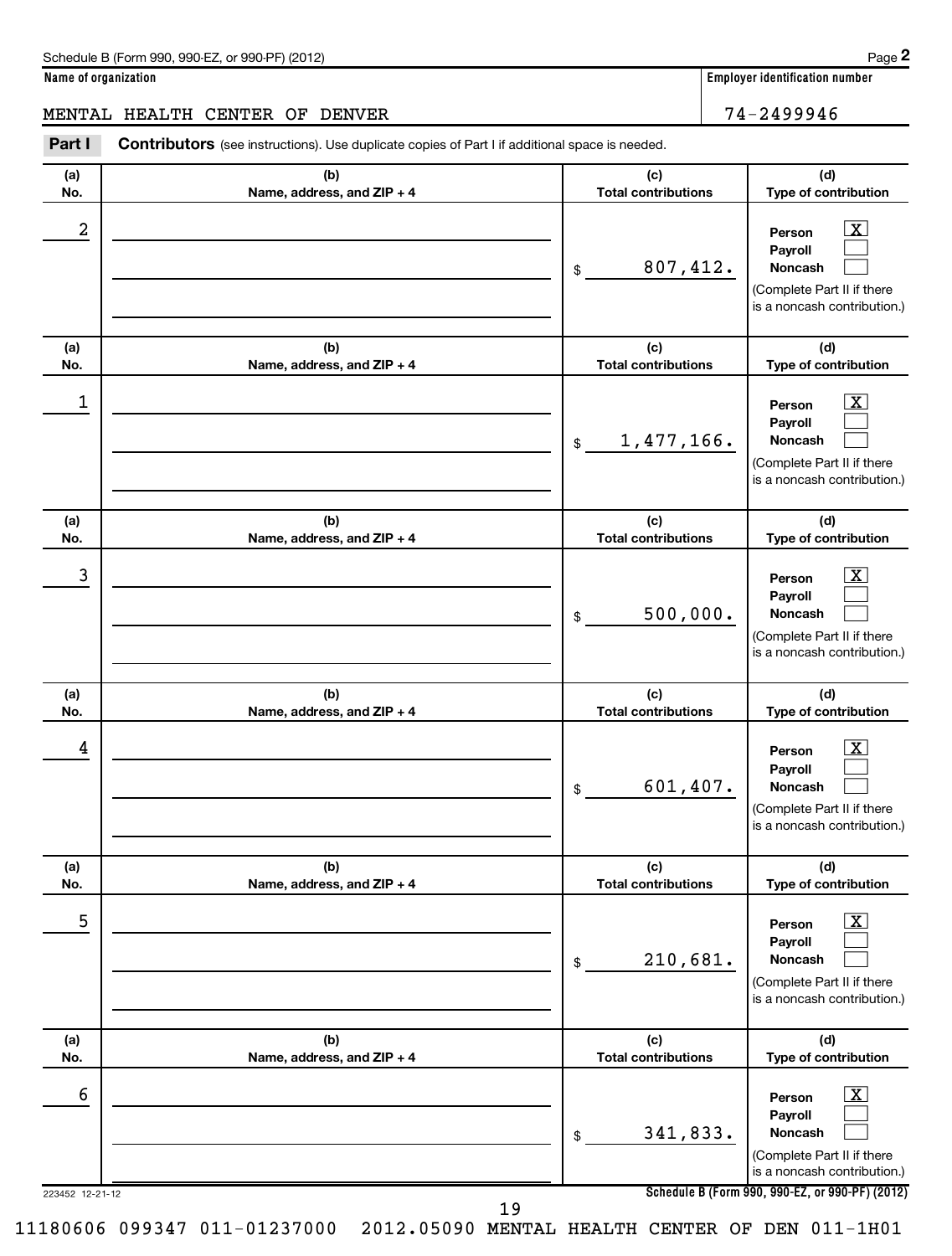## **Name of organization Employer identification number**

# MENTAL HEALTH CENTER OF DENVER 74-2499946

| Part I          | <b>Contributors</b> (see instructions). Use duplicate copies of Part I if additional space is needed. |                                   |                                                                                                                                              |
|-----------------|-------------------------------------------------------------------------------------------------------|-----------------------------------|----------------------------------------------------------------------------------------------------------------------------------------------|
| (a)<br>No.      | (b)<br>Name, address, and ZIP + 4                                                                     | (c)<br><b>Total contributions</b> | (d)<br>Type of contribution                                                                                                                  |
| 7               |                                                                                                       | 384,437.<br>\$                    | $\overline{\mathbf{X}}$<br>Person<br>Payroll<br><b>Noncash</b><br>(Complete Part II if there<br>is a noncash contribution.)                  |
| (a)<br>No.      | (b)<br>Name, address, and ZIP + 4                                                                     | (c)<br><b>Total contributions</b> | (d)<br>Type of contribution                                                                                                                  |
| 8               |                                                                                                       | 325,819.<br>\$                    | $\overline{\text{X}}$<br>Person<br>Payroll<br><b>Noncash</b><br>(Complete Part II if there<br>is a noncash contribution.)                    |
| (a)<br>No.      | (b)<br>Name, address, and ZIP + 4                                                                     | (c)<br><b>Total contributions</b> | (d)<br>Type of contribution                                                                                                                  |
| 9               |                                                                                                       | 275,234.<br>\$                    | $\overline{\text{X}}$<br>Person<br>Payroll<br><b>Noncash</b><br>(Complete Part II if there<br>is a noncash contribution.)                    |
| (a)<br>No.      | (b)<br>Name, address, and ZIP + 4                                                                     | (c)<br><b>Total contributions</b> | (d)<br>Type of contribution                                                                                                                  |
| 10              |                                                                                                       | 152,877.<br>\$                    | $\overline{\text{X}}$<br>Person<br>Payroll<br>Noncash<br>(Complete Part II if there<br>is a noncash contribution.)                           |
| (a)<br>No.      | (b)<br>Name, address, and ZIP + 4                                                                     | (c)<br><b>Total contributions</b> | (d)<br>Type of contribution                                                                                                                  |
|                 |                                                                                                       | \$                                | Person<br>Payroll<br>Noncash<br>(Complete Part II if there<br>is a noncash contribution.)                                                    |
| (a)<br>No.      | (b)<br>Name, address, and ZIP + 4                                                                     | (c)<br><b>Total contributions</b> | (d)<br>Type of contribution                                                                                                                  |
| 223452 12-21-12 |                                                                                                       | \$                                | Person<br>Payroll<br>Noncash<br>(Complete Part II if there<br>is a noncash contribution.)<br>Schedule B (Form 990, 990-EZ, or 990-PF) (2012) |

11180606 099347 011-01237000 2012.05090 MENTAL HEALTH CENTER OF DEN 011-1H01

20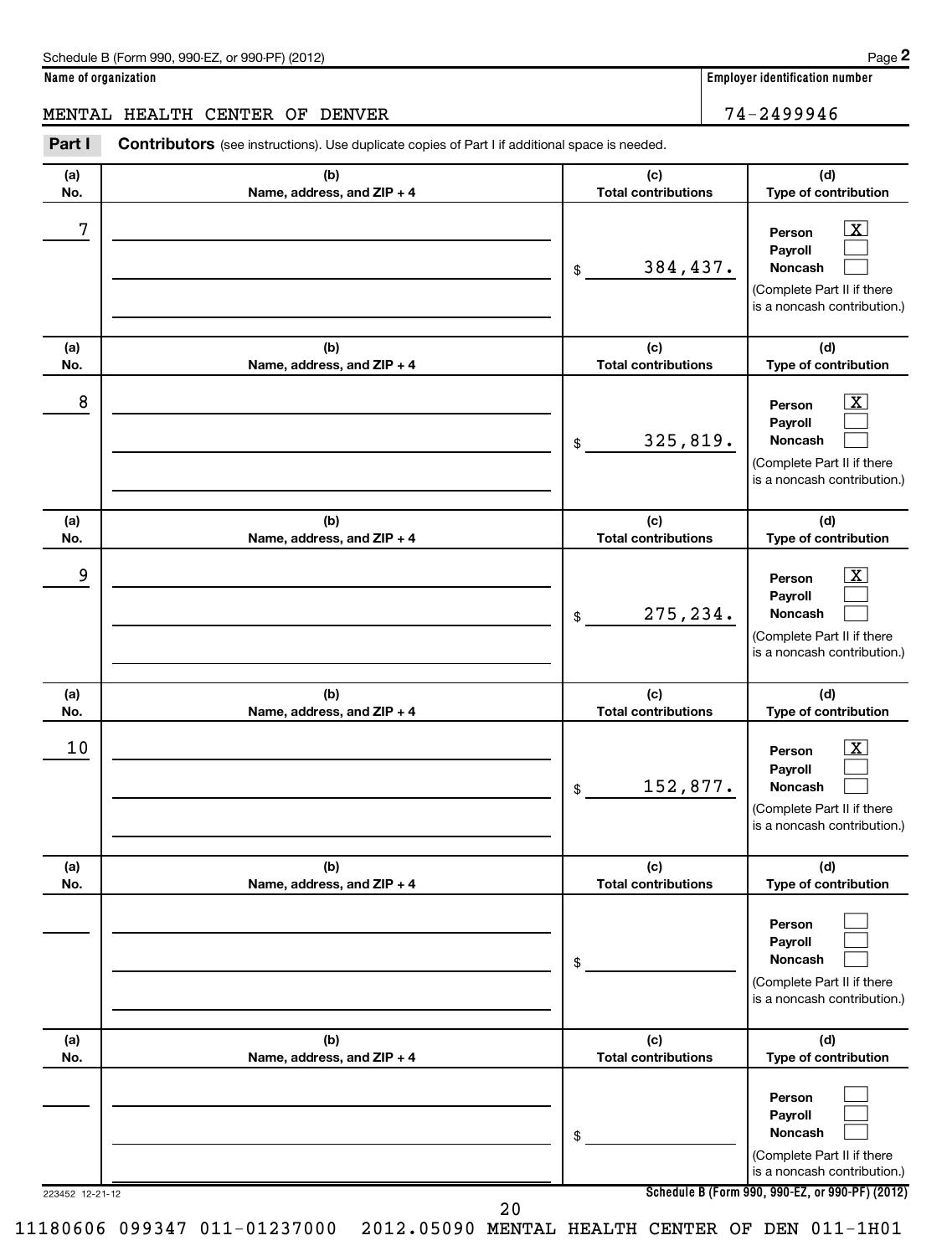| Schedule B (Form 990, 990-EZ, or 990-PF) (2012)                                                                | Page 3                         |
|----------------------------------------------------------------------------------------------------------------|--------------------------------|
| Name of organization                                                                                           | Employer identification number |
| MENTAL HEALTH CENTER OF DENVER                                                                                 | $74 - 2499946$                 |
| Part II<br>Noncash Property (see instructions). Use duplicate copies of Part II if additional space is needed. |                                |

| (a)<br>No.<br>from<br>Part I | (b)<br>Description of noncash property given | (c)<br>FMV (or estimate)<br>(see instructions) | (d)<br>Date received                            |
|------------------------------|----------------------------------------------|------------------------------------------------|-------------------------------------------------|
|                              |                                              | \$                                             |                                                 |
| (a)<br>No.<br>from<br>Part I | (b)<br>Description of noncash property given | (c)<br>FMV (or estimate)<br>(see instructions) | (d)<br>Date received                            |
|                              |                                              | \$                                             |                                                 |
| (a)<br>No.<br>from<br>Part I | (b)<br>Description of noncash property given | (c)<br>FMV (or estimate)<br>(see instructions) | (d)<br>Date received                            |
|                              |                                              | \$                                             |                                                 |
| (a)<br>No.<br>from<br>Part I | (b)<br>Description of noncash property given | (c)<br>FMV (or estimate)<br>(see instructions) | (d)<br>Date received                            |
|                              |                                              | \$                                             |                                                 |
| (a)<br>No.<br>from<br>Part I | (b)<br>Description of noncash property given | (c)<br>FMV (or estimate)<br>(see instructions) | (d)<br>Date received                            |
|                              |                                              | \$                                             |                                                 |
| (a)<br>No.<br>from<br>Part I | (b)<br>Description of noncash property given | (c)<br>FMV (or estimate)<br>(see instructions) | (d)<br>Date received                            |
|                              |                                              | \$                                             |                                                 |
| 223453 12-21-12              | 21                                           |                                                | Schedule B (Form 990, 990-EZ, or 990-PF) (2012) |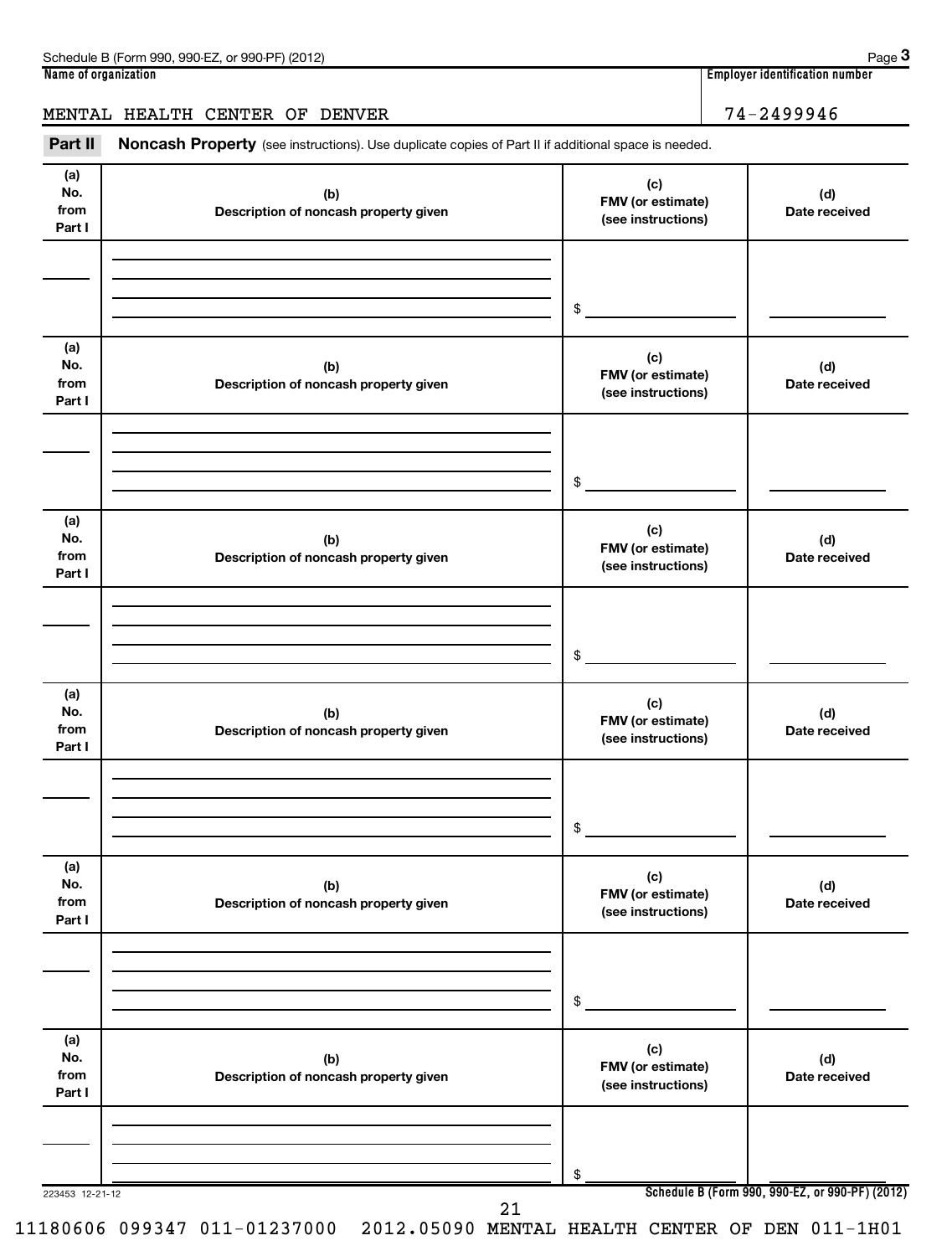| Name of organization |                                                                                                                                     |                      | <b>Employer identification number</b>                                                                                                                                                                                              |
|----------------------|-------------------------------------------------------------------------------------------------------------------------------------|----------------------|------------------------------------------------------------------------------------------------------------------------------------------------------------------------------------------------------------------------------------|
|                      | MENTAL HEALTH CENTER OF DENVER                                                                                                      |                      | 74-2499946                                                                                                                                                                                                                         |
| Part III             |                                                                                                                                     |                      | Exclusively religious, charitable, etc., individual contributions to section 501(c)(7), (8), or (10) organizations that total more than \$1,000 for the<br>year. Complete columns (a) through (e) and the following line entry. Fo |
|                      | the total of exclusively religious, charitable, etc., contributions of \$1,000 or less for the year. (Enter this information once.) |                      | $\blacktriangleright$ \$                                                                                                                                                                                                           |
|                      | Use duplicate copies of Part III if additional space is needed.                                                                     |                      |                                                                                                                                                                                                                                    |
| (a) No.<br>from      | (b) Purpose of gift                                                                                                                 | (c) Use of gift      | (d) Description of how gift is held                                                                                                                                                                                                |
| Part I               |                                                                                                                                     |                      |                                                                                                                                                                                                                                    |
|                      |                                                                                                                                     |                      |                                                                                                                                                                                                                                    |
|                      |                                                                                                                                     |                      |                                                                                                                                                                                                                                    |
|                      |                                                                                                                                     |                      |                                                                                                                                                                                                                                    |
|                      |                                                                                                                                     | (e) Transfer of gift |                                                                                                                                                                                                                                    |
|                      |                                                                                                                                     |                      |                                                                                                                                                                                                                                    |
|                      | Transferee's name, address, and ZIP + 4                                                                                             |                      | Relationship of transferor to transferee                                                                                                                                                                                           |
|                      |                                                                                                                                     |                      |                                                                                                                                                                                                                                    |
|                      |                                                                                                                                     |                      |                                                                                                                                                                                                                                    |
|                      |                                                                                                                                     |                      |                                                                                                                                                                                                                                    |
| (a) No.<br>from      | (b) Purpose of gift                                                                                                                 | (c) Use of gift      | (d) Description of how gift is held                                                                                                                                                                                                |
| Part I               |                                                                                                                                     |                      |                                                                                                                                                                                                                                    |
|                      |                                                                                                                                     |                      |                                                                                                                                                                                                                                    |
|                      |                                                                                                                                     |                      |                                                                                                                                                                                                                                    |
|                      |                                                                                                                                     |                      |                                                                                                                                                                                                                                    |
|                      |                                                                                                                                     | (e) Transfer of gift |                                                                                                                                                                                                                                    |
|                      | Transferee's name, address, and ZIP + 4                                                                                             |                      | Relationship of transferor to transferee                                                                                                                                                                                           |
|                      |                                                                                                                                     |                      |                                                                                                                                                                                                                                    |
|                      |                                                                                                                                     |                      |                                                                                                                                                                                                                                    |
|                      |                                                                                                                                     |                      |                                                                                                                                                                                                                                    |
| (a) No.              |                                                                                                                                     |                      |                                                                                                                                                                                                                                    |
| from<br>Part I       | (b) Purpose of gift                                                                                                                 | (c) Use of gift      | (d) Description of how gift is held                                                                                                                                                                                                |
|                      |                                                                                                                                     |                      |                                                                                                                                                                                                                                    |
|                      |                                                                                                                                     |                      |                                                                                                                                                                                                                                    |
|                      |                                                                                                                                     |                      |                                                                                                                                                                                                                                    |
|                      |                                                                                                                                     | (e) Transfer of gift |                                                                                                                                                                                                                                    |
|                      |                                                                                                                                     |                      |                                                                                                                                                                                                                                    |
|                      | Transferee's name, address, and ZIP + 4                                                                                             |                      | Relationship of transferor to transferee                                                                                                                                                                                           |
|                      |                                                                                                                                     |                      |                                                                                                                                                                                                                                    |
|                      |                                                                                                                                     |                      |                                                                                                                                                                                                                                    |
|                      |                                                                                                                                     |                      |                                                                                                                                                                                                                                    |
| (a) No.              |                                                                                                                                     |                      |                                                                                                                                                                                                                                    |
| from<br>Part I       | (b) Purpose of gift                                                                                                                 | (c) Use of gift      | (d) Description of how gift is held                                                                                                                                                                                                |
|                      |                                                                                                                                     |                      |                                                                                                                                                                                                                                    |
|                      |                                                                                                                                     |                      |                                                                                                                                                                                                                                    |
|                      |                                                                                                                                     |                      |                                                                                                                                                                                                                                    |
|                      |                                                                                                                                     | (e) Transfer of gift |                                                                                                                                                                                                                                    |
|                      |                                                                                                                                     |                      |                                                                                                                                                                                                                                    |
|                      | Transferee's name, address, and ZIP + 4                                                                                             |                      | Relationship of transferor to transferee                                                                                                                                                                                           |
|                      |                                                                                                                                     |                      |                                                                                                                                                                                                                                    |
|                      |                                                                                                                                     |                      |                                                                                                                                                                                                                                    |
|                      |                                                                                                                                     |                      |                                                                                                                                                                                                                                    |
| 223454 12-21-12      |                                                                                                                                     |                      | Schedule B (Form 990, 990-EZ, or 990-PF) (2012)                                                                                                                                                                                    |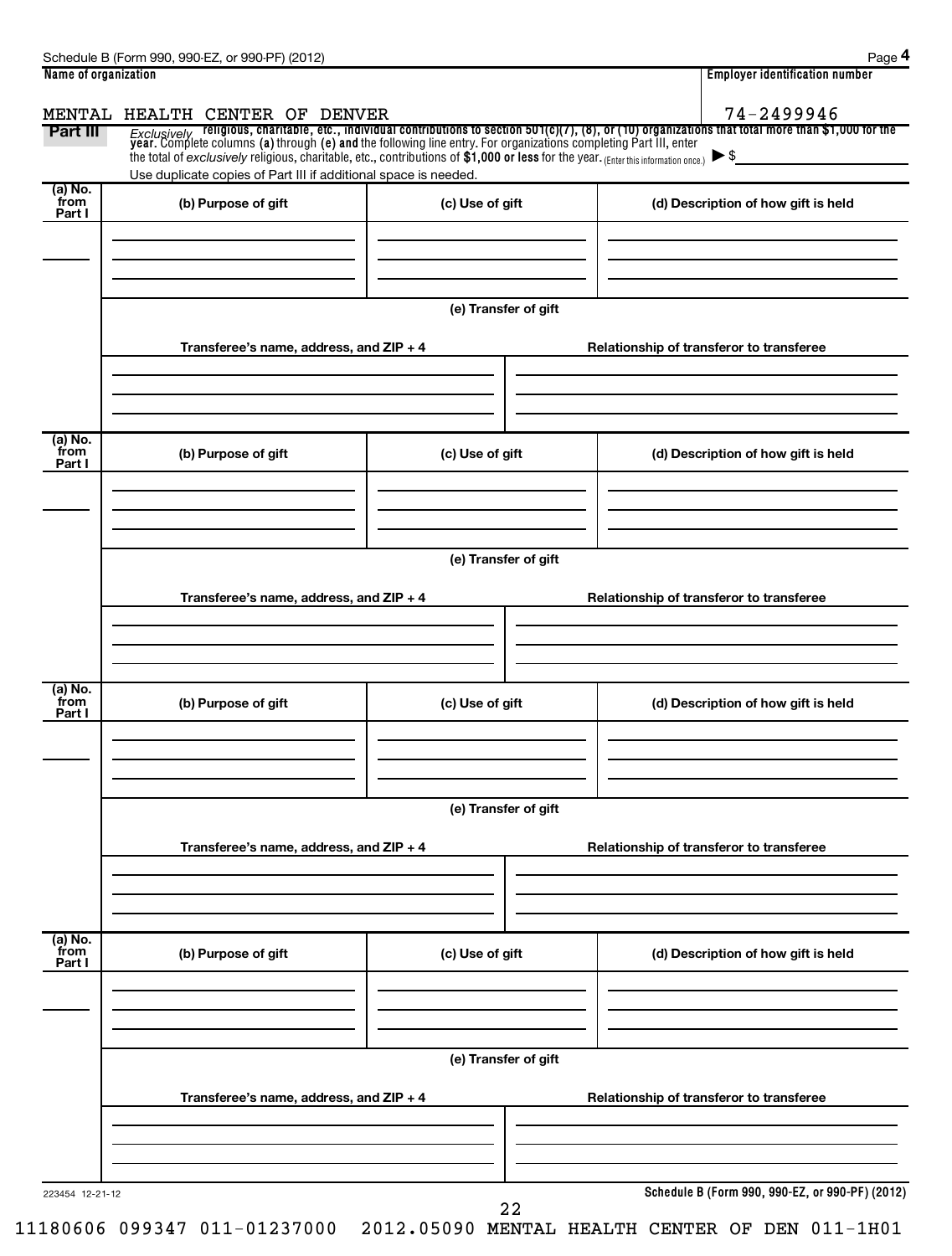| <b>SCHEDULE C</b>                                      |                                                                                                                                               | <b>Political Campaign and Lobbying Activities</b>                                                                                                                                                                                                                                                                                                                                                                                                                                                                                                                                                                                                                                                                                                                                                                                                                                                                                                                                                                                                                                                             |                            |                                                                             |                                                                                  | OMB No. 1545-0047                                                                                                                                           |  |  |
|--------------------------------------------------------|-----------------------------------------------------------------------------------------------------------------------------------------------|---------------------------------------------------------------------------------------------------------------------------------------------------------------------------------------------------------------------------------------------------------------------------------------------------------------------------------------------------------------------------------------------------------------------------------------------------------------------------------------------------------------------------------------------------------------------------------------------------------------------------------------------------------------------------------------------------------------------------------------------------------------------------------------------------------------------------------------------------------------------------------------------------------------------------------------------------------------------------------------------------------------------------------------------------------------------------------------------------------------|----------------------------|-----------------------------------------------------------------------------|----------------------------------------------------------------------------------|-------------------------------------------------------------------------------------------------------------------------------------------------------------|--|--|
| (Form 990 or 990-EZ)                                   |                                                                                                                                               |                                                                                                                                                                                                                                                                                                                                                                                                                                                                                                                                                                                                                                                                                                                                                                                                                                                                                                                                                                                                                                                                                                               |                            |                                                                             |                                                                                  |                                                                                                                                                             |  |  |
| Department of the Treasury<br>Internal Revenue Service | Complete if the organization is described below. Attach to Form 990 or Form 990-EZ.<br><b>Open to Public</b><br>Inspection                    |                                                                                                                                                                                                                                                                                                                                                                                                                                                                                                                                                                                                                                                                                                                                                                                                                                                                                                                                                                                                                                                                                                               |                            |                                                                             |                                                                                  |                                                                                                                                                             |  |  |
| • Section 527 organizations: Complete Part I-A only.   |                                                                                                                                               | If the organization answered "Yes," to Form 990, Part IV, line 3, or Form 990-EZ, Part V, line 46 (Political Campaign Activities), then<br>• Section 501(c)(3) organizations: Complete Parts I-A and B. Do not complete Part I-C.<br>• Section 501(c) (other than section 501(c)(3)) organizations: Complete Parts I-A and C below. Do not complete Part I-B.<br>If the organization answered "Yes," to Form 990, Part IV, line 4, or Form 990-EZ, Part VI, line 47 (Lobbying Activities), then<br>• Section 501(c)(3) organizations that have filed Form 5768 (election under section 501(h)): Complete Part II-A. Do not complete Part II-B.<br>• Section 501(c)(3) organizations that have NOT filed Form 5768 (election under section 501(h)): Complete Part II-B. Do not complete Part II-A.<br>If the organization answered "Yes," to Form 990, Part IV, line 5 (Proxy Tax), or Form 990-EZ, Part V, line 35c (Proxy Tax), then                                                                                                                                                                         | See separate instructions. |                                                                             |                                                                                  |                                                                                                                                                             |  |  |
| Name of organization                                   | • Section 501(c)(4), (5), or (6) organizations: Complete Part III.<br><b>Employer identification number</b><br>MENTAL HEALTH CENTER OF DENVER |                                                                                                                                                                                                                                                                                                                                                                                                                                                                                                                                                                                                                                                                                                                                                                                                                                                                                                                                                                                                                                                                                                               |                            |                                                                             |                                                                                  |                                                                                                                                                             |  |  |
| Part I-A                                               |                                                                                                                                               | Complete if the organization is exempt under section 501(c) or is a section 527 organization.                                                                                                                                                                                                                                                                                                                                                                                                                                                                                                                                                                                                                                                                                                                                                                                                                                                                                                                                                                                                                 |                            |                                                                             |                                                                                  | 74-2499946                                                                                                                                                  |  |  |
| $\mathbf{2}$<br>З                                      |                                                                                                                                               | 1 Provide a description of the organization's direct and indirect political campaign activities in Part IV.<br>Political expenditures <b>continuum contract and all contract and all contract and all contract and all contract and all contract and all contract and all contract and all contract and all contract and all contract and all c</b><br>Volunteer hours with an accommodal contract and contract and contract and contract and contract and contract and contract and contract and contract and contract and contract and contract and contract and contract and contr                                                                                                                                                                                                                                                                                                                                                                                                                                                                                                                         |                            |                                                                             |                                                                                  | 0.<br>σ.                                                                                                                                                    |  |  |
| Part I-B                                               |                                                                                                                                               | Complete if the organization is exempt under section 501(c)(3).                                                                                                                                                                                                                                                                                                                                                                                                                                                                                                                                                                                                                                                                                                                                                                                                                                                                                                                                                                                                                                               |                            |                                                                             |                                                                                  |                                                                                                                                                             |  |  |
| <b>b</b> If "Yes," describe in Part IV.                |                                                                                                                                               |                                                                                                                                                                                                                                                                                                                                                                                                                                                                                                                                                                                                                                                                                                                                                                                                                                                                                                                                                                                                                                                                                                               |                            |                                                                             | $\blacktriangleright$ s                                                          | $\overline{\mathfrak{0}}$ .<br>$\overline{\mathfrak{o}}$ .<br>Yes<br>No<br>Yes<br>No                                                                        |  |  |
| <b>Part I-CI</b>                                       |                                                                                                                                               | Complete if the organization is exempt under section 501(c), except section 501(c)(3).                                                                                                                                                                                                                                                                                                                                                                                                                                                                                                                                                                                                                                                                                                                                                                                                                                                                                                                                                                                                                        |                            |                                                                             |                                                                                  |                                                                                                                                                             |  |  |
| 5.                                                     |                                                                                                                                               | 1 Enter the amount directly expended by the filing organization for section 527 exempt function activities<br>2 Enter the amount of the filing organization's funds contributed to other organizations for section 527<br>exempt function activities with an activities and activities are activities and activities are activities and activities and activities and activities are activities and activities and activities and activities and activit<br>3 Total exempt function expenditures. Add lines 1 and 2. Enter here and on Form 1120-POL,<br>Enter the names, addresses and employer identification number (EIN) of all section 527 political organizations to which the filing organization<br>made payments. For each organization listed, enter the amount paid from the filing organization's funds. Also enter the amount of political<br>contributions received that were promptly and directly delivered to a separate political organization, such as a separate segregated fund or a<br>political action committee (PAC). If additional space is needed, provide information in Part IV. |                            |                                                                             | $\blacktriangleright$ \$<br>$\blacktriangleright$ \$<br>$\blacktriangleright$ \$ | Yes<br><b>No</b>                                                                                                                                            |  |  |
| (a) Name                                               |                                                                                                                                               | (b) Address                                                                                                                                                                                                                                                                                                                                                                                                                                                                                                                                                                                                                                                                                                                                                                                                                                                                                                                                                                                                                                                                                                   | $(c)$ EIN                  | (d) Amount paid from<br>filing organization's<br>funds. If none, enter -0-. |                                                                                  | (e) Amount of political<br>contributions received and<br>promptly and directly<br>delivered to a separate<br>political organization.<br>If none, enter -0-. |  |  |
| LHA                                                    |                                                                                                                                               | For Paperwork Reduction Act Notice, see the Instructions for Form 990 or 990-EZ.                                                                                                                                                                                                                                                                                                                                                                                                                                                                                                                                                                                                                                                                                                                                                                                                                                                                                                                                                                                                                              |                            |                                                                             |                                                                                  | Schedule C (Form 990 or 990-EZ) 2012                                                                                                                        |  |  |

232041 01-07-13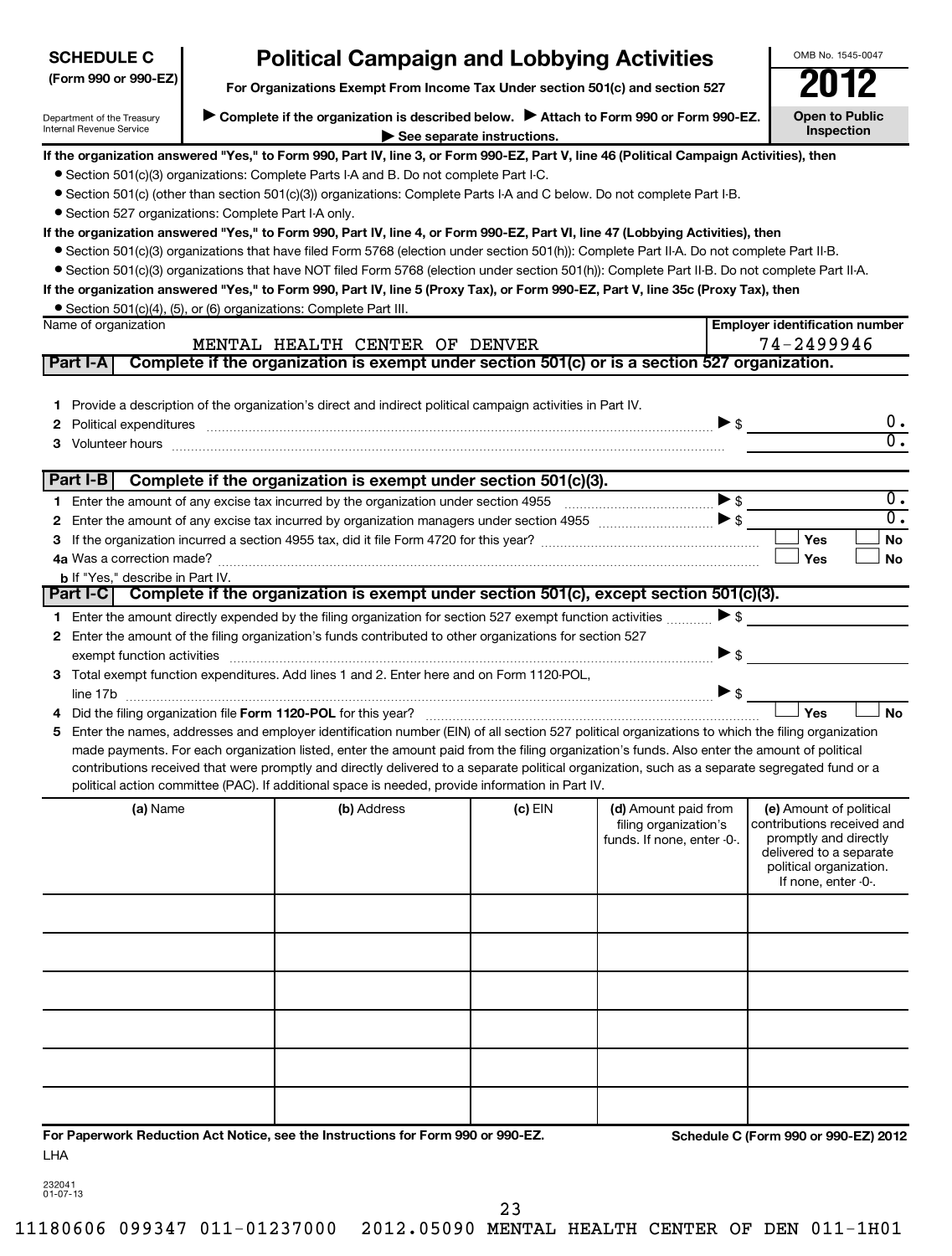|  | Schedule C (Form 990 or 990-EZ) 2012 MENTAL HEALTH CENTER OF DENVER |  |  |  |  |  | $74 - 2499946$ Page 2 |  |
|--|---------------------------------------------------------------------|--|--|--|--|--|-----------------------|--|
|--|---------------------------------------------------------------------|--|--|--|--|--|-----------------------|--|

| $300$ require C (Form $330$ or $330$ -C $2012$ <b>Terms that the final state</b><br>Part II-A   Complete if the organization is exempt under section 501(c)(3) and filed Form 5768<br>(election under section 501(h)).                                                                                                              |                                        |                                                      |                                                                                                                                                                            |                                        | $\frac{1}{2}$ 2 2 3 3 2 6 $\frac{1}{2}$ 6 $\frac{1}{2}$ 6 $\frac{1}{2}$ |
|-------------------------------------------------------------------------------------------------------------------------------------------------------------------------------------------------------------------------------------------------------------------------------------------------------------------------------------|----------------------------------------|------------------------------------------------------|----------------------------------------------------------------------------------------------------------------------------------------------------------------------------|----------------------------------------|-------------------------------------------------------------------------|
| A Check $\blacktriangleright$<br>if the filing organization belongs to an affiliated group (and list in Part IV each affiliated group member's name, address, EIN,<br>expenses, and share of excess lobbying expenditures).<br><b>B</b> Check ▶<br>if the filing organization checked box A and "limited control" provisions apply. |                                        |                                                      |                                                                                                                                                                            |                                        |                                                                         |
| (The term "expenditures" means amounts paid or incurred.)                                                                                                                                                                                                                                                                           | <b>Limits on Lobbying Expenditures</b> |                                                      |                                                                                                                                                                            | (a) Filing<br>organization's<br>totals | (b) Affiliated group<br>totals                                          |
|                                                                                                                                                                                                                                                                                                                                     |                                        |                                                      |                                                                                                                                                                            |                                        |                                                                         |
| <b>b</b> Total lobbying expenditures to influence a legislative body (direct lobbying) <i>manual content</i>                                                                                                                                                                                                                        |                                        |                                                      |                                                                                                                                                                            |                                        |                                                                         |
|                                                                                                                                                                                                                                                                                                                                     |                                        |                                                      |                                                                                                                                                                            |                                        |                                                                         |
| d Other exempt purpose expenditures                                                                                                                                                                                                                                                                                                 |                                        |                                                      |                                                                                                                                                                            |                                        |                                                                         |
|                                                                                                                                                                                                                                                                                                                                     |                                        |                                                      |                                                                                                                                                                            |                                        |                                                                         |
| f Lobbying nontaxable amount. Enter the amount from the following table in both columns.                                                                                                                                                                                                                                            |                                        |                                                      |                                                                                                                                                                            |                                        |                                                                         |
| If the amount on line 1e, column $(a)$ or $(b)$ is:                                                                                                                                                                                                                                                                                 |                                        | The lobbying nontaxable amount is:                   |                                                                                                                                                                            |                                        |                                                                         |
| Not over \$500,000                                                                                                                                                                                                                                                                                                                  |                                        | 20% of the amount on line 1e.                        |                                                                                                                                                                            |                                        |                                                                         |
| Over \$500,000 but not over \$1,000,000                                                                                                                                                                                                                                                                                             |                                        | \$100,000 plus 15% of the excess over \$500,000.     |                                                                                                                                                                            |                                        |                                                                         |
| Over \$1,000,000 but not over \$1,500,000                                                                                                                                                                                                                                                                                           |                                        | \$175,000 plus 10% of the excess over \$1,000,000    |                                                                                                                                                                            |                                        |                                                                         |
| Over \$1,500,000 but not over \$17,000,000                                                                                                                                                                                                                                                                                          |                                        | \$225,000 plus 5% of the excess over \$1,500,000.    |                                                                                                                                                                            |                                        |                                                                         |
| Over \$17,000,000                                                                                                                                                                                                                                                                                                                   | \$1,000,000.                           |                                                      |                                                                                                                                                                            |                                        |                                                                         |
|                                                                                                                                                                                                                                                                                                                                     |                                        |                                                      |                                                                                                                                                                            |                                        |                                                                         |
| g Grassroots nontaxable amount (enter 25% of line 1f)<br>h Subtract line 1g from line 1a. If zero or less, enter -0-                                                                                                                                                                                                                |                                        |                                                      |                                                                                                                                                                            |                                        |                                                                         |
| i Subtract line 1f from line 1c. If zero or less, enter -0-                                                                                                                                                                                                                                                                         |                                        |                                                      |                                                                                                                                                                            |                                        |                                                                         |
| j If there is an amount other than zero on either line 1h or line 1i, did the organization file Form 4720                                                                                                                                                                                                                           |                                        |                                                      |                                                                                                                                                                            |                                        |                                                                         |
| reporting section 4911 tax for this year?                                                                                                                                                                                                                                                                                           |                                        |                                                      |                                                                                                                                                                            |                                        | Yes<br>No                                                               |
|                                                                                                                                                                                                                                                                                                                                     |                                        | 4-Year Averaging Period Under Section 501(h)         | (Some organizations that made a section 501(h) election do not have to complete all of the five<br>columns below. See the instructions for lines 2a through 2f on page 4.) |                                        |                                                                         |
|                                                                                                                                                                                                                                                                                                                                     |                                        | Lobbying Expenditures During 4-Year Averaging Period |                                                                                                                                                                            |                                        |                                                                         |
| Calendar year<br>(or fiscal year beginning in)                                                                                                                                                                                                                                                                                      | (a) 2009                               | (b) 2010                                             | $(c)$ 2011                                                                                                                                                                 | $(d)$ 2012                             | (e) Total                                                               |
| 2a Lobbying nontaxable amount                                                                                                                                                                                                                                                                                                       |                                        |                                                      |                                                                                                                                                                            |                                        |                                                                         |
| <b>b</b> Lobbying ceiling amount<br>$(150\% \text{ of line } 2a, \text{column}(e))$                                                                                                                                                                                                                                                 |                                        |                                                      |                                                                                                                                                                            |                                        |                                                                         |
| c Total lobbying expenditures                                                                                                                                                                                                                                                                                                       |                                        |                                                      |                                                                                                                                                                            |                                        |                                                                         |
| d Grassroots nontaxable amount                                                                                                                                                                                                                                                                                                      |                                        |                                                      |                                                                                                                                                                            |                                        |                                                                         |
| e Grassroots ceiling amount<br>(150% of line 2d, column (e))                                                                                                                                                                                                                                                                        |                                        |                                                      |                                                                                                                                                                            |                                        |                                                                         |
| f Grassroots lobbying expenditures                                                                                                                                                                                                                                                                                                  |                                        |                                                      |                                                                                                                                                                            |                                        | 000.5200240                                                             |

**Schedule C (Form 990 or 990-EZ) 2012**

232042 01-07-13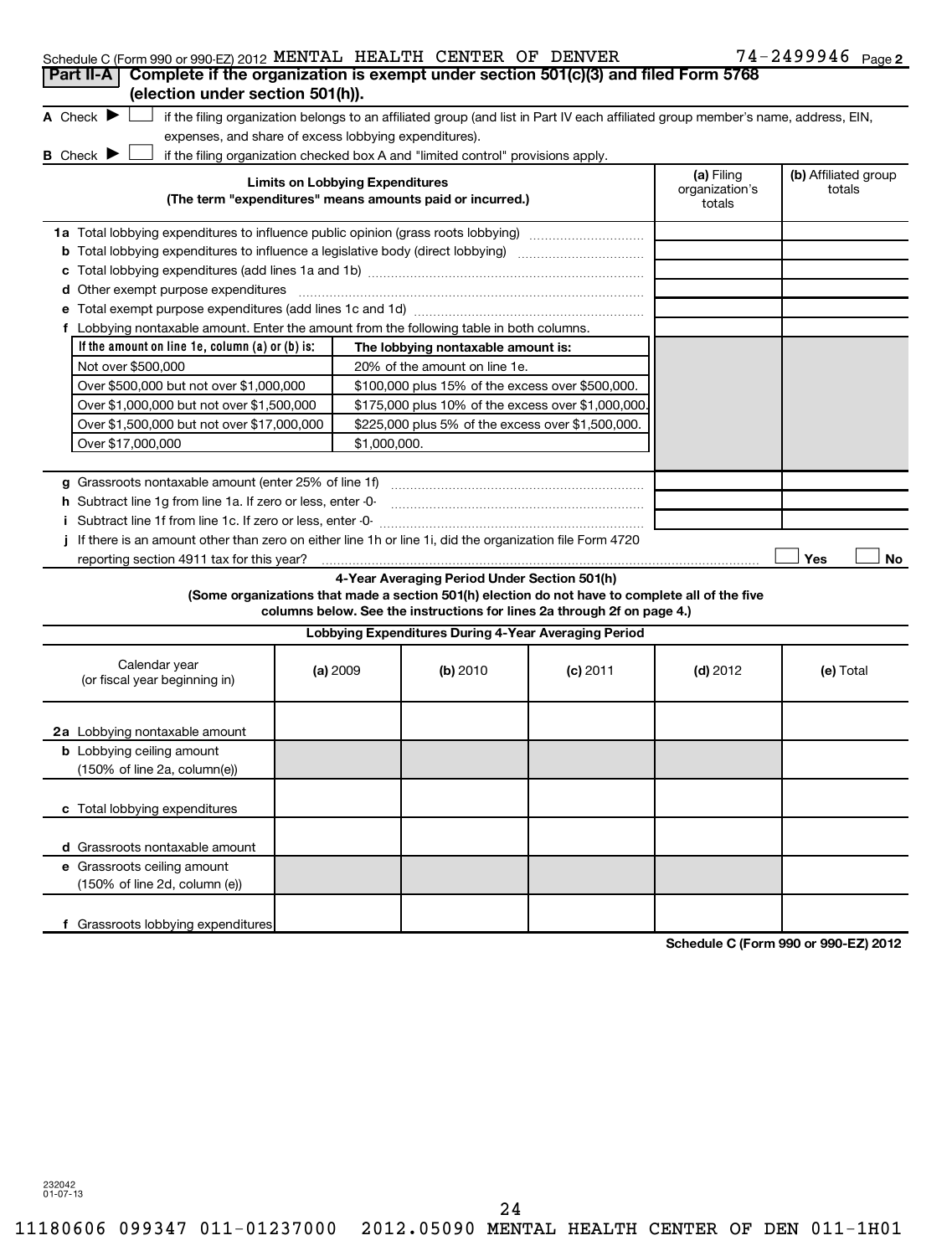### Schedule C (Form 990 or 990-EZ) 2012 MENTAL HEALTH CENTER OF DENVER / 4-Z4YYY46 Page MENTAL HEALTH CENTER OF DENVER 74-2499946

# 74-2499946 Page 3

# **Part II-B Complete if the organization is exempt under section 501(c)(3) and has NOT filed Form 5768 (election under section 501(h)).**

| For each "Yes," response to lines 1a through 1i below, provide in Part IV a detailed description                                                                                                                                    |                                                                        | (a)                     | (b)    |         |  |  |
|-------------------------------------------------------------------------------------------------------------------------------------------------------------------------------------------------------------------------------------|------------------------------------------------------------------------|-------------------------|--------|---------|--|--|
| of the lobbying activity.                                                                                                                                                                                                           | Yes                                                                    | No                      | Amount |         |  |  |
| During the year, did the filing organization attempt to influence foreign, national, state or<br>1.<br>local legislation, including any attempt to influence public opinion on a legislative matter                                 |                                                                        |                         |        |         |  |  |
| or referendum, through the use of:                                                                                                                                                                                                  | х                                                                      |                         |        |         |  |  |
| <b>b</b> Paid staff or management (include compensation in expenses reported on lines 1c through 1i)?                                                                                                                               | $\overline{\textbf{x}}$                                                |                         |        |         |  |  |
|                                                                                                                                                                                                                                     |                                                                        | x                       |        |         |  |  |
|                                                                                                                                                                                                                                     |                                                                        | х                       |        |         |  |  |
|                                                                                                                                                                                                                                     |                                                                        | х                       |        |         |  |  |
|                                                                                                                                                                                                                                     |                                                                        | х                       |        |         |  |  |
| g Direct contact with legislators, their staffs, government officials, or a legislative body?                                                                                                                                       | $\overline{\textbf{x}}$                                                |                         |        | 50,000. |  |  |
| h Rallies, demonstrations, seminars, conventions, speeches, lectures, or any similar means?                                                                                                                                         | $\overline{\textbf{x}}$                                                |                         |        |         |  |  |
| <i>i</i> Other activities?                                                                                                                                                                                                          |                                                                        | х                       |        |         |  |  |
|                                                                                                                                                                                                                                     |                                                                        |                         |        | 50,000. |  |  |
| 2a Did the activities in line 1 cause the organization to be not described in section 501(c)(3)?                                                                                                                                    |                                                                        | $\overline{\textbf{x}}$ |        |         |  |  |
|                                                                                                                                                                                                                                     |                                                                        |                         |        |         |  |  |
| c If "Yes," enter the amount of any tax incurred by organization managers under section 4912                                                                                                                                        |                                                                        |                         |        |         |  |  |
| d If the filing organization incurred a section 4912 tax, did it file Form 4720 for this year?                                                                                                                                      |                                                                        |                         |        |         |  |  |
| Complete if the organization is exempt under section 501(c)(4), section 501(c)(5), or section<br> Part III-A <br>$501(c)(6)$ .                                                                                                      |                                                                        |                         |        |         |  |  |
|                                                                                                                                                                                                                                     |                                                                        |                         | Yes    | No      |  |  |
| 1                                                                                                                                                                                                                                   |                                                                        | 1                       |        |         |  |  |
| 2                                                                                                                                                                                                                                   |                                                                        | $\overline{2}$          |        |         |  |  |
| Did the organization agree to carry over lobbying and political expenditures from the prior year?<br>з                                                                                                                              |                                                                        | 3                       |        |         |  |  |
| Complete if the organization is exempt under section 501(c)(4), section 501(c)(5), or section<br><b>Part III-B</b>                                                                                                                  |                                                                        |                         |        |         |  |  |
| 501(c)(6) and if either (a) BOTH Part III-A, lines 1 and 2, are answered "No," OR (b) Part III-A, line 3, is<br>answered "Yes."                                                                                                     |                                                                        |                         |        |         |  |  |
| Dues, assessments and similar amounts from members [11] matter contracts and similar amounts from members [11] matter contracts and similar amounts from members [11] matter contracts and similar amounts from members [11] m<br>1 |                                                                        | 1                       |        |         |  |  |
| Section 162(e) nondeductible lobbying and political expenditures (do not include amounts of political<br>2                                                                                                                          |                                                                        |                         |        |         |  |  |
| expenses for which the section 527(f) tax was paid).                                                                                                                                                                                |                                                                        |                         |        |         |  |  |
|                                                                                                                                                                                                                                     |                                                                        | 2a                      |        |         |  |  |
| b Carryover from last year manufactured and content to content the content of the content of the content of the content of the content of the content of the content of the content of the content of the content of the conte      |                                                                        | 2 <sub>b</sub>          |        |         |  |  |
|                                                                                                                                                                                                                                     |                                                                        | 2c                      |        |         |  |  |
| з                                                                                                                                                                                                                                   |                                                                        | 3                       |        |         |  |  |
| If notices were sent and the amount on line 2c exceeds the amount on line 3, what portion of the excess<br>4                                                                                                                        |                                                                        |                         |        |         |  |  |
| does the organization agree to carryover to the reasonable estimate of nondeductible lobbying and political                                                                                                                         |                                                                        |                         |        |         |  |  |
|                                                                                                                                                                                                                                     |                                                                        | $\overline{4}$          |        |         |  |  |
| Taxable amount of lobbying and political expenditures (see instructions)<br>5                                                                                                                                                       |                                                                        | 5                       |        |         |  |  |
| <b>Part IV</b><br><b>Supplemental Information</b>                                                                                                                                                                                   |                                                                        |                         |        |         |  |  |
| Complete this part to provide the descriptions required for Part I-A, line 1; Part I-B, line 4; Part I-C, line 5; Part II-A (affiliated group list); Part II-A, line 2;                                                             |                                                                        |                         |        |         |  |  |
| and Part II-B, line 1. Also, complete this part for any additional information.<br>PART II-B, LINE 1, LOBBYING ACTIVITIES:                                                                                                          |                                                                        |                         |        |         |  |  |
| MENTAL HEALTH CENTER OF DENVER IS A MEMBER OF THE COLORADO BEHAVIORAL                                                                                                                                                               |                                                                        |                         |        |         |  |  |
|                                                                                                                                                                                                                                     |                                                                        |                         |        |         |  |  |
| HEALTHCARE COUNCIL AND NATIONAL COUNCIL FOR BEHAVIORAL HEALTH, WHICH                                                                                                                                                                |                                                                        |                         |        |         |  |  |
| MONITORS STATE AND NATIONAL LEGISLATION AFFECTING THE MENTAL HEALTH                                                                                                                                                                 |                                                                        |                         |        |         |  |  |
| INDUSTRY. STAFF AND BOARD MEMBERS ATTEND THE STATE AND NATIONAL HILL                                                                                                                                                                |                                                                        |                         |        |         |  |  |
|                                                                                                                                                                                                                                     | DAY GATHERINGS TO MEET STATE REPRESENTATIVES AND PROVIDE THEM WITH THE |                         |        |         |  |  |
| Schedule C (Form 990 or 990-EZ) 2012<br>232043<br>$01 - 07 - 13$                                                                                                                                                                    |                                                                        |                         |        |         |  |  |
| 25                                                                                                                                                                                                                                  |                                                                        |                         |        |         |  |  |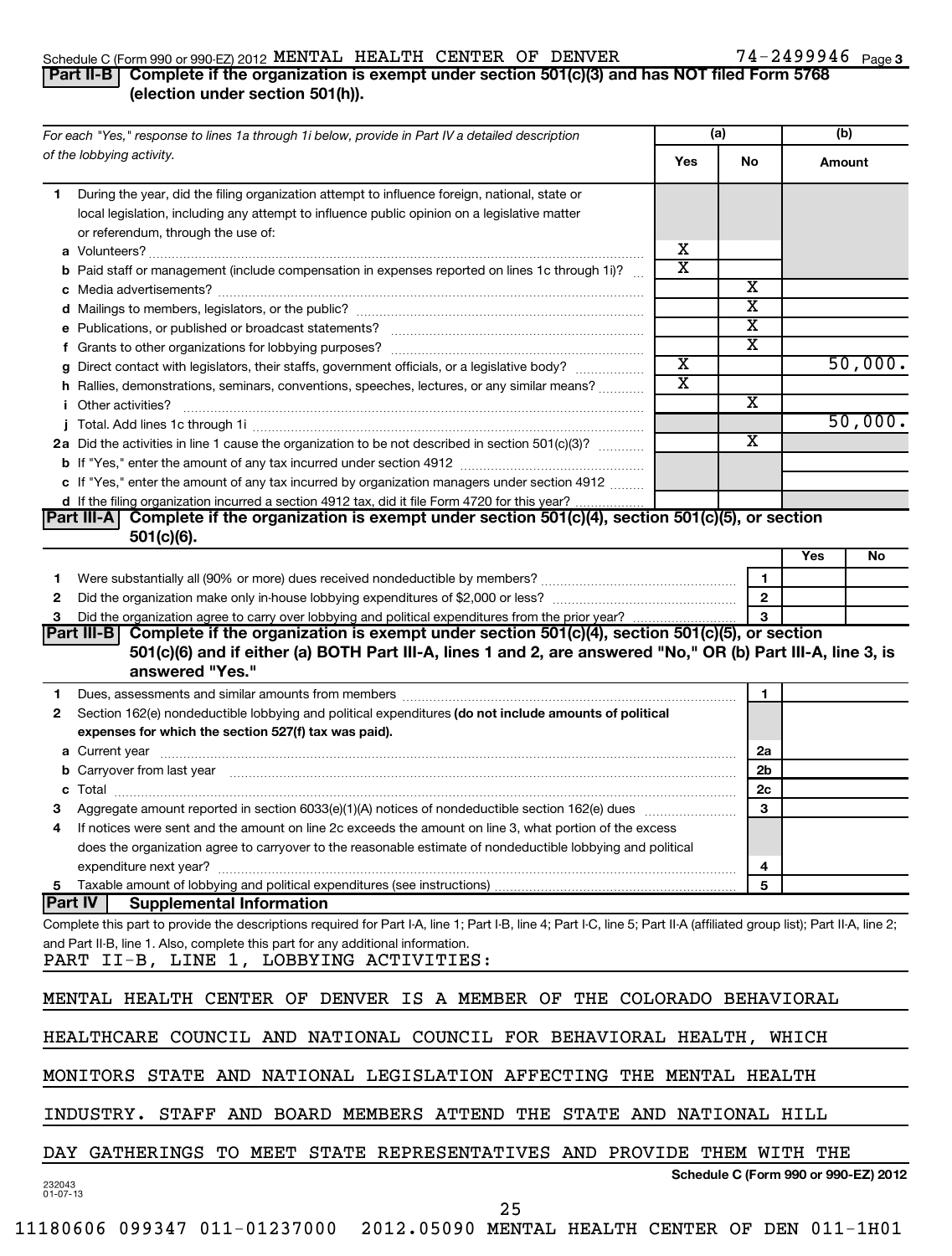| Schedule C (Form 990 or 990-EZ) 2012 MENTAL HEALTH CENTER OF DENVER |  |  | $74 - 2499946$ Page 4 |  |
|---------------------------------------------------------------------|--|--|-----------------------|--|
| <b>Part IV   Supplemental Information (continued)</b>               |  |  |                       |  |

PERSPECTIVES OF THE MENTAL HEALTH CENTER OF DENVER. MENTAL HEALTH

# CENTER OF DENVER ALSO HAS AN ANNUAL LEGISLATIVE BRIEFING FOR STATE

LEGISLATORS.

**Schedule C (Form 990 or 990-EZ) 2012**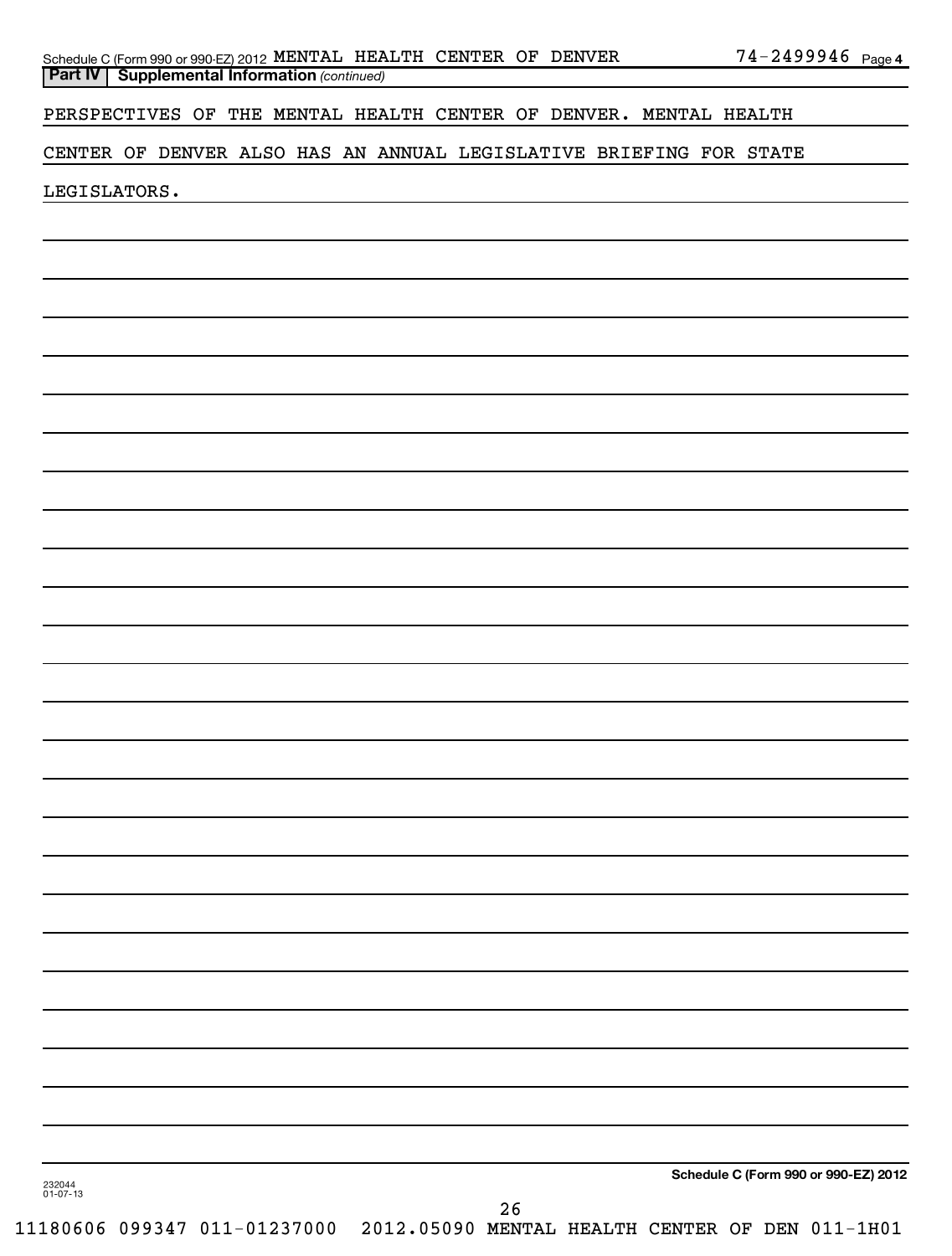Department of the Treasury Internal Revenue Service

# **Supplemental Financial Statements**

OMB No. 1545-0047

**Open to Public Inspection**

**(Form 990) | Complete if the organization answered "Yes," to Form 990, Part IV, line 6, 7, 8, 9, 10, 11a, 11b, 11c, 11d, 11e, 11f, 12a, or 12b.**

**| Attach to Form 990. | See separate instructions.**

232051 12-10-12 **Held at the End of the Tax Year Name of the organization Employer identification number (a)** Donor advised funds **1 2 3 4 5 6 Yes No** † † **Yes No** † † **1 2 3 4 5 6 7 8 9 a** Total number of conservation easements ~~~~~~~~~~~~~~~~~~~~~~~~~~~~~~~~ **b c** Number of conservation easements on a certified historic structure included in (a)  $\ldots$  $\ldots$  $\ldots$  $\ldots$  $\ldots$  $\ldots$ **d** Number of conservation easements included in (c) acquired after 8/17/06, and not on a historic structure **2a 2b 2c 2d Yes No Yes No** † † **1 a** If the organization elected, as permitted under SFAS 116 (ASC 958), not to report in its revenue statement and balance sheet works of art, **2** If the organization received or held works of art, historical treasures, or other similar assets for financial gain, provide **b** If the organization elected, as permitted under SFAS 116 (ASC 958), to report in its revenue statement and balance sheet works of art, historical **(i)** Revenues included in Form 990, Part VIII, line 1 ~~~~~~~~~~~~~~~~~~~~~~~~~~~~ | \$ **(ii)** Assets included in Form 990, Part X \$ **a** Revenues included in Form 990, Part VIII, line 1 ~~~~~~~~~~~~~~~~~~~~~~~~~~~~~~ | \$ **b** Assets included in Form 990, Part X ~~~~~~~~~~~~~~~~~~~~~~~~~~~~~~~~~~~ | \$ **For Paperwork Reduction Act Notice, see the Instructions for Form 990. Schedule D (Form 990) 2012** LHA **Part I** | Organizations Maintaining Donor Advised Funds or Other Similar Funds or Accounts. Complete if the organization answered "Yes" to Form 990, Part IV, line 6. (b) Funds and other accounts Total number at end of year ~~~~~~~~~~~~~~~ Aggregate contributions to (during year) \_\_\_\_\_\_\_\_\_\_\_\_\_\_\_\_\_\_\_ Aggregate grants from (during year) ~~~~~~~~~~ Aggregate value at end of year ~~~~~~~~~~~~~ Did the organization inform all donors and donor advisors in writing that the assets held in donor advised funds are the organization's property, subject to the organization's exclusive legal control?~~~~~~~~~~~~~~~~~~ Did the organization inform all grantees, donors, and donor advisors in writing that grant funds can be used only for charitable purposes and not for the benefit of the donor or donor advisor, or for any other purpose conferring impermissible private benefit? Part II | Conservation Easements. Complete if the organization answered "Yes" to Form 990, Part IV, line 7. Purpose(s) of conservation easements held by the organization (check all that apply). **Preservation of land for public use (e.g., recreation or education)** Protection of natural habitat † † **Preservation of open space** Preservation of an historically important land area Preservation of a certified historic structure Complete lines 2a through 2d if the organization held a qualified conservation contribution in the form of a conservation easement on the last day of the tax year. Total acreage restricted by conservation easements ~~~~~~~~~~~~~~~~~~~~~~~~~~ listed in the National Register ~~~~~~~~~~~~~~~~~~~~~~~~~~~~~~~~~~~~~~ Number of conservation easements modified, transferred, released, extinguished, or terminated by the organization during the tax  $\vee$  ear  $\blacktriangleright$ Number of states where property subject to conservation easement is located  $\blacktriangleright$ Does the organization have a written policy regarding the periodic monitoring, inspection, handling of violations, and enforcement of the conservation easements it holds? ~~~~~~~~~~~~~~~~~~~~~~~~~ Staff and volunteer hours devoted to monitoring, inspecting, and enforcing conservation easements during the year  $\blacktriangleright$ Amount of expenses incurred in monitoring, inspecting, and enforcing conservation easements during the year  $\triangleright$  \$ Does each conservation easement reported on line 2(d) above satisfy the requirements of section 170(h)(4)(B)(i) and section 170(h)(4)(B)(ii)? ~~~~~~~~~~~~~~~~~~~~~~~~~~~~~~~~~~~~~~~~~~~~~~ In Part XIII, describe how the organization reports conservation easements in its revenue and expense statement, and balance sheet, and include, if applicable, the text of the footnote to the organization's financial statements that describes the organization's accounting for conservation easements. Complete if the organization answered "Yes" to Form 990, Part IV, line 8. historical treasures, or other similar assets held for public exhibition, education, or research in furtherance of public service, provide, in Part XIII, the text of the footnote to its financial statements that describes these items. treasures, or other similar assets held for public exhibition, education, or research in furtherance of public service, provide the following amounts relating to these items: the following amounts required to be reported under SFAS 116 (ASC 958) relating to these items: **Part III Organizations Maintaining Collections of Art, Historical Treasures, or Other Similar Assets.**  $\mathsf{y}_{\mathsf{a}\mathsf{s}}$ MENTAL HEALTH CENTER OF DENVER THE 74-2499946

27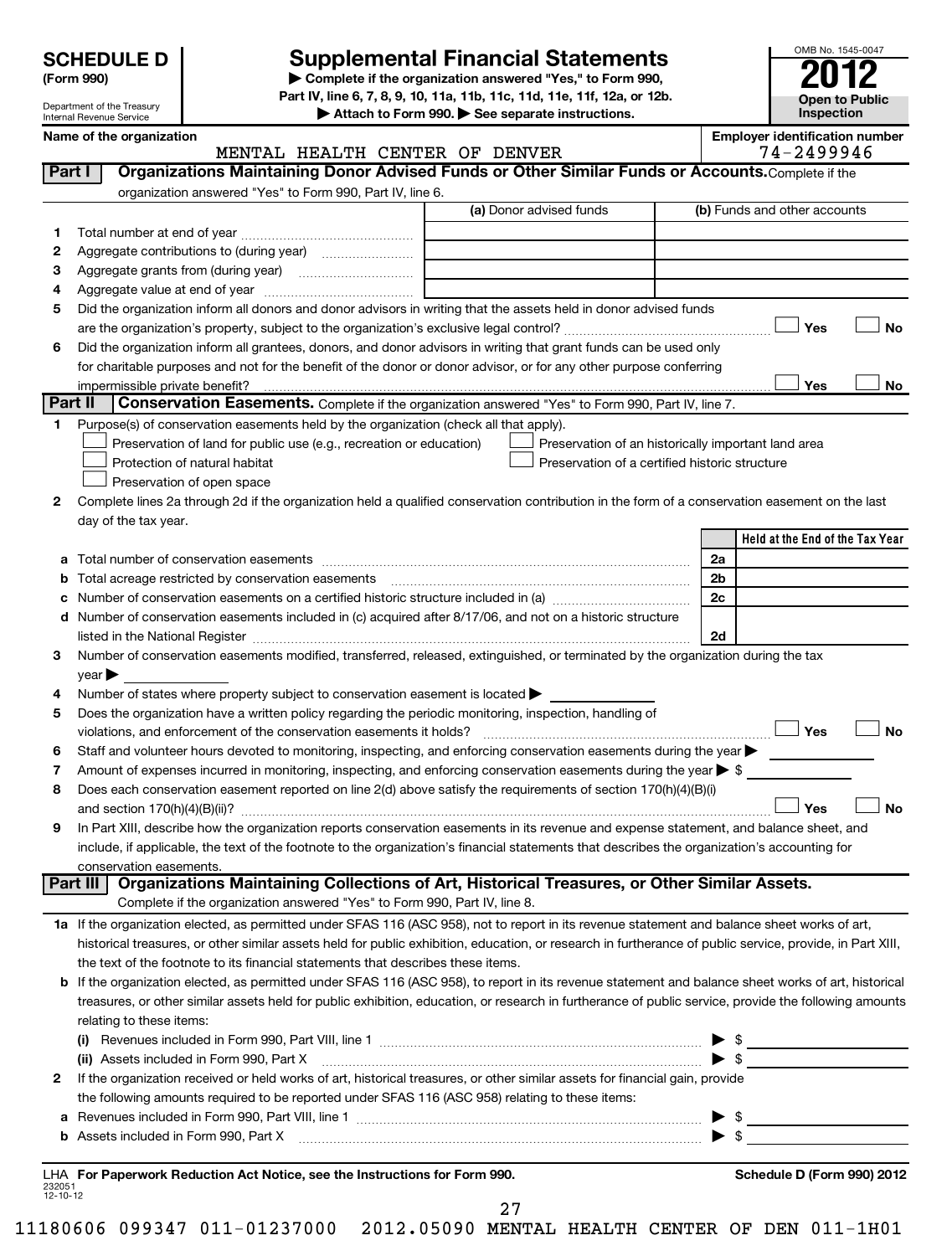|               | 74-2499946 <sub>Page</sub> 2<br>MENTAL HEALTH CENTER OF DENVER<br>Schedule D (Form 990) 2012                                                                                                                                           |                       |   |                           |                    |           |              |                      |                    |                            |           |          |
|---------------|----------------------------------------------------------------------------------------------------------------------------------------------------------------------------------------------------------------------------------------|-----------------------|---|---------------------------|--------------------|-----------|--------------|----------------------|--------------------|----------------------------|-----------|----------|
| Part III      | Organizations Maintaining Collections of Art, Historical Treasures, or Other Similar Assets (continued)                                                                                                                                |                       |   |                           |                    |           |              |                      |                    |                            |           |          |
| 3             | Using the organization's acquisition, accession, and other records, check any of the following that are a significant use of its collection items                                                                                      |                       |   |                           |                    |           |              |                      |                    |                            |           |          |
|               | (check all that apply):                                                                                                                                                                                                                |                       |   |                           |                    |           |              |                      |                    |                            |           |          |
| а             | Public exhibition                                                                                                                                                                                                                      | d                     |   | Loan or exchange programs |                    |           |              |                      |                    |                            |           |          |
| b             | Scholarly research                                                                                                                                                                                                                     | e                     |   | Other                     |                    |           |              |                      |                    |                            |           |          |
| c             | Preservation for future generations                                                                                                                                                                                                    |                       |   |                           |                    |           |              |                      |                    |                            |           |          |
| 4             | Provide a description of the organization's collections and explain how they further the organization's exempt purpose in Part XIII.                                                                                                   |                       |   |                           |                    |           |              |                      |                    |                            |           |          |
| 5             | During the year, did the organization solicit or receive donations of art, historical treasures, or other similar assets                                                                                                               |                       |   |                           |                    |           |              |                      |                    |                            |           |          |
|               | Yes<br>No                                                                                                                                                                                                                              |                       |   |                           |                    |           |              |                      |                    |                            |           |          |
|               | Part IV<br>Escrow and Custodial Arrangements. Complete if the organization answered "Yes" to Form 990, Part IV, line 9, or                                                                                                             |                       |   |                           |                    |           |              |                      |                    |                            |           |          |
|               | reported an amount on Form 990, Part X, line 21.                                                                                                                                                                                       |                       |   |                           |                    |           |              |                      |                    |                            |           |          |
|               | 1a Is the organization an agent, trustee, custodian or other intermediary for contributions or other assets not included                                                                                                               |                       |   |                           |                    |           |              |                      |                    |                            |           |          |
|               | $\boxed{\text{X}}$ No<br>Yes                                                                                                                                                                                                           |                       |   |                           |                    |           |              |                      |                    |                            |           |          |
|               | b If "Yes," explain the arrangement in Part XIII and complete the following table:                                                                                                                                                     |                       |   |                           |                    |           |              |                      |                    |                            |           |          |
|               |                                                                                                                                                                                                                                        |                       |   |                           |                    |           |              |                      |                    | Amount                     |           |          |
|               |                                                                                                                                                                                                                                        |                       |   |                           |                    |           |              | 1c                   |                    |                            |           |          |
|               | Additions during the year manufactured and an account of the year manufactured and account of the year manufactured and account of the year manufactured and account of the year manufactured and account of the year manufact         |                       |   |                           |                    |           |              | 1d                   |                    |                            |           |          |
|               | Distributions during the year manufactured and an account of the year manufactured and the year manufactured and the year manufactured and the year manufactured and the year manufactured and the year manufactured and the y         |                       |   |                           |                    |           |              | 1e                   |                    |                            |           |          |
|               |                                                                                                                                                                                                                                        |                       |   |                           |                    |           |              | 1f                   |                    |                            |           |          |
|               |                                                                                                                                                                                                                                        |                       |   |                           |                    |           |              |                      | $\overline{X}$ Yes |                            |           | No       |
|               | $\overline{\text{X}}$<br>b If "Yes," explain the arrangement in Part XIII. Check here if the explanation has been provided in Part XIII<br>Endowment Funds. Complete if the organization answered "Yes" to Form 990, Part IV, line 10. |                       |   |                           |                    |           |              |                      |                    |                            |           |          |
| <b>Part V</b> |                                                                                                                                                                                                                                        |                       |   |                           |                    |           |              |                      |                    |                            |           |          |
|               |                                                                                                                                                                                                                                        | (a) Current year      |   | (b) Prior year            | (c) Two years back |           |              | (d) Three years back |                    | (e) Four years back        |           |          |
| 1a            | 224,608.<br>162,375.<br>107,923.<br>214, 273.<br>179,349.<br>Beginning of year balance                                                                                                                                                 |                       |   |                           |                    |           |              |                      |                    |                            |           |          |
|               | 6,000.<br>70,000.<br>15,262.<br>30,900<br>13,365.<br>20,079.                                                                                                                                                                           |                       |   |                           |                    |           |              |                      |                    |                            |           |          |
|               | Net investment earnings, gains, and losses                                                                                                                                                                                             |                       |   | 8,237.                    |                    |           |              |                      |                    |                            |           |          |
|               |                                                                                                                                                                                                                                        |                       |   |                           |                    |           |              |                      |                    |                            |           |          |
|               | Other expenditures for facilities                                                                                                                                                                                                      |                       |   |                           |                    |           |              |                      |                    |                            |           |          |
|               | and programs                                                                                                                                                                                                                           | 2,291.                |   | 2,098.                    |                    | 1,976.    |              | 3,150.               |                    |                            |           | 2,183.   |
|               | Administrative expenses                                                                                                                                                                                                                | 237,579.              |   | 224,608.                  |                    | 214, 273. |              | 179,349.             |                    |                            |           | 162,375. |
|               | End of year balance                                                                                                                                                                                                                    |                       |   |                           |                    |           |              |                      |                    |                            |           |          |
| 2             | Provide the estimated percentage of the current year end balance (line 1g, column (a)) held as:                                                                                                                                        | 100.00                |   |                           |                    |           |              |                      |                    |                            |           |          |
|               | Board designated or quasi-endowment<br>.00<br>Permanent endowment                                                                                                                                                                      | %                     | % |                           |                    |           |              |                      |                    |                            |           |          |
|               | Temporarily restricted endowment                                                                                                                                                                                                       | $\overline{.00}$<br>% |   |                           |                    |           |              |                      |                    |                            |           |          |
|               | The percentages in lines 2a, 2b, and 2c should equal 100%.                                                                                                                                                                             |                       |   |                           |                    |           |              |                      |                    |                            |           |          |
|               | 3a Are there endowment funds not in the possession of the organization that are held and administered for the organization                                                                                                             |                       |   |                           |                    |           |              |                      |                    |                            |           |          |
|               | by:                                                                                                                                                                                                                                    |                       |   |                           |                    |           |              |                      |                    |                            | Yes       | No       |
|               | (i)                                                                                                                                                                                                                                    |                       |   |                           |                    |           |              |                      |                    | 3a(i)                      | х         |          |
|               |                                                                                                                                                                                                                                        |                       |   |                           |                    |           |              |                      |                    | 3a(ii)                     |           | X        |
|               | 3b                                                                                                                                                                                                                                     |                       |   |                           |                    |           |              |                      |                    |                            |           |          |
|               | Describe in Part XIII the intended uses of the organization's endowment funds.                                                                                                                                                         |                       |   |                           |                    |           |              |                      |                    |                            |           |          |
|               | <b>Part VI</b><br>Land, Buildings, and Equipment. See Form 990, Part X, line 10.                                                                                                                                                       |                       |   |                           |                    |           |              |                      |                    |                            |           |          |
|               | Description of property                                                                                                                                                                                                                | (a) Cost or other     |   | (b) Cost or other         |                    |           |              | (c) Accumulated      |                    | (d) Book value             |           |          |
|               |                                                                                                                                                                                                                                        | basis (investment)    |   |                           | basis (other)      |           | depreciation |                      |                    |                            |           |          |
|               |                                                                                                                                                                                                                                        |                       |   |                           | 2,747,212.         |           |              |                      |                    | 2,747,212.                 |           |          |
|               |                                                                                                                                                                                                                                        |                       |   |                           | 29,415,444.        |           |              | 11,413,719.          |                    | 18,001,725.                |           |          |
|               |                                                                                                                                                                                                                                        |                       |   |                           | 601, 152.          |           |              | 361,276.             |                    |                            | 239,876.  |          |
|               |                                                                                                                                                                                                                                        |                       |   |                           | 1,864,794.         |           |              | 1,271,618.           |                    |                            | 593, 176. |          |
|               |                                                                                                                                                                                                                                        |                       |   |                           | 6,088,579.         |           |              | 3,959,391            |                    | 2,129,188.                 |           |          |
|               | Total. Add lines 1a through 1e. (Column (d) must equal Form 990, Part X, column (B), line 10(c).)                                                                                                                                      |                       |   |                           |                    |           |              |                      |                    | 23, 711, 177.              |           |          |
|               |                                                                                                                                                                                                                                        |                       |   |                           |                    |           |              |                      |                    | Schedule D (Form 990) 2012 |           |          |
|               |                                                                                                                                                                                                                                        |                       |   |                           |                    |           |              |                      |                    |                            |           |          |

232052 12-10-12

28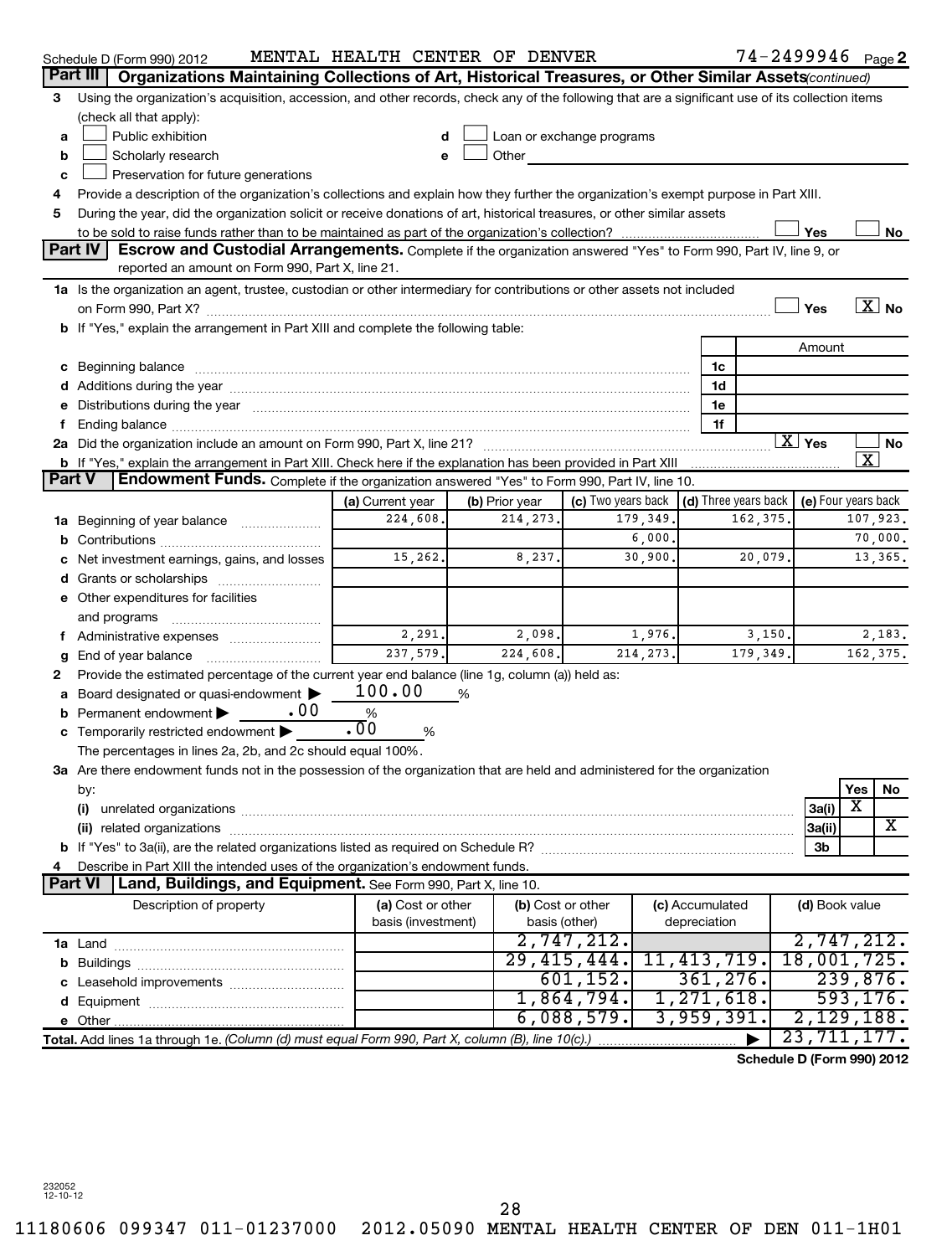|                | Schedule D (Form 990) 2012                                                             |                              | MENTAL HEALTH CENTER OF DENVER |                                                                                                                                                         |                                                           | $74 - 2499946$ Page 3                 |  |
|----------------|----------------------------------------------------------------------------------------|------------------------------|--------------------------------|---------------------------------------------------------------------------------------------------------------------------------------------------------|-----------------------------------------------------------|---------------------------------------|--|
|                | Part VII Investments - Other Securities. See Form 990, Part X, line 12.                |                              |                                |                                                                                                                                                         |                                                           |                                       |  |
|                | (a) Description of security or category (including name of security)                   |                              | (b) Book value                 |                                                                                                                                                         | (c) Method of valuation: Cost or end-of-year market value |                                       |  |
|                | (1) Financial derivatives                                                              |                              |                                |                                                                                                                                                         |                                                           |                                       |  |
|                |                                                                                        |                              |                                |                                                                                                                                                         |                                                           |                                       |  |
| (3) Other      |                                                                                        |                              |                                |                                                                                                                                                         |                                                           |                                       |  |
| (A)            |                                                                                        |                              |                                |                                                                                                                                                         |                                                           |                                       |  |
| (B)            |                                                                                        |                              |                                |                                                                                                                                                         |                                                           |                                       |  |
| (C)            |                                                                                        |                              |                                |                                                                                                                                                         |                                                           |                                       |  |
| (D)            |                                                                                        |                              |                                |                                                                                                                                                         |                                                           |                                       |  |
| (E)            |                                                                                        |                              |                                |                                                                                                                                                         |                                                           |                                       |  |
| (F)            |                                                                                        |                              |                                |                                                                                                                                                         |                                                           |                                       |  |
| (G)            |                                                                                        |                              |                                |                                                                                                                                                         |                                                           |                                       |  |
| (H)            |                                                                                        |                              |                                |                                                                                                                                                         |                                                           |                                       |  |
| (1)            |                                                                                        |                              |                                |                                                                                                                                                         |                                                           |                                       |  |
|                | Total. (Col. (b) must equal Form 990, Part X, col. (B) line 12.) $\blacktriangleright$ |                              |                                |                                                                                                                                                         |                                                           |                                       |  |
|                | Part VIII Investments - Program Related. See Form 990, Part X, line 13.                |                              |                                |                                                                                                                                                         |                                                           |                                       |  |
|                | (a) Description of investment type                                                     |                              | (b) Book value                 |                                                                                                                                                         | (c) Method of valuation: Cost or end-of-year market value |                                       |  |
| (1)            |                                                                                        |                              |                                |                                                                                                                                                         |                                                           |                                       |  |
| (2)            |                                                                                        |                              |                                |                                                                                                                                                         |                                                           |                                       |  |
| (3)            |                                                                                        |                              |                                |                                                                                                                                                         |                                                           |                                       |  |
| (4)            |                                                                                        |                              |                                |                                                                                                                                                         |                                                           |                                       |  |
| (5)            |                                                                                        |                              |                                |                                                                                                                                                         |                                                           |                                       |  |
| (6)            |                                                                                        |                              |                                |                                                                                                                                                         |                                                           |                                       |  |
| (7)            |                                                                                        |                              |                                |                                                                                                                                                         |                                                           |                                       |  |
| (8)            |                                                                                        |                              |                                |                                                                                                                                                         |                                                           |                                       |  |
| (9)            |                                                                                        |                              |                                |                                                                                                                                                         |                                                           |                                       |  |
| (10)           |                                                                                        |                              |                                |                                                                                                                                                         |                                                           |                                       |  |
|                | Total. (Col. (b) must equal Form 990, Part X, col. (B) line 13.) $\blacktriangleright$ |                              |                                |                                                                                                                                                         |                                                           |                                       |  |
| <b>Part IX</b> | Other Assets. See Form 990, Part X, line 15.                                           |                              |                                |                                                                                                                                                         |                                                           |                                       |  |
|                |                                                                                        |                              | (a) Description                |                                                                                                                                                         |                                                           | (b) Book value                        |  |
| (1)            |                                                                                        |                              |                                |                                                                                                                                                         |                                                           |                                       |  |
| (2)            |                                                                                        |                              |                                |                                                                                                                                                         |                                                           |                                       |  |
| (3)            |                                                                                        |                              |                                |                                                                                                                                                         |                                                           |                                       |  |
| (4)            |                                                                                        |                              |                                |                                                                                                                                                         |                                                           |                                       |  |
| (5)            |                                                                                        |                              |                                |                                                                                                                                                         |                                                           |                                       |  |
| (6)            |                                                                                        |                              |                                |                                                                                                                                                         |                                                           |                                       |  |
| (7)            |                                                                                        |                              |                                |                                                                                                                                                         |                                                           |                                       |  |
| (8)            |                                                                                        |                              |                                |                                                                                                                                                         |                                                           |                                       |  |
| (9)            |                                                                                        |                              |                                |                                                                                                                                                         |                                                           |                                       |  |
| (10)           |                                                                                        |                              |                                |                                                                                                                                                         |                                                           |                                       |  |
|                | Total. (Column (b) must equal Form 990, Part X, col. (B) line 15.)                     |                              |                                |                                                                                                                                                         |                                                           |                                       |  |
| <b>Part X</b>  | Other Liabilities. See Form 990, Part X, line 25.                                      |                              |                                |                                                                                                                                                         |                                                           |                                       |  |
| 1.             |                                                                                        | (a) Description of liability |                                | (b) Book value                                                                                                                                          |                                                           |                                       |  |
| (1)            | Federal income taxes                                                                   |                              |                                |                                                                                                                                                         |                                                           |                                       |  |
| (2)            | <b>INTEREST RATE SWAP</b>                                                              |                              |                                | 391,582.                                                                                                                                                |                                                           |                                       |  |
|                |                                                                                        |                              |                                |                                                                                                                                                         |                                                           |                                       |  |
| (3)            |                                                                                        |                              |                                |                                                                                                                                                         |                                                           |                                       |  |
| (4)            |                                                                                        |                              |                                |                                                                                                                                                         |                                                           |                                       |  |
| (5)            |                                                                                        |                              |                                |                                                                                                                                                         |                                                           |                                       |  |
| (6)            |                                                                                        |                              |                                |                                                                                                                                                         |                                                           |                                       |  |
| (7)            |                                                                                        |                              |                                |                                                                                                                                                         |                                                           |                                       |  |
| (8)            |                                                                                        |                              |                                |                                                                                                                                                         |                                                           |                                       |  |
| (9)            |                                                                                        |                              |                                |                                                                                                                                                         |                                                           |                                       |  |
| (10)           |                                                                                        |                              |                                |                                                                                                                                                         |                                                           |                                       |  |
| (11)           |                                                                                        |                              |                                |                                                                                                                                                         |                                                           |                                       |  |
|                | Total. (Column (b) must equal Form 990, Part X, col. (B) line 25.)                     |                              |                                | 391,582.                                                                                                                                                |                                                           |                                       |  |
|                |                                                                                        |                              |                                | 2. FIN 48 (ASC 740) Footnote. In Part XIII, provide the text of the footnote to the organization's financial statements that reports the organization's |                                                           |                                       |  |
|                |                                                                                        |                              |                                | liability for uncertain tax positions under FIN 48 (ASC 740). Check here if the text of the footnote has been provided in Part XIII                     |                                                           | $d_{\text{min}} = 5$ (Ferma 000) 0040 |  |

**Schedule D (Form 990) 2012**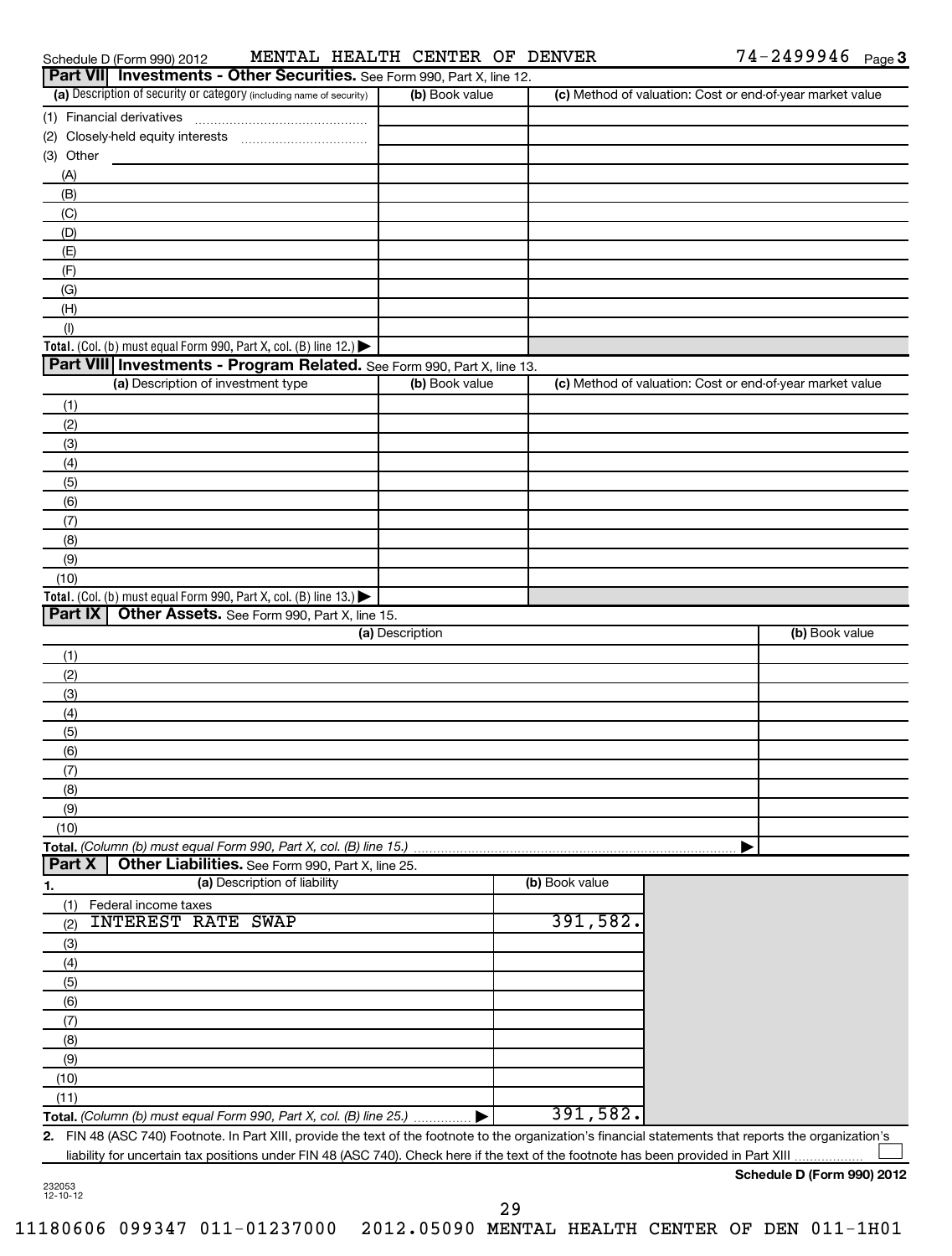| $74 - 2499946$ Page 4<br>MENTAL HEALTH CENTER OF DENVER<br>Schedule D (Form 990) 2012        |                                                                                                                                                                                                                                     |                |            |              |             |  |  |  |  |
|----------------------------------------------------------------------------------------------|-------------------------------------------------------------------------------------------------------------------------------------------------------------------------------------------------------------------------------------|----------------|------------|--------------|-------------|--|--|--|--|
| Part XI   Reconciliation of Revenue per Audited Financial Statements With Revenue per Return |                                                                                                                                                                                                                                     |                |            |              |             |  |  |  |  |
| 1                                                                                            | Total revenue, gains, and other support per audited financial statements                                                                                                                                                            |                |            |              | 69,098,295. |  |  |  |  |
| 2                                                                                            | Amounts included on line 1 but not on Form 990, Part VIII, line 12:                                                                                                                                                                 |                |            |              |             |  |  |  |  |
| a                                                                                            | Net unrealized gains on investments [111] Martin Martin Martin Martin Martin Martin Martin Martin Martin Marti                                                                                                                      | 2a             | $-63,327.$ |              |             |  |  |  |  |
|                                                                                              |                                                                                                                                                                                                                                     | 2 <sub>b</sub> | 84,536.    |              |             |  |  |  |  |
| c                                                                                            |                                                                                                                                                                                                                                     | 2c             |            |              |             |  |  |  |  |
| d                                                                                            | Other (Describe in Part XIII.) [100] [100] [100] [100] [100] [100] [100] [100] [100] [100] [100] [100] [100] [                                                                                                                      | 2d             | 272,445.   |              |             |  |  |  |  |
| e                                                                                            | Add lines 2a through 2d <b>contained a contained a contained a contained a</b> contained a contact the state of the state of the state of the state of the state of the state of the state of the state of the state of the state o |                |            | 2e           | 293,654.    |  |  |  |  |
| з                                                                                            | Subtract line 2e from line 1 <b>manufacture in the contract of the 2e</b> from line 1                                                                                                                                               |                |            | $\mathbf{a}$ | 68,804,641. |  |  |  |  |
| 4                                                                                            | Amounts included on Form 990, Part VIII, line 12, but not on line 1:                                                                                                                                                                |                |            |              |             |  |  |  |  |
| a                                                                                            | Investment expenses not included on Form 990, Part VIII, line 7b                                                                                                                                                                    | 4a             |            |              |             |  |  |  |  |
|                                                                                              |                                                                                                                                                                                                                                     | 4 <sub>b</sub> | $-32,741.$ |              |             |  |  |  |  |
|                                                                                              | Add lines 4a and 4b                                                                                                                                                                                                                 |                |            | 4c           | $-32,741.$  |  |  |  |  |
| 5.                                                                                           | 68,771,900.                                                                                                                                                                                                                         |                |            |              |             |  |  |  |  |
|                                                                                              | Part XII   Reconciliation of Expenses per Audited Financial Statements With Expenses per Return                                                                                                                                     |                |            |              |             |  |  |  |  |
| 1                                                                                            |                                                                                                                                                                                                                                     |                |            | $\mathbf{1}$ | 63,491,919. |  |  |  |  |
| 2                                                                                            | Amounts included on line 1 but not on Form 990, Part IX, line 25:                                                                                                                                                                   |                |            |              |             |  |  |  |  |
| a                                                                                            |                                                                                                                                                                                                                                     | 2a             | 84,536.    |              |             |  |  |  |  |
|                                                                                              |                                                                                                                                                                                                                                     | 2 <sub>b</sub> |            |              |             |  |  |  |  |
| C.                                                                                           |                                                                                                                                                                                                                                     | 2c             |            |              |             |  |  |  |  |
|                                                                                              |                                                                                                                                                                                                                                     | 2d             | 490,687.   |              |             |  |  |  |  |
| e                                                                                            | Add lines 2a through 2d <b>contained a contained a contained a contained a</b> contained a contained a contained a contained a contained a contained a contained a contained a contained a contained a contained a contained a cont |                |            | 2e           | 575, 223.   |  |  |  |  |
| з                                                                                            |                                                                                                                                                                                                                                     |                |            | $\mathbf{a}$ | 62,916,696. |  |  |  |  |
| 4                                                                                            | Amounts included on Form 990, Part IX, line 25, but not on line 1:                                                                                                                                                                  |                |            |              |             |  |  |  |  |
| a                                                                                            |                                                                                                                                                                                                                                     | 4a             |            |              |             |  |  |  |  |
|                                                                                              |                                                                                                                                                                                                                                     | 4 <sub>b</sub> |            |              |             |  |  |  |  |
| c.                                                                                           | 0.<br>Add lines 4a and 4b<br>4c                                                                                                                                                                                                     |                |            |              |             |  |  |  |  |
|                                                                                              |                                                                                                                                                                                                                                     |                |            |              | 62,916,696. |  |  |  |  |
|                                                                                              | Part XIII Supplemental Information                                                                                                                                                                                                  |                |            |              |             |  |  |  |  |
|                                                                                              | Complete this part to provide the descriptions required for Part II, lines 3, 5, and 9; Part III, lines 1a and 4; Part IV, lines 1b and 2b; Part V, line 4; Part                                                                    |                |            |              |             |  |  |  |  |

X, line 2; Part XI, lines 2d and 4b; and Part XII, lines 2d and 4b. Also complete this part to provide any additional information. PART IV, LINE 2B: MHCD MAINTAINS BANK ACCOUNTS ON BEHALF OF ITS

# CONSUMERS UNDER THE MANAGEMENT OF THE SOCIAL SECURITY ADMINISTATION.

# PART V, LINE 4: TO HELP SUSTAIN MENTAL HEALTH CENTER OF DENVER'S

FUTURE GROWTH.

PART XI, LINE 2D - OTHER ADJUSTMENTS:

# AMOUNTS REPORTED BY OTHER ENTITY ON CONSOLIDATED FINANCIAL

**Schedule D (Form 990) 2012**

232054 12-10-12

30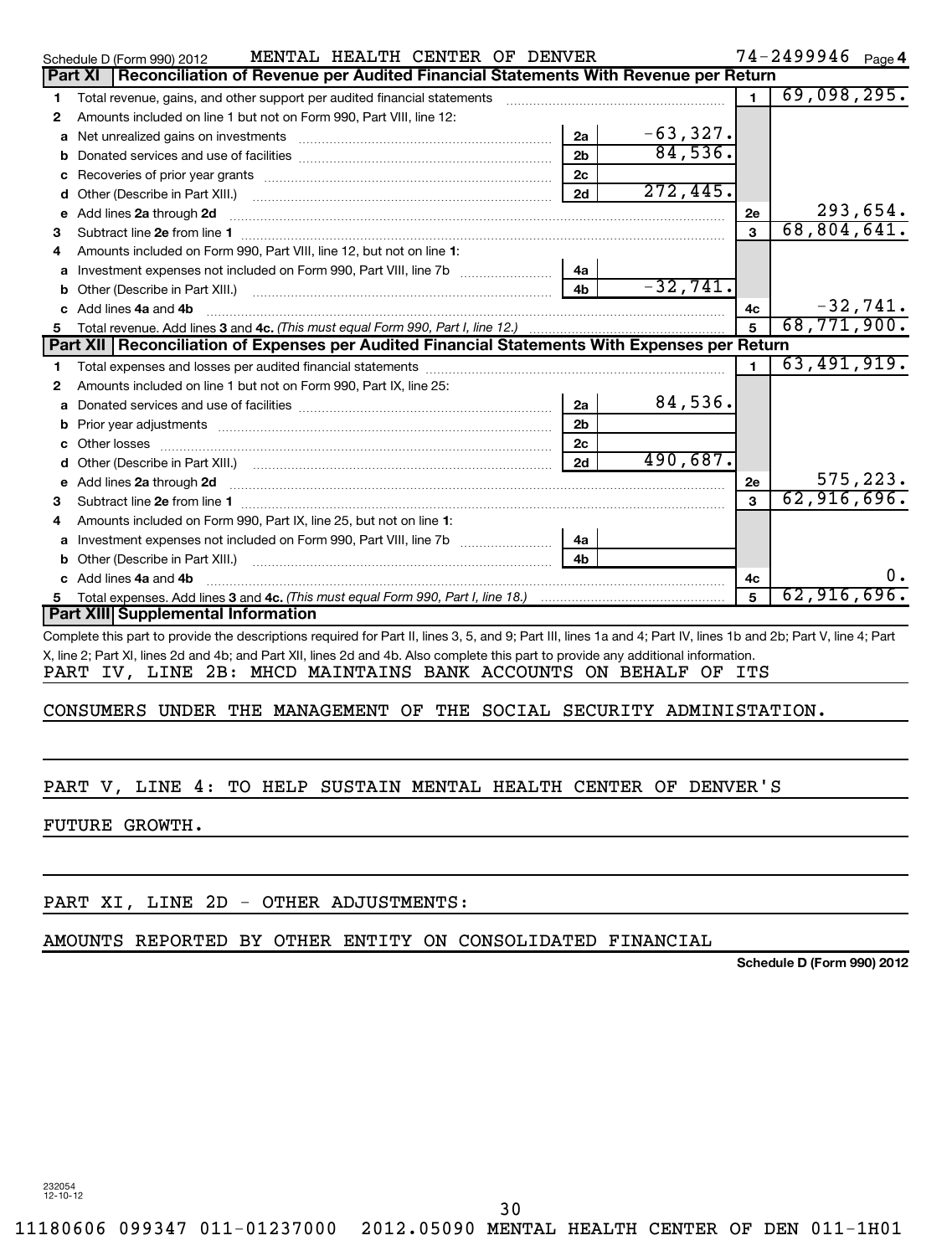| <b>Part XIII   Supplemental Information (continued)</b>    |                            |
|------------------------------------------------------------|----------------------------|
| <b>STATEMENTS</b>                                          | 272,445.                   |
|                                                            |                            |
| PART XI, LINE 4B - OTHER ADJUSTMENTS:                      |                            |
| FUNRAISING EVENT EXPENSES                                  | $-32,741.$                 |
| PART XII, LINE 2D - OTHER ADJUSTMENTS:                     |                            |
|                                                            |                            |
| AMOUNTS REPORTED BY OTHER ENTITY ON CONSOLIDATED FINANCIAL |                            |
| <b>STATEMENTS</b>                                          | 457,946.                   |
| FUNDRAISING EVENT EXPENSES                                 | 32,741.                    |
| TOTAL TO SCHEDULE D, PART XII, LINE 2D                     | 490,687.                   |
|                                                            |                            |
|                                                            |                            |
|                                                            |                            |
|                                                            |                            |
|                                                            |                            |
|                                                            |                            |
|                                                            |                            |
|                                                            |                            |
|                                                            |                            |
|                                                            |                            |
|                                                            |                            |
|                                                            |                            |
|                                                            |                            |
|                                                            |                            |
|                                                            |                            |
|                                                            |                            |
|                                                            |                            |
|                                                            |                            |
|                                                            |                            |
|                                                            | Schedule D (Form 990) 2012 |
| 232055<br>12-10-12                                         | 31                         |

Schedule D (Form 990) 2012 MENTAL HEALTH CENTER OF DENVER / 4-Z4YYY4 b Page

MENTAL HEALTH CENTER OF DENVER

74-2499946 Page 5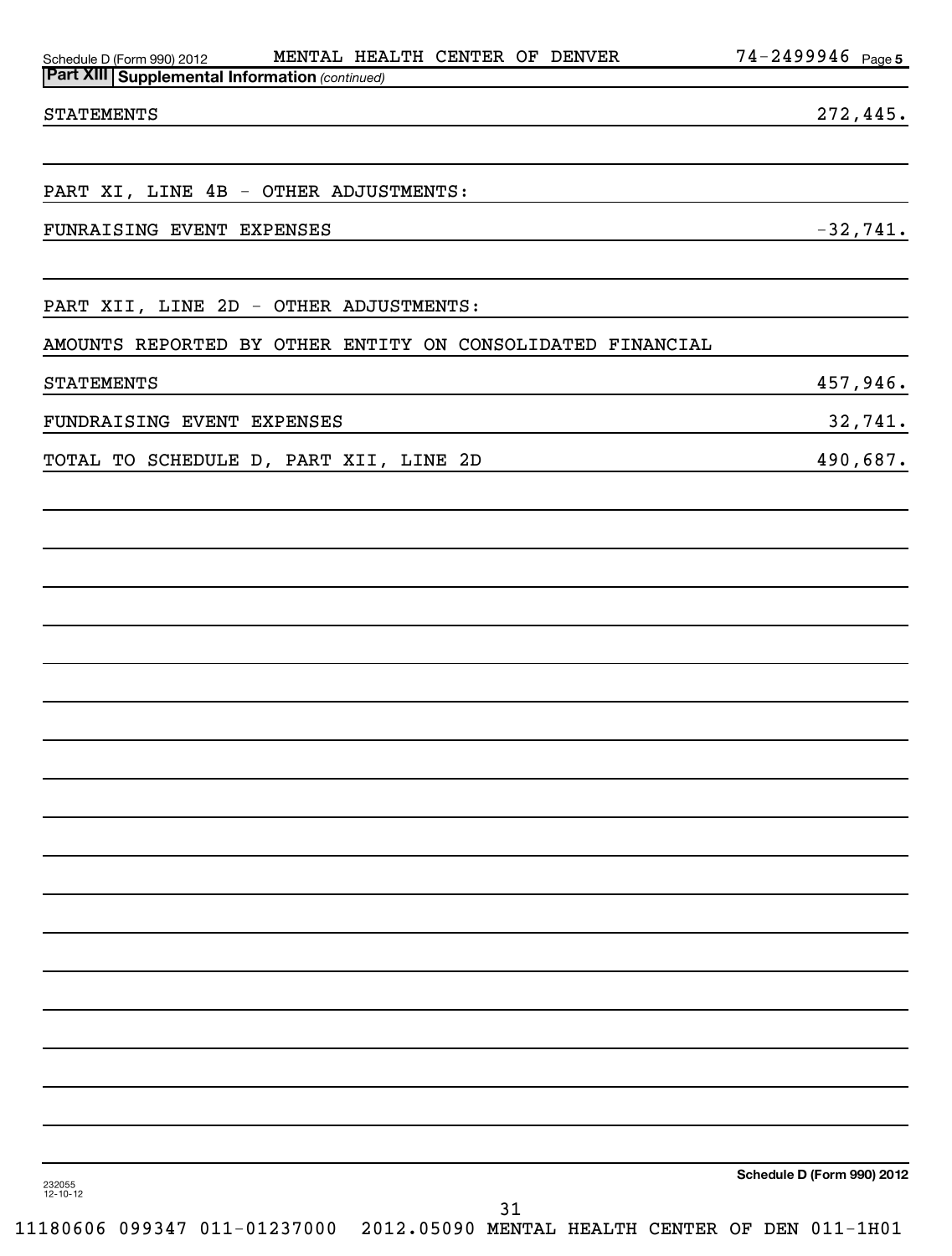| <b>SCHEDULE G</b> |  |
|-------------------|--|
|-------------------|--|

| Department of the Treasury |  |
|----------------------------|--|
| Internal Revenue Service   |  |

# **Supplemental Information Regarding Fundraising or Gaming Activities 2012**

**Complete if the organization answered "Yes" to Form 990, Part IV, lines 17, 18, or 19, or if the organization entered more than \$15,000 on Form 990-EZ, line 6a. | Attach to Form 990 or Form 990-EZ. | See separate instructions.**

**Open To Public Inspection**

OMB No. 1545-0047

| Name of the organization                                                                                                                                                                                                                                                                                                                                                                                                                                                                                                                                                                                                                                                                                                                                    | MENTAL HEALTH CENTER OF DENVER                                                                                                |                                                          |                |                                                                                                                               | 74-2499946                                                                 | <b>Employer identification number</b>                   |
|-------------------------------------------------------------------------------------------------------------------------------------------------------------------------------------------------------------------------------------------------------------------------------------------------------------------------------------------------------------------------------------------------------------------------------------------------------------------------------------------------------------------------------------------------------------------------------------------------------------------------------------------------------------------------------------------------------------------------------------------------------------|-------------------------------------------------------------------------------------------------------------------------------|----------------------------------------------------------|----------------|-------------------------------------------------------------------------------------------------------------------------------|----------------------------------------------------------------------------|---------------------------------------------------------|
| Part I<br>required to complete this part.                                                                                                                                                                                                                                                                                                                                                                                                                                                                                                                                                                                                                                                                                                                   | Fundraising Activities. Complete if the organization answered "Yes" to Form 990, Part IV, line 17. Form 990-EZ filers are not |                                                          |                |                                                                                                                               |                                                                            |                                                         |
| 1 Indicate whether the organization raised funds through any of the following activities. Check all that apply.<br>$\underline{\mathbf{X}}$ Mail solicitations<br>a<br>$\mathbf{X}$<br>Internet and email solicitations<br>b<br>Phone solicitations<br>C<br>$\overline{\mathbf{X}}$ In-person solicitations<br>d<br>2 a Did the organization have a written or oral agreement with any individual (including officers, directors, trustees or<br>key employees listed in Form 990, Part VII) or entity in connection with professional fundraising services?<br>b If "Yes," list the ten highest paid individuals or entities (fundraisers) pursuant to agreements under which the fundraiser is to be<br>compensated at least \$5,000 by the organization. | $g\lfloor X\rfloor$ Special fundraising events                                                                                |                                                          |                | $e$ $\boxed{\text{X}}$ Solicitation of non-government grants<br>$f\left[\frac{X}{X}\right]$ Solicitation of government grants | $\boxed{\text{X}}$ Yes                                                     | <b>No</b>                                               |
| (i) Name and address of individual<br>or entity (fundraiser)                                                                                                                                                                                                                                                                                                                                                                                                                                                                                                                                                                                                                                                                                                | (ii) Activity                                                                                                                 | (iii) Did<br>fundraiser<br>have custody<br>or control of | contributions? | (iv) Gross receipts<br>from activity                                                                                          | (v) Amount paid<br>to (or retained by)<br>fundraiser<br>listed in col. (i) | (vi) Amount paid<br>to (or retained by)<br>organization |
| RDM COMMUNICATIONS - 3660 S.                                                                                                                                                                                                                                                                                                                                                                                                                                                                                                                                                                                                                                                                                                                                |                                                                                                                               | Yes                                                      | No             |                                                                                                                               |                                                                            |                                                         |
| YOSEMITE STREET, STE 600,                                                                                                                                                                                                                                                                                                                                                                                                                                                                                                                                                                                                                                                                                                                                   | CONSULTING                                                                                                                    |                                                          | X              | 0.                                                                                                                            | 48,000                                                                     | $\mathbf 0$ .                                           |
|                                                                                                                                                                                                                                                                                                                                                                                                                                                                                                                                                                                                                                                                                                                                                             |                                                                                                                               |                                                          |                |                                                                                                                               |                                                                            |                                                         |
|                                                                                                                                                                                                                                                                                                                                                                                                                                                                                                                                                                                                                                                                                                                                                             |                                                                                                                               |                                                          |                |                                                                                                                               |                                                                            |                                                         |
|                                                                                                                                                                                                                                                                                                                                                                                                                                                                                                                                                                                                                                                                                                                                                             |                                                                                                                               |                                                          |                |                                                                                                                               |                                                                            |                                                         |
|                                                                                                                                                                                                                                                                                                                                                                                                                                                                                                                                                                                                                                                                                                                                                             |                                                                                                                               |                                                          |                |                                                                                                                               |                                                                            |                                                         |
|                                                                                                                                                                                                                                                                                                                                                                                                                                                                                                                                                                                                                                                                                                                                                             |                                                                                                                               |                                                          |                |                                                                                                                               |                                                                            |                                                         |
| Total                                                                                                                                                                                                                                                                                                                                                                                                                                                                                                                                                                                                                                                                                                                                                       |                                                                                                                               |                                                          |                |                                                                                                                               | 48,000                                                                     |                                                         |
| 3 List all states in which the organization is registered or licensed to solicit contributions or has been notified it is exempt from registration<br>or licensing.                                                                                                                                                                                                                                                                                                                                                                                                                                                                                                                                                                                         |                                                                                                                               |                                                          |                |                                                                                                                               |                                                                            |                                                         |
| $\overline{CO}$                                                                                                                                                                                                                                                                                                                                                                                                                                                                                                                                                                                                                                                                                                                                             |                                                                                                                               |                                                          |                |                                                                                                                               |                                                                            |                                                         |
|                                                                                                                                                                                                                                                                                                                                                                                                                                                                                                                                                                                                                                                                                                                                                             |                                                                                                                               |                                                          |                |                                                                                                                               |                                                                            |                                                         |
|                                                                                                                                                                                                                                                                                                                                                                                                                                                                                                                                                                                                                                                                                                                                                             |                                                                                                                               |                                                          |                |                                                                                                                               |                                                                            |                                                         |
|                                                                                                                                                                                                                                                                                                                                                                                                                                                                                                                                                                                                                                                                                                                                                             |                                                                                                                               |                                                          |                |                                                                                                                               |                                                                            |                                                         |
|                                                                                                                                                                                                                                                                                                                                                                                                                                                                                                                                                                                                                                                                                                                                                             |                                                                                                                               |                                                          |                |                                                                                                                               |                                                                            |                                                         |
|                                                                                                                                                                                                                                                                                                                                                                                                                                                                                                                                                                                                                                                                                                                                                             |                                                                                                                               |                                                          |                |                                                                                                                               |                                                                            |                                                         |
|                                                                                                                                                                                                                                                                                                                                                                                                                                                                                                                                                                                                                                                                                                                                                             |                                                                                                                               |                                                          |                |                                                                                                                               |                                                                            |                                                         |
|                                                                                                                                                                                                                                                                                                                                                                                                                                                                                                                                                                                                                                                                                                                                                             |                                                                                                                               |                                                          |                |                                                                                                                               |                                                                            |                                                         |
| LHA Paperwork Reduction Act Notice, see the Instructions for Form 990 or 990-EZ.<br>232081<br>01-07-13                                                                                                                                                                                                                                                                                                                                                                                                                                                                                                                                                                                                                                                      | SEE PART IV FOR CONTINUATIONS                                                                                                 |                                                          |                |                                                                                                                               |                                                                            | Schedule G (Form 990 or 990-EZ) 2012                    |

32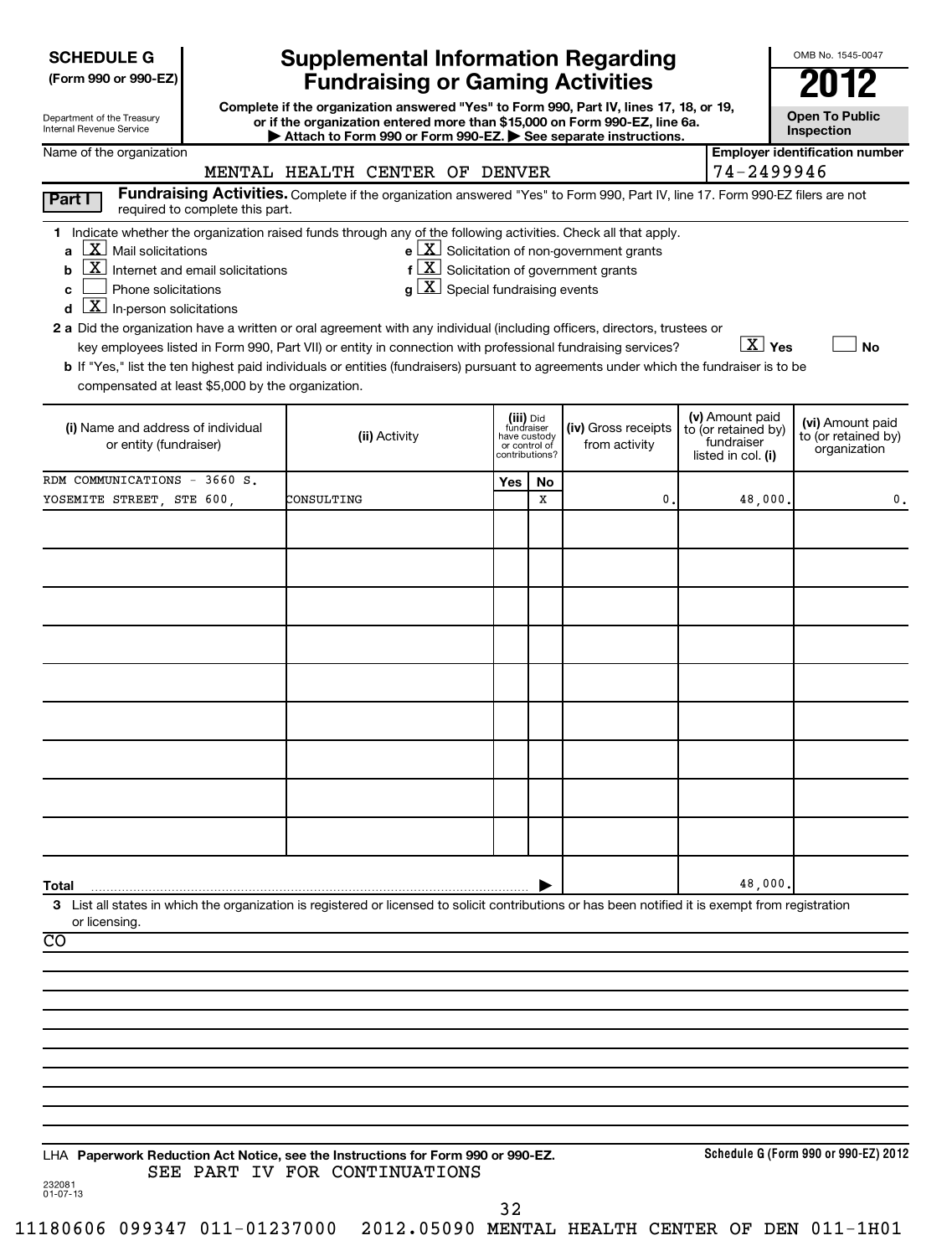|                 | Part II      | <b>Fundraising Events.</b> Complete if the organization answered "Yes" to Form 990, Part IV, line 18, or reported more than \$15,000<br>of fundraising event contributions and gross income on Form 990-EZ, lines 1 and 6b. List events with gross receipts greater than \$5,000. |                             |                         |                                 |                                           |
|-----------------|--------------|-----------------------------------------------------------------------------------------------------------------------------------------------------------------------------------------------------------------------------------------------------------------------------------|-----------------------------|-------------------------|---------------------------------|-------------------------------------------|
|                 |              |                                                                                                                                                                                                                                                                                   | (a) Event $#1$<br>BREAKFAST | (b) Event #2            | (c) Other events<br><b>NONE</b> | (d) Total events<br>(add col. (a) through |
|                 |              |                                                                                                                                                                                                                                                                                   | (event type)                | (event type)            | (total number)                  | col. (c)                                  |
| Revenue         | 1.           |                                                                                                                                                                                                                                                                                   | 66,585.                     |                         |                                 | 66,585.                                   |
|                 | $\mathbf{2}$ |                                                                                                                                                                                                                                                                                   | 66,585.                     |                         |                                 | 66,585.                                   |
|                 | 3            | Gross income (line 1 minus line 2)                                                                                                                                                                                                                                                |                             |                         |                                 |                                           |
|                 | 4            |                                                                                                                                                                                                                                                                                   |                             |                         |                                 |                                           |
|                 | 5            |                                                                                                                                                                                                                                                                                   |                             |                         |                                 |                                           |
|                 | 6            |                                                                                                                                                                                                                                                                                   | 6, 255.                     |                         |                                 | 6, 255.                                   |
| Direct Expenses | 7            |                                                                                                                                                                                                                                                                                   | 10,810.                     |                         |                                 | 10,810.                                   |
|                 | 8            |                                                                                                                                                                                                                                                                                   | 15,676.                     |                         |                                 | 15,676.                                   |
|                 | 9<br>10      | Direct expense summary. Add lines 4 through 9 in column (d)                                                                                                                                                                                                                       |                             |                         |                                 | 32,741,                                   |
|                 |              |                                                                                                                                                                                                                                                                                   |                             |                         |                                 | $-32,741.$                                |
| <b>Part III</b> |              | Gaming. Complete if the organization answered "Yes" to Form 990, Part IV, line 19, or reported more than                                                                                                                                                                          |                             |                         |                                 |                                           |
|                 |              | \$15,000 on Form 990-EZ, line 6a.                                                                                                                                                                                                                                                 |                             | (b) Pull tabs/instant   |                                 | (d) Total gaming (add                     |
| Revenue         |              |                                                                                                                                                                                                                                                                                   | (a) Bingo                   | bingo/progressive bingo | (c) Other gaming                | col. (a) through col. (c))                |
|                 | 1            |                                                                                                                                                                                                                                                                                   |                             |                         |                                 |                                           |
|                 |              |                                                                                                                                                                                                                                                                                   |                             |                         |                                 |                                           |
|                 | 3            |                                                                                                                                                                                                                                                                                   |                             |                         |                                 |                                           |
| Direct Expenses |              |                                                                                                                                                                                                                                                                                   |                             |                         |                                 |                                           |
|                 | 5.           |                                                                                                                                                                                                                                                                                   |                             |                         |                                 |                                           |
|                 |              | 6 Volunteer labor                                                                                                                                                                                                                                                                 | Yes<br>%<br>No              | <b>Yes</b><br>%<br>No   | Yes<br>%<br>No                  |                                           |
|                 |              | 7 Direct expense summary. Add lines 2 through 5 in column (d) matures and contain the summan control of the summan summan summan summan summan summan summan summan summan summan summan summan summan summan summan summan su                                                    |                             |                         |                                 |                                           |
|                 |              |                                                                                                                                                                                                                                                                                   |                             |                         |                                 |                                           |
|                 | 8            | Net gaming income summary. Combine line 1, column d, and line 7 [11] www.assett.com and the summary of Net gaming                                                                                                                                                                 |                             |                         |                                 |                                           |
| 9               |              | Enter the state(s) in which the organization operates gaming activities:                                                                                                                                                                                                          |                             |                         |                                 |                                           |
|                 |              |                                                                                                                                                                                                                                                                                   |                             |                         |                                 | Yes<br><b>No</b>                          |
|                 |              |                                                                                                                                                                                                                                                                                   |                             |                         |                                 |                                           |
|                 |              |                                                                                                                                                                                                                                                                                   |                             |                         |                                 |                                           |
|                 |              |                                                                                                                                                                                                                                                                                   |                             |                         |                                 | <b>No</b><br>Yes                          |
|                 |              |                                                                                                                                                                                                                                                                                   |                             |                         |                                 |                                           |
|                 |              | 232082 01-07-13                                                                                                                                                                                                                                                                   |                             |                         |                                 | Schedule G (Form 990 or 990-EZ) 2012      |
|                 |              |                                                                                                                                                                                                                                                                                   |                             |                         |                                 |                                           |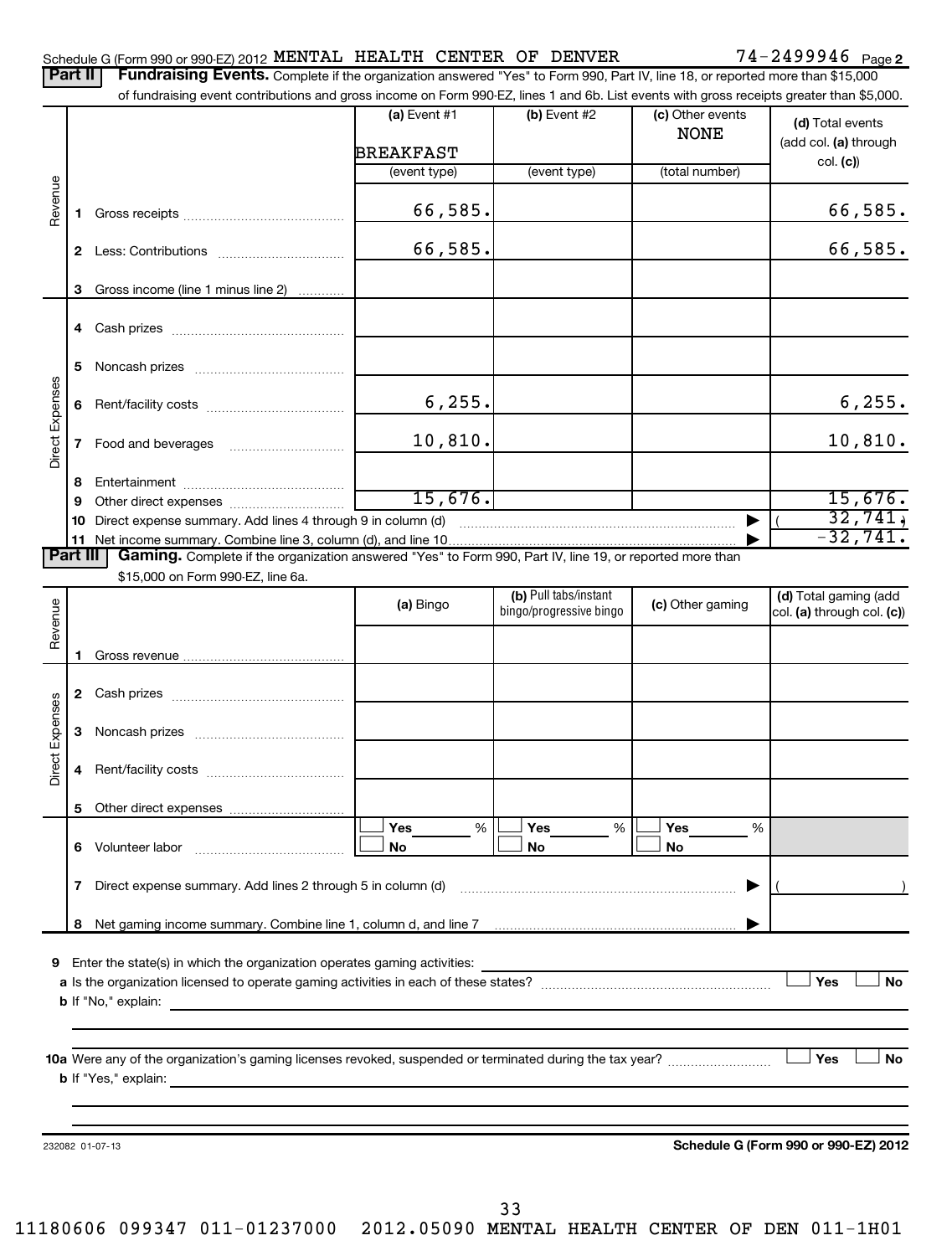|       | Schedule G (Form 990 or 990-EZ) 2012 MENTAL HEALTH CENTER OF DENVER                                                                                                                                                           |     |       | 74-2499946 Page 3 |
|-------|-------------------------------------------------------------------------------------------------------------------------------------------------------------------------------------------------------------------------------|-----|-------|-------------------|
|       |                                                                                                                                                                                                                               |     | ⊥ Yes | No                |
|       | 12 Is the organization a grantor, beneficiary or trustee of a trust or a member of a partnership or other entity formed                                                                                                       |     |       |                   |
|       |                                                                                                                                                                                                                               |     |       | No                |
|       | 13 Indicate the percentage of gaming activity operated in:                                                                                                                                                                    |     |       |                   |
|       |                                                                                                                                                                                                                               | 13a |       | %                 |
|       | <b>b</b> An outside facility <i>www.communicality www.communicality.communicality www.communicality www.communicality.communicality www.communicality.com</i>                                                                 | 13b |       | %                 |
|       | 14 Enter the name and address of the person who prepares the organization's gaming/special events books and records:                                                                                                          |     |       |                   |
|       |                                                                                                                                                                                                                               |     |       |                   |
|       |                                                                                                                                                                                                                               |     |       |                   |
|       | Address $\triangleright$                                                                                                                                                                                                      |     |       |                   |
|       |                                                                                                                                                                                                                               |     |       |                   |
|       | 15a Does the organization have a contract with a third party from whom the organization receives gaming revenue?                                                                                                              |     | Yes   | No                |
|       |                                                                                                                                                                                                                               |     |       |                   |
|       | of gaming revenue retained by the third party $\triangleright$ \$ $\_\_\_\_\_\_\_\_\_\_\_\_\_$ .                                                                                                                              |     |       |                   |
|       | c If "Yes," enter name and address of the third party:                                                                                                                                                                        |     |       |                   |
|       |                                                                                                                                                                                                                               |     |       |                   |
|       |                                                                                                                                                                                                                               |     |       |                   |
|       |                                                                                                                                                                                                                               |     |       |                   |
|       | <b>16</b> Gaming manager information:                                                                                                                                                                                         |     |       |                   |
|       |                                                                                                                                                                                                                               |     |       |                   |
|       |                                                                                                                                                                                                                               |     |       |                   |
|       | Gaming manager compensation > \$                                                                                                                                                                                              |     |       |                   |
|       |                                                                                                                                                                                                                               |     |       |                   |
|       |                                                                                                                                                                                                                               |     |       |                   |
|       |                                                                                                                                                                                                                               |     |       |                   |
|       |                                                                                                                                                                                                                               |     |       |                   |
|       | Director/officer<br>Employee<br>Independent contractor                                                                                                                                                                        |     |       |                   |
|       |                                                                                                                                                                                                                               |     |       |                   |
|       | 17 Mandatory distributions:                                                                                                                                                                                                   |     |       |                   |
|       | a Is the organization required under state law to make charitable distributions from the gaming proceeds to                                                                                                                   |     |       |                   |
|       | retain the state gaming license? $\Box$ No                                                                                                                                                                                    |     |       |                   |
|       | <b>b</b> Enter the amount of distributions required under state law to be distributed to other exempt organizations or spent in the                                                                                           |     |       |                   |
|       | organization's own exempt activities during the tax year > \$<br><b>Part IV</b><br>Supplemental Information. Complete this part to provide the explanations required by Part I, line 2b, columns (iii) and (v), and Part III, |     |       |                   |
|       | lines 9, 9b, 10b, 15b, 15c, 16, and 17b, as applicable. Also complete this part to provide any additional information (see instructions).                                                                                     |     |       |                   |
|       |                                                                                                                                                                                                                               |     |       |                   |
|       | SCHEDULE G, PART I, LINE 2B, LIST OF TEN HIGHEST PAID FUNDRAISERS:                                                                                                                                                            |     |       |                   |
|       |                                                                                                                                                                                                                               |     |       |                   |
|       |                                                                                                                                                                                                                               |     |       |                   |
| ( I ) | NAME OF FUNDRAISER: RDM COMMUNICATIONS                                                                                                                                                                                        |     |       |                   |
| (I)   | ADDRESS OF FUNDRAISER:                                                                                                                                                                                                        |     |       |                   |
|       |                                                                                                                                                                                                                               |     |       |                   |
|       | 3660 S. YOSEMITE STREET, STE 600, DENVER, CO<br>80237                                                                                                                                                                         |     |       |                   |
|       |                                                                                                                                                                                                                               |     |       |                   |
|       |                                                                                                                                                                                                                               |     |       |                   |
|       |                                                                                                                                                                                                                               |     |       |                   |
|       |                                                                                                                                                                                                                               |     |       |                   |
|       |                                                                                                                                                                                                                               |     |       |                   |
|       | Schedule G (Form 990 or 990-EZ) 2012<br>232083 01-07-13<br>34                                                                                                                                                                 |     |       |                   |

<sup>11180606 099347 011-01237000 2012.05090</sup> MENTAL HEALTH CENTER OF DEN 011-1H01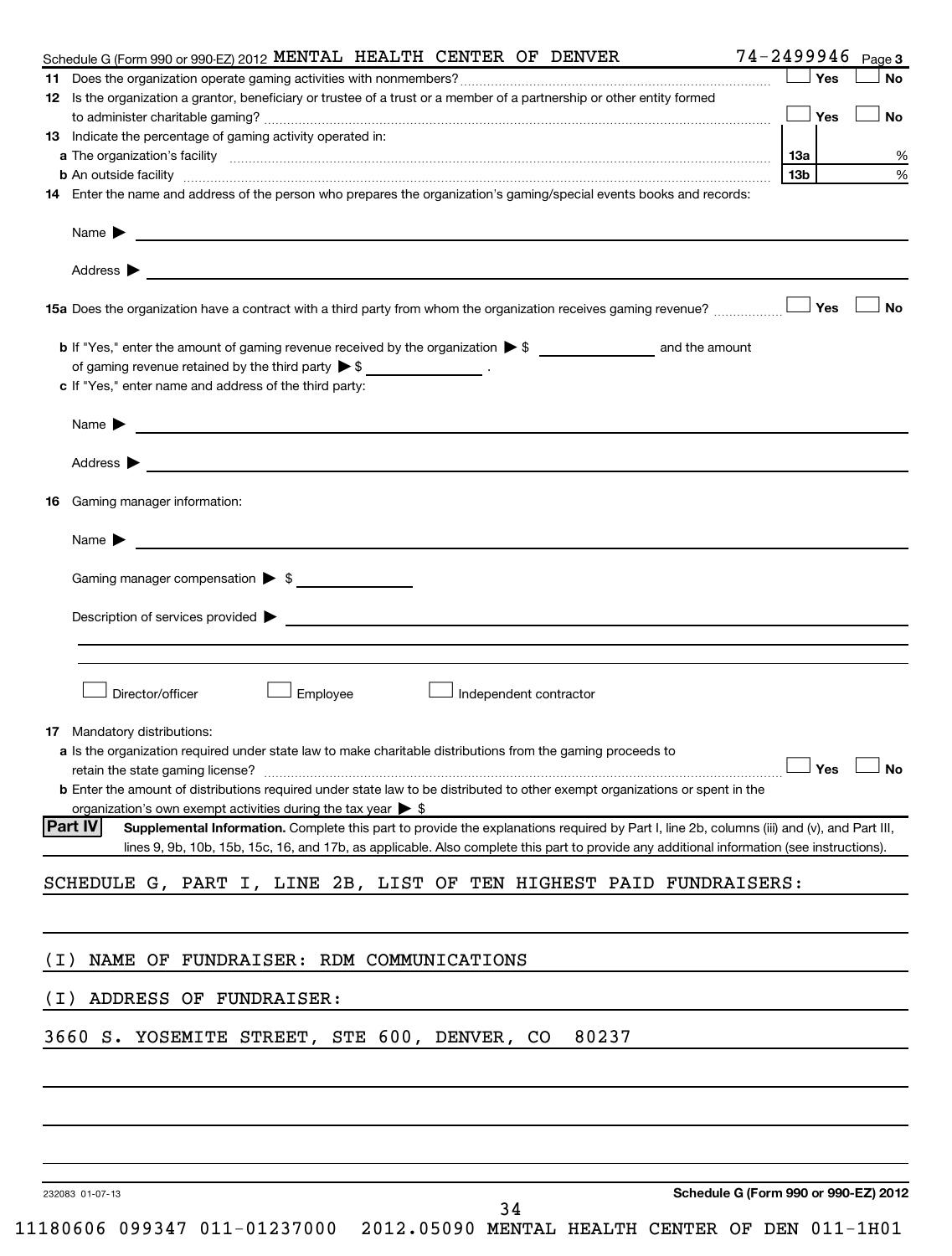| Grants and Other Assistance to Organizations,<br>(Form 990)<br>2012<br>Governments, and Individuals in the United States<br>Complete if the organization answered "Yes" to Form 990, Part IV, line 21 or 22.<br><b>Open to Public</b><br>Department of the Treasury<br>Internal Revenue Service<br>Inspection<br>Attach to Form 990.<br><b>Employer identification number</b><br>Name of the organization<br>74-2499946<br>MENTAL HEALTH CENTER OF DENVER<br>Part I<br><b>General Information on Grants and Assistance</b><br>Does the organization maintain records to substantiate the amount of the grants or assistance, the grantees' eligibility for the grants or assistance, and the selection<br>1<br>$X$ No<br>Yes<br>Describe in Part IV the organization's procedures for monitoring the use of grant funds in the United States.<br>2<br>Part II<br>Grants and Other Assistance to Governments and Organizations in the United States. Complete if the organization answered "Yes" to Form 990, Part IV, line 21, for any<br>recipient that received more than \$5,000. Part II can be duplicated if additional space is needed.<br>(f) Method of<br>1 (a) Name and address of organization<br>(c) IRC section<br>$(b)$ EIN<br>(d) Amount of<br>(e) Amount of<br>(g) Description of<br>(h) Purpose of grant<br>valuation (book,<br>or government<br>if applicable<br>non-cash assistance<br>or assistance<br>cash grant<br>non-cash<br>FMV, appraisal,<br>assistance<br>other)<br>THE SABIN GROUP, INC<br>4141 E DICKENSON PLACE<br>CONTRIBUTION TO SUPPORT<br>74-2510947<br>501C3<br>0<br>SERVICES PROVIDED.<br>DENVER, CO 80222<br>249,851.<br>0.<br>2<br>$\overline{1}$ .<br>Excellence and Distriction Ast Notice and the Instructions for Example 000. | <b>SCHEDULE I</b> |  |  |  |  | OMB No. 1545-0047 |  |
|--------------------------------------------------------------------------------------------------------------------------------------------------------------------------------------------------------------------------------------------------------------------------------------------------------------------------------------------------------------------------------------------------------------------------------------------------------------------------------------------------------------------------------------------------------------------------------------------------------------------------------------------------------------------------------------------------------------------------------------------------------------------------------------------------------------------------------------------------------------------------------------------------------------------------------------------------------------------------------------------------------------------------------------------------------------------------------------------------------------------------------------------------------------------------------------------------------------------------------------------------------------------------------------------------------------------------------------------------------------------------------------------------------------------------------------------------------------------------------------------------------------------------------------------------------------------------------------------------------------------------------------------------------------------------------------------------------------------------------------------------------------------------|-------------------|--|--|--|--|-------------------|--|
|                                                                                                                                                                                                                                                                                                                                                                                                                                                                                                                                                                                                                                                                                                                                                                                                                                                                                                                                                                                                                                                                                                                                                                                                                                                                                                                                                                                                                                                                                                                                                                                                                                                                                                                                                                          |                   |  |  |  |  |                   |  |
|                                                                                                                                                                                                                                                                                                                                                                                                                                                                                                                                                                                                                                                                                                                                                                                                                                                                                                                                                                                                                                                                                                                                                                                                                                                                                                                                                                                                                                                                                                                                                                                                                                                                                                                                                                          |                   |  |  |  |  |                   |  |
|                                                                                                                                                                                                                                                                                                                                                                                                                                                                                                                                                                                                                                                                                                                                                                                                                                                                                                                                                                                                                                                                                                                                                                                                                                                                                                                                                                                                                                                                                                                                                                                                                                                                                                                                                                          |                   |  |  |  |  |                   |  |
| $\mathbf{r}$ $\mathbf{r}$ $\mathbf{r}$ $\mathbf{r}$ $\mathbf{r}$ $\mathbf{r}$ $\mathbf{r}$ $\mathbf{r}$ $\mathbf{r}$ $\mathbf{r}$ $\mathbf{r}$ $\mathbf{r}$ $\mathbf{r}$ $\mathbf{r}$ $\mathbf{r}$ $\mathbf{r}$ $\mathbf{r}$ $\mathbf{r}$ $\mathbf{r}$ $\mathbf{r}$ $\mathbf{r}$ $\mathbf{r}$ $\mathbf{r}$ $\mathbf{r}$ $\mathbf{$                                                                                                                                                                                                                                                                                                                                                                                                                                                                                                                                                                                                                                                                                                                                                                                                                                                                                                                                                                                                                                                                                                                                                                                                                                                                                                                                                                                                                                       |                   |  |  |  |  |                   |  |
|                                                                                                                                                                                                                                                                                                                                                                                                                                                                                                                                                                                                                                                                                                                                                                                                                                                                                                                                                                                                                                                                                                                                                                                                                                                                                                                                                                                                                                                                                                                                                                                                                                                                                                                                                                          |                   |  |  |  |  |                   |  |
|                                                                                                                                                                                                                                                                                                                                                                                                                                                                                                                                                                                                                                                                                                                                                                                                                                                                                                                                                                                                                                                                                                                                                                                                                                                                                                                                                                                                                                                                                                                                                                                                                                                                                                                                                                          |                   |  |  |  |  |                   |  |
|                                                                                                                                                                                                                                                                                                                                                                                                                                                                                                                                                                                                                                                                                                                                                                                                                                                                                                                                                                                                                                                                                                                                                                                                                                                                                                                                                                                                                                                                                                                                                                                                                                                                                                                                                                          |                   |  |  |  |  |                   |  |
|                                                                                                                                                                                                                                                                                                                                                                                                                                                                                                                                                                                                                                                                                                                                                                                                                                                                                                                                                                                                                                                                                                                                                                                                                                                                                                                                                                                                                                                                                                                                                                                                                                                                                                                                                                          |                   |  |  |  |  |                   |  |
|                                                                                                                                                                                                                                                                                                                                                                                                                                                                                                                                                                                                                                                                                                                                                                                                                                                                                                                                                                                                                                                                                                                                                                                                                                                                                                                                                                                                                                                                                                                                                                                                                                                                                                                                                                          |                   |  |  |  |  |                   |  |
|                                                                                                                                                                                                                                                                                                                                                                                                                                                                                                                                                                                                                                                                                                                                                                                                                                                                                                                                                                                                                                                                                                                                                                                                                                                                                                                                                                                                                                                                                                                                                                                                                                                                                                                                                                          |                   |  |  |  |  |                   |  |
|                                                                                                                                                                                                                                                                                                                                                                                                                                                                                                                                                                                                                                                                                                                                                                                                                                                                                                                                                                                                                                                                                                                                                                                                                                                                                                                                                                                                                                                                                                                                                                                                                                                                                                                                                                          |                   |  |  |  |  |                   |  |
|                                                                                                                                                                                                                                                                                                                                                                                                                                                                                                                                                                                                                                                                                                                                                                                                                                                                                                                                                                                                                                                                                                                                                                                                                                                                                                                                                                                                                                                                                                                                                                                                                                                                                                                                                                          |                   |  |  |  |  |                   |  |
|                                                                                                                                                                                                                                                                                                                                                                                                                                                                                                                                                                                                                                                                                                                                                                                                                                                                                                                                                                                                                                                                                                                                                                                                                                                                                                                                                                                                                                                                                                                                                                                                                                                                                                                                                                          |                   |  |  |  |  |                   |  |
|                                                                                                                                                                                                                                                                                                                                                                                                                                                                                                                                                                                                                                                                                                                                                                                                                                                                                                                                                                                                                                                                                                                                                                                                                                                                                                                                                                                                                                                                                                                                                                                                                                                                                                                                                                          |                   |  |  |  |  |                   |  |
|                                                                                                                                                                                                                                                                                                                                                                                                                                                                                                                                                                                                                                                                                                                                                                                                                                                                                                                                                                                                                                                                                                                                                                                                                                                                                                                                                                                                                                                                                                                                                                                                                                                                                                                                                                          |                   |  |  |  |  |                   |  |
|                                                                                                                                                                                                                                                                                                                                                                                                                                                                                                                                                                                                                                                                                                                                                                                                                                                                                                                                                                                                                                                                                                                                                                                                                                                                                                                                                                                                                                                                                                                                                                                                                                                                                                                                                                          |                   |  |  |  |  |                   |  |
|                                                                                                                                                                                                                                                                                                                                                                                                                                                                                                                                                                                                                                                                                                                                                                                                                                                                                                                                                                                                                                                                                                                                                                                                                                                                                                                                                                                                                                                                                                                                                                                                                                                                                                                                                                          |                   |  |  |  |  |                   |  |
|                                                                                                                                                                                                                                                                                                                                                                                                                                                                                                                                                                                                                                                                                                                                                                                                                                                                                                                                                                                                                                                                                                                                                                                                                                                                                                                                                                                                                                                                                                                                                                                                                                                                                                                                                                          |                   |  |  |  |  |                   |  |
|                                                                                                                                                                                                                                                                                                                                                                                                                                                                                                                                                                                                                                                                                                                                                                                                                                                                                                                                                                                                                                                                                                                                                                                                                                                                                                                                                                                                                                                                                                                                                                                                                                                                                                                                                                          |                   |  |  |  |  |                   |  |
|                                                                                                                                                                                                                                                                                                                                                                                                                                                                                                                                                                                                                                                                                                                                                                                                                                                                                                                                                                                                                                                                                                                                                                                                                                                                                                                                                                                                                                                                                                                                                                                                                                                                                                                                                                          |                   |  |  |  |  |                   |  |
|                                                                                                                                                                                                                                                                                                                                                                                                                                                                                                                                                                                                                                                                                                                                                                                                                                                                                                                                                                                                                                                                                                                                                                                                                                                                                                                                                                                                                                                                                                                                                                                                                                                                                                                                                                          |                   |  |  |  |  |                   |  |
|                                                                                                                                                                                                                                                                                                                                                                                                                                                                                                                                                                                                                                                                                                                                                                                                                                                                                                                                                                                                                                                                                                                                                                                                                                                                                                                                                                                                                                                                                                                                                                                                                                                                                                                                                                          |                   |  |  |  |  |                   |  |
|                                                                                                                                                                                                                                                                                                                                                                                                                                                                                                                                                                                                                                                                                                                                                                                                                                                                                                                                                                                                                                                                                                                                                                                                                                                                                                                                                                                                                                                                                                                                                                                                                                                                                                                                                                          |                   |  |  |  |  |                   |  |
|                                                                                                                                                                                                                                                                                                                                                                                                                                                                                                                                                                                                                                                                                                                                                                                                                                                                                                                                                                                                                                                                                                                                                                                                                                                                                                                                                                                                                                                                                                                                                                                                                                                                                                                                                                          |                   |  |  |  |  |                   |  |
|                                                                                                                                                                                                                                                                                                                                                                                                                                                                                                                                                                                                                                                                                                                                                                                                                                                                                                                                                                                                                                                                                                                                                                                                                                                                                                                                                                                                                                                                                                                                                                                                                                                                                                                                                                          |                   |  |  |  |  |                   |  |
|                                                                                                                                                                                                                                                                                                                                                                                                                                                                                                                                                                                                                                                                                                                                                                                                                                                                                                                                                                                                                                                                                                                                                                                                                                                                                                                                                                                                                                                                                                                                                                                                                                                                                                                                                                          |                   |  |  |  |  |                   |  |
|                                                                                                                                                                                                                                                                                                                                                                                                                                                                                                                                                                                                                                                                                                                                                                                                                                                                                                                                                                                                                                                                                                                                                                                                                                                                                                                                                                                                                                                                                                                                                                                                                                                                                                                                                                          |                   |  |  |  |  |                   |  |
|                                                                                                                                                                                                                                                                                                                                                                                                                                                                                                                                                                                                                                                                                                                                                                                                                                                                                                                                                                                                                                                                                                                                                                                                                                                                                                                                                                                                                                                                                                                                                                                                                                                                                                                                                                          |                   |  |  |  |  |                   |  |
|                                                                                                                                                                                                                                                                                                                                                                                                                                                                                                                                                                                                                                                                                                                                                                                                                                                                                                                                                                                                                                                                                                                                                                                                                                                                                                                                                                                                                                                                                                                                                                                                                                                                                                                                                                          |                   |  |  |  |  |                   |  |
|                                                                                                                                                                                                                                                                                                                                                                                                                                                                                                                                                                                                                                                                                                                                                                                                                                                                                                                                                                                                                                                                                                                                                                                                                                                                                                                                                                                                                                                                                                                                                                                                                                                                                                                                                                          |                   |  |  |  |  |                   |  |
|                                                                                                                                                                                                                                                                                                                                                                                                                                                                                                                                                                                                                                                                                                                                                                                                                                                                                                                                                                                                                                                                                                                                                                                                                                                                                                                                                                                                                                                                                                                                                                                                                                                                                                                                                                          |                   |  |  |  |  |                   |  |
|                                                                                                                                                                                                                                                                                                                                                                                                                                                                                                                                                                                                                                                                                                                                                                                                                                                                                                                                                                                                                                                                                                                                                                                                                                                                                                                                                                                                                                                                                                                                                                                                                                                                                                                                                                          |                   |  |  |  |  |                   |  |
|                                                                                                                                                                                                                                                                                                                                                                                                                                                                                                                                                                                                                                                                                                                                                                                                                                                                                                                                                                                                                                                                                                                                                                                                                                                                                                                                                                                                                                                                                                                                                                                                                                                                                                                                                                          |                   |  |  |  |  |                   |  |
|                                                                                                                                                                                                                                                                                                                                                                                                                                                                                                                                                                                                                                                                                                                                                                                                                                                                                                                                                                                                                                                                                                                                                                                                                                                                                                                                                                                                                                                                                                                                                                                                                                                                                                                                                                          |                   |  |  |  |  |                   |  |
|                                                                                                                                                                                                                                                                                                                                                                                                                                                                                                                                                                                                                                                                                                                                                                                                                                                                                                                                                                                                                                                                                                                                                                                                                                                                                                                                                                                                                                                                                                                                                                                                                                                                                                                                                                          |                   |  |  |  |  |                   |  |

**For Paperwork Reduction Act Notice, see the Instructions for Form 990. Schedule I (Form 990) (2012)** LHA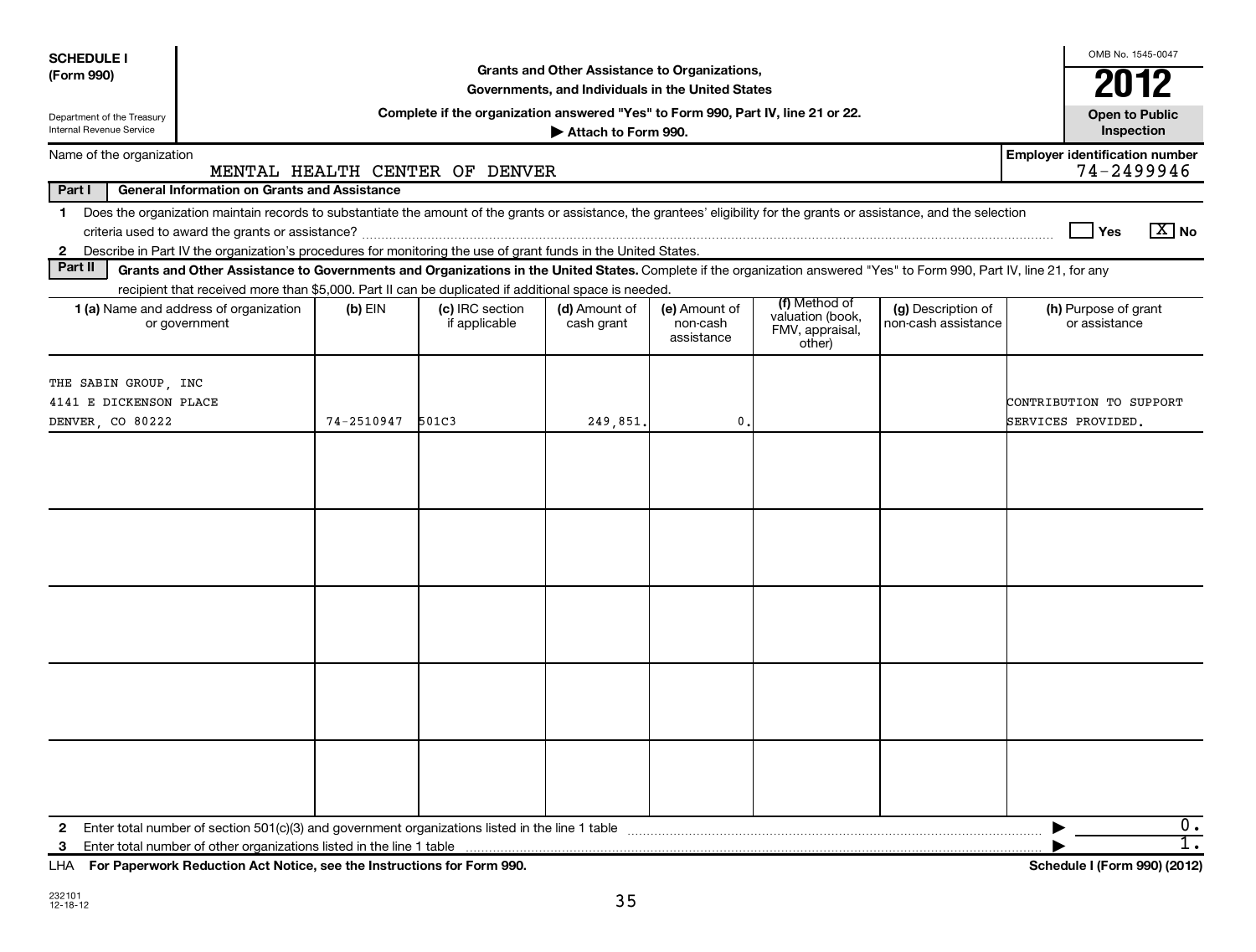# Schedule I (Form 990) (2012) MENTAL HEALTH CENTER OF DENVER 74-2499946 Page

**2**

### Part III | Grants and Other Assistance to Individuals in the United States. Complete if the organization answered "Yes" to Form 990, Part IV, line 22. Part III can be duplicated if additional space is needed.

| (a) Type of grant or assistance | (b) Number of<br>recipients | (c) Amount of<br>cash grant | (d) Amount of non-<br>cash assistance | (e) Method of valuation<br>(book, FMV, appraisal, other) | (f) Description of non-cash assistance |
|---------------------------------|-----------------------------|-----------------------------|---------------------------------------|----------------------------------------------------------|----------------------------------------|
|                                 |                             |                             |                                       |                                                          |                                        |
|                                 |                             |                             |                                       |                                                          |                                        |
|                                 |                             |                             |                                       |                                                          |                                        |
|                                 |                             |                             |                                       |                                                          |                                        |
|                                 |                             |                             |                                       |                                                          |                                        |
|                                 |                             |                             |                                       |                                                          |                                        |
|                                 |                             |                             |                                       |                                                          |                                        |
|                                 |                             |                             |                                       |                                                          |                                        |
|                                 |                             |                             |                                       |                                                          |                                        |
|                                 |                             |                             |                                       |                                                          |                                        |

Part IV | Supplemental Information. Complete this part to provide the information required in Part I, line 2, Part III, column (b), and any other additional information.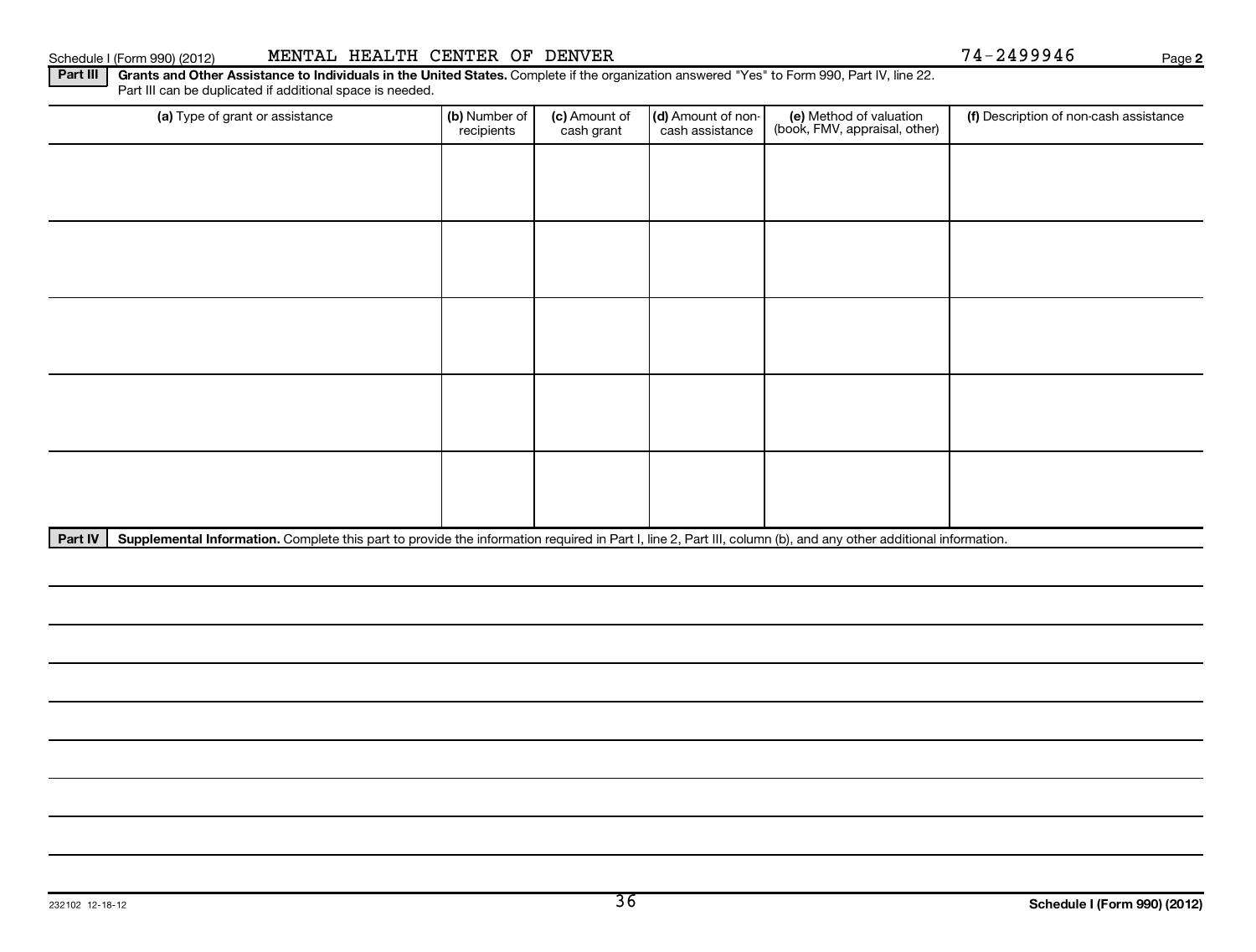|    | <b>SCHEDULE J</b>                                    | <b>Compensation Information</b>                                                                                            |                                       | OMB No. 1545-0047                   |     |                         |
|----|------------------------------------------------------|----------------------------------------------------------------------------------------------------------------------------|---------------------------------------|-------------------------------------|-----|-------------------------|
|    | (Form 990)                                           | For certain Officers, Directors, Trustees, Key Employees, and Highest<br><b>Compensated Employees</b>                      |                                       | 2012                                |     |                         |
|    |                                                      | Complete if the organization answered "Yes" to Form 990,                                                                   |                                       |                                     |     |                         |
|    | Department of the Treasury                           | Part IV, line 23.                                                                                                          |                                       | <b>Open to Public</b><br>Inspection |     |                         |
|    | Internal Revenue Service<br>Name of the organization | See separate instructions.<br>Attach to Form 990.                                                                          | <b>Employer identification number</b> |                                     |     |                         |
|    |                                                      | MENTAL HEALTH CENTER OF DENVER                                                                                             | 74-2499946                            |                                     |     |                         |
|    | Part I                                               | <b>Questions Regarding Compensation</b>                                                                                    |                                       |                                     |     |                         |
|    |                                                      |                                                                                                                            |                                       |                                     | Yes | No                      |
|    |                                                      | 1a Check the appropriate box(es) if the organization provided any of the following to or for a person listed in Form 990,  |                                       |                                     |     |                         |
|    |                                                      | Part VII, Section A, line 1a. Complete Part III to provide any relevant information regarding these items.                 |                                       |                                     |     |                         |
|    | First-class or charter travel                        | Housing allowance or residence for personal use                                                                            |                                       |                                     |     |                         |
|    | Travel for companions                                | Payments for business use of personal residence                                                                            |                                       |                                     |     |                         |
|    |                                                      | Health or social club dues or initiation fees<br>Tax indemnification and gross-up payments                                 |                                       |                                     |     |                         |
|    |                                                      | Personal services (e.g., maid, chauffeur, chef)<br>Discretionary spending account                                          |                                       |                                     |     |                         |
|    |                                                      |                                                                                                                            |                                       |                                     |     |                         |
|    |                                                      | <b>b</b> If any of the boxes on line 1a are checked, did the organization follow a written policy regarding payment or     |                                       |                                     |     |                         |
|    |                                                      |                                                                                                                            |                                       | 1b                                  |     |                         |
| 2  |                                                      | Did the organization require substantiation prior to reimbursing or allowing expenses incurred by all officers, directors, |                                       |                                     |     |                         |
|    |                                                      |                                                                                                                            |                                       | $\overline{2}$                      |     |                         |
|    |                                                      |                                                                                                                            |                                       |                                     |     |                         |
| з  |                                                      | Indicate which, if any, of the following the filing organization used to establish the compensation of the organization's  |                                       |                                     |     |                         |
|    |                                                      | CEO/Executive Director. Check all that apply. Do not check any boxes for methods used by a related organization to         |                                       |                                     |     |                         |
|    |                                                      | establish compensation of the CEO/Executive Director, but explain in Part III.                                             |                                       |                                     |     |                         |
|    | $\underline{\mathbf{X}}$ Compensation committee      | $\underline{\mathbf{X}}$ Written employment contract                                                                       |                                       |                                     |     |                         |
|    |                                                      | $\lfloor \underline{\mathrm{X}} \rfloor$ Compensation survey or study<br>$\mathbf{X}$ Independent compensation consultant  |                                       |                                     |     |                         |
|    |                                                      | $\lfloor \underline{X} \rfloor$ Approval by the board or compensation committee<br>Form 990 of other organizations         |                                       |                                     |     |                         |
|    |                                                      |                                                                                                                            |                                       |                                     |     |                         |
| 4  | organization or a related organization:              | During the year, did any person listed in Form 990, Part VII, Section A, line 1a, with respect to the filing               |                                       |                                     |     |                         |
| а  |                                                      | Receive a severance payment or change-of-control payment?                                                                  |                                       | 4a                                  |     | х                       |
| b  |                                                      |                                                                                                                            |                                       | 4b                                  |     | $\overline{\textbf{x}}$ |
| c  |                                                      |                                                                                                                            |                                       | 4c                                  |     | $\overline{\mathbf{x}}$ |
|    |                                                      | If "Yes" to any of lines 4a-c, list the persons and provide the applicable amounts for each item in Part III.              |                                       |                                     |     |                         |
|    |                                                      |                                                                                                                            |                                       |                                     |     |                         |
|    |                                                      | Only section 501(c)(3) and 501(c)(4) organizations must complete lines 5-9.                                                |                                       |                                     |     |                         |
|    |                                                      | For persons listed in Form 990, Part VII, Section A, line 1a, did the organization pay or accrue any compensation          |                                       |                                     |     |                         |
|    | contingent on the revenues of:                       |                                                                                                                            |                                       |                                     |     |                         |
|    |                                                      |                                                                                                                            |                                       | 5a                                  |     | х                       |
|    |                                                      |                                                                                                                            |                                       | 5 <sub>b</sub>                      |     | $\overline{\mathbf{x}}$ |
|    |                                                      | If "Yes" to line 5a or 5b, describe in Part III.                                                                           |                                       |                                     |     |                         |
| 6. |                                                      | For persons listed in Form 990, Part VII, Section A, line 1a, did the organization pay or accrue any compensation          |                                       |                                     |     |                         |
|    | contingent on the net earnings of:                   |                                                                                                                            |                                       |                                     |     |                         |
|    |                                                      |                                                                                                                            |                                       | 6a                                  |     | х                       |
|    |                                                      |                                                                                                                            |                                       | 6b                                  |     | $\overline{\mathtt{x}}$ |
|    |                                                      | If "Yes" to line 6a or 6b, describe in Part III.                                                                           |                                       |                                     |     |                         |
|    |                                                      | 7 For persons listed in Form 990, Part VII, Section A, line 1a, did the organization provide any non-fixed payments        |                                       |                                     |     |                         |
|    |                                                      |                                                                                                                            |                                       | $\overline{7}$                      |     | x                       |
| 8  |                                                      | Were any amounts reported in Form 990, Part VII, paid or accrued pursuant to a contract that was subject to the            |                                       |                                     |     |                         |
|    |                                                      |                                                                                                                            |                                       | 8                                   |     | x                       |
| 9  |                                                      | If "Yes" to line 8, did the organization also follow the rebuttable presumption procedure described in                     |                                       |                                     |     |                         |
|    |                                                      |                                                                                                                            |                                       | 9                                   |     |                         |
|    |                                                      | LHA For Paperwork Reduction Act Notice, see the Instructions for Form 990.                                                 |                                       | Schedule J (Form 990) 2012          |     |                         |

232111 12-10-12

37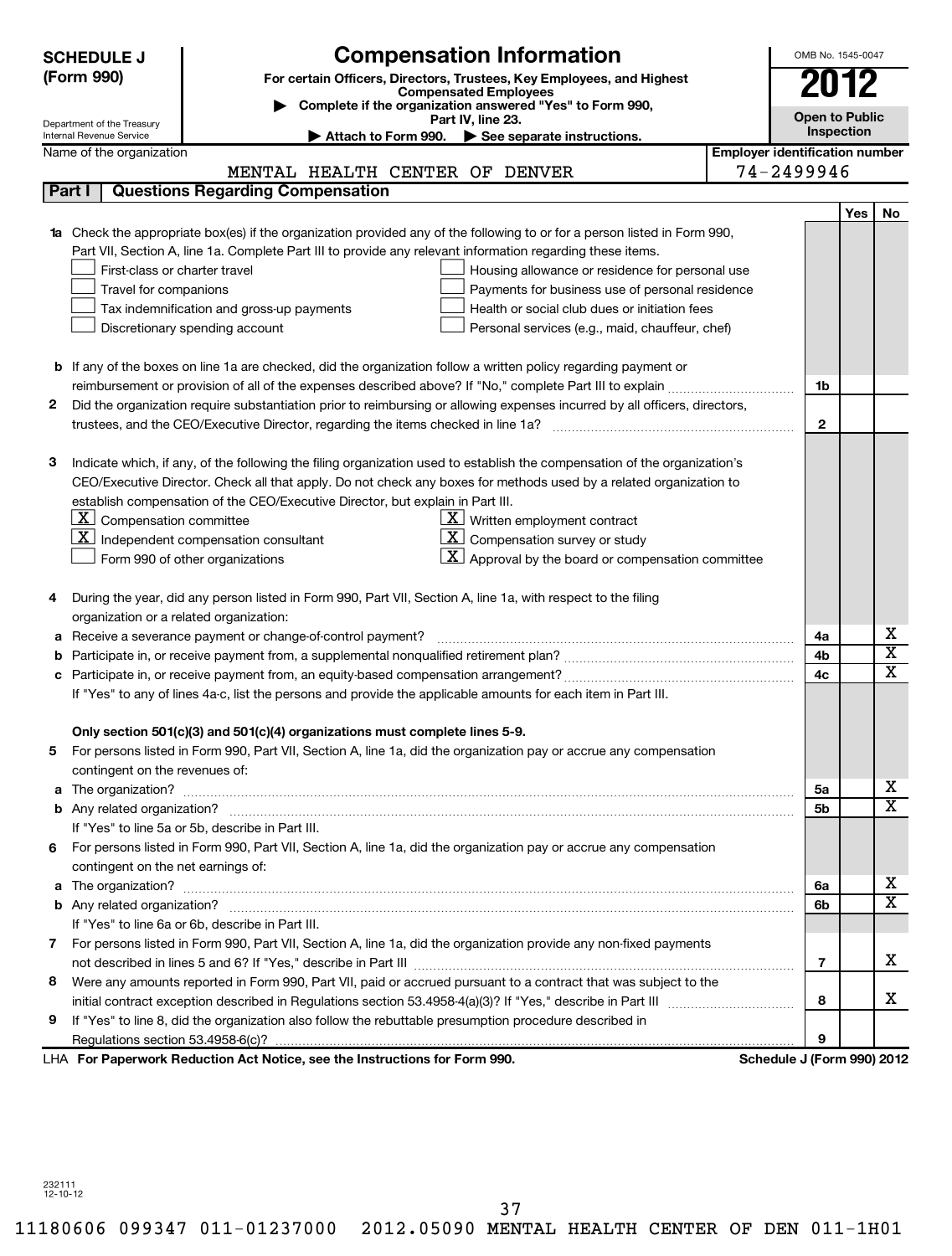Schedule J (Form 990) 2012 **MENTAL HEALTH CENTER OF DENVER** 74-2499946

### Part II | Officers, Directors, Trustees, Key Employees, and Highest Compensated Employees. Use duplicate copies if additional space is needed.

For each individual whose compensation must be reported in Schedule J, report compensation from the organization on row (i) and from related organizations, described in the instructions, on row (ii). Do not list any individuals that are not listed on Form 990, Part VII.

Note. The sum of columns (B)(i)-(iii) for each listed individual must equal the total amount of Form 990, Part VII, Section A, line 1a, applicable column (D) and (E) amounts for that individual.

|                              |      |                          | (B) Breakdown of W-2 and/or 1099-MISC compensation |                                           | (C) Retirement and             | (D) Nontaxable   | (E) Total of columns | (F) Compensation                          |
|------------------------------|------|--------------------------|----------------------------------------------------|-------------------------------------------|--------------------------------|------------------|----------------------|-------------------------------------------|
| (A) Name and Title           |      | (i) Base<br>compensation | (ii) Bonus &<br>incentive<br>compensation          | (iii) Other<br>reportable<br>compensation | other deferred<br>compensation | benefits         | $(B)(i)-(D)$         | reported as deferred<br>in prior Form 990 |
| CARL CLARK, M.D.<br>(1)      | (i)  | 306, 564.                | 86,648.                                            | 1,928.                                    | 8,299.                         | 7,917.           | 411,356.             | $\overline{0}$ .                          |
| CEO                          | (ii) | 0.                       | $\mathbf 0$ .                                      | 0.                                        | $\overline{0}$ .               | $\overline{0}$ . | $\overline{0}$ .     | $\overline{\mathfrak{o}}$ .               |
| FORREST M. CASON<br>(2)      | (i)  | 214, 493.                | 25, 339.                                           | 1,283.                                    | 6,920.                         | σ.               | 248,035.             | $\overline{0}$ .                          |
| CFO                          | (ii) | $\overline{0}$ .         | $\mathbf 0$ .                                      | $\overline{0}$ .                          | $\overline{0}$ .               | 0.               | $\Omega$ .           | $\overline{\mathfrak{o}}$ .               |
| CHERYL A. CLARK, M.D.<br>(3) | (i)  | 225,452.                 | 26,039.                                            | 1,962.                                    | 6,917.                         | 14, 172.         | 274,542.             | $\overline{\mathfrak{o}}$ .               |
| MEDICAL DIRECTOR             | (ii) | $\overline{0}$ .         | $\overline{0}$ .                                   | $\overline{0}$ .                          | 0.                             | О.               | $\overline{0}$ .     | $\overline{\mathfrak{o}}$ .               |
| KRISTI MOCK<br>(4)           | (i)  | 135,014.                 | 16, 725.                                           | 788.                                      | 4,568.                         | 14, 172.         | 171,267              | $\overline{\mathfrak{o}}$ .               |
| DIRECTOR OF ADULT RECOVERY   | (ii) | $\overline{0}$ .         | $\overline{0}$ .                                   | $\overline{0}$ .                          | О.                             | О.               | $\overline{0}$       | $\overline{\mathfrak{o}}$ .               |
| (5) JODY T. RYAN, M.D.       | (i)  | 225,405.                 | 6,198.                                             | 239.                                      | 4,358.                         | 11,711           | 247,911              | $\overline{\mathfrak{o}}$ .               |
| PSYCHIATRIST                 | (ii) | $\overline{0}$ .         | $\overline{0}$ .                                   | $\overline{0}$ .                          | σ.                             | $\overline{0}$ . | $\overline{0}$       | $\overline{0}$ .                          |
| (6) YVETTE BUXTON, M.D.      | (i)  | 249,682.                 | 6,866.                                             | 552.                                      | 5,246.                         | О.               | 262, 346             | $\overline{0}$ .                          |
| PSYCHIATRIST                 | (ii) | $\overline{0}$ .         | 0.                                                 | $\overline{0}$ .                          | $\overline{0}$ .               | 0.               | $\Omega$             | $\overline{0}$ .                          |
| (7) JOHN MENNINGER, M.D.     | (i)  | 181, 399.                | 4,988.                                             | 356.                                      | 5,825.                         | 24,702.          | 217,270              | $\overline{0}$ .                          |
| PSYCHIATRIST                 | (ii) | $\overline{0}$ .         | $\overline{0}$ .                                   | 0.                                        | 0.                             | 0.               | $\overline{0}$ .     | $\overline{0}$ .                          |
| (8) MARC GOODMAN, M.D.       | (i)  | 175,815.                 | 4,834.                                             | 238.                                      | 5,931.                         | 24,702.          | 211,520              | $\overline{0}$ .                          |
| PSYCHIATRIST                 | (ii) | $\overline{0}$ .         | $\overline{0}$ .                                   | $\overline{0}$ .                          | $\overline{0}$ .               | $\overline{0}$ . | $\overline{0}$ .     | $\overline{0}$ .                          |
| (9) DALLAS FLEMING           | (i)  | 179,886.                 | 4,947.                                             | 116.                                      | 5,582.                         | 10, 194.         | 200, 725.            | $\overline{0}$ .                          |
| PSYCHIATRIST                 | (ii) | $\overline{0}$ .         | $\overline{0}$ .                                   | $\overline{0}$ .                          | $\overline{0}$ .               | $\overline{0}$ . | 0.                   | $\overline{0}$ .                          |
|                              | (i)  |                          |                                                    |                                           |                                |                  |                      |                                           |
|                              | (ii) |                          |                                                    |                                           |                                |                  |                      |                                           |
|                              | (i)  |                          |                                                    |                                           |                                |                  |                      |                                           |
|                              | (ii) |                          |                                                    |                                           |                                |                  |                      |                                           |
|                              | (i)  |                          |                                                    |                                           |                                |                  |                      |                                           |
|                              | (ii) |                          |                                                    |                                           |                                |                  |                      |                                           |
|                              | (i)  |                          |                                                    |                                           |                                |                  |                      |                                           |
|                              | (ii) |                          |                                                    |                                           |                                |                  |                      |                                           |
|                              | (i)  |                          |                                                    |                                           |                                |                  |                      |                                           |
|                              | (ii) |                          |                                                    |                                           |                                |                  |                      |                                           |
|                              | (i)  |                          |                                                    |                                           |                                |                  |                      |                                           |
|                              | (ii) |                          |                                                    |                                           |                                |                  |                      |                                           |
|                              | (i)  |                          |                                                    |                                           |                                |                  |                      |                                           |
|                              | (ii) |                          |                                                    |                                           |                                |                  |                      |                                           |

38

**2**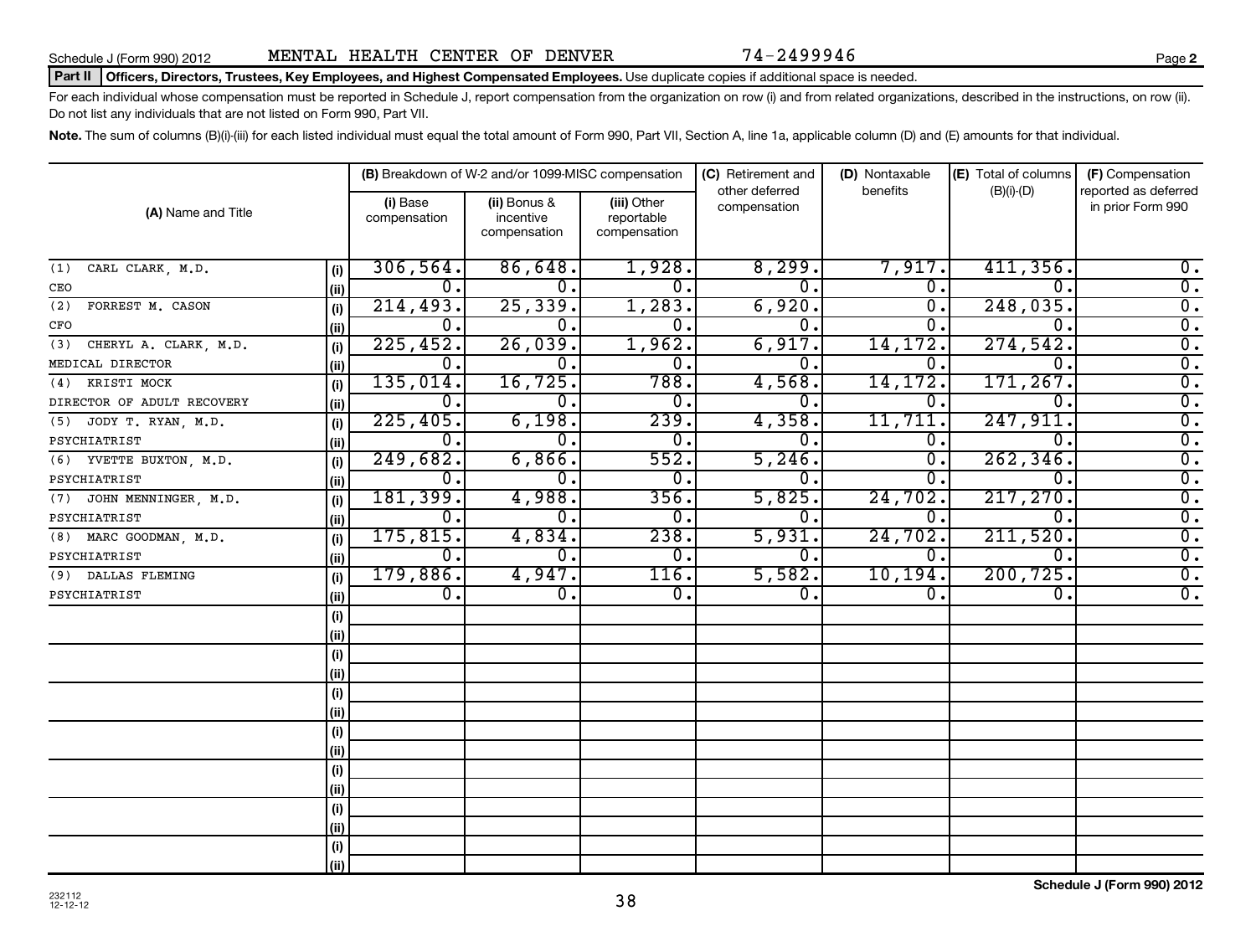| ., |  |
|----|--|
|    |  |

|--|

**3**

# **Part III Supplemental Information**

Complete this part to provide the information, explanation, or descriptions required for Part I, lines 1a, 1b, 3, 4a, 4b, 4c, 5a, 5b, 6a, 6b, 7, and 8, and for Part II. Also complete this part for any additional information.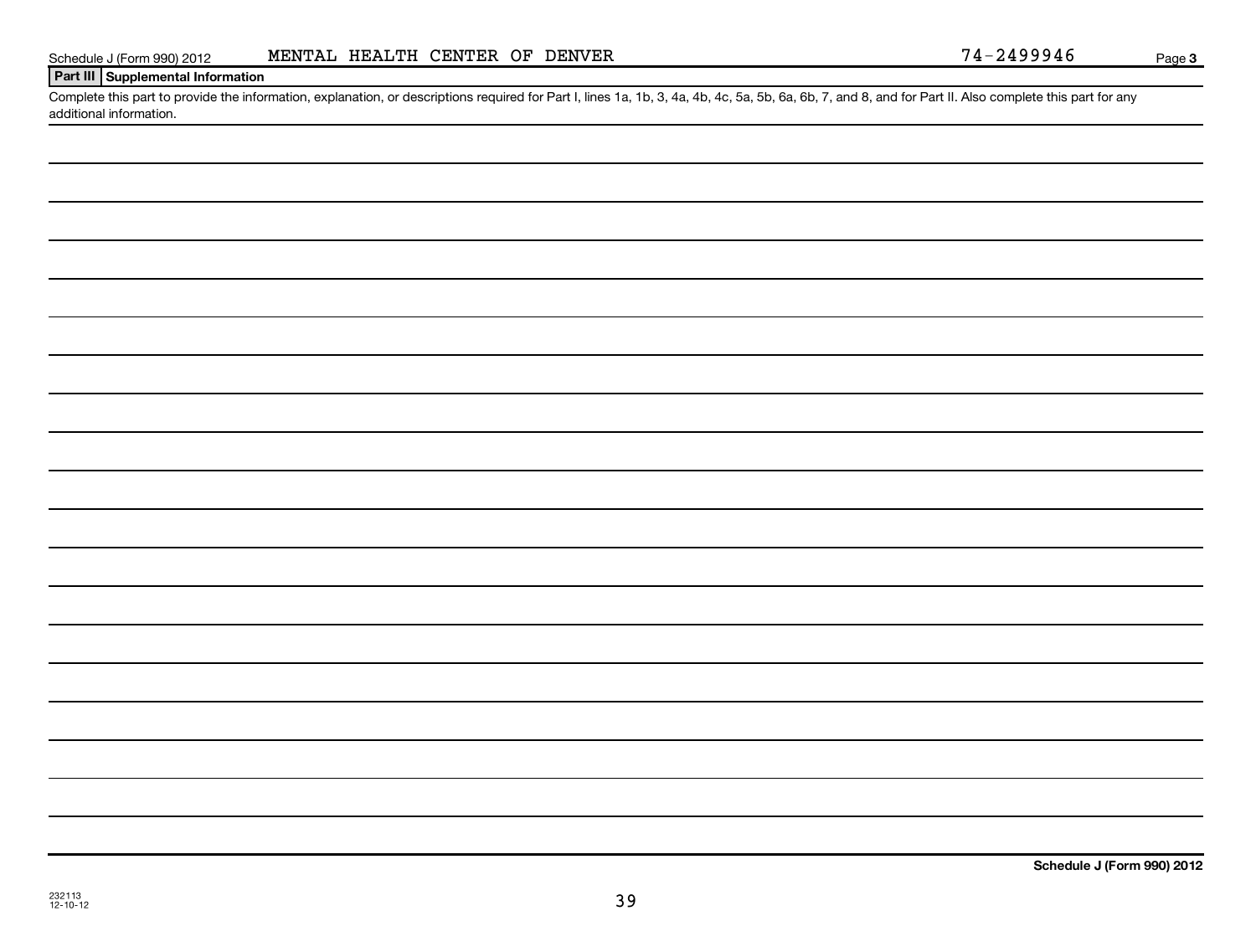| <b>Supplemental Information on Tax-Exempt Bonds</b><br><b>SCHEDULE K</b><br>Complete if the organization answered "Yes" to Form 990, Part IV, line 24a. Provide descriptions,<br>(Form 990)<br>explanations, and any additional information in Part VI.<br>Department of the Treasury<br>Internal Revenue Service<br>Attach to Form 990.<br>$\blacktriangleright$ See separate instructions. |                                |                        |             |                                |                         |                 |                              |                            |     |    |                                       | Inspection | OMB No. 1545-0047<br>2012<br><b>Open to Public</b> |    |
|----------------------------------------------------------------------------------------------------------------------------------------------------------------------------------------------------------------------------------------------------------------------------------------------------------------------------------------------------------------------------------------------|--------------------------------|------------------------|-------------|--------------------------------|-------------------------|-----------------|------------------------------|----------------------------|-----|----|---------------------------------------|------------|----------------------------------------------------|----|
| Name of the organization                                                                                                                                                                                                                                                                                                                                                                     |                                |                        |             |                                |                         |                 |                              |                            |     |    | <b>Employer identification number</b> |            |                                                    |    |
|                                                                                                                                                                                                                                                                                                                                                                                              | MENTAL HEALTH CENTER OF DENVER | SEE PART VI FOR COLUMN |             | (F)                            | <b>CONTINUATIONS</b>    |                 |                              |                            |     |    | 74-2499946                            |            |                                                    |    |
| Part I<br><b>Bond Issues</b>                                                                                                                                                                                                                                                                                                                                                                 |                                |                        |             |                                |                         |                 |                              |                            |     |    | (g) Defeased (h) On behalf (i) Pooled |            |                                                    |    |
| (a) Issuer name                                                                                                                                                                                                                                                                                                                                                                              |                                | (b) Issuer EIN         | (c) CUSIP # | (d) Date issued                |                         | (e) Issue price |                              | (f) Description of purpose |     |    | of issuer                             |            | financing                                          |    |
|                                                                                                                                                                                                                                                                                                                                                                                              |                                |                        |             |                                |                         |                 |                              |                            | Yes | No | Yes                                   | <b>No</b>  | Yes                                                | No |
| <b>COLORADO HEALTH</b>                                                                                                                                                                                                                                                                                                                                                                       |                                |                        |             |                                |                         |                 | <b>CONSTRUCTION AND</b>      |                            |     |    |                                       |            |                                                    |    |
| A FACILITIES AUTHORITY                                                                                                                                                                                                                                                                                                                                                                       |                                | $84 - 0752932$         | <b>NONE</b> | 12/15/10                       |                         |                 | 16,680,000. REFUNDING SERIES |                            |     | X  |                                       | Х          |                                                    | x  |
|                                                                                                                                                                                                                                                                                                                                                                                              |                                |                        |             |                                |                         |                 |                              |                            |     |    |                                       |            |                                                    |    |
| B                                                                                                                                                                                                                                                                                                                                                                                            |                                |                        |             |                                |                         |                 |                              |                            |     |    |                                       |            |                                                    |    |
|                                                                                                                                                                                                                                                                                                                                                                                              |                                |                        |             |                                |                         |                 |                              |                            |     |    |                                       |            |                                                    |    |
| C                                                                                                                                                                                                                                                                                                                                                                                            |                                |                        |             |                                |                         |                 |                              |                            |     |    |                                       |            |                                                    |    |
|                                                                                                                                                                                                                                                                                                                                                                                              |                                |                        |             |                                |                         |                 |                              |                            |     |    |                                       |            |                                                    |    |
| D                                                                                                                                                                                                                                                                                                                                                                                            |                                |                        |             |                                |                         |                 |                              |                            |     |    |                                       |            |                                                    |    |
| Part II<br><b>Proceeds</b>                                                                                                                                                                                                                                                                                                                                                                   |                                |                        |             |                                |                         |                 |                              |                            |     |    |                                       |            |                                                    |    |
|                                                                                                                                                                                                                                                                                                                                                                                              |                                |                        |             |                                |                         |                 | В                            | C                          |     |    |                                       | D          |                                                    |    |
|                                                                                                                                                                                                                                                                                                                                                                                              |                                |                        |             |                                | 2,682,707.              |                 |                              |                            |     |    |                                       |            |                                                    |    |
| $\mathbf{2}$                                                                                                                                                                                                                                                                                                                                                                                 |                                |                        |             |                                |                         |                 |                              |                            |     |    |                                       |            |                                                    |    |
| 3                                                                                                                                                                                                                                                                                                                                                                                            |                                |                        |             |                                | 16, 152, 753.           |                 |                              |                            |     |    |                                       |            |                                                    |    |
|                                                                                                                                                                                                                                                                                                                                                                                              |                                |                        |             |                                | 665, 194.               |                 |                              |                            |     |    |                                       |            |                                                    |    |
| 5                                                                                                                                                                                                                                                                                                                                                                                            |                                |                        |             |                                | 716, 437.               |                 |                              |                            |     |    |                                       |            |                                                    |    |
| 6<br>Proceeds in refunding escrows                                                                                                                                                                                                                                                                                                                                                           |                                |                        |             |                                |                         |                 |                              |                            |     |    |                                       |            |                                                    |    |
| Issuance costs from proceeds<br>7                                                                                                                                                                                                                                                                                                                                                            |                                |                        |             |                                | 55,800.                 |                 |                              |                            |     |    |                                       |            |                                                    |    |
| 8<br>Credit enhancement from proceeds                                                                                                                                                                                                                                                                                                                                                        |                                |                        |             |                                |                         |                 |                              |                            |     |    |                                       |            |                                                    |    |
| 9                                                                                                                                                                                                                                                                                                                                                                                            |                                |                        |             |                                |                         |                 |                              |                            |     |    |                                       |            |                                                    |    |
| 10                                                                                                                                                                                                                                                                                                                                                                                           |                                |                        |             |                                | 12, 101, 869.           |                 |                              |                            |     |    |                                       |            |                                                    |    |
| Other spent proceeds<br>11                                                                                                                                                                                                                                                                                                                                                                   |                                |                        |             |                                | 1,898,208.              |                 |                              |                            |     |    |                                       |            |                                                    |    |
| Other unspent proceeds<br>12                                                                                                                                                                                                                                                                                                                                                                 |                                |                        |             |                                | 2,149,539.              |                 |                              |                            |     |    |                                       |            |                                                    |    |
| 13                                                                                                                                                                                                                                                                                                                                                                                           |                                |                        |             |                                |                         |                 |                              |                            |     |    |                                       |            |                                                    |    |
|                                                                                                                                                                                                                                                                                                                                                                                              |                                |                        |             | Yes<br>$\overline{\mathbf{x}}$ | No                      | Yes             | No                           | Yes                        | No  |    | Yes                                   |            | No                                                 |    |
| Were the bonds issued as part of a current refunding issue?<br>14                                                                                                                                                                                                                                                                                                                            |                                |                        |             |                                | X                       |                 |                              |                            |     |    |                                       |            |                                                    |    |
| Were the bonds issued as part of an advance refunding issue?<br>15                                                                                                                                                                                                                                                                                                                           |                                |                        |             |                                | $\overline{\text{x}}$   |                 |                              |                            |     |    |                                       |            |                                                    |    |
| Has the final allocation of proceeds been made?<br>16                                                                                                                                                                                                                                                                                                                                        |                                |                        |             |                                | $\overline{\textbf{x}}$ |                 |                              |                            |     |    |                                       |            |                                                    |    |
| 17<br>Does the organization maintain adequate books and records to support the final allocation of proceeds?                                                                                                                                                                                                                                                                                 |                                |                        |             |                                |                         |                 |                              |                            |     |    |                                       |            |                                                    |    |
| Part III Private Business Use<br>1 Was the organization a partner in a partnership, or a member of an LLC,                                                                                                                                                                                                                                                                                   |                                |                        |             | A                              |                         |                 | В                            | C                          |     |    |                                       | D          |                                                    |    |
|                                                                                                                                                                                                                                                                                                                                                                                              |                                |                        |             | Yes                            | ${\sf No}$              | Yes             | No                           | Yes                        | No  |    | Yes                                   |            | No                                                 |    |
|                                                                                                                                                                                                                                                                                                                                                                                              |                                |                        |             |                                | $\overline{\textbf{x}}$ |                 |                              |                            |     |    |                                       |            |                                                    |    |
| 2 Are there any lease arrangements that may result in private business use of                                                                                                                                                                                                                                                                                                                |                                |                        |             |                                |                         |                 |                              |                            |     |    |                                       |            |                                                    |    |
|                                                                                                                                                                                                                                                                                                                                                                                              |                                |                        |             | х                              |                         |                 |                              |                            |     |    |                                       |            |                                                    |    |
| $^{232121}_{12-17-12}$ LHA For Paperwork Reduction Act Notice, see the Instructions for Form 990.                                                                                                                                                                                                                                                                                            |                                |                        |             | 40                             |                         |                 |                              |                            |     |    | Schedule K (Form 990) 2012            |            |                                                    |    |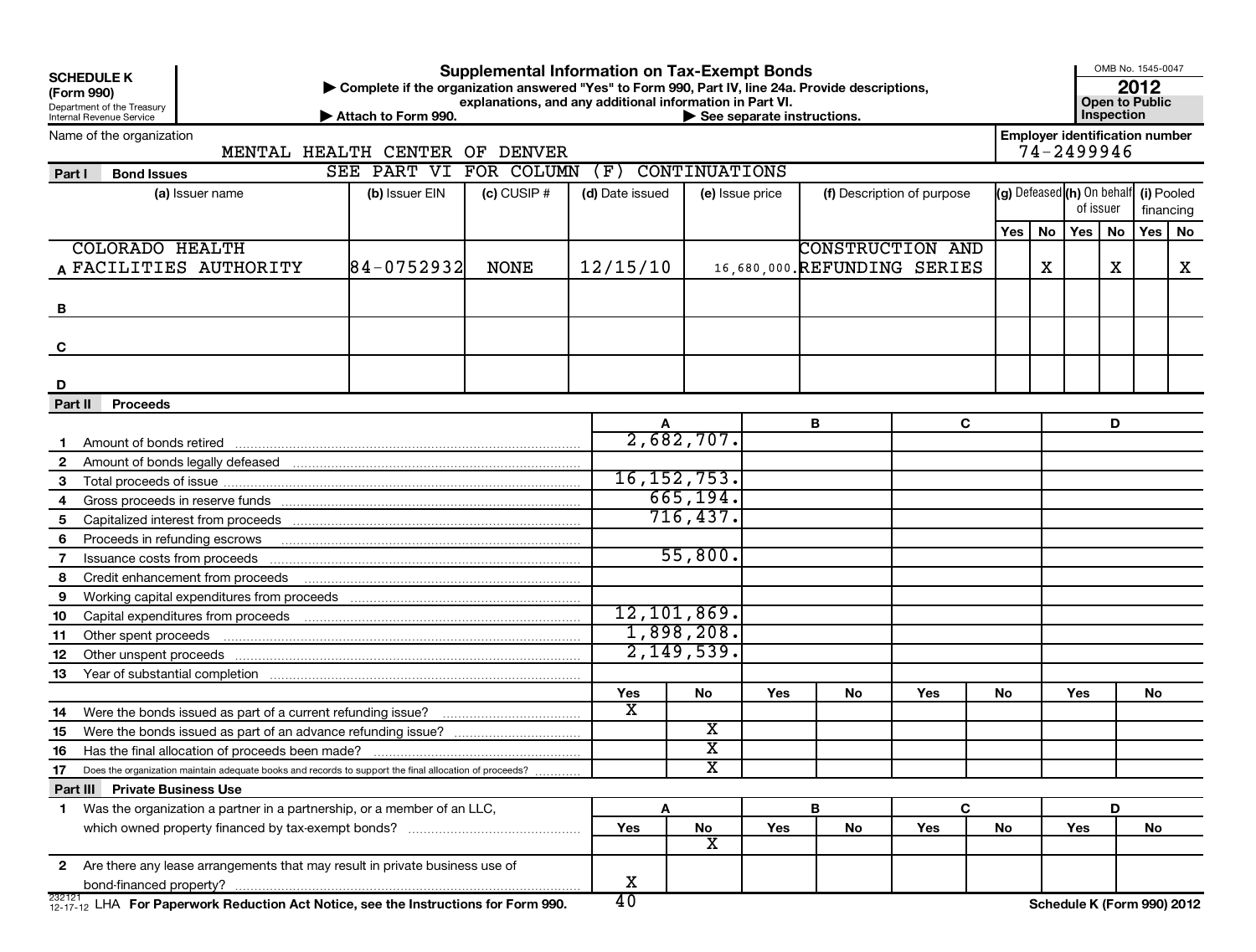# Schedule K (Form 990) 2012 **MENTAL HEALTH CENTER OF DENVER** 74-2499946

**2**

|              | <b>Part III Private Business Use (Continued)</b>                                                       |                         |                         |            |           |            |           |            |    |
|--------------|--------------------------------------------------------------------------------------------------------|-------------------------|-------------------------|------------|-----------|------------|-----------|------------|----|
|              |                                                                                                        | A                       |                         |            | B         |            | C         | D          |    |
|              | 3a Are there any management or service contracts that may result in private                            | Yes                     | No                      | <b>Yes</b> | No        | Yes        | No        | <b>Yes</b> | No |
|              |                                                                                                        |                         | X                       |            |           |            |           |            |    |
|              | b If "Yes" to line 3a, does the organization routinely engage bond counsel or other outside            |                         |                         |            |           |            |           |            |    |
|              | counsel to review any management or service contracts relating to the financed property?               |                         |                         |            |           |            |           |            |    |
|              | c Are there any research agreements that may result in private business use of bond-financed property? |                         | $\overline{\texttt{x}}$ |            |           |            |           |            |    |
|              | d If "Yes" to line 3c, does the organization routinely engage bond counsel or other outside            |                         |                         |            |           |            |           |            |    |
|              | counsel to review any research agreements relating to the financed property?                           |                         |                         |            |           |            |           |            |    |
| 4            | Enter the percentage of financed property used in a private business use by                            |                         |                         |            |           |            |           |            |    |
|              | entities other than a section 501(c)(3) organization or a state or local government $\ldots$           |                         | %                       |            | %         |            | %         |            | %  |
| 5            | Enter the percentage of financed property used in a private business use as a result of                |                         |                         |            |           |            |           |            |    |
|              | unrelated trade or business activity carried on by your organization, another                          |                         |                         |            |           |            |           |            |    |
|              |                                                                                                        |                         | 2.00%                   |            | %         |            | %         |            | %  |
| 6            |                                                                                                        |                         | 2.00<br>$\%$            |            | %         |            | %         |            | %  |
| 7            |                                                                                                        |                         | X                       |            |           |            |           |            |    |
|              | 8a Has there been a sale or disposition of any of the bond-financed property to a non-                 |                         |                         |            |           |            |           |            |    |
|              | governmental person other than a 501(c)(3) organization since the bonds were issued?                   |                         | $\mathbf x$             |            |           |            |           |            |    |
|              | <b>b</b> If "Yes" to line 8a, enter the percentage of bond-financed property sold or disposed          |                         |                         |            |           |            |           |            |    |
|              | of                                                                                                     |                         | %                       |            | %         |            | %         |            | %  |
|              | c If "Yes" to line 8a, was any remedial action taken pursuant to Regulations sections                  |                         |                         |            |           |            |           |            |    |
|              |                                                                                                        |                         |                         |            |           |            |           |            |    |
| 9            | Has the organization established written procedures to ensure that all nonqualified                    |                         |                         |            |           |            |           |            |    |
|              | bonds of the issue are remediated in accordance with the requirements under                            |                         |                         |            |           |            |           |            |    |
|              |                                                                                                        | X                       |                         |            |           |            |           |            |    |
|              | Part IV Arbitrage                                                                                      |                         |                         |            |           |            |           |            |    |
|              |                                                                                                        |                         | A                       |            | B         |            | C         | D          |    |
|              |                                                                                                        | Yes                     | No                      | Yes        | <b>No</b> | <b>Yes</b> | <b>No</b> | Yes        | No |
|              |                                                                                                        |                         | x                       |            |           |            |           |            |    |
| $\mathbf{2}$ |                                                                                                        |                         |                         |            |           |            |           |            |    |
|              |                                                                                                        | $\overline{\text{x}}$   |                         |            |           |            |           |            |    |
|              |                                                                                                        |                         | $\overline{\text{x}}$   |            |           |            |           |            |    |
|              |                                                                                                        |                         | $\overline{\text{x}}$   |            |           |            |           |            |    |
|              | If you checked "No rebate due" in line 2c, provide in Part VI the date the rebate                      |                         |                         |            |           |            |           |            |    |
|              |                                                                                                        |                         |                         |            |           |            |           |            |    |
| 3            |                                                                                                        | $\overline{\textbf{x}}$ |                         |            |           |            |           |            |    |
|              | 4a Has the organization or the governmental issuer entered into a qualified                            |                         |                         |            |           |            |           |            |    |
|              |                                                                                                        | X                       |                         |            |           |            |           |            |    |
|              |                                                                                                        | COMPASS BANK            |                         |            |           |            |           |            |    |
|              |                                                                                                        |                         | 7.0000000               |            |           |            |           |            |    |
|              |                                                                                                        |                         | x                       |            |           |            |           |            |    |
|              | e Was the hedge terminated?                                                                            |                         | $\overline{\text{x}}$   |            |           |            |           |            |    |

J.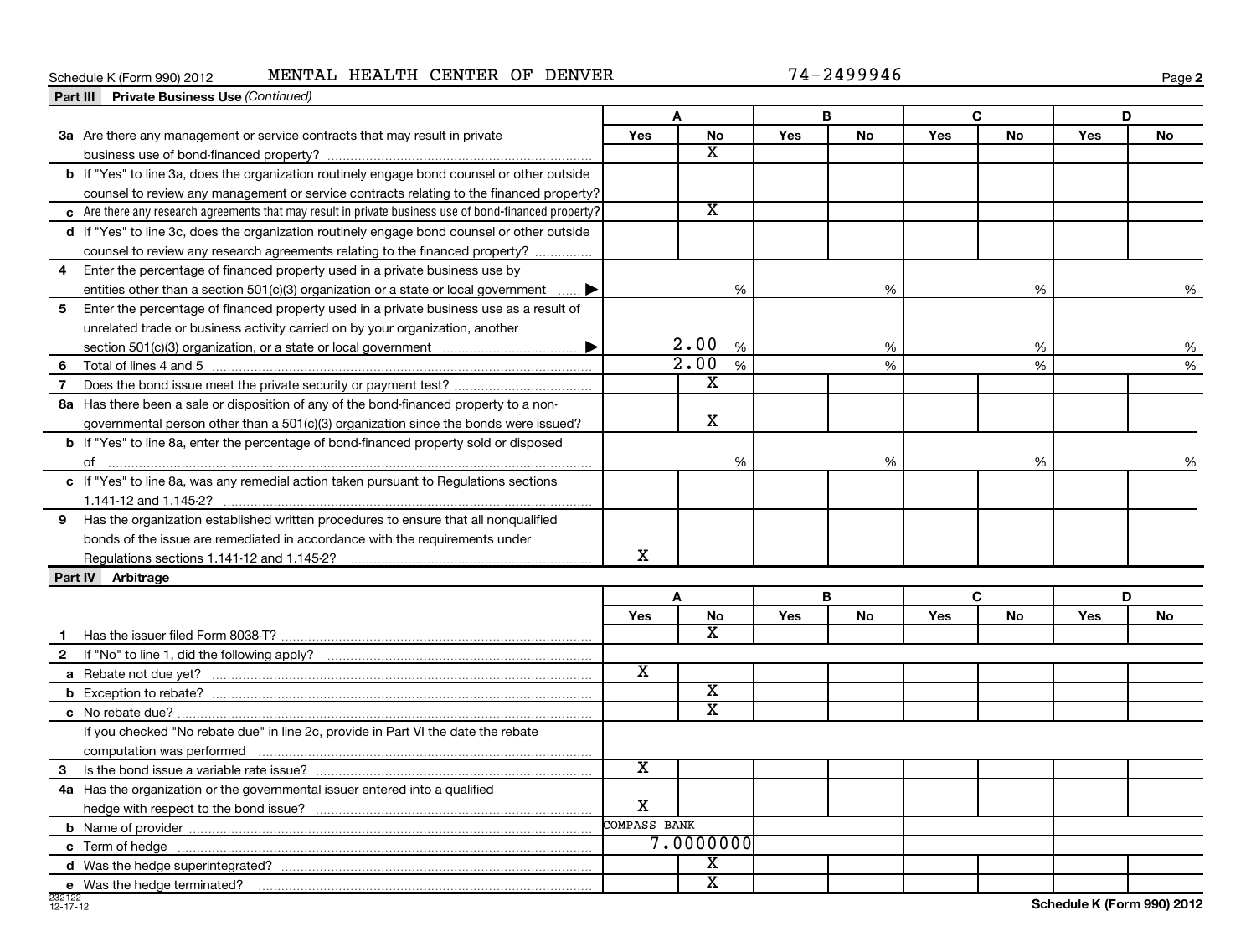# Schedule K (Form 990) 2012 **MENTAL HEALTH CENTER OF DENVER** 74-2499946

| 74-2499946 |  |  |
|------------|--|--|
|            |  |  |

Page 3

| Part IV Arbitrage (Continued)                                                                                                                       |            |                         |     |           |              |           |            |    |
|-----------------------------------------------------------------------------------------------------------------------------------------------------|------------|-------------------------|-----|-----------|--------------|-----------|------------|----|
|                                                                                                                                                     | A          |                         |     | В         | $\mathbf{C}$ |           | D          |    |
|                                                                                                                                                     | <b>Yes</b> | <b>No</b>               | Yes | <b>No</b> | Yes          | <b>No</b> | <b>Yes</b> | No |
| 5a Were gross proceeds invested in a guaranteed investment contract (GIC)?                                                                          |            | $\overline{\text{x}}$   |     |           |              |           |            |    |
|                                                                                                                                                     |            |                         |     |           |              |           |            |    |
| c Term of GIC                                                                                                                                       |            |                         |     |           |              |           |            |    |
| d Was the regulatory safe harbor for establishing the fair market value of the GIC satisfied?                                                       |            |                         |     |           |              |           |            |    |
| 6 Were any gross proceeds invested beyond an available temporary period?                                                                            |            | $\overline{\texttt{x}}$ |     |           |              |           |            |    |
| 7 Has the organization established written procedures to monitor the requirements of                                                                | X          |                         |     |           |              |           |            |    |
| <b>Procedures To Undertake Corrective Action</b><br>Part V                                                                                          |            |                         |     |           |              |           |            |    |
|                                                                                                                                                     | A          |                         |     | B         | $\mathbf{C}$ |           | D          |    |
|                                                                                                                                                     | Yes        | <b>No</b>               | Yes | No        | Yes          | No        | Yes        | No |
| Has the organization established written procedures to ensure that violations of                                                                    |            |                         |     |           |              |           |            |    |
| federal tax requirements are timely identified and corrected through the voluntary                                                                  |            |                         |     |           |              |           |            |    |
| closing agreement program if self-remediation is not available under applicable                                                                     |            |                         |     |           |              |           |            |    |
|                                                                                                                                                     | X          |                         |     |           |              |           |            |    |
| Part VI Supplemental Information. Complete this part to provide additional information for responses to questions on Schedule K (see instructions). |            |                         |     |           |              |           |            |    |
| SCHEDULE K, PART I, BOND ISSUES:                                                                                                                    |            |                         |     |           |              |           |            |    |
| ISSUER NAME: COLORADO HEALTH FACILITIES AUTHORITY<br>(A)                                                                                            |            |                         |     |           |              |           |            |    |
| DESCRIPTION OF PURPOSE: CONSTRUCTION AND REFUNDING SERIES 2001 BONDS<br>(F)                                                                         |            |                         |     |           |              |           |            |    |
|                                                                                                                                                     |            |                         |     |           |              |           |            |    |
| SCHEDULE K, PART II, LINE 3                                                                                                                         |            |                         |     |           |              |           |            |    |
| DESCRIPTION FOR DIFFERENCE BETWEEN ISSUE PRICE AND TOTAL PROCEEDS OF ISSUE                                                                          |            |                         |     |           |              |           |            |    |
| THE DIFFERENCE BETWEEN THE ISSUE PRICE AND TOTAL PROCEEDS OF ISSUE FOR                                                                              |            |                         |     |           |              |           |            |    |
| THE COLORADO HEALTH FACILITIES AUTHORITY IS DUE TO INTEREST EARNED ON                                                                               |            |                         |     |           |              |           |            |    |
| PROCEEDS, THE UNDERWRITERS DISCOUNT AND REFUNDING PROCEEDS.                                                                                         |            |                         |     |           |              |           |            |    |
|                                                                                                                                                     |            |                         |     |           |              |           |            |    |
|                                                                                                                                                     |            |                         |     |           |              |           |            |    |
|                                                                                                                                                     |            |                         |     |           |              |           |            |    |
|                                                                                                                                                     |            |                         |     |           |              |           |            |    |
|                                                                                                                                                     |            |                         |     |           |              |           |            |    |
|                                                                                                                                                     |            |                         |     |           |              |           |            |    |
|                                                                                                                                                     |            |                         |     |           |              |           |            |    |
|                                                                                                                                                     |            |                         |     |           |              |           |            |    |
|                                                                                                                                                     |            |                         |     |           |              |           |            |    |
|                                                                                                                                                     |            |                         |     |           |              |           |            |    |
|                                                                                                                                                     |            |                         |     |           |              |           |            |    |
|                                                                                                                                                     |            |                         |     |           |              |           |            |    |
|                                                                                                                                                     |            |                         |     |           |              |           |            |    |
|                                                                                                                                                     |            |                         |     |           |              |           |            |    |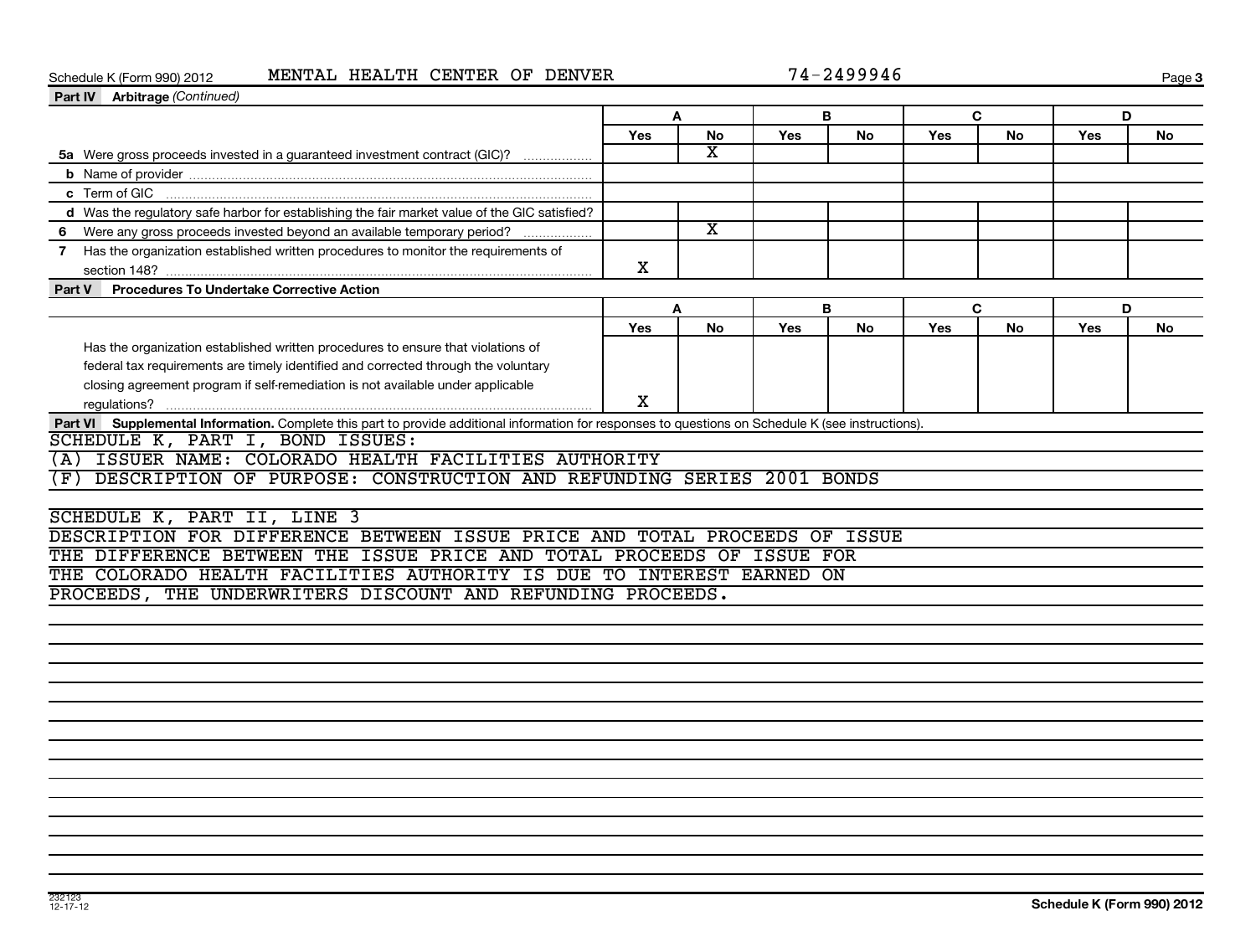Department of the Treasury Internal Revenue Service

Name of the organization

# **SCHEDULE O Supplemental Information to Form 990 or 990-EZ 2012**

**(Form 990 or 990-EZ) Complete to provide information for responses to specific questions on Form 990 or 990-EZ or to provide any additional information.** <del>U</del> Open to Provide any additional information. <br>
→ Attach to Form 990 or 990-EZ.



MENTAL HEALTH CENTER OF DENVER 174-2499946

**Employer identification number**

FORM 990, PART III, LINE 4D, OTHER PROGRAM SERVICES:

VOCATIONAL REHABILITATION: MHCD ASSISTS CONSUMERS IN RECONNECTING AND

CONTRIBUTING TO THE COMMUNITY THROUGH EDUCATION, TRAINING, PERSONAL

DEVELOPMENT AND EMPLOYMENT.

EXPENSES \$ 5,121,849. INCLUDING GRANTS OF \$ 0. REVENUE \$ 5,513,763.

FORM 990, PART VI, SECTION A, LINE 1: THE BOARD OF DIRECTORS, BY RESOLUTION, MAY DESIGNATE ONE OR MORE STANDING COMMITTEES, INCLUDING BUT NOT LIMITED TO, AN EXECUTIVE COMMITTEE CONSISTING OF TWO OR MORE OF THE MHCD BOARD OF DIRECTORS SUCH COMMITTEE OR COMMITTEES SHALL HAVE SUCH NAMES AND EXERCISE SUCH POWERS OF THE BOARD OF DIRECTORS AS MAY BE DETERMINED BY RESOLUTION OF THE BOARD OF DIRECTORS. THE PRESENCE OF A MAJORITY OF THE MEMBERS OF A COMMITTEE SHALL CONSTITUTE A QUORUM FOR THE TRANSACTION OF BUSINESS BY THE COMMITTEE. THE ACTION OF A MAJORITY OF THE COMMITTEE MEMBERS PRESENT AT MEETINGS AT WHICH A QUORUM IS PRESENT SHALL BE THE ACTION OF SUCH COMMITTEE. THE BOARD HAS DESIGNATED THE EXECUTIVE COMMITTEE TO ACT WITH THE FULL AUTHORITY OF THE BOARD BETWEEN MEETINGS.

FORM 990, PART VI, SECTION B, LINE 11: THE AUDIT/FINANCE COMMITTEE WILL REVIEW THE COMPLETED FORM 990 WITH THE PREPARER AND THE COMPLETED FORM 990 WILL BE PROVIDED TO THE BOARD PRIOR TO FILING.

FORM 990, PART VI, SECTION B, LINE 12C: MHCD ANNUALLY REQUIRES ALL BOARD MEMBERS TO COMPLETE A CONFLICT OF INTEREST FORM. CONFLICTS ARE REVIEWED BY THE EXECUTIVE COMMITTEE OF THE BOARD. BOARD MEMBERS WHO DISCLOSE CONFLICTS ARE REQUIRED TO REFRAIN FROM DISCUSSING OR VOTING ON THE PARTICULAR

232211 01-04-13 LHA For Paperwork Reduction Act Notice, see the Instructions for Form 990 or 990-EZ. Schedule O (Form 990 or 990-EZ) (2012) 43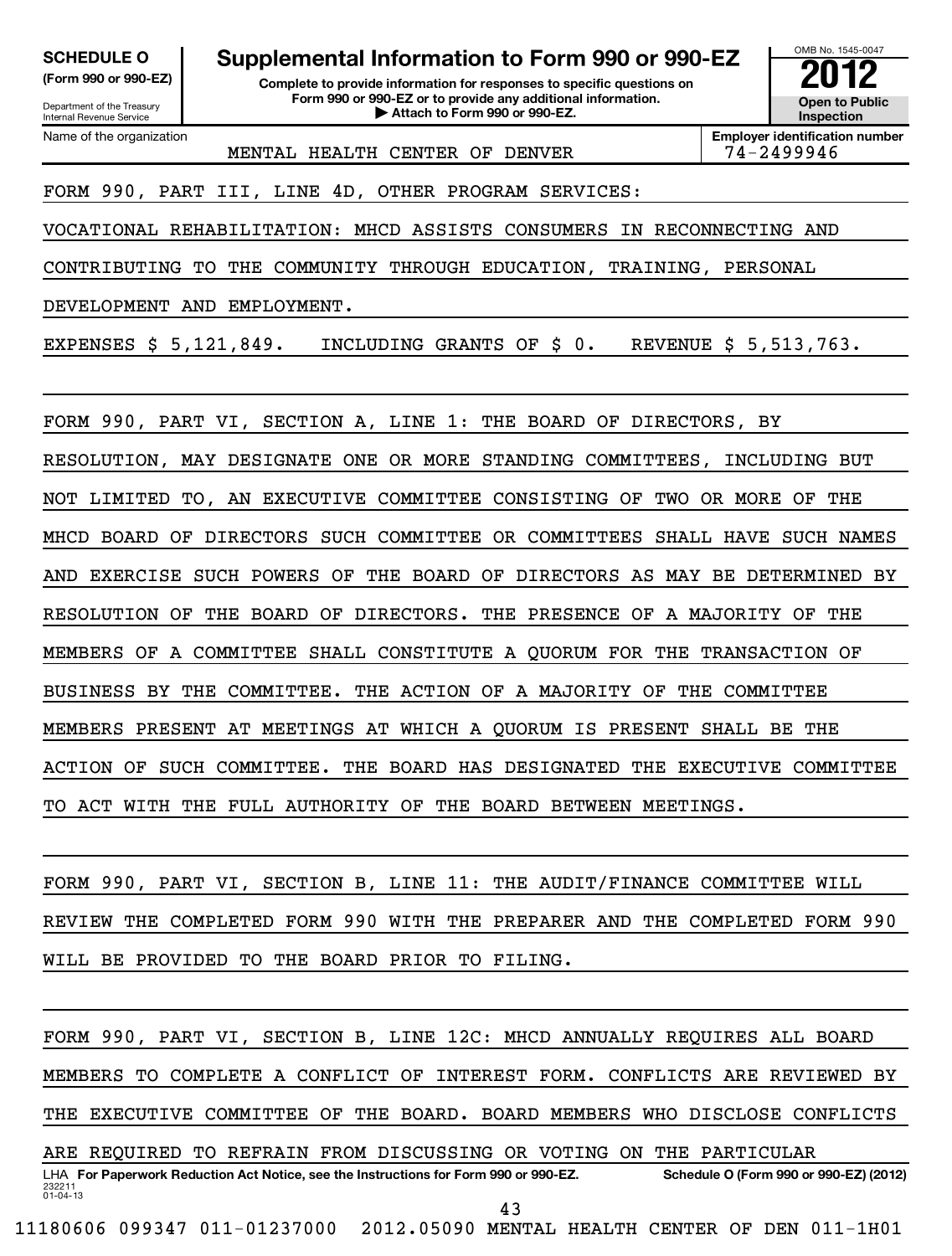| Schedule O (Form 990 or 990-EZ) (2012)                                      | Page 2                                              |
|-----------------------------------------------------------------------------|-----------------------------------------------------|
| Name of the organization<br>MENTAL HEALTH CENTER OF DENVER                  | <b>Employer identification number</b><br>74-2499946 |
| TRANSACTION IN WHICH HE/SHE HAS AN INTEREST, OR OTHERWISE ATTEMPTING TO     |                                                     |
| EXERT ANY INFLUENCE ON MHCD OR ITS COMPONENTS TO AFFECT A DECISION TO       |                                                     |
| PARTICIPATE OR NOT PARTICIPATE IN SUCH TRANSACTION. ALL PROCEEDINGS RELATED |                                                     |
| TO CONFLICTS OF INTEREST ARE DOCUMENTED IN THE MEETING MINUTES.             |                                                     |

FORM 990, PART VI, SECTION B, LINE 15A: THE BOARD RETAINED THE FIRM OF TOWERS WATSON TO COMPLETE A CEO SALARY COMPARABILITY STUDY. THIS IS COMPLETED APPROXIMATELY EVERY THREE YEARS. TOWERS WATSON USES A NUMBER OF SURVEYS, COMPARING SALARIES BASED ON THE SIZE OF THE ORGANIZATION, HEALTHCARE, MENTAL HEALTH, NON-PROFIT, REGION, AND OTHER FACTORS. THE BOARD HAS A CEO COMPENSATION SUBCOMMITTEE WHICH IS COMPRISED OF PERSONNEL COMMITTEE AND EXECUTIVE COMMITTEE MEMBERS WHO CONSIDER THE DATA REPORTED FROM TOWERS WATSON AS WELL AS MSEC DATA AND OTHER SOURCES OF INFORMATION IN DETERMINING THE CEO'S SALARY AND INCENTIVE COMPENSATION. THE PROCESS WAS LAST UNDERTAKEN IN 2011.

A SIMILAR PROCESS IS UNDERTAKEN FOR THE OTHER OFFICERS AND KEY EMPLOYEES OF THE ORGANIZATION. SIMILARLY, THE BOARD RETAINED THE SERVICES OF THE FIRM, TOWERS AND WATSON, TO PREPARE A SALARY COMPARABILITY STUDY FOR THESE OTHER INDIVIDUALS. THE BOARD THEN HAS OVERSIGHT AND COMMUNICATION WITH THE CEO OVER THE EXECUTIVE TEAM COMPENSATION PACKAGES, REVIEWS PERFORMANCE METRICS WITHIN THE COMPENSATION PACKAGE QUARTERLY, AND AUTHORIZED THE CEO TO OPERATE WITHIN THE PARAMETERS OF THE AGREED UPON COMPENSATION STRUCTURE. THIS PROCESS WAS LAST PERFORMED IN 2012 FOR THE EXECUTIVE TEAM.

232212 01-04-13 **Schedule O (Form 990 or 990-EZ) (2012)** FORM 990, PART VI, SECTION C, LINE 19: THE ORGANIZATION MAKES ITS GOVERNING DOCUMENTS, CONFLICT OF INTEREST POLICY, AND FINANCIAL STATEMENTS AVAILABLE TO THE PUBLIC UPON REQUEST. PREVIOUSLY FILED FORMS 990 ARE 11180606 099347 011-01237000 2012.05090 MENTAL HEALTH CENTER OF DEN 011-1H01 44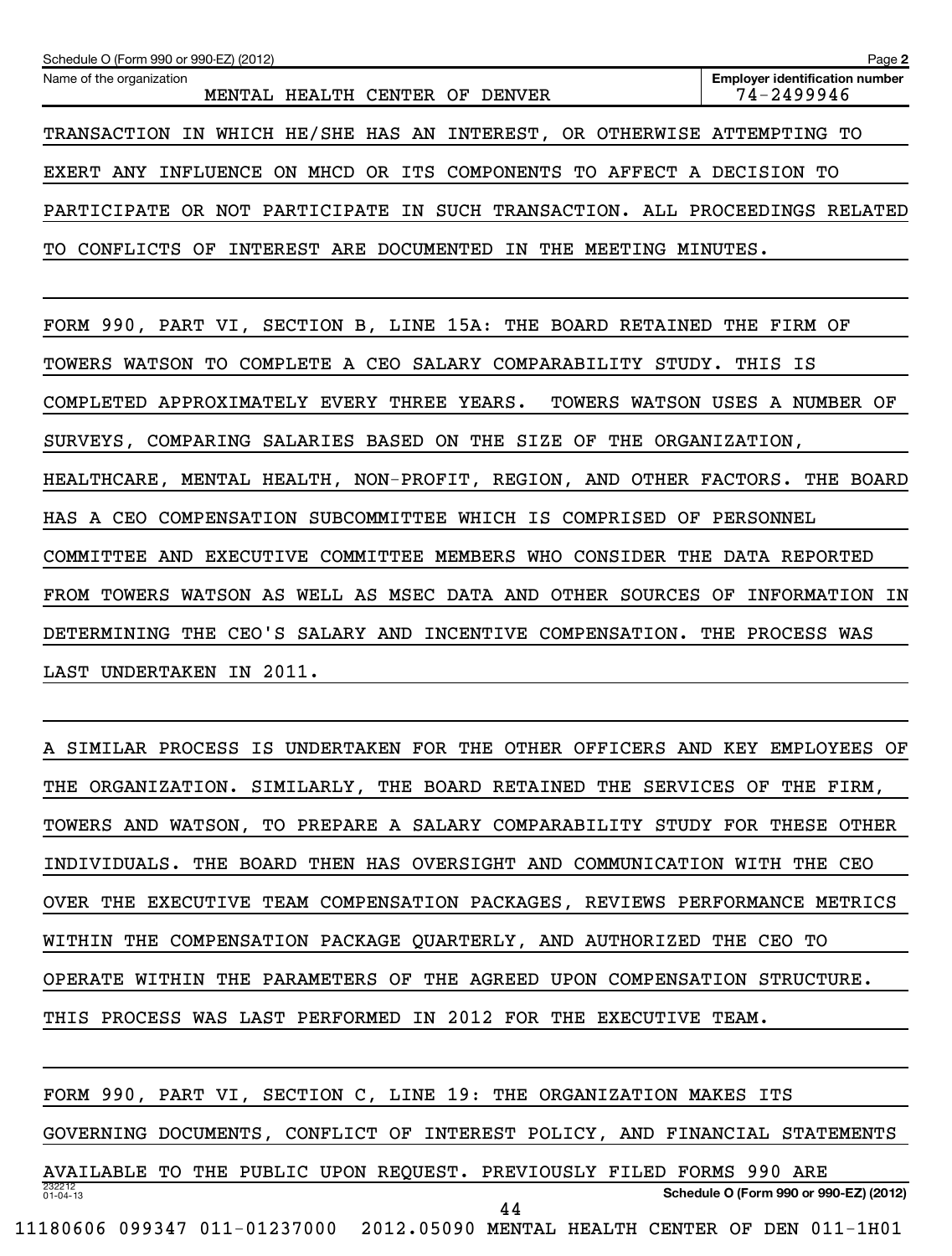| Name of the organization<br>MENTAL HEALTH CENTER OF DENVER                                                                         | <b>Employer identification number</b><br>74-2499946 |
|------------------------------------------------------------------------------------------------------------------------------------|-----------------------------------------------------|
| AVAILABLE TO THE PUBLIC ON THE ORGANIZATION'S WEBSITE.                                                                             |                                                     |
| FORM 990, PART IX, LINE 24E, ALL OTHER FUNCTIONAL EXPENSES:                                                                        |                                                     |
| HOSPITAL COSTS:                                                                                                                    |                                                     |
| PROGRAM SERVICE EXPENSES                                                                                                           | 769,248.                                            |
| MANAGEMENT AND GENERAL EXPENSES                                                                                                    | $0$ .                                               |
| FUNDRAISING EXPENSES                                                                                                               | 0.                                                  |
| TOTAL EXPENSES                                                                                                                     | 769,248.                                            |
| FOOD:                                                                                                                              |                                                     |
| PROGRAM SERVICE EXPENSES                                                                                                           | 504, 962.                                           |
| MANAGEMENT AND GENERAL EXPENSES                                                                                                    | 0.                                                  |
| FUNDRAISING EXPENSES                                                                                                               | 0.                                                  |
| TOTAL EXPENSES                                                                                                                     | 504, 962.                                           |
| UTILITIES:                                                                                                                         |                                                     |
| PROGRAM SERVICE EXPENSES                                                                                                           | 403,515.                                            |
| MANAGEMENT AND GENERAL EXPENSES                                                                                                    | 48,025.                                             |
| FUNDRAISING EXPENSES<br><u> 1990 - Jan Salaman Salaman (j. 1980)</u>                                                               | 1,388.                                              |
| TOTAL EXPENSES                                                                                                                     | 452,928.                                            |
| TELEPHONE:                                                                                                                         |                                                     |
| PROGRAM SERVICE EXPENSES                                                                                                           | 338,227.                                            |
| MANAGEMENT AND GENERAL EXPENSES                                                                                                    | 85,334.                                             |
| FUNDRAISING EXPENSES                                                                                                               | 1,923.                                              |
| TOTAL EXPENSES<br>and the control of the control of the control of the control of the control of the control of the control of the | 425,484.                                            |
| CLIENT EXPENSES:                                                                                                                   |                                                     |

232212 01-04-13

Schedule O (Form 990 or 990-EZ) (2012)

**Schedule O (Form 990 or 990-EZ) (2012)**

**2**

11180606 099347 011-01237000 2012.05090 MENTAL HEALTH CENTER OF DEN 011-1H01

45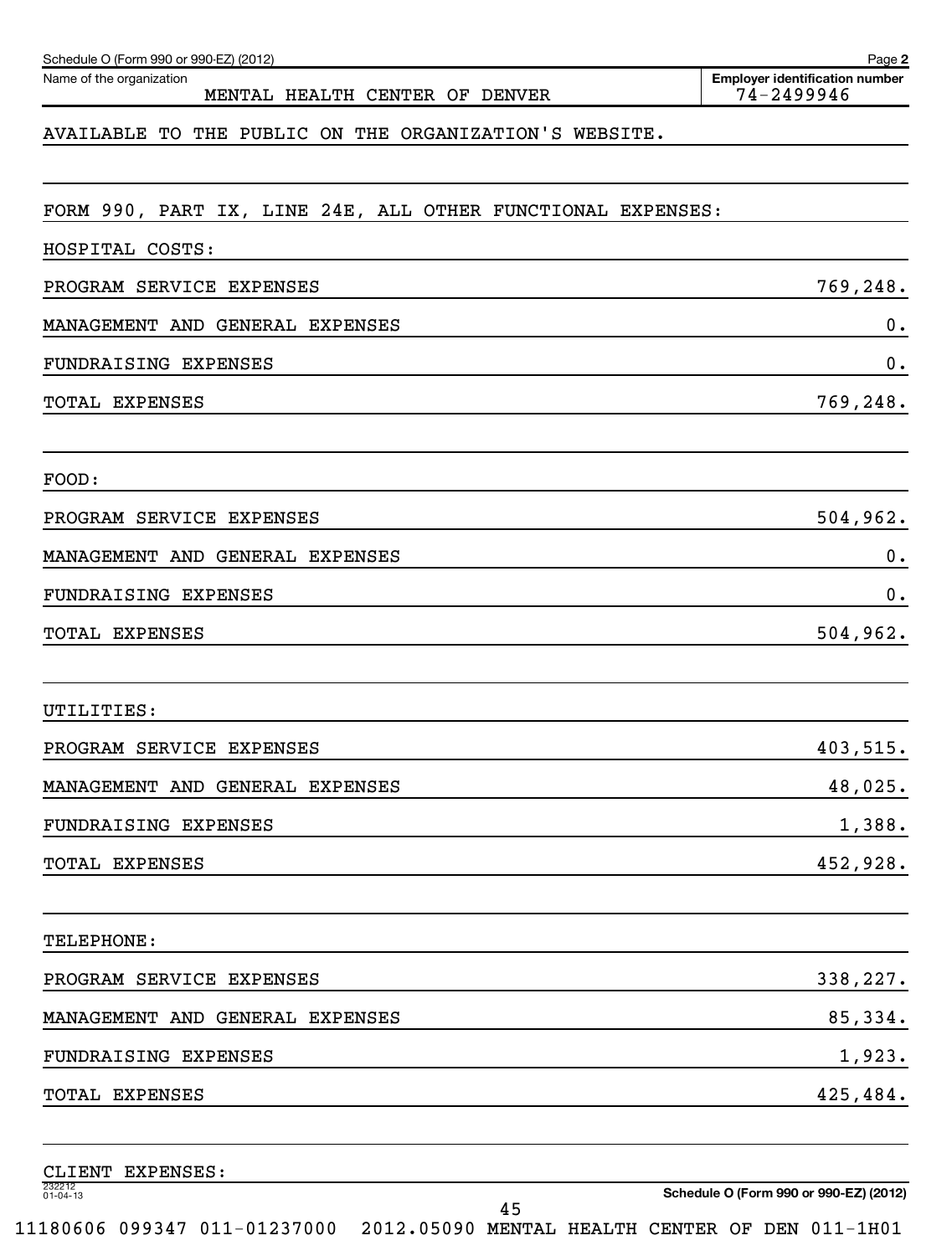| Schedule O (Form 990 or 990-EZ) (2012)                     | Page 2                                              |
|------------------------------------------------------------|-----------------------------------------------------|
| Name of the organization<br>MENTAL HEALTH CENTER OF DENVER | <b>Employer identification number</b><br>74-2499946 |
| PROGRAM SERVICE EXPENSES                                   | 321,172.                                            |
| MANAGEMENT AND GENERAL EXPENSES                            | 20,950.                                             |
| FUNDRAISING EXPENSES                                       | 0.                                                  |
| TOTAL EXPENSES                                             | 342,122.                                            |
| CONSULTING:                                                |                                                     |
| PROGRAM SERVICE EXPENSES                                   | 75,840.                                             |
| MANAGEMENT AND GENERAL EXPENSES                            | 258,908.                                            |
| FUNDRAISING EXPENSES                                       | $0$ .                                               |
| TOTAL EXPENSES                                             | 334,748.                                            |
| DUES AND SUBSCRIPTIONS:                                    |                                                     |
| PROGRAM SERVICE EXPENSES                                   | 24,325.                                             |
| MANAGEMENT AND GENERAL EXPENSES                            | 141,217.                                            |
| FUNDRAISING EXPENSES                                       | 24,593.                                             |
| TOTAL EXPENSES                                             | 190,135.                                            |
| RECRUITMENT:                                               |                                                     |
| PROGRAM SERVICE EXPENSES                                   | 87,795.                                             |
| MANAGEMENT AND GENERAL EXPENSES                            | 70,121.                                             |
| FUNDRAISING EXPENSES                                       | 3,662.                                              |
| TOTAL EXPENSES                                             | 161,578.                                            |
| POSTAGE, PRINTING, AND PHOTOCOPYING:                       |                                                     |
| PROGRAM SERVICE EXPENSES                                   | 46,406.                                             |
| MANAGEMENT AND GENERAL EXPENSES                            | 53,889.                                             |
| FUNDRAISING EXPENSES                                       | 23,678.                                             |
| TOTAL EXPENSES                                             | 123,973.                                            |
| 232212<br>01-04-13<br>46                                   | Schedule O (Form 990 or 990-EZ) (2012)              |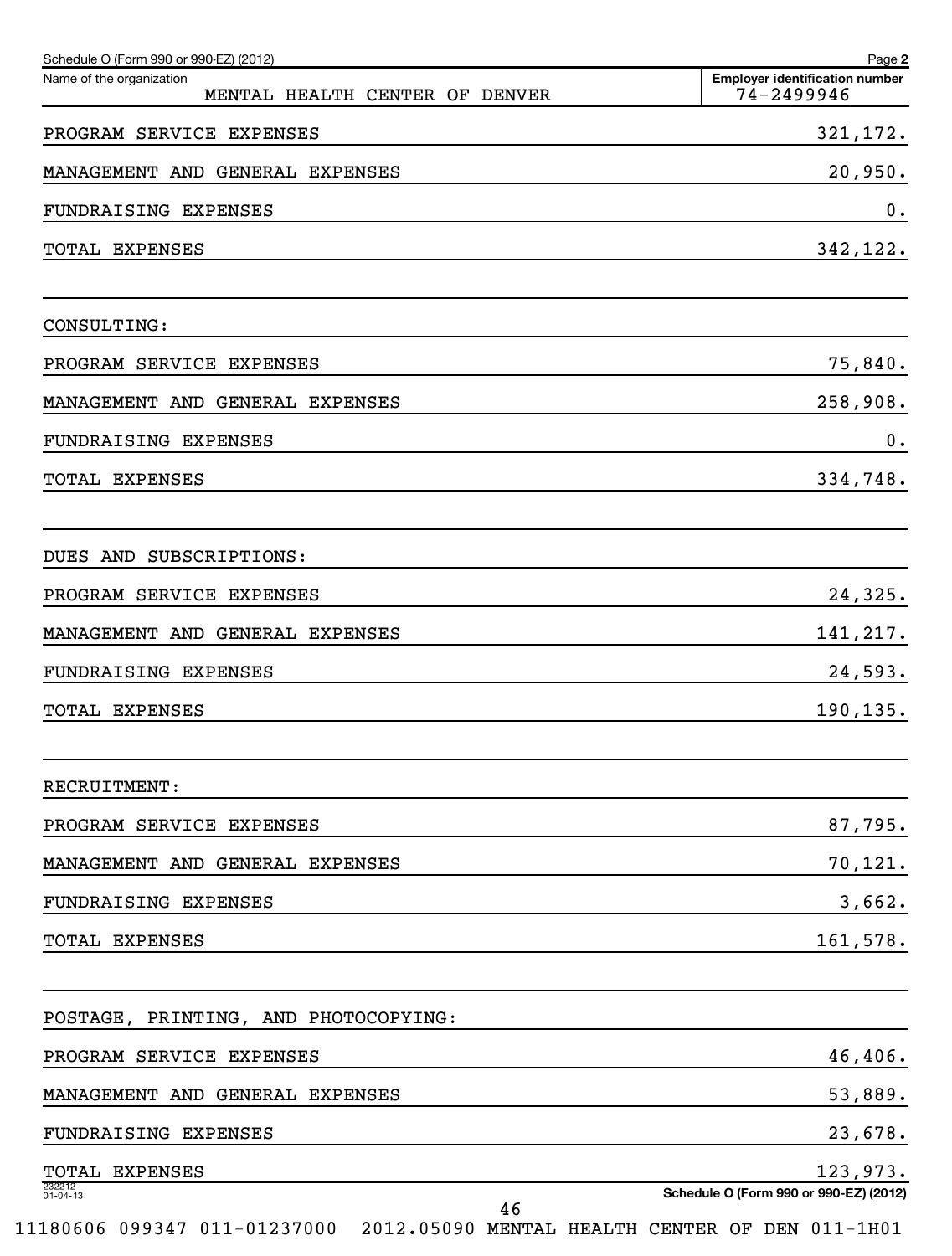| Schedule O (Form 990 or 990-EZ) (2012)<br>Name of the organization<br>MENTAL HEALTH CENTER OF DENVER | Page 2<br><b>Employer identification number</b><br>74-2499946 |
|------------------------------------------------------------------------------------------------------|---------------------------------------------------------------|
|                                                                                                      |                                                               |
| EQUIPMENT RENTAL:                                                                                    |                                                               |
| PROGRAM SERVICE EXPENSES                                                                             | 19,496.                                                       |
| MANAGEMENT AND GENERAL EXPENSES                                                                      | 8,546.                                                        |
| FUNDRAISING EXPENSES                                                                                 | 116.                                                          |
| <b>TOTAL EXPENSES</b>                                                                                | 28,158.                                                       |
| TOTAL OTHER EXPENSES ON FORM 990, PART IX, LINE 24E, COL A                                           | 3, 333, 336.                                                  |
| FORM 990, PART IX, LINE 11G, OTHER FEES:                                                             |                                                               |
| PURCHASED SERVICES:                                                                                  |                                                               |
| PROGRAM SERVICE EXPENSES                                                                             | 2,363,969.                                                    |
| MANAGEMENT AND GENERAL EXPENSES                                                                      | 0.                                                            |
| FUNDRAISING EXPENSES                                                                                 | 0.                                                            |
| <b>TOTAL EXPENSES</b>                                                                                | 2,363,969.                                                    |
|                                                                                                      |                                                               |
| CONTRACT SERVICES:                                                                                   |                                                               |
| PROGRAM SERVICE EXPENSES                                                                             | 1,719,488.                                                    |
| MANAGEMENT AND GENERAL EXPENSES                                                                      | 145,146.                                                      |
| FUNDRAISING EXPENSES                                                                                 | 2,301.                                                        |
| TOTAL EXPENSES                                                                                       | 1,866,935.                                                    |
| TOTAL OTHER FEES ON FORM 990, PART IX, LINE 11G, COL A                                               | 4,230,904.                                                    |
|                                                                                                      |                                                               |
| FORM 990, PART XI, LINE 2C                                                                           |                                                               |
| FINANCIAL STATEMENTS AND REPORTING                                                                   |                                                               |
| THE ORGANIZATION'S FINANCIAL COMMITTEE ASSUMES RESPONSIBILITY FOR                                    |                                                               |
| OVERSIGHT OF THE AUDIT OF ITS FINANCIAL STATEMENTS AND SELECTION OF AN                               |                                                               |
| INDEPENDENT ACCOUNTANT. THIS PROCESS DID NOT CHANGE FROM THE PRIOR                                   |                                                               |
| YEAR.                                                                                                |                                                               |
| 232212<br>01-04-13<br>47                                                                             | Schedule O (Form 990 or 990-EZ) (2012)                        |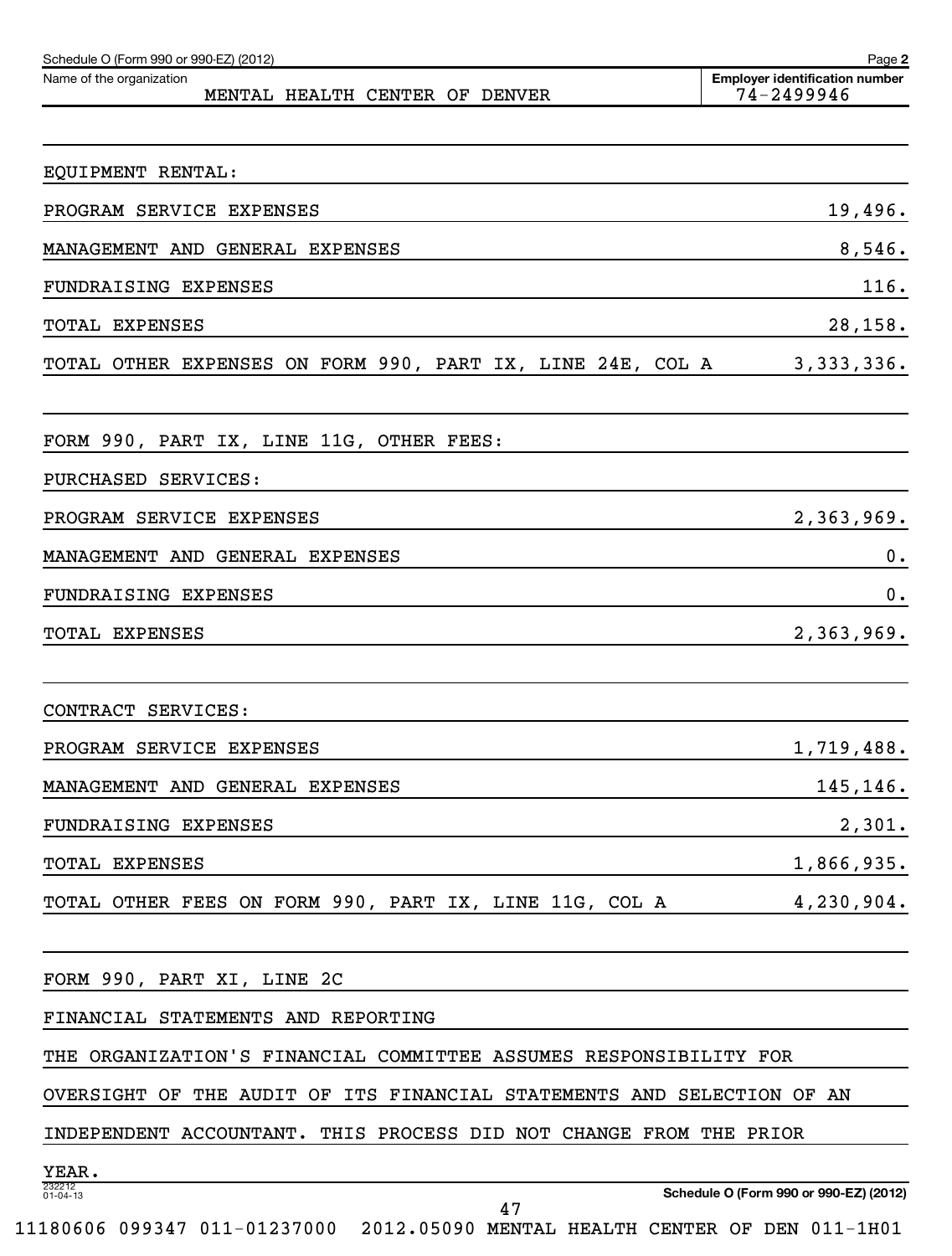| Name of the organization |  | MENTAL HEALTH CENTER OF DENVER |        |  | Employer identification number<br>$74 - 2499946$ |  |
|--------------------------|--|--------------------------------|--------|--|--------------------------------------------------|--|
|                          |  |                                |        |  |                                                  |  |
|                          |  |                                |        |  |                                                  |  |
|                          |  |                                |        |  |                                                  |  |
|                          |  |                                |        |  |                                                  |  |
|                          |  |                                |        |  |                                                  |  |
|                          |  |                                |        |  |                                                  |  |
|                          |  |                                |        |  |                                                  |  |
|                          |  |                                |        |  |                                                  |  |
|                          |  |                                |        |  |                                                  |  |
|                          |  |                                |        |  |                                                  |  |
|                          |  |                                |        |  |                                                  |  |
|                          |  |                                |        |  |                                                  |  |
|                          |  |                                |        |  |                                                  |  |
|                          |  |                                |        |  |                                                  |  |
|                          |  |                                |        |  |                                                  |  |
|                          |  |                                |        |  |                                                  |  |
|                          |  |                                |        |  |                                                  |  |
|                          |  |                                |        |  |                                                  |  |
|                          |  |                                |        |  |                                                  |  |
|                          |  |                                |        |  |                                                  |  |
|                          |  |                                |        |  |                                                  |  |
|                          |  |                                |        |  |                                                  |  |
|                          |  |                                |        |  |                                                  |  |
|                          |  |                                |        |  |                                                  |  |
|                          |  |                                |        |  |                                                  |  |
|                          |  |                                |        |  |                                                  |  |
|                          |  |                                |        |  |                                                  |  |
|                          |  |                                |        |  |                                                  |  |
|                          |  |                                |        |  |                                                  |  |
|                          |  |                                |        |  |                                                  |  |
|                          |  |                                |        |  |                                                  |  |
|                          |  |                                |        |  |                                                  |  |
|                          |  |                                |        |  |                                                  |  |
|                          |  |                                |        |  |                                                  |  |
|                          |  |                                |        |  |                                                  |  |
|                          |  |                                |        |  |                                                  |  |
|                          |  |                                |        |  |                                                  |  |
|                          |  |                                |        |  |                                                  |  |
|                          |  |                                |        |  |                                                  |  |
|                          |  |                                |        |  |                                                  |  |
|                          |  |                                |        |  |                                                  |  |
|                          |  |                                |        |  |                                                  |  |
| 232212<br>01-04-13       |  |                                |        |  | Schedule O (Form 990 or 990-EZ) (2012)           |  |
|                          |  |                                | $4\,8$ |  |                                                  |  |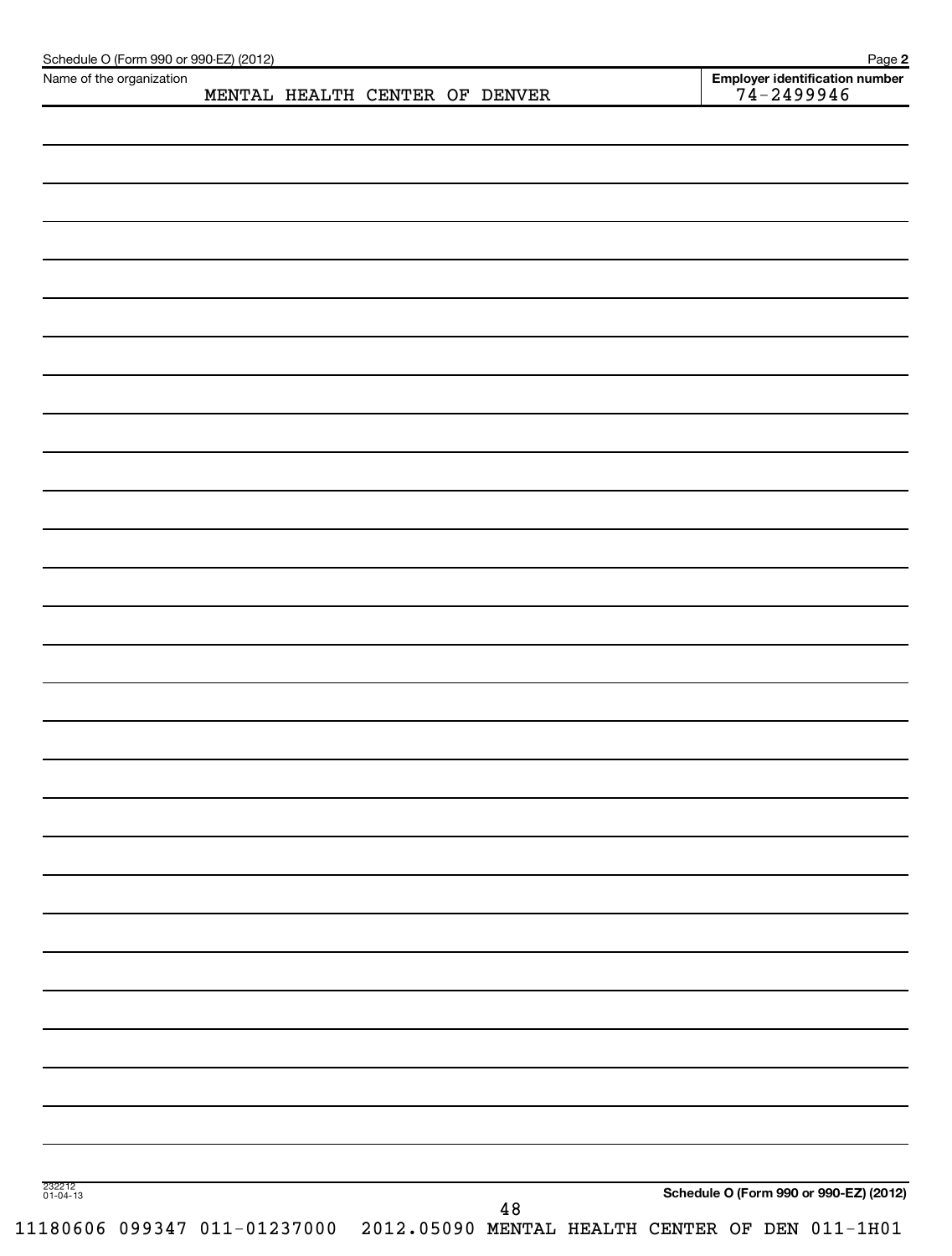| <b>SCHEDULE R</b> |  |  |
|-------------------|--|--|
|                   |  |  |

Department of the Treasury Internal Revenue Service

# **Related Organizations and Unrelated Partnerships 2012**

**(Form 990) Complete if the organization answered "Yes" to Form 990, Part IV, line 33, 34, 35, 36, or 37. Open to Public** | **At to Form 990. Part IV, line 33, 34, 35, 36, or 37.**<br>See separate instructions. **Inspection**<br>Inspection

Attach to Form 990.

OMB No. 1545-0047

**Employer identification number**<br> $74 - 2499946$ 

Name of the organization

# MENTAL HEALTH CENTER OF DENVER

**Part I Identification of Disregarded Entities**  (Complete if the organization answered "Yes" to Form 990, Part IV, line 33.)

| (a)<br>Name, address, and EIN (if applicable)<br>of disregarded entity | (b)<br>Primary activity | (c)<br>Legal domicile (state or<br>foreign country) | (d)<br>Total income | (e)<br>End-of-year assets | (f)<br>Direct controlling<br>entity |
|------------------------------------------------------------------------|-------------------------|-----------------------------------------------------|---------------------|---------------------------|-------------------------------------|
|                                                                        |                         |                                                     |                     |                           |                                     |
|                                                                        |                         |                                                     |                     |                           |                                     |
|                                                                        |                         |                                                     |                     |                           |                                     |
|                                                                        |                         |                                                     |                     |                           |                                     |

Part II ldentification of Related Tax-Exempt Organizations (Complete if the organization answered "Yes" to Form 990, Part IV, line 34 because it had one or more related tax-exempt<br>example: croanizations during the tax veas organizations during the tax year.)

| (a)<br>Name, address, and EIN<br>of related organization | (b)<br>Primary activity          | (c)<br>Legal domicile (state or<br>foreign country) | (d)<br>Exempt Code<br>section | (e)<br>Public charity<br>status (if section | (f)<br>Direct controlling<br>entity | $(g)$<br>Section 512(b)(13) | controlled<br>entity? |
|----------------------------------------------------------|----------------------------------|-----------------------------------------------------|-------------------------------|---------------------------------------------|-------------------------------------|-----------------------------|-----------------------|
|                                                          |                                  |                                                     |                               | 501(c)(3))                                  |                                     | Yes                         | No                    |
| THE SABIN GROUP, INC. - 74-2510947                       | <b>FOSTER LOW-INCOME HOUSING</b> |                                                     |                               |                                             |                                     |                             |                       |
| 4141 EAST DICKENSON PLACE                                | FOR THE CHRONICALLY              |                                                     |                               |                                             | MENTAL HEALTH                       |                             |                       |
| DENVER, CO 80222                                         | MENTALLY ILL                     | <b>COLORADO</b>                                     | 501(C)(3)                     | 170(B)(1)(A)                                | CENTER OF DENVER                    | х                           |                       |
| SABIN I, INC. - 84-1171536                               | <b>FOSTER LOW-INCOME HOUSING</b> |                                                     |                               |                                             |                                     |                             |                       |
| 4141 EAST DICKENSON PLACE                                | FOR THE CHRONICALLY              |                                                     |                               |                                             | MENTAL HEALTH                       |                             |                       |
| DENVER, CO 80222                                         | MENTALLY ILL                     | <b>COLORADO</b>                                     | 501(C)(3)                     | 170(B)(1)(A)                                | CENTER OF DENVER                    | х                           |                       |
| PARK EAST CORPORATION, INC. - 74-2374685                 | FOSTER LOW-INCOME HOUSING        |                                                     |                               |                                             |                                     |                             |                       |
| 4141 EAST DICKENSON PLACE                                | FOR THE CHRONICALLY              |                                                     |                               |                                             | MENTAL HEALTH                       |                             |                       |
| DENVER, CO 80222                                         | MENTALLY ILL                     | <b>COLORADO</b>                                     | 501(C)(3)                     | 170(B)(1)(A)                                | CENTER OF DENVER                    | х                           |                       |
| LOWELL TERRACE, INC. - 31-1601975                        | <b>FOSTER LOW-INCOME HOUSING</b> |                                                     |                               |                                             |                                     |                             |                       |
| 4141 EAST DICKENSON PLACE                                | FOR THE CHRONICALLY              |                                                     |                               |                                             | MENTAL HEALTH                       |                             |                       |
| DENVER, CO 80222                                         | MENTALLY ILL                     | <b>COLORADO</b>                                     | 501(C)(3)                     | 170(B)(1)(A)                                | CENTER OF DENVER                    | х                           |                       |

**For Paperwork Reduction Act Notice, see the Instructions for Form 990. Schedule R (Form 990) 2012**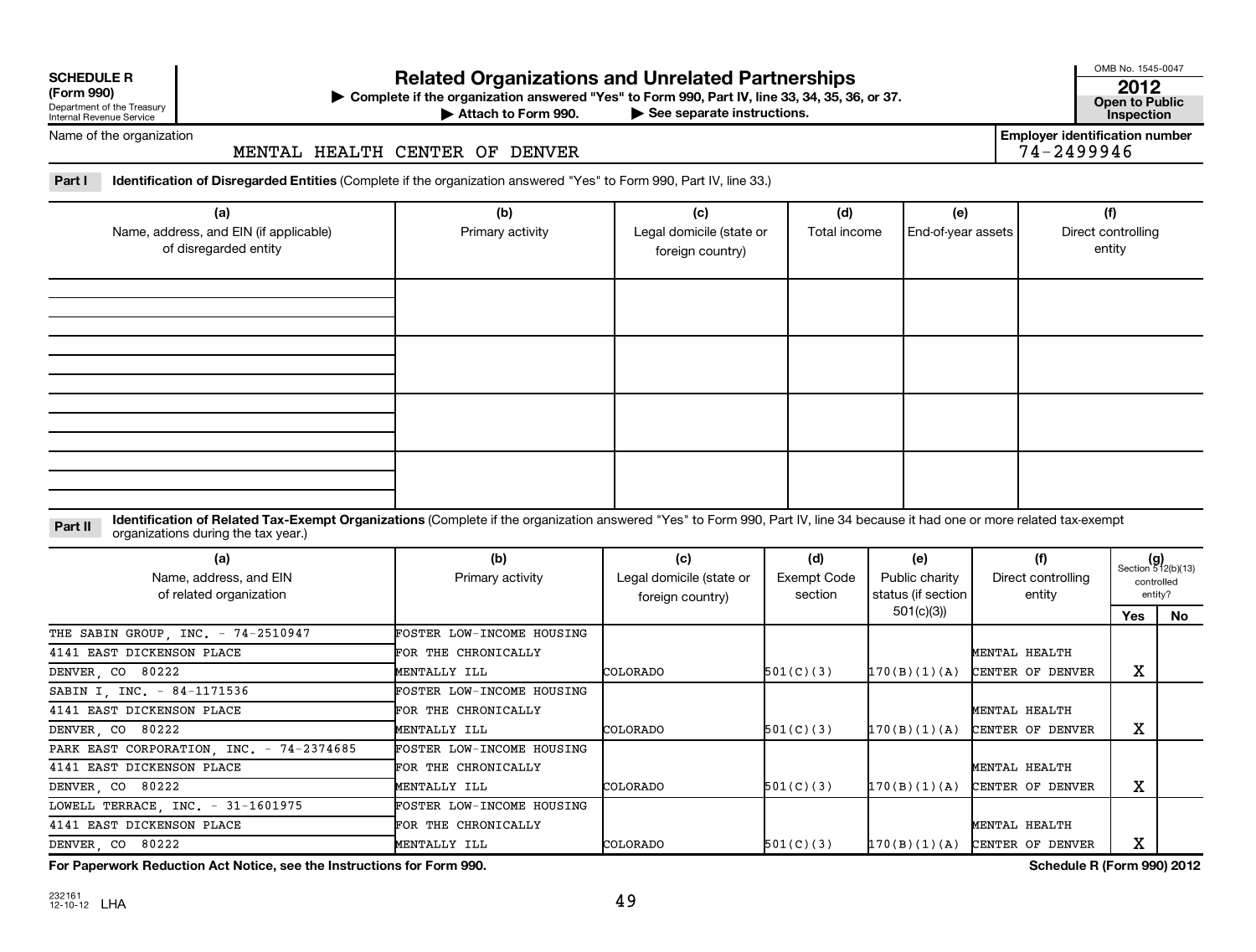# Schedule R (Form 990) 2012 MENTAL HEALTH CENTER OF DENVER  $74-2499946$  Page

**2**

Part III Identification of Related Organizations Taxable as a Partnership (Complete if the organization answered "Yes" to Form 990, Part IV, line 34 because it had one or more related<br>Read to reconizations tracted as a par organizations treated as a partnership during the tax year.)

| (a)                                                                                                                                                                                                                                                                         | (b)              | (c)                  | (d)                          |                     | (e)                                                                                        | (f)                                | (g)                   | (h)              |           | (i)                                              | (i)                                         | (k)                                                                                                                                                    |  |
|-----------------------------------------------------------------------------------------------------------------------------------------------------------------------------------------------------------------------------------------------------------------------------|------------------|----------------------|------------------------------|---------------------|--------------------------------------------------------------------------------------------|------------------------------------|-----------------------|------------------|-----------|--------------------------------------------------|---------------------------------------------|--------------------------------------------------------------------------------------------------------------------------------------------------------|--|
| Name, address, and EIN<br>of related organization                                                                                                                                                                                                                           | Primary activity | Legal<br>domicile    | Direct controlling<br>entity |                     | Predominant income<br>(related, unrelated,<br>excluded from tax under<br>sections 512-514) | Share of total<br>income           | Share of              | Disproportion-   |           | Code V-UBI                                       | General or Percentage<br>managing ownership |                                                                                                                                                        |  |
|                                                                                                                                                                                                                                                                             |                  | (state or<br>foreign |                              |                     |                                                                                            |                                    | end-of-year<br>assets | ate allocations? |           | amount in box<br>20 of Schedule                  | managing<br>partner?                        |                                                                                                                                                        |  |
|                                                                                                                                                                                                                                                                             |                  | country)             |                              |                     |                                                                                            |                                    |                       | Yes $ $          | <b>No</b> | K-1 (Form 1065)                                  | Yes No                                      |                                                                                                                                                        |  |
|                                                                                                                                                                                                                                                                             |                  |                      |                              |                     |                                                                                            |                                    |                       |                  |           |                                                  |                                             |                                                                                                                                                        |  |
|                                                                                                                                                                                                                                                                             |                  |                      |                              |                     |                                                                                            |                                    |                       |                  |           |                                                  |                                             |                                                                                                                                                        |  |
|                                                                                                                                                                                                                                                                             |                  |                      |                              |                     |                                                                                            |                                    |                       |                  |           |                                                  |                                             |                                                                                                                                                        |  |
|                                                                                                                                                                                                                                                                             |                  |                      |                              |                     |                                                                                            |                                    |                       |                  |           |                                                  |                                             |                                                                                                                                                        |  |
|                                                                                                                                                                                                                                                                             |                  |                      |                              |                     |                                                                                            |                                    |                       |                  |           |                                                  |                                             |                                                                                                                                                        |  |
|                                                                                                                                                                                                                                                                             |                  |                      |                              |                     |                                                                                            |                                    |                       |                  |           |                                                  |                                             |                                                                                                                                                        |  |
|                                                                                                                                                                                                                                                                             |                  |                      |                              |                     |                                                                                            |                                    |                       |                  |           |                                                  |                                             |                                                                                                                                                        |  |
|                                                                                                                                                                                                                                                                             |                  |                      |                              |                     |                                                                                            |                                    |                       |                  |           |                                                  |                                             |                                                                                                                                                        |  |
|                                                                                                                                                                                                                                                                             |                  |                      |                              |                     |                                                                                            |                                    |                       |                  |           |                                                  |                                             |                                                                                                                                                        |  |
|                                                                                                                                                                                                                                                                             |                  |                      |                              |                     |                                                                                            |                                    |                       |                  |           |                                                  |                                             |                                                                                                                                                        |  |
|                                                                                                                                                                                                                                                                             |                  |                      |                              |                     |                                                                                            |                                    |                       |                  |           |                                                  |                                             |                                                                                                                                                        |  |
|                                                                                                                                                                                                                                                                             |                  |                      |                              |                     |                                                                                            |                                    |                       |                  |           |                                                  |                                             |                                                                                                                                                        |  |
|                                                                                                                                                                                                                                                                             |                  |                      |                              |                     |                                                                                            |                                    |                       |                  |           |                                                  |                                             |                                                                                                                                                        |  |
|                                                                                                                                                                                                                                                                             |                  |                      |                              |                     |                                                                                            |                                    |                       |                  |           |                                                  |                                             |                                                                                                                                                        |  |
| Identification of Related Organizations Taxable as a Corporation or Trust (Complete if the organization answered "Yes" to Form 990, Part IV, line 34 because it had one or more related<br>Part IV<br>organizations treated as a corporation or trust during the tax year.) |                  |                      |                              |                     |                                                                                            |                                    |                       |                  |           |                                                  |                                             |                                                                                                                                                        |  |
| (a)                                                                                                                                                                                                                                                                         |                  |                      | (b)                          | (c)                 | (d)                                                                                        | (e)                                | (f)                   |                  |           | (g)                                              | (h)                                         |                                                                                                                                                        |  |
| Name, address, and EIN                                                                                                                                                                                                                                                      |                  |                      | Primary activity             | Legal domicile      | Direct controlling                                                                         | Type of entity<br>(C corp, S corp, | Share of total        |                  |           | Share of                                         | Percentage                                  | $\begin{array}{c}\n\begin{array}{c}\n\text{(i)}\\ \text{Section} \\ 512(\text{b})(13)\\ \text{controlled} \\ \text{entity?}\n\end{array}\n\end{array}$ |  |
| of related organization                                                                                                                                                                                                                                                     |                  |                      |                              | state or<br>foreign | entity                                                                                     | or trust)                          | income                |                  |           | end-of-year<br>assets                            | ownership                                   |                                                                                                                                                        |  |
|                                                                                                                                                                                                                                                                             |                  |                      |                              | country)            |                                                                                            |                                    |                       |                  |           |                                                  |                                             | Yes   No                                                                                                                                               |  |
|                                                                                                                                                                                                                                                                             |                  |                      |                              |                     |                                                                                            |                                    |                       |                  |           |                                                  |                                             |                                                                                                                                                        |  |
|                                                                                                                                                                                                                                                                             |                  |                      |                              |                     |                                                                                            |                                    |                       |                  |           |                                                  |                                             |                                                                                                                                                        |  |
|                                                                                                                                                                                                                                                                             |                  |                      |                              |                     |                                                                                            |                                    |                       |                  |           |                                                  |                                             |                                                                                                                                                        |  |
|                                                                                                                                                                                                                                                                             |                  |                      |                              |                     |                                                                                            |                                    |                       |                  |           |                                                  |                                             |                                                                                                                                                        |  |
|                                                                                                                                                                                                                                                                             |                  |                      |                              |                     |                                                                                            |                                    |                       |                  |           |                                                  |                                             |                                                                                                                                                        |  |
|                                                                                                                                                                                                                                                                             |                  |                      |                              |                     |                                                                                            |                                    |                       |                  |           |                                                  |                                             |                                                                                                                                                        |  |
|                                                                                                                                                                                                                                                                             |                  |                      |                              |                     |                                                                                            |                                    |                       |                  |           |                                                  |                                             |                                                                                                                                                        |  |
|                                                                                                                                                                                                                                                                             |                  |                      |                              |                     |                                                                                            |                                    |                       |                  |           |                                                  |                                             |                                                                                                                                                        |  |
|                                                                                                                                                                                                                                                                             |                  |                      |                              |                     |                                                                                            |                                    |                       |                  |           |                                                  |                                             |                                                                                                                                                        |  |
|                                                                                                                                                                                                                                                                             |                  |                      |                              |                     |                                                                                            |                                    |                       |                  |           |                                                  |                                             |                                                                                                                                                        |  |
|                                                                                                                                                                                                                                                                             |                  |                      |                              |                     |                                                                                            |                                    |                       |                  |           |                                                  |                                             |                                                                                                                                                        |  |
|                                                                                                                                                                                                                                                                             |                  |                      |                              |                     |                                                                                            |                                    |                       |                  |           |                                                  |                                             |                                                                                                                                                        |  |
|                                                                                                                                                                                                                                                                             |                  |                      |                              |                     |                                                                                            |                                    |                       |                  |           |                                                  |                                             |                                                                                                                                                        |  |
|                                                                                                                                                                                                                                                                             |                  |                      |                              | ᇚ                   |                                                                                            |                                    |                       |                  |           | $0.1 \tImes$ $\theta$ $\theta$ $\theta$ $\theta$ |                                             |                                                                                                                                                        |  |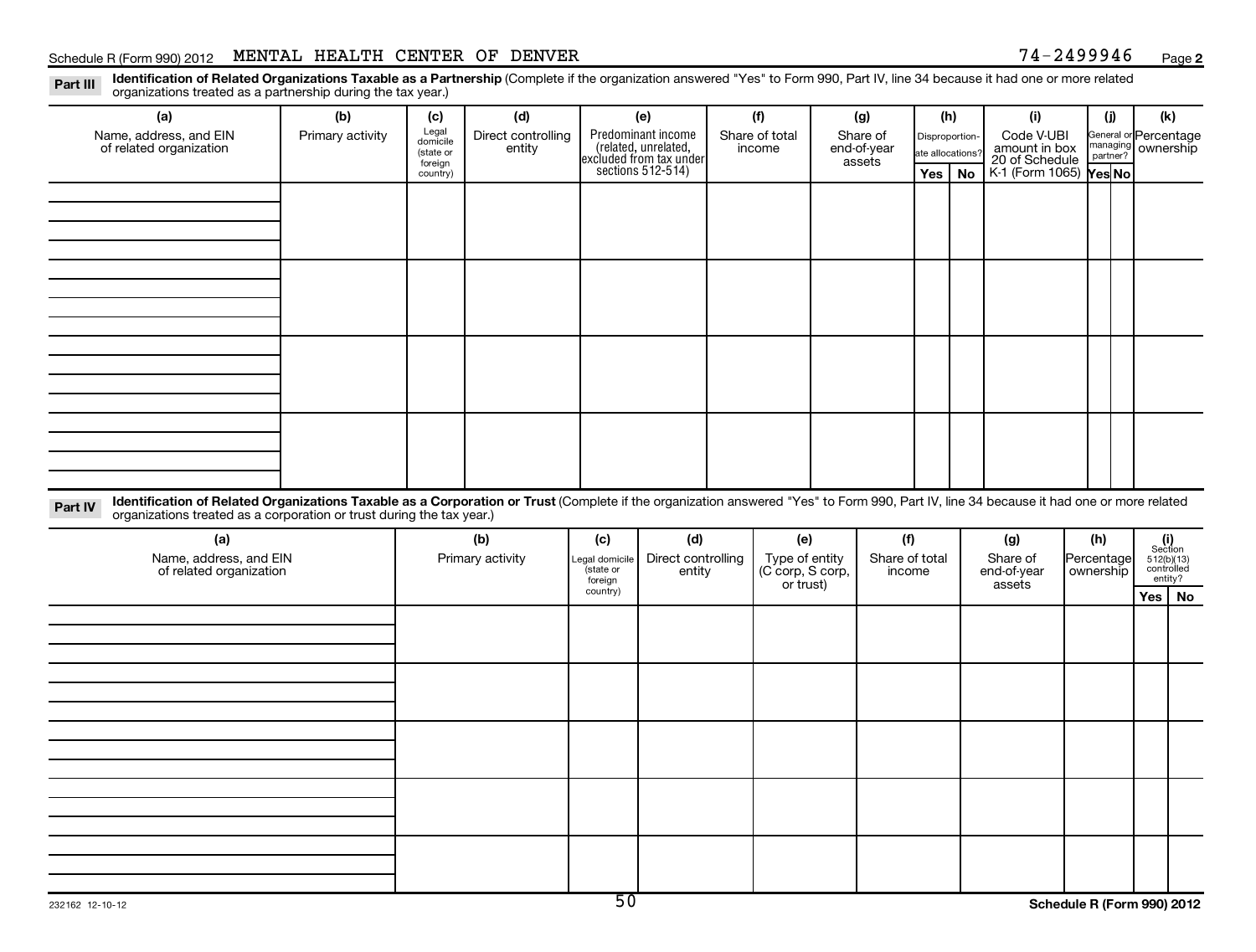# Schedule R (Form 990) 2012 MENTAL HEALTH CENTER OF DENVER  $74-2499946$  Page

|  | <b>Part V</b> Transactions With Related Organizations (Complete if the organization answered "Yes" to Form 990, Part IV, line 34, 35b, or 36.) |
|--|------------------------------------------------------------------------------------------------------------------------------------------------|
|--|------------------------------------------------------------------------------------------------------------------------------------------------|

|     | Note. Complete line 1 if any entity is listed in Parts II, III, or IV of this schedule.                                                                                                                                        |             |                        |                                       |                       | Yes                     | No                      |  |
|-----|--------------------------------------------------------------------------------------------------------------------------------------------------------------------------------------------------------------------------------|-------------|------------------------|---------------------------------------|-----------------------|-------------------------|-------------------------|--|
|     | 1 During the tax year, did the organization engage in any of the following transactions with one or more related organizations listed in Parts II-IV?                                                                          |             |                        |                                       |                       |                         |                         |  |
|     |                                                                                                                                                                                                                                |             |                        |                                       | 1a                    |                         | $\overline{\mathbf{x}}$ |  |
|     | b Gift, grant, or capital contribution to related organization(s) manufactured content to content and contribution to related organization(s) manufactured content and content of the content of the content of the content of |             |                        |                                       | 1 <sub>b</sub>        | x                       |                         |  |
|     |                                                                                                                                                                                                                                |             |                        |                                       | 1c                    |                         | $\overline{\mathbf{X}}$ |  |
|     |                                                                                                                                                                                                                                |             |                        |                                       | 1 <sub>d</sub>        | $\overline{\mathbf{X}}$ |                         |  |
|     |                                                                                                                                                                                                                                |             |                        |                                       | 1e                    |                         | $\overline{\mathbf{X}}$ |  |
|     |                                                                                                                                                                                                                                |             |                        |                                       |                       |                         | X                       |  |
|     |                                                                                                                                                                                                                                |             |                        |                                       | 1f                    |                         | $\overline{\text{x}}$   |  |
| q   | Sale of assets to related organization(s) www.assettion.com/www.assettion.com/www.assettion.com/www.assettion.com/www.assettion.com/www.assettion.com/www.assettion.com/www.assettion.com/www.assettion.com/www.assettion.com/ |             |                        |                                       | 1 <sub>g</sub>        |                         | $\overline{\textbf{x}}$ |  |
|     | h Purchase of assets from related organization(s) manufactured content to content the content of the content of the content of the content of the content of the content of the content of the content of the content of the c |             |                        |                                       | 1h                    |                         |                         |  |
|     | Exchange of assets with related organization(s) material content and content and content and content and content and content and content and content and content and content and content and content and content and content a |             |                        |                                       | 1i                    |                         | $\overline{\mathbf{x}}$ |  |
|     | j Lease of facilities, equipment, or other assets to related organization(s) manufaction content and content to the content of the content of facilities, equipment, or other assets to related organization(s) manufaction co |             |                        |                                       | 1j                    | $\overline{\textbf{x}}$ |                         |  |
|     |                                                                                                                                                                                                                                |             |                        |                                       | 1k                    | X                       |                         |  |
|     |                                                                                                                                                                                                                                |             |                        |                                       | 11                    | $\overline{\text{x}}$   |                         |  |
|     |                                                                                                                                                                                                                                |             |                        |                                       | 1 <sub>m</sub>        |                         | $\overline{\mathbf{X}}$ |  |
|     |                                                                                                                                                                                                                                |             |                        |                                       |                       |                         |                         |  |
|     |                                                                                                                                                                                                                                |             |                        |                                       | 1n<br>10 <sub>o</sub> | X<br>х                  |                         |  |
|     |                                                                                                                                                                                                                                |             |                        |                                       |                       |                         |                         |  |
|     |                                                                                                                                                                                                                                |             |                        |                                       | 1p                    | X                       |                         |  |
|     |                                                                                                                                                                                                                                |             |                        |                                       | 1 <sub>q</sub>        | $\overline{\mathbf{X}}$ |                         |  |
|     |                                                                                                                                                                                                                                |             |                        |                                       |                       |                         |                         |  |
|     |                                                                                                                                                                                                                                |             |                        |                                       | 1r                    |                         | х                       |  |
|     |                                                                                                                                                                                                                                |             |                        |                                       | 1s                    |                         | $\overline{\mathbf{x}}$ |  |
|     | If the answer to any of the above is "Yes," see the instructions for information on who must complete this line, including covered relationships and transaction thresholds.                                                   |             |                        |                                       |                       |                         |                         |  |
|     | (a)                                                                                                                                                                                                                            | (b)         |                        | (d)                                   |                       |                         |                         |  |
|     | Name of other organization                                                                                                                                                                                                     | Transaction | (c)<br>Amount involved | Method of determining amount involved |                       |                         |                         |  |
|     |                                                                                                                                                                                                                                | $type(a-s)$ |                        |                                       |                       |                         |                         |  |
|     |                                                                                                                                                                                                                                | N           | 75,048.CASH            |                                       |                       |                         |                         |  |
|     | (1) THE SABIN GROUP, INC.                                                                                                                                                                                                      |             |                        |                                       |                       |                         |                         |  |
|     | (2) THE SABIN GROUP, INC.                                                                                                                                                                                                      | Ρ           | 131,955.CASH           |                                       |                       |                         |                         |  |
|     | (3) THE SABIN GROUP, INC.                                                                                                                                                                                                      | J           | 417,484.CASH           |                                       |                       |                         |                         |  |
|     | $(4)$ THE SABIN GROUP, INC.                                                                                                                                                                                                    | в           | 249,851.CASH           |                                       |                       |                         |                         |  |
|     |                                                                                                                                                                                                                                |             |                        |                                       |                       |                         |                         |  |
| (5) |                                                                                                                                                                                                                                |             |                        |                                       |                       |                         |                         |  |
|     |                                                                                                                                                                                                                                |             |                        |                                       |                       |                         |                         |  |
| (6) |                                                                                                                                                                                                                                |             |                        |                                       |                       |                         |                         |  |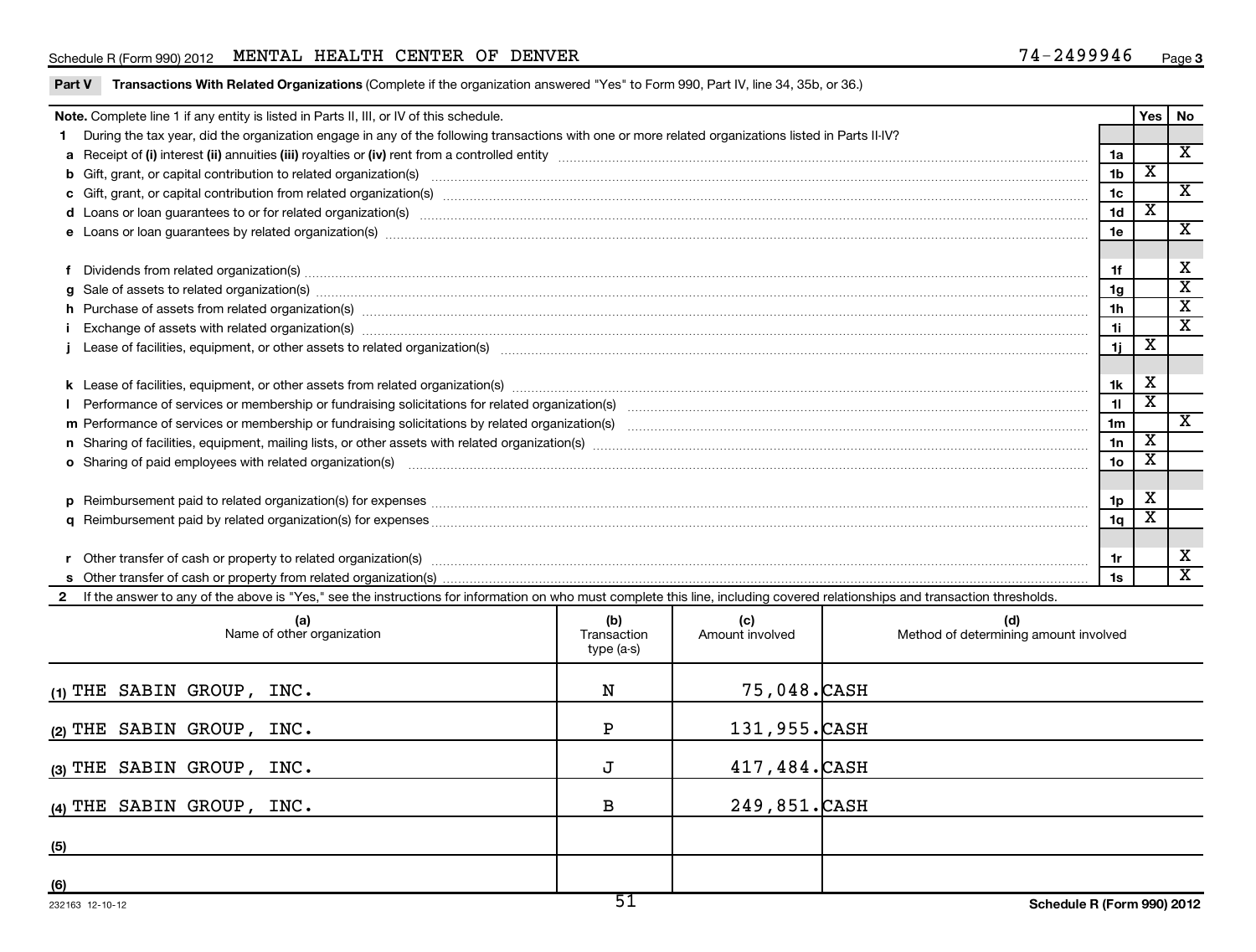# Schedule R (Form 990) 2012 MENTAL HEALTH CENTER OF DENVER  $74-2499946$  Page

### Part VI Unrelated Organizations Taxable as a Partnership (Complete if the organization answered "Yes" to Form 990, Part IV, line 37.)

Provide the following information for each entity taxed as a partnership through which the organization conducted more than five percent of its activities (measured by total assets or gross revenue) that was not a related organization. See instructions regarding exclusion for certain investment partnerships.

| (a)<br>Name, address, and EIN<br>of entity | (b)<br>Primary activity | (c)<br>Legal domicile<br>(state or foreign<br>country) | (d)<br>$\begin{array}{ l l } \hline \text{Predfominant income} & \text{Area} \\ \hline \text{(related, unrelated,} & \text{501(c)(3)} \\ \text{excluded from tax} & \text{501(c)(3)} \\ \text{under section 512-514)} & \text{Yes. No} \\\hline \end{array}$ | $(e)$<br>Are all<br>partners sec.<br>$501(c)(3)$<br>orgs.? | (f)<br>Share of<br>total<br>income | (g)<br>Share of<br>end-of-year<br>assets | (h)<br>Yes No | (i)<br>Dispropor-<br>Code V-UBI<br>dionate amount in box 20 managing<br>allocations? of Schedule K-1<br>Yes No (Form 1065)<br>Yes No | (i)<br>Yes NO | (k) |
|--------------------------------------------|-------------------------|--------------------------------------------------------|--------------------------------------------------------------------------------------------------------------------------------------------------------------------------------------------------------------------------------------------------------------|------------------------------------------------------------|------------------------------------|------------------------------------------|---------------|--------------------------------------------------------------------------------------------------------------------------------------|---------------|-----|
|                                            |                         |                                                        |                                                                                                                                                                                                                                                              |                                                            |                                    |                                          |               |                                                                                                                                      |               |     |
|                                            |                         |                                                        |                                                                                                                                                                                                                                                              |                                                            |                                    |                                          |               |                                                                                                                                      |               |     |
|                                            |                         |                                                        |                                                                                                                                                                                                                                                              |                                                            |                                    |                                          |               |                                                                                                                                      |               |     |
|                                            |                         |                                                        |                                                                                                                                                                                                                                                              |                                                            |                                    |                                          |               |                                                                                                                                      |               |     |
|                                            |                         |                                                        |                                                                                                                                                                                                                                                              |                                                            |                                    |                                          |               |                                                                                                                                      |               |     |
|                                            |                         |                                                        |                                                                                                                                                                                                                                                              |                                                            |                                    |                                          |               |                                                                                                                                      |               |     |
|                                            |                         |                                                        |                                                                                                                                                                                                                                                              |                                                            |                                    |                                          |               |                                                                                                                                      |               |     |
|                                            |                         |                                                        |                                                                                                                                                                                                                                                              |                                                            |                                    |                                          |               |                                                                                                                                      |               |     |

**Schedule R (Form 990) 2012**